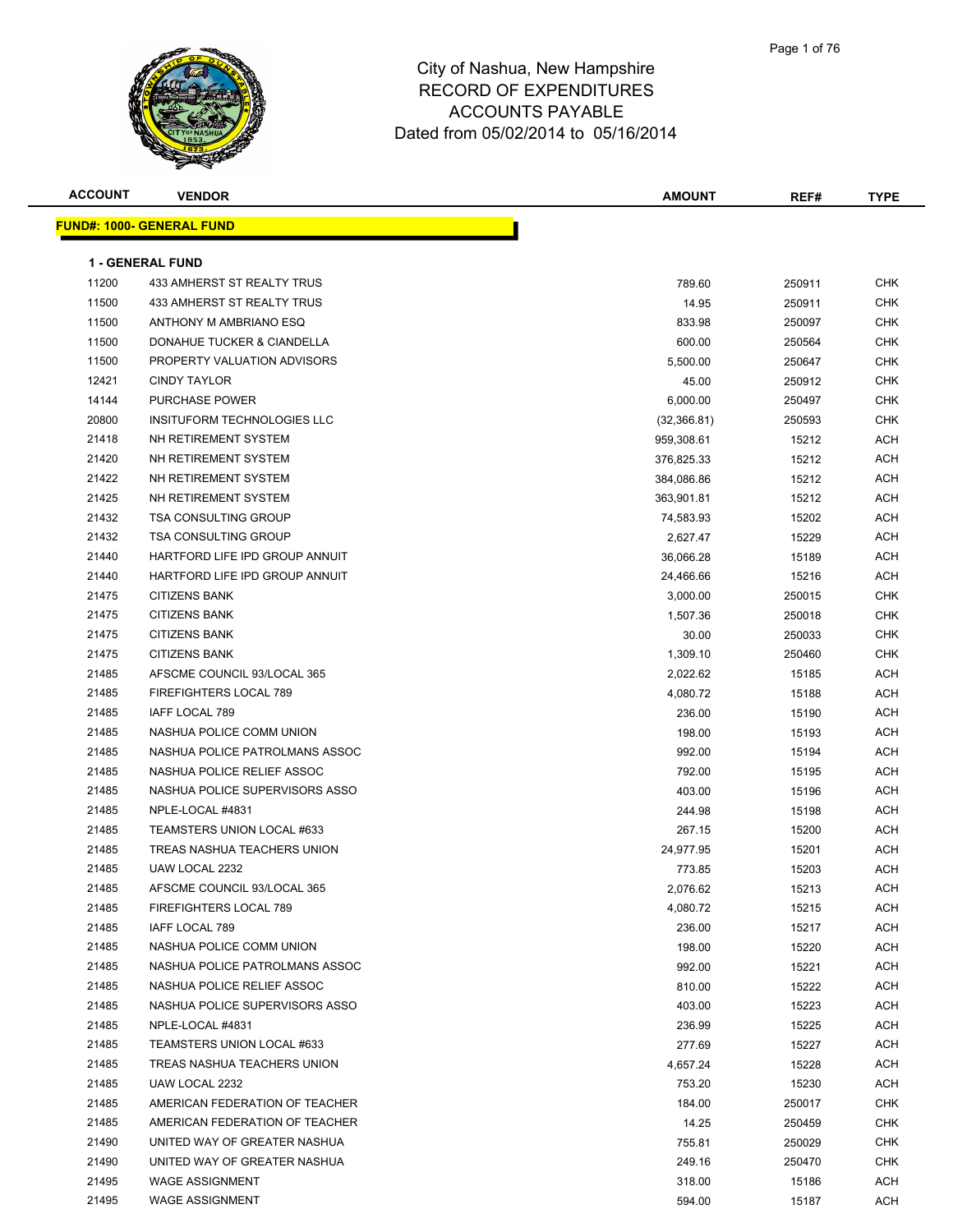

| <b>ACCOUNT</b> | <b>VENDOR</b>                                    | <b>AMOUNT</b> | REF#             | <b>TYPE</b>              |
|----------------|--------------------------------------------------|---------------|------------------|--------------------------|
|                | <b>FUND#: 1000- GENERAL FUND</b>                 |               |                  |                          |
|                | 1 - GENERAL FUND                                 |               |                  |                          |
| 21495          | <b>WAGE ASSIGNMENT</b>                           | 219.23        | 15191            | <b>ACH</b>               |
| 21495          | <b>WAGE ASSIGNMENT</b>                           | 175.00        | 15192            | <b>ACH</b>               |
| 21495          | <b>WAGE ASSIGNMENT</b>                           | 259.00        | 15199            | <b>ACH</b>               |
| 21495          | <b>WAGE ASSIGNMENT</b>                           | 318.00        | 15214            | <b>ACH</b>               |
| 21495          | <b>WAGE ASSIGNMENT</b>                           | 219.23        | 15218            | <b>ACH</b>               |
| 21495          | <b>WAGE ASSIGNMENT</b>                           | 175.00        | 15219            | <b>ACH</b>               |
| 21495          | <b>WAGE ASSIGNMENT</b>                           | 259.00        | 15226            | <b>ACH</b>               |
| 21495          | <b>WAGE ASSIGNMENT</b>                           | 1,303.07      | 250019           | <b>CHK</b>               |
| 21495          | <b>WAGE ASSIGNMENT</b>                           | 89.27         | 250020           | <b>CHK</b>               |
| 21495          | <b>WAGE ASSIGNMENT</b>                           | 104.00        | 250021           | <b>CHK</b>               |
| 21495          | <b>WAGE ASSIGNMENT</b>                           | 1,280.85      | 250022           | <b>CHK</b>               |
| 21495          | <b>WAGE ASSIGNMENT</b>                           | 75.00         | 250023           | <b>CHK</b>               |
| 21495          | <b>WAGE ASSIGNMENT</b>                           | 11.54         | 250024           | <b>CHK</b>               |
| 21495          | <b>WAGE ASSIGNMENT</b>                           | 103.50        | 250025           | <b>CHK</b>               |
| 21495          | <b>WAGE ASSIGNMENT</b>                           | 375.95        | 250026           | <b>CHK</b>               |
| 21495          | <b>WAGE ASSIGNMENT</b>                           | 237.00        | 250027           | <b>CHK</b>               |
| 21495          | <b>WAGE ASSIGNMENT</b>                           | 197.45        | 250028           | <b>CHK</b>               |
| 21495          | <b>WAGE ASSIGNMENT</b>                           | 546.54        | 250030           | <b>CHK</b>               |
| 21495          | <b>WAGE ASSIGNMENT</b>                           | 148.23        | 250031           | <b>CHK</b>               |
| 21495          | <b>WAGE ASSIGNMENT</b>                           | 1,424.07      |                  | <b>CHK</b>               |
| 21495          | <b>WAGE ASSIGNMENT</b>                           | 1.15          | 250461<br>250462 | <b>CHK</b>               |
| 21495          | <b>WAGE ASSIGNMENT</b>                           | 145.13        |                  | <b>CHK</b>               |
| 21495          | <b>WAGE ASSIGNMENT</b>                           |               | 250463           | <b>CHK</b>               |
| 21495          | <b>WAGE ASSIGNMENT</b>                           | 104.00        | 250464           | <b>CHK</b>               |
| 21495          | <b>WAGE ASSIGNMENT</b>                           | 1,420.96      | 250465           | <b>CHK</b>               |
| 21495          | <b>WAGE ASSIGNMENT</b>                           | 25.00         | 250466           | <b>CHK</b>               |
|                |                                                  | 11.54         | 250467           |                          |
| 21495<br>21495 | <b>WAGE ASSIGNMENT</b><br><b>WAGE ASSIGNMENT</b> | 103.50        | 250468           | <b>CHK</b><br><b>CHK</b> |
|                |                                                  | 237.00        | 250469           |                          |
| 21495          | <b>WAGE ASSIGNMENT</b>                           | 123.67        | 250471           | <b>CHK</b>               |
| 21538          | NASHUA TEACHERS UNION                            | 4,322.28      | 15197            | <b>ACH</b>               |
| 21538          | NASHUA TEACHERS UNION                            | 100.32        | 15224            | <b>ACH</b>               |
| 21907          | PATRICK ROY                                      | 342.20        | 250410           | <b>CHK</b>               |
| 21907          | <b>SEAN M VICENTE</b>                            | 404.20        | 250917           | CHK                      |
| 21921          | STATE OF NH-MV                                   | 19,940.04     | 15178            | <b>ACH</b>               |
| 21921          | STATE OF NH -MV                                  | 19,479.40     | 15179            | <b>ACH</b>               |
| 21921          | STATE OF NH -MV                                  | 17,000.34     | 15180            | <b>ACH</b>               |
| 21921          | STATE OF NH -MV                                  | 16,955.83     | 15181            | <b>ACH</b>               |
| 21921          | STATE OF NH-MV<br>STATE OF NH-MV                 | 15,140.58     | 15204            | <b>ACH</b>               |
| 21921          |                                                  | 11,873.10     | 15206            | <b>ACH</b>               |
| 21921          | STATE OF NH-MV                                   | 16,713.99     | 15207            | <b>ACH</b>               |
| 21921          | STATE OF NH-MV                                   | 14,410.80     | 15208            | <b>ACH</b>               |
| 21921          | STATE OF NH -MV                                  | 15,100.17     | 15211            | <b>ACH</b>               |
| 21921          | STATE OF NH -MV                                  | 14,502.71     | 15231            | <b>ACH</b>               |
| 21921          | STATE OF NH -MV                                  | 13,885.80     | 15232            | <b>ACH</b>               |
| 21922          | STATE OF NH DEPT OF SAFETY                       | 49.50         | 250514           | <b>CHK</b>               |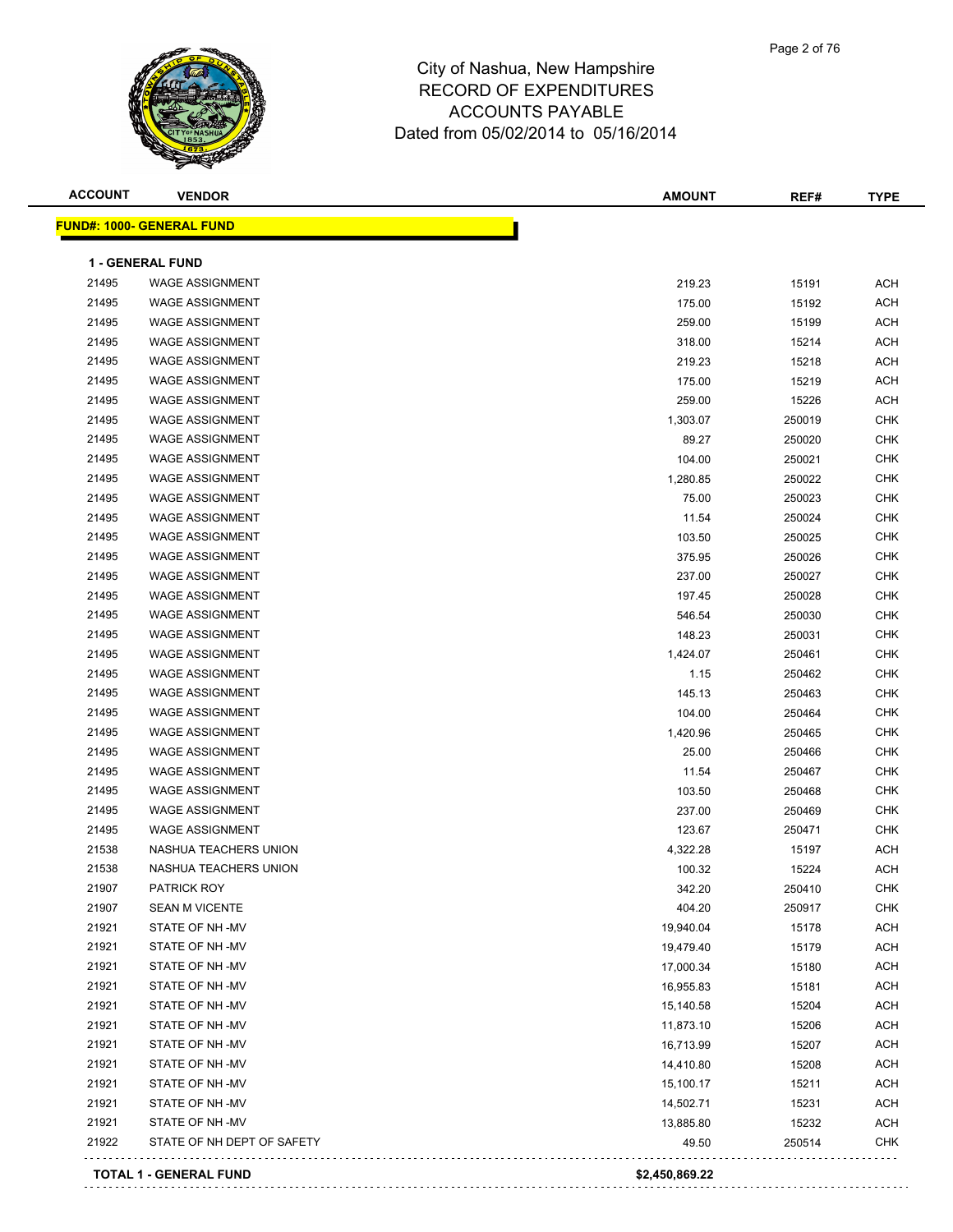

| <b>ACCOUNT</b>     | <b>VENDOR</b>                                      | <b>AMOUNT</b> | REF#   | <b>TYPE</b>                            |
|--------------------|----------------------------------------------------|---------------|--------|----------------------------------------|
|                    | <u> FUND#: 1000- GENERAL FUND</u>                  |               |        |                                        |
|                    | <b>102 - BOARD OF ALDERMEN</b>                     |               |        |                                        |
| 54828              | US BANK EQUIPMENT FINANCE                          | 150.40        | 250520 | <b>CHK</b>                             |
| 61100              | WB MASON CO INC                                    | 308.54        | 250228 | <b>CHK</b>                             |
|                    | TOTAL 102 - BOARD OF ALDERMEN                      | \$458.94      |        |                                        |
| <b>103 - LEGAL</b> |                                                    |               |        |                                        |
| 54828              | US BANK EQUIPMENT FINANCE                          | 125.50        | 250519 | <b>CHK</b>                             |
| 55200              | <b>HAMBLETT &amp; KERRIGAN PA</b>                  | 20.00         | 250064 | <b>CHK</b>                             |
|                    | TOTAL 103 - LEGAL                                  | \$145.50      |        |                                        |
|                    | 107 - CITY CLERK                                   |               |        |                                        |
| 42508              | TREASURER STATE OF NH                              | 1,748.00      | 250084 | <b>CHK</b>                             |
| 42512              | TREASURER STATE OF NH                              | 19,574.00     | 250085 | <b>CHK</b>                             |
| 44149              | TREASURER STATE OF NH                              | 6,928.00      | 250084 | <b>CHK</b>                             |
| 55699              | <b>CBCINNOVIS INC</b><br>distances and all signals | 82.10         | 250061 | <b>CHK</b>                             |
|                    | <b>TOTAL 107 - CITY CLERK</b>                      | \$28,332.10   |        |                                        |
|                    | <b>109 - CIVIC &amp; COMMUNITY ACTIVITIES</b>      |               |        |                                        |
| 56200              | NASHUA SCHOOL DISTRICT                             | 2,250.00      | 250458 | <b>CHK</b>                             |
| 56214              | HUMANE SOCIETY FOR GREATER                         | 8,256.75      | 250158 | <b>CHK</b>                             |
|                    | TOTAL 109 - CIVIC & COMMUNITY ACTIVITIES           | \$10,506.75   |        |                                        |
|                    |                                                    |               |        |                                        |
|                    | <b>111 - HUMAN RESOURCES</b>                       |               |        |                                        |
| 55400              | <b>BARBARA HILL</b>                                | 42.70         | 250484 | <b>CHK</b>                             |
| 55425              | <b>JAKE LARKIN</b>                                 | 25.00         | 250168 | <b>CHK</b>                             |
| 55425              | <b>DONALD MAFFEE</b>                               | 25.00         | 250172 | <b>CHK</b>                             |
| 55425              | <b>STEVEN MAFFEE</b>                               | 40.00         | 250173 | <b>CHK</b>                             |
| 55425              | <b>SUZANNE ROHM</b>                                | 25.00         | 250201 | <b>CHK</b>                             |
| 55425              | <b>AUSTIN TUCKER</b>                               | 40.00         | 250222 | <b>CHK</b>                             |
| 55425              | STATE OF NH CRIMINAL RECORDS                       | 2,500.00      | 250513 | <b>CHK</b>                             |
| 55425              | DANIEL AUGER                                       | 55.00         | 250535 | <b>CHK</b>                             |
| 55425              | <b>MATTHEW AUGER</b>                               | 25.00         | 250613 | <b>CHK</b>                             |
| 55425              | <b>CHRISTOPHER VINCENT</b>                         | 25.00         | 250683 | <b>CHK</b>                             |
| 61100              | WB MASON CO INC<br>.                               | 131.77        | 250687 | <b>CHK</b>                             |
|                    | <b>TOTAL 111 - HUMAN RESOURCES</b>                 | \$2,934.47    |        |                                        |
|                    |                                                    |               |        |                                        |
|                    | <b>120 - TELECOMMUNICATIONS</b>                    |               |        |                                        |
| 55109              | <b>SUSAN LOVERING</b>                              | 33.00         | 250043 |                                        |
| 55109              | <b>FAIRPOINT COMMUNICATIONS</b>                    | 61.57         | 250063 |                                        |
| 55109              | LANGUAGE LINE SERVICES                             | 131.34        | 250605 | <b>CHK</b><br><b>CHK</b><br><b>CHK</b> |

**122 - INFORMATION TECHNOLOGY**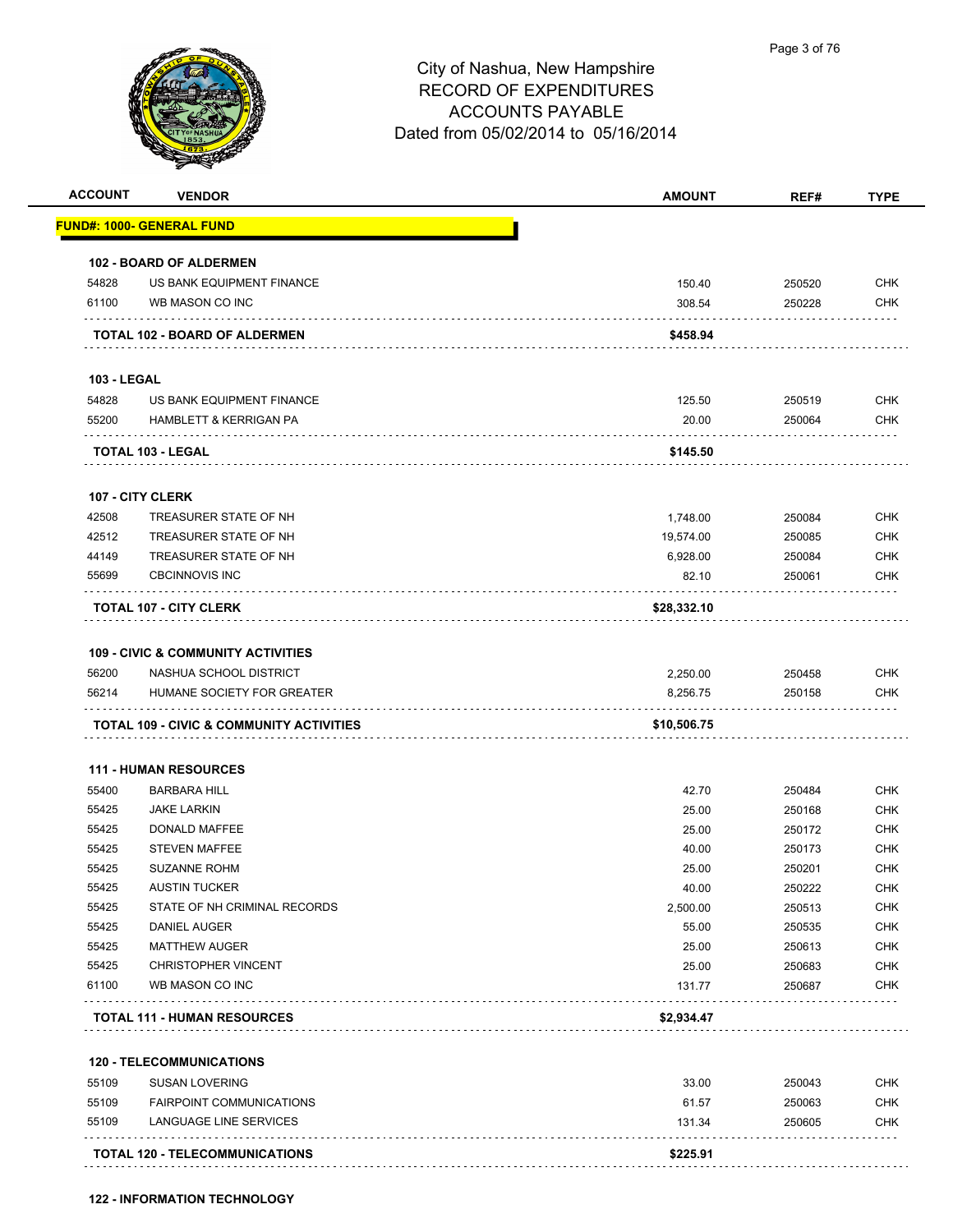

| <b>ACCOUNT</b> | <b>VENDOR</b>                         | <b>AMOUNT</b> | REF#   | <b>TYPE</b> |
|----------------|---------------------------------------|---------------|--------|-------------|
|                | <u> FUND#: 1000- GENERAL FUND</u>     |               |        |             |
|                | <b>122 - INFORMATION TECHNOLOGY</b>   |               |        |             |
| 54414          | LOGICMONITOR INC                      | 3,157.44      | 250609 | <b>CHK</b>  |
| 54428          | AFFILIATED COMPUTER SERVICES          | 18,218.00     | 250526 | <b>CHK</b>  |
| 55118          | VERIZON WIRELESS-985557535            | 40.01         | 250088 | CHK         |
| 71221          | <b>BEST BUY BUSINESS ADVANTAGE</b>    | 425.96        | 250544 | CHK         |
|                | TOTAL 122 - INFORMATION TECHNOLOGY    | \$21,841.41   |        |             |
|                | <b>126 - FINANCIAL SERVICES</b>       |               |        |             |
| 41307          | HILLSBOROUGH COUNTY REGISTRY          | 1,351.99      | 250155 | <b>CHK</b>  |
| 54828          | US BANK EQUIPMENT FINANCE             | 26.55         | 250087 | <b>CHK</b>  |
| 55400          | NH TAX COLLECTORS ASSN                | 50.00         | 250016 | CHK         |
| 55400          | NORTHERN ESSEX COMM COLLEGE           | 95.00         | 250075 | <b>CHK</b>  |
| 55607          | <b>MAILINGS UNLIMITED - MVR</b>       | 950.00        | 15205  | <b>ACH</b>  |
| 61100          | WB MASON CO INC                       | 67.41         | 250687 | CHK         |
|                | <b>TOTAL 126 - FINANCIAL SERVICES</b> | \$2,540.95    |        |             |
|                | <b>129 - CITY BUILDINGS</b>           |               |        |             |
| 54100          | <b>PSNH</b>                           | 1,757.71      | 250077 | <b>CHK</b>  |
| 54114          | LIBERTY UTILITIES - NH                | 490.32        | 250068 | <b>CHK</b>  |
| 54114          | LIBERTY UTILITIES - NH                | 301.97        | 250505 | <b>CHK</b>  |
| 54114          | <b>HESS CORPORATION</b>               | 640.72        | 250586 | CHK         |
| 54228          | BAIN PEST CONTROL SERVICE INC         | 150.00        | 250537 | CHK         |
| 54243          | VIKING CONTROLS INC                   | 1,175.00      | 250227 | <b>CHK</b>  |
| 61428          | NEW ENGLAND PAPER & SUPPLY            | 1,191.70      | 250633 | CHK         |
|                | <b>TOTAL 129 - CITY BUILDINGS</b>     | \$5,707.42    |        |             |
|                | <b>130 - PURCHASING</b>               |               |        |             |
| 54828          | US BANK EQUIPMENT FINANCE             | 376.75        | 250521 | <b>CHK</b>  |
| 55500          | THE TELEGRAPH                         | 990.48        | 250083 | <b>CHK</b>  |
| 55500          | LOWELL PUBLISHING CO                  | 140.00        | 250171 | <b>CHK</b>  |
| 55500          | UNION LEADER CORP--19828              | 55.80         | 250224 | CHK         |
| 55500          | UNION LEADER CORP -- 55070            | 155.43        | 250225 | CHK         |
|                | <b>TOTAL 130 - PURCHASING</b>         | \$1,718.46    |        |             |
|                | <b>132 - ASSESSING</b>                |               |        |             |
| 55200          | TREASURER STATE OF NH                 | 306.78        | 250516 | CHK         |
| 55400          | DOUGLAS DAME                          | 109.95        | 250477 | CHK         |
| 55400          | SAN DIEGO MARRIOTT MARQUIS            | 2,637.28      | 250511 | <b>CHK</b>  |
| 61299          | LEXISNEXIS RISK DATA MGT INC          | 1,560.00      | 250169 | <b>CHK</b>  |
|                | TOTAL 132 - ASSESSING                 | \$4,614.01    |        |             |

. . . . . . . . .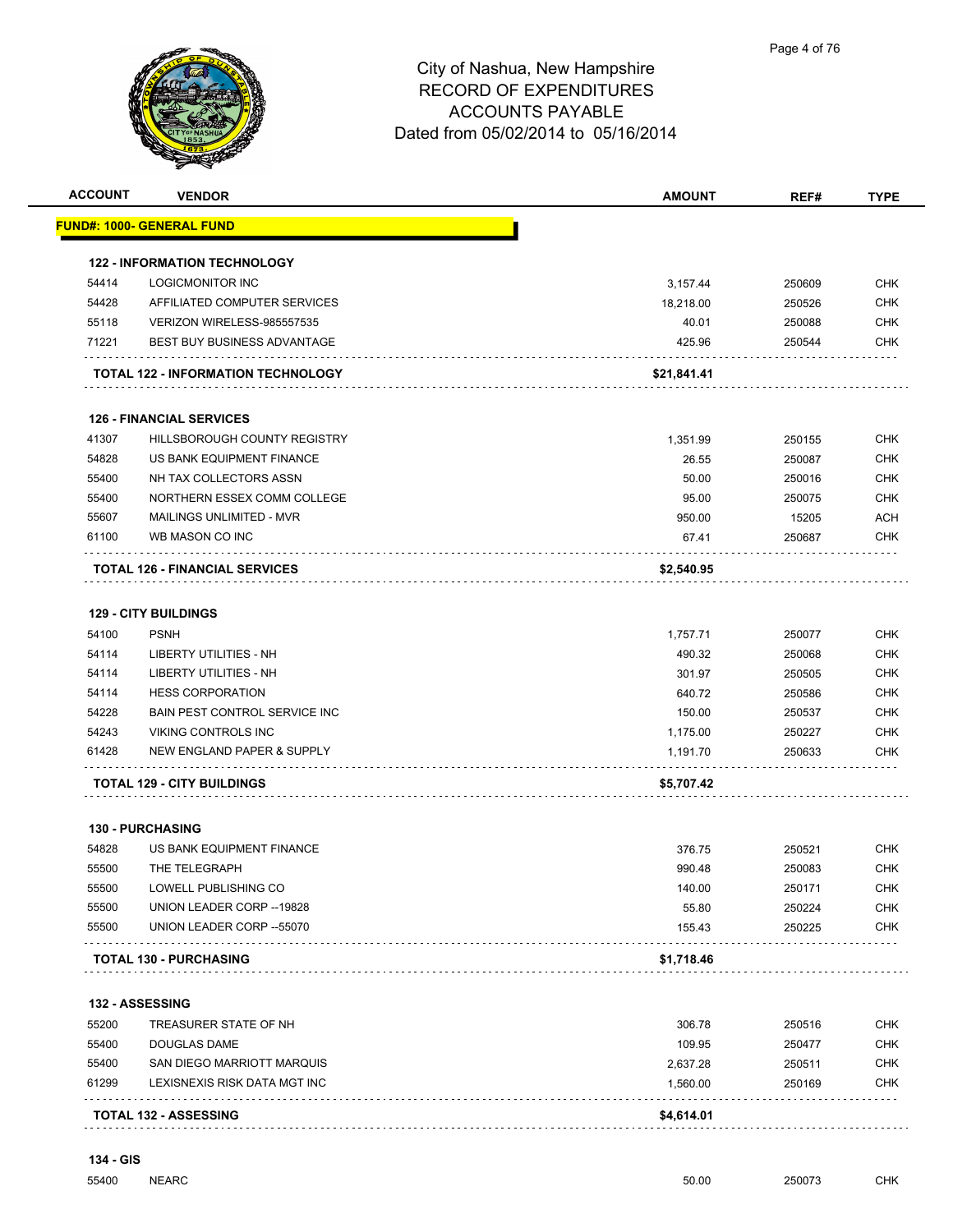

| <b>ACCOUNT</b> | <b>VENDOR</b>                                                 | <b>AMOUNT</b> | REF#   | <b>TYPE</b>              |
|----------------|---------------------------------------------------------------|---------------|--------|--------------------------|
|                | FUND#: 1000- GENERAL FUND                                     |               |        |                          |
|                | TOTAL 134 - GIS                                               | \$50.00       |        |                          |
|                |                                                               |               |        |                          |
|                | <b>142 - WOODLAWN CEMETERY</b>                                |               |        |                          |
| 54100          | <b>PSNH</b>                                                   | 291.88        | 250077 | <b>CHK</b>               |
| 61535          | <b>INNER CITY MATERIALS LLC</b>                               | 102.00        | 250592 | <b>CHK</b>               |
| 61560          | HOME DEPOT CREDIT SERVICE 3065                                | 46.68         | 250587 | CHK                      |
| 71025          | HOME DEPOT CREDIT SERVICE 3065                                | 8.47          | 250587 | <b>CHK</b>               |
|                | TOTAL 142 - WOODLAWN CEMETERY                                 | \$449.03      |        |                          |
|                | <b>144 - EDGEWOOD CEMETERY</b>                                |               |        |                          |
| 54100          | <b>PSNH</b>                                                   | 130.95        | 250077 | CHK                      |
| 54114          | <b>BOT L GAS INC</b>                                          | 349.57        | 250546 | CHK                      |
| 54141          | PENNICHUCK WATER WORKS INC                                    | 91.91         | 250508 | CHK                      |
| 54280          | HOME DEPOT CREDIT SERVICE 3065                                | 91.80         | 250156 | CHK                      |
| 54487          | <b>CARPARTS OF NASHUA</b>                                     | 45.56         | 250116 | CHK                      |
| 54487          | NASHUA OUTDOOR POWER EQUIPMENT                                | 66.29         | 250183 | CHK                      |
| 54487          | AEBI NEW ENGLAND LLC                                          | 11.51         | 250525 | CHK                      |
| 54487          | <b>CARPARTS OF NASHUA</b>                                     | 14.48         | 250549 | <b>CHK</b>               |
| 61499          | HOME DEPOT CREDIT SERVICE 3065                                | 341.84        | 250156 | <b>CHK</b>               |
| 61799          | NORTHLAND INDUSTRIAL TRUCK CO                                 | 138.98        | 250187 | CHK                      |
|                | TOTAL 144 - EDGEWOOD CEMETERY                                 | \$1,282.89    |        |                          |
|                |                                                               |               |        |                          |
| 54280          | <b>145 - SUBURBAN CEMETERY</b><br><b>CARLSON TREE SERVICE</b> | 500.00        | 250115 | CHK                      |
| 54280          | HOME DEPOT CREDIT SERVICE 3065                                | 163.06        | 250156 | CHK                      |
|                | TOTAL 145 - SUBURBAN CEMETERY                                 | \$663.06      |        |                          |
|                |                                                               |               |        |                          |
| 150 - POLICE   |                                                               |               |        |                          |
| 42520          | NASHUA POLICE DEPARTMENT                                      | 4.99          | 250050 | CHK                      |
| 52800          | <b>JOHN CINELLI</b>                                           | 480.00        | 250474 | <b>CHK</b>               |
| 52809          | <b>GEORGE JASEK</b>                                           | 200.00        | 250041 | CHK                      |
| 52809          | <b>JACLYN MARQUIS</b>                                         | 120.00        | 250047 | <b>CHK</b>               |
| 52809          | <b>JUSTIN PEARSE</b>                                          | 200.00        | 250053 | <b>CHK</b>               |
| 52809          | <b>JOHN CINELLI</b>                                           | 200.00        | 250474 | <b>CHK</b>               |
| 52809          | ROBERT GOODWIN                                                | 200.00        | 250482 | <b>CHK</b>               |
| 52809          | <b>JEFFREY MAHER</b>                                          | 250.00        | 250489 | <b>CHK</b>               |
| 53135          | SOUTHERN NH MEDICAL CENTER                                    | 957.85        | 250082 | <b>CHK</b>               |
| 53149          | ANIMAL HOSPITAL OF NASHUA INC                                 | 765.96        | 250532 | <b>CHK</b>               |
| 54100          | <b>PSNH</b>                                                   | 182.93        | 250077 | <b>CHK</b>               |
| 54114          | <b>HESS CORPORATION</b><br>PENNICHUCK WATER WORKS INC         | 31.83         | 250153 | <b>CHK</b>               |
| 54141          |                                                               | 524.79        | 250076 | CHK                      |
| 54141          | PENNICHUCK WATER WORKS INC                                    | 23.64         | 250508 | CHK                      |
| 54280<br>54280 | HOME DEPOT CREDIT SERVICE 3073                                | 46.20         | 250157 | <b>CHK</b><br><b>CHK</b> |
| 54280          | NORMAN E DAY INC                                              | 425.00        | 250186 |                          |
|                | <b>FIMBEL PAUNET CORP</b>                                     | 280.00        | 250572 | <b>CHK</b>               |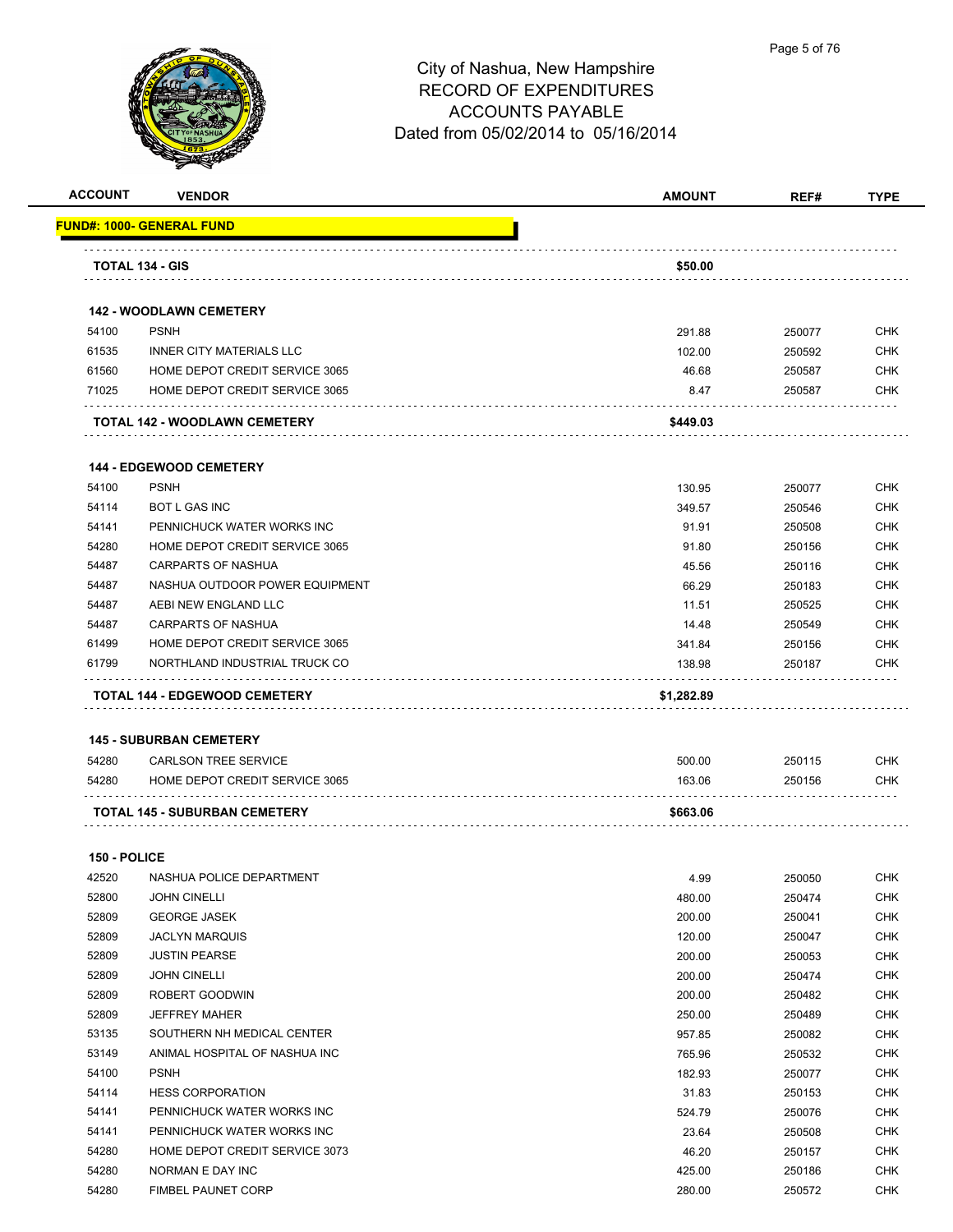

| <b>ACCOUNT</b> | <b>VENDOR</b>                    | <b>AMOUNT</b> | REF#   | <b>TYPE</b> |
|----------------|----------------------------------|---------------|--------|-------------|
|                | <b>FUND#: 1000- GENERAL FUND</b> |               |        |             |
|                |                                  |               |        |             |
| 150 - POLICE   |                                  |               |        |             |
| 54280          | HOME DEPOT CREDIT SERVICE 3073   | 37.94         | 250588 | <b>CHK</b>  |
| 54280          | JOHN DEERE LANDSCAPES LLC        | 282.64        | 250599 | <b>CHK</b>  |
| 54280          | MERRIMACK BUILDING SUPPLY INC    | 75.93         | 250620 | CHK         |
| 54600          | <b>CARPARTS OF NASHUA</b>        | 20.00         | 250116 | CHK         |
| 54600          | DONOVAN SPRING CO INC            | 114.40        | 250129 | CHK         |
| 54600          | SULLIVAN TIRE COMPANY            | 42.00         | 250216 | <b>CHK</b>  |
| 54600          | SULLIVAN TIRE COMPANY            | 84.00         | 250670 | CHK         |
| 54828          | US BANK EQUIPMENT FINANCE        | 1,385.98      | 250522 | <b>CHK</b>  |
| 54849          | PETER CINFO                      | 45.96         | 250032 | CHK         |
| 54849          | COMCAST CABLE COMMUNICATIONS I   | 229.85        | 250062 | CHK         |
| 54849          | VERIZON WIRELESS-286546928       | 1,184.11      | 250089 | CHK         |
| 54849          | <b>JOSHUA ST ONGE</b>            | 45.96         | 250501 | <b>CHK</b>  |
| 55307          | DON WEISS                        | 44.80         | 250058 | CHK         |
| 55400          | <b>CAITLIN GOULDEN</b>           | 44.80         | 250483 | CHK         |
| 55400          | <b>TODD MARTYNY</b>              | 107.52        | 250491 | CHK         |
| 55500          | LOWELL PUBLISHING CO             | 1,409.60      | 250171 | CHK         |
| 55600          | SOURCE 4 INC                     | 374.78        | 250662 | CHK         |
| 55607          | UNITED PARCEL SERVICE            | 36.61         | 250086 | CHK         |
| 55699          | CANAL ART & FRAMING              | 784.00        | 250114 | <b>CHK</b>  |
| 55699          | <b>CANAL ART &amp; FRAMING</b>   | 552.00        | 250548 | CHK         |
| 55699          | NASHUA MILLYARD ASSOC INC        | 703.46        | 250630 | CHK         |
| 61100          | <b>GOVCONNECTION INC</b>         | 88.72         | 250147 | <b>CHK</b>  |
| 61100          | WB MASON CO INC                  | 3,132.88      | 250228 | CHK         |
| 61100          | <b>GRANITE STATE STAMPS INC</b>  | 14.37         | 250581 | CHK         |
| 61100          | WB MASON CO INC                  | 2,183.29      | 250687 | CHK         |
| 61107          | <b>BEN'S UNIFORMS</b>            | 1,738.99      | 250105 | CHK         |
| 61107          | <b>BEN'S UNIFORMS</b>            | 1,204.98      | 250542 | CHK         |
| 61110          | RILEYS SPORT SHOP INC            | 3,332.50      | 250200 | CHK         |
| 61110          | STAR PACKER BADGES               | 277.88        | 250215 | CHK         |
| 61110          | <b>BEN'S UNIFORMS</b>            | 241.96        | 250542 | <b>CHK</b>  |
| 61163          | AIRGAS USA LLC                   | 606.36        | 250093 | CHK         |
| 61185          | ARROWHEAD FORENSICS              | 735.70        | 250534 | CHK         |
| 61300          | <b>WEX BANK</b>                  | 1,145.81      | 250688 | CHK         |
| 61428          | CENTRAL PAPER PRODUCTS CO        | 310.05        | 250117 | <b>CHK</b>  |
| 61428          | THE DURKIN CO INC                | 320.55        | 250130 | CHK         |
| 61428          | F W WEBB CO                      | 30.45         | 250135 | CHK         |
| 61428          | CENTRAL PAPER PRODUCTS CO        | 404.66        | 250551 | <b>CHK</b>  |
| 61650          | WB MASON CO INC                  | 117.09        | 250228 | <b>CHK</b>  |
| 61650          | WB MASON CO INC                  | 441.70        | 250687 | <b>CHK</b>  |
| 61705          | MAYNARD & LESIEUR INC            | 1,585.14      | 250176 | CHK         |
| 61705          | MAYNARD & LESIEUR INC            | 500.76        | 250615 | CHK         |
| 61799          | <b>BEST FORD</b>                 | 141.16        | 250107 | <b>CHK</b>  |
| 61799          | FISHER AUTO PARTS INC            | 250.39        | 250140 | <b>CHK</b>  |
| 61799          | HOME DEPOT CREDIT SERVICE 3073   | 231.20        | 250157 | <b>CHK</b>  |
| 61799          | LOWE'S - 3502                    | 28.48         | 250170 | <b>CHK</b>  |
| 61799          | <b>BEST FORD</b>                 | 1,286.77      | 250545 | CHK         |
| 61799          | <b>CARPARTS OF NASHUA</b>        | 172.02        | 250549 | CHK         |
| 61799          | DONOVAN EQUIPMENT CO INC         | 30.35         | 250565 | <b>CHK</b>  |
|                |                                  |               |        |             |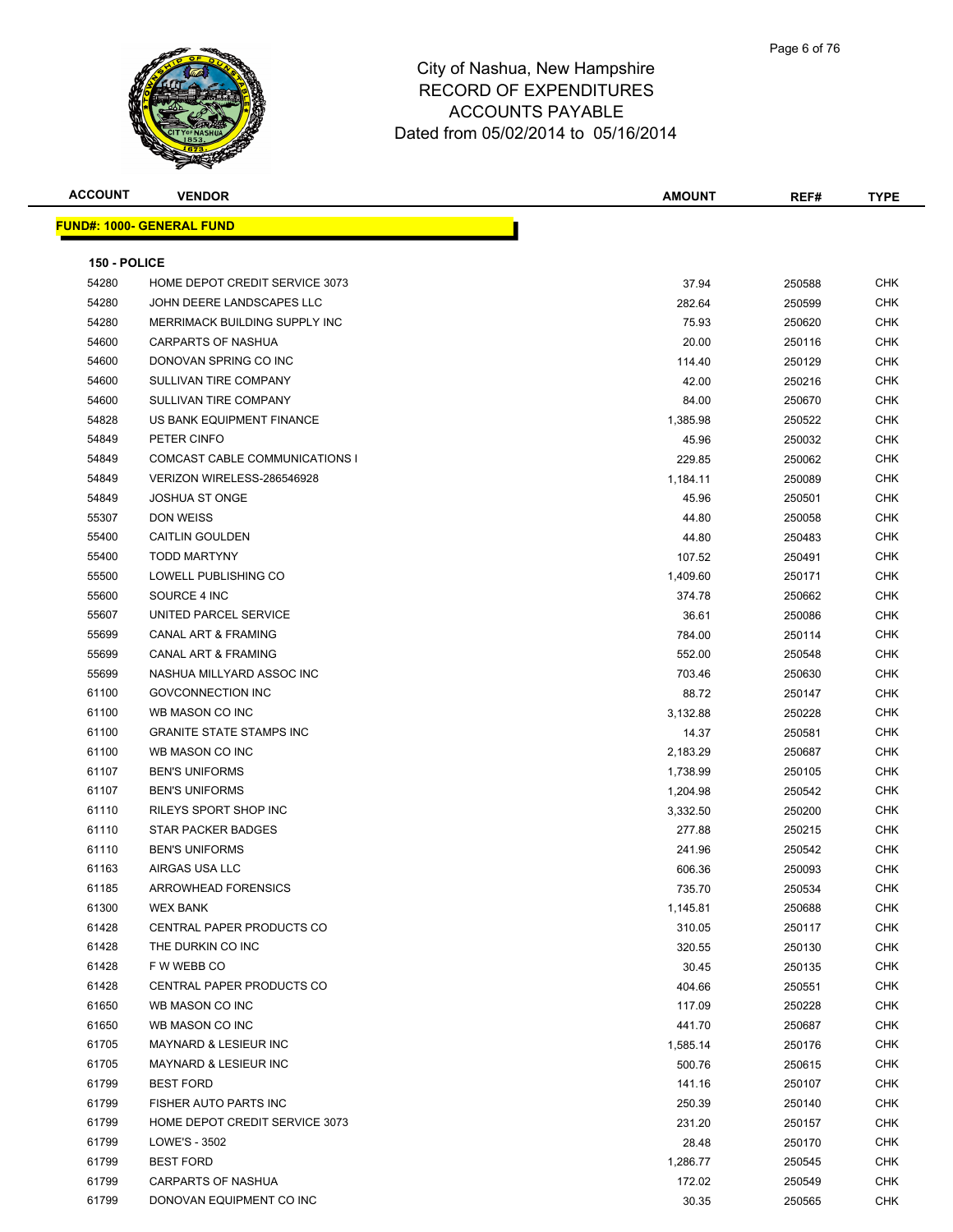

| <b>ACCOUNT</b>    | <b>VENDOR</b>                    | <b>AMOUNT</b> | REF#   | <b>TYPE</b> |
|-------------------|----------------------------------|---------------|--------|-------------|
|                   | <b>FUND#: 1000- GENERAL FUND</b> |               |        |             |
|                   |                                  |               |        |             |
| 150 - POLICE      |                                  |               |        |             |
| 61799             | HOME DEPOT CREDIT SERVICE 3073   | (17.07)       | 250588 | <b>CHK</b>  |
| 61799             | <b>MHQ MUNICIPAL VEHICLES</b>    | 960.00        | 250621 | <b>CHK</b>  |
| 61799             | NEW ENGLAND PARTS WAREHOUSE      | 108.90        | 250634 | CHK         |
| 61799             | NORTHERN FOREIGN CAR PARTS INC   | 461.91        | 250636 | CHK         |
| 61799             | NYTECH SUPPLY CO                 | 136.87        | 250638 | CHK         |
| 61799             | <b>QUIRK GM PARTS DEPOT</b>      | 201.00        | 250648 | CHK         |
| 61910             | LUCIA'S PORTUGUESE BAKERY        | 300.00        | 250044 | CHK         |
| 71025             | SNAP ON TOOLS                    | 40.00         | 250212 | CHK         |
| 71025             | JOHN DEERE LANDSCAPES LLC        | 26.98         | 250599 | <b>CHK</b>  |
| 71025             | NASHUA OUTDOOR POWER EQUIPMENT   | 104.00        | 250631 | CHK         |
| 71025             | SNAP ON TOOLS                    | 1,144.85      | 250661 | CHK         |
| 71228             | SHI INTERNATIONAL CORP           | 5,154.90      | 250211 | CHK         |
|                   | TOTAL 150 - POLICE               | \$41,676.08   |        |             |
|                   |                                  |               |        |             |
| <b>152 - FIRE</b> |                                  |               |        |             |
| 52800             | <b>STEVE BUXTON</b>              | 949.00        | 250112 | CHK         |
| 52800             | DARREN DESJADON                  | 972.00        | 250128 | CHK         |
| 53135             | ST JOSEPHS BUSINESS & HEALTH     | 69.30         | 250666 | CHK         |
| 54100             | <b>PSNH</b>                      | 6,809.39      | 250077 | CHK         |
| 54100             | <b>PSNH</b>                      | 426.97        | 250510 | <b>CHK</b>  |
| 54114             | <b>LIBERTY UTILITIES - NH</b>    | 419.98        | 250070 | CHK         |
| 54114             | <b>HESS CORPORATION</b>          | 3,544.99      | 250153 | <b>CHK</b>  |
| 54114             | <b>LIBERTY UTILITIES - NH</b>    | 474.39        | 250505 | <b>CHK</b>  |
| 54114             | <b>HESS CORPORATION</b>          | 515.27        | 250586 | <b>CHK</b>  |
| 54141             | PENNICHUCK WATER WORKS INC       | 272.35        | 250076 | <b>CHK</b>  |
| 54141             | PENNICHUCK WATER WORKS INC       | 391.89        | 250508 | CHK         |
| 54243             | AE MECHANICAL INC                | 175.00        | 250090 | CHK         |
| 54280             | <b>GRANITE STATE GLASS</b>       | 200.00        | 250149 | CHK         |
| 54280             | HOME DEPOT CREDIT SERVICE 3065   | 19.92         | 250156 | CHK         |
| 54280             | HARRY W WELLS & SON INC          | 768.74        | 250583 | <b>CHK</b>  |
| 54600             | SANEL AUTO PARTS CO              | 165.18        | 250205 | <b>CHK</b>  |
| 54600             | DONOVAN SPRING CO INC            | 4,137.30      | 250566 | CHK         |
| 54600             | F W WEBB CO                      | 3.85          | 250571 | <b>CHK</b>  |
| 54600             | MINUTEMAN FIRE & RESCUE APPARA   | 800.00        | 250623 | <b>CHK</b>  |
| 54600             | SANEL AUTO PARTS CO              | 464.68        | 250658 | <b>CHK</b>  |
| 55307             | ANNE MARIE BOUCHER               | 15.01         | 250472 | CHK         |
| 55607             | UNITED PARCEL SERVICE            | 3.65          | 250086 | CHK         |
| 55699             | TRUE BLUE CLEANERS               | 132.38        | 250219 | CHK         |
| 55699             | TRUE BLUE CLEANERS               | 72.06         | 250220 | CHK         |
| 55699             | TRUE BLUE CLEANERS               | 105.56        | 250221 | CHK         |
| 55699             | TRUE BLUE CLEANERS               | 49.97         | 250672 | <b>CHK</b>  |
| 55699             | TRUE BLUE CLEANERS               | 22.62         | 250673 | CHK         |
| 55699             | TRUE BLUE CLEANERS               | 52.66         | 250674 | CHK         |
| 61100             | WB MASON CO INC                  | 885.02        | 250228 | CHK         |
| 61107             | WAYNE AGAN                       | 62.10         | 250091 | CHK         |
| 61110             | BERGERON PROTECTIVE CLOTHING     | 826.99        | 250543 | CHK         |
| 61135             | RADIO SHACK CORP                 | 99.99         | 250197 | <b>CHK</b>  |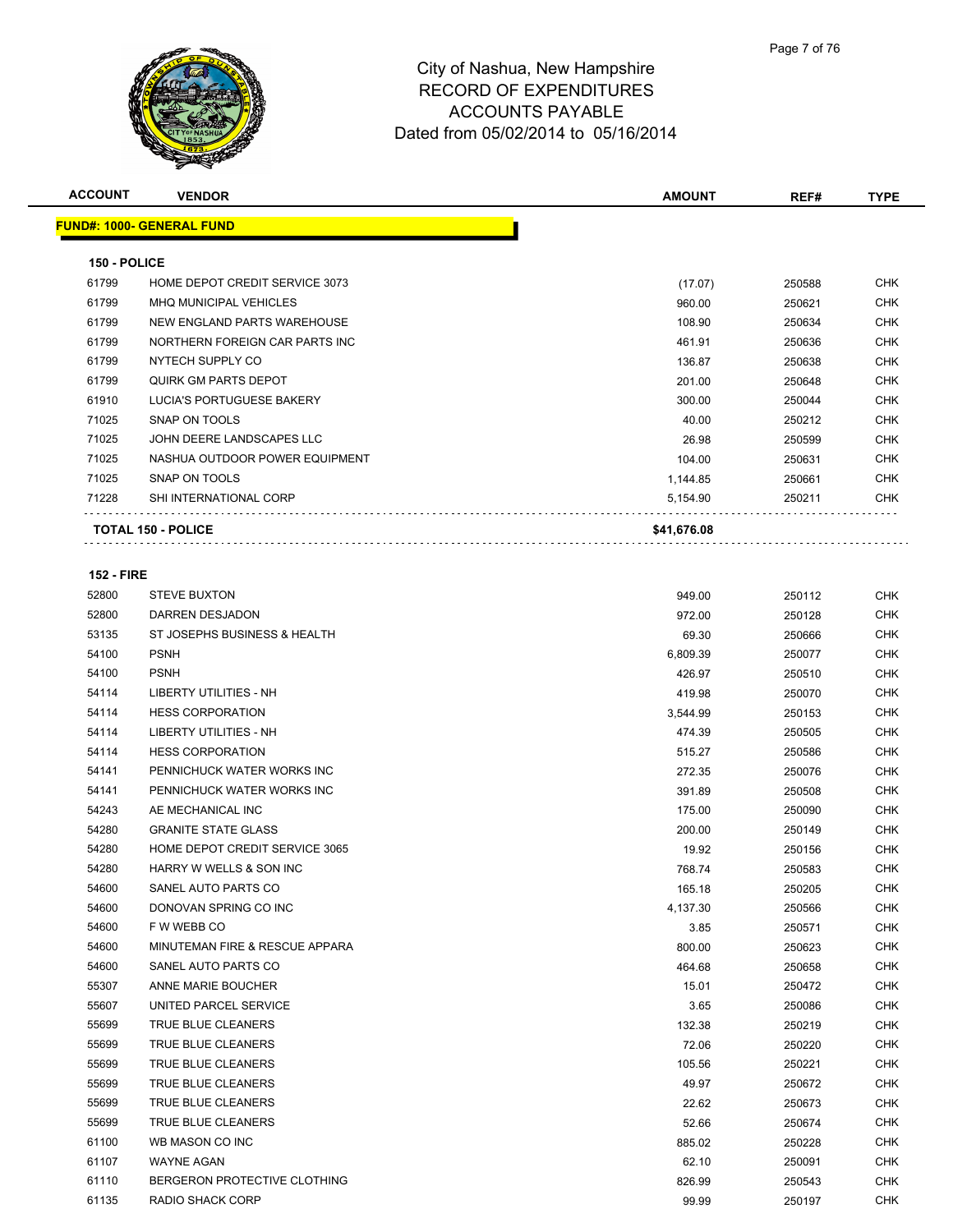

|                         | <b>VENDOR</b>                          | <b>AMOUNT</b> | REF#   | <b>TYPE</b>                                                                                           |
|-------------------------|----------------------------------------|---------------|--------|-------------------------------------------------------------------------------------------------------|
|                         | <b>FUND#: 1000- GENERAL FUND</b>       |               |        |                                                                                                       |
|                         |                                        |               |        |                                                                                                       |
| <b>152 - FIRE</b>       |                                        |               |        |                                                                                                       |
| 61156                   | BERGERON PROTECTIVE CLOTHING           | 105.00        | 250106 | <b>CHK</b>                                                                                            |
| 61307                   | YANKEE TRUCK LLC                       | 72.96         | 250690 | <b>CHK</b>                                                                                            |
| 61428                   | NEW ENGLAND PAPER & SUPPLY             | 119.52        | 250185 | <b>CHK</b>                                                                                            |
| 61428                   | NEW ENGLAND PAPER & SUPPLY             | 202.76        | 250633 | <b>CHK</b>                                                                                            |
| 68355                   | <b>WAL-MART</b>                        | 194.08        | 250685 | <b>CHK</b>                                                                                            |
| 71025                   | <b>FASTENAL CO</b>                     | 10.56         | 250136 | <b>CHK</b>                                                                                            |
| 71432                   | INDUSTRIAL PROTECTION SERVICES         | 36.00         | 250159 | <b>CHK</b>                                                                                            |
| 71432                   | R WHITE EQUIPMENT CENTER INC           | 500.00        | 250196 | <b>CHK</b>                                                                                            |
| 71800                   | AIR CLEANING SPECIALISTS OF NE         | 224.40        | 250092 | <b>CHK</b>                                                                                            |
|                         | <b>TOTAL 152 - FIRE</b>                | \$25,373.49   |        |                                                                                                       |
|                         | <b>153 - BUILDING INSPECTION</b>       |               |        |                                                                                                       |
| 55307                   | <b>MARK COLLINS</b>                    | 92.40         | 250034 | <b>CHK</b>                                                                                            |
| 55307                   | <b>WILLIAM CONDRA</b>                  | 291.76        | 250035 | <b>CHK</b>                                                                                            |
| 55307                   | <b>TIMOTHY DUPONT</b>                  | 425.04        | 250038 | <b>CHK</b>                                                                                            |
| 55307                   | <b>RUSS MARCUM</b>                     | 460.40        | 250046 | <b>CHK</b>                                                                                            |
| 55307                   | <b>JEFFREY RICHARD</b>                 | 332.08        | 250055 | <b>CHK</b>                                                                                            |
| 55307                   | <b>WILLIAM MCKINNEY</b>                | 123.20        | 250060 | CHK                                                                                                   |
| 55307                   | DAWN MICHAUD                           | 72.80         | 250492 | CHK                                                                                                   |
| 61807                   | <b>FIRESTOP EDUCATION</b>              | 147.95        | 250138 | <b>CHK</b>                                                                                            |
|                         |                                        |               |        |                                                                                                       |
|                         | <b>TOTAL 153 - BUILDING INSPECTION</b> | \$1,945.63    |        |                                                                                                       |
|                         |                                        |               |        |                                                                                                       |
|                         | <b>155 - CODE ENFORCEMENT</b>          |               |        |                                                                                                       |
| 55307                   | <b>NELSON ORTEGA</b>                   | 202.72        | 250052 |                                                                                                       |
|                         | <b>GALLS</b>                           | 84.00         | 250143 |                                                                                                       |
|                         | <b>HCSO</b>                            | 41.00         | 250585 |                                                                                                       |
|                         | <b>CONWAY OFFICE SOLUTIONS</b>         | 1,000.00      | 250556 |                                                                                                       |
| 61299<br>61299<br>71900 | <b>TOTAL 155 - CODE ENFORCEMENT</b>    | \$1,327.72    |        |                                                                                                       |
|                         | <b>156 - EMERGENCY MANAGEMENT</b>      |               |        |                                                                                                       |
| 71000                   | WORLDWIDE EMS EQUIPMENT SALES          | 638.13        | 250689 |                                                                                                       |
|                         | TOTAL 156 - EMERGENCY MANAGEMENT       | \$638.13      |        |                                                                                                       |
|                         |                                        |               |        |                                                                                                       |
|                         | <b>157 - CITYWIDE COMMUNICATIONS</b>   |               |        |                                                                                                       |
| 54100                   | <b>PSNH</b>                            | 261.42        | 250510 |                                                                                                       |
| 55699                   | PAGE STREET LEASING LLC                | 75.00         | 250642 |                                                                                                       |
|                         | TOTAL 157 - CITYWIDE COMMUNICATIONS    | \$336.42      |        |                                                                                                       |
|                         | <b>159 - OTHER PUBLIC SAFETY</b>       |               |        |                                                                                                       |
| 54835                   | PENNICHUCK WATER WORKS INC             | 215,083.91    | 250076 | <b>CHK</b><br><b>CHK</b><br><b>CHK</b><br>CHK<br><b>CHK</b><br><b>CHK</b><br><b>CHK</b><br><b>CHK</b> |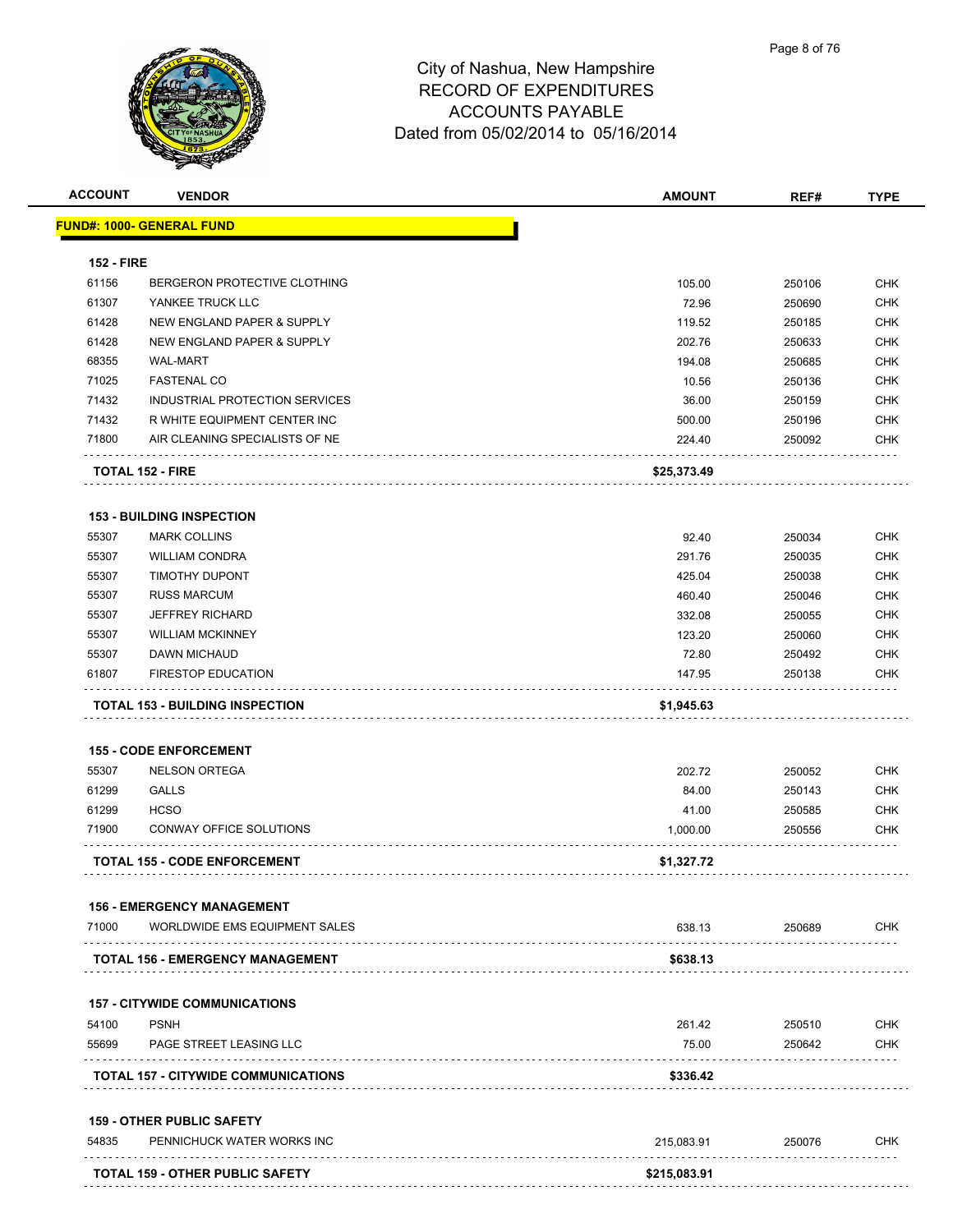

| <b>ACCOUNT</b> | <b>VENDOR</b>                                     | <b>AMOUNT</b> | REF#   | <b>TYPE</b> |
|----------------|---------------------------------------------------|---------------|--------|-------------|
|                | <b>FUND#: 1000- GENERAL FUND</b>                  |               |        |             |
|                | <b>160 - PUBLIC WORKS-ADMIN/ENGINEERING</b>       |               |        |             |
| 54141          | PENNICHUCK WATER WORKS INC                        | 105.57        | 250076 | <b>CHK</b>  |
| 54828          | US BANK EQUIPMENT FINANCE                         | 198.72        | 250520 | <b>CHK</b>  |
| 55307          | <b>WILLIAM KEATING</b>                            | 25.76         | 250042 | <b>CHK</b>  |
| 55307          | <b>ROBERT MEUNIER</b>                             | 292.32        | 250048 | <b>CHK</b>  |
| 55307          | <b>WAYNE HUSBAND</b>                              | 16.80         | 250057 | <b>CHK</b>  |
| 55307          | <b>STEPHEN DOOKRAN</b>                            | 600.32        | 250479 | <b>CHK</b>  |
| 55307          | <b>WAYNE HUSBAND</b>                              | 14.56         | 250503 | <b>CHK</b>  |
| 55400          | <b>UNH</b>                                        | 698.00        | 250517 | <b>CHK</b>  |
| 55699          | JAN PRO CLEANING SYSTEMS NE                       | 665.00        | 250162 | <b>CHK</b>  |
| 55699          | SQUIRES STAFFING SERVICES INC                     | 531.57        | 250213 | <b>CHK</b>  |
| 55699          | SQUIRES STAFFING SERVICES INC.                    | 677.25        | 250665 | <b>CHK</b>  |
| 61100          | NEW ENGLAND PAPER & SUPPLY                        | 39.99         | 250633 | <b>CHK</b>  |
| 61100          | WB MASON CO INC                                   | 73.60         | 250687 | <b>CHK</b>  |
| 61299          | <b>IMTEK REPROGRAPHICS INC</b>                    | 123.52        | 250589 | <b>CHK</b>  |
|                | <b>TOTAL 160 - PUBLIC WORKS-ADMIN/ENGINEERING</b> | \$4,062.98    |        |             |
|                |                                                   |               |        |             |

| 54100 | <b>PSNH</b>                    | 2,868.91  | 250077 | <b>CHK</b> |
|-------|--------------------------------|-----------|--------|------------|
| 54100 | <b>PSNH</b>                    | 978.21    | 250510 | <b>CHK</b> |
| 54141 | PENNICHUCK WATER WORKS INC     | 389.44    | 250076 | <b>CHK</b> |
| 54200 | JAN PRO CLEANING SYSTEMS NE    | 855.00    | 250162 | <b>CHK</b> |
| 54228 | <b>JP PEST SERVICES</b>        | 65.00     | 250161 | <b>CHK</b> |
| 54280 | UNIFIRST CORPORATION           | 26.00     | 250678 | <b>CHK</b> |
| 54600 | AMERICAN TANK MANAGEMENT INC   | 780.00    | 250098 | <b>CHK</b> |
| 54600 | ATLANTIC BROOM SERVICE INC     | 1,394.00  | 250102 | <b>CHK</b> |
| 54600 | NAPA AUTO PARTS                | 246.00    | 250180 | <b>CHK</b> |
| 54600 | SANEL AUTO PARTS CO            | 56.80     | 250208 | <b>CHK</b> |
| 54600 | EASTERN NE HYDRAULICS INC      | 1,305.00  | 250568 | <b>CHK</b> |
| 54600 | JAMES R ROSENCRANTZ & SONS     | 104.96    | 250595 | <b>CHK</b> |
| 54600 | LIBERTY INTNL TRUCKS OF NH LLC | 275.12    | 250606 | <b>CHK</b> |
| 54600 | <b>NAPA AUTO PARTS</b>         | 1,244.23  | 250626 | <b>CHK</b> |
| 54600 | PINE MOTOR PARTS               | 65.42     | 250644 | <b>CHK</b> |
| 54600 | SANEL AUTO PARTS CO            | 22.80     | 250659 | <b>CHK</b> |
| 54600 | SANEL AUTO PARTS CO            | 135.62    | 250660 | <b>CHK</b> |
| 61100 | <b>BELLETETES INC</b>          | 20.67     | 250541 | <b>CHK</b> |
| 61107 | UNIFIRST CORPORATION           | 422.47    | 250223 | <b>CHK</b> |
| 61107 | UNIFIRST CORPORATION           | 207.29    | 250678 | <b>CHK</b> |
| 61166 | <b>BELLETETES INC</b>          | 16.00     | 250541 | <b>CHK</b> |
| 61166 | <b>BOT L GAS INC</b>           | 190.50    | 250546 | <b>CHK</b> |
| 61299 | <b>BELLETETES INC</b>          | 154.76    | 250541 | <b>CHK</b> |
| 61299 | NAPA AUTO PARTS                | 336.60    | 250626 | <b>CHK</b> |
| 61299 | NH BRAGG & SONS INC            | 460.37    | 250635 | <b>CHK</b> |
| 61300 | DENNIS K BURKE INC             | 19,094.76 | 250127 | <b>CHK</b> |
| 61307 | SHATTUCK MALONE OIL CO         | 3,176.07  | 250081 | <b>CHK</b> |
| 61507 | <b>BROX INDUSTRIES INC</b>     | 697.90    | 250111 | <b>CHK</b> |
| 61507 | CONTINENTAL PAVING INC         | 1,536.35  | 250123 | <b>CHK</b> |
| 61507 | CONTINENTAL PAVING INC         | 1,036.76  | 250555 | <b>CHK</b> |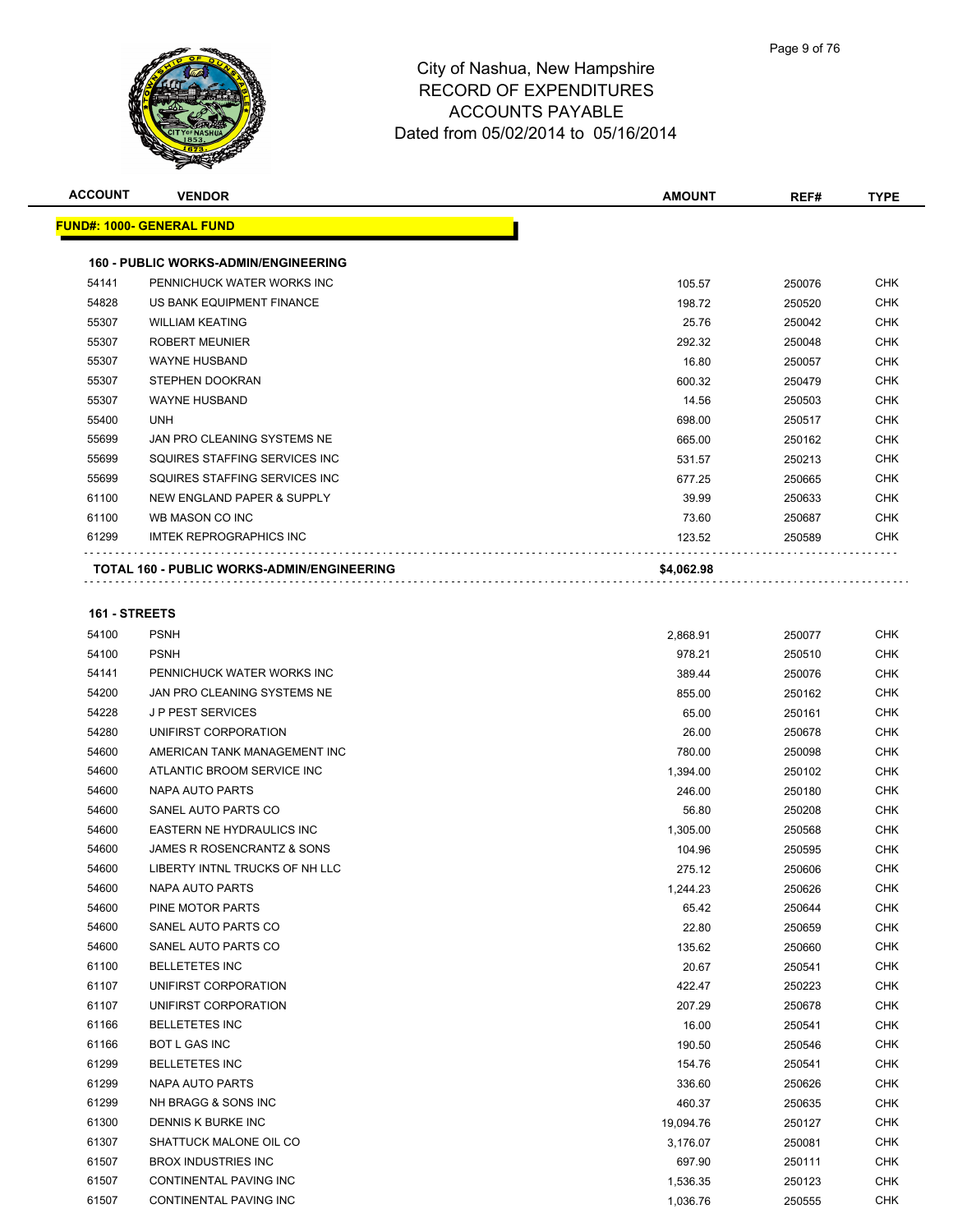

| <b>ACCOUNT</b> | <b>VENDOR</b>                               | <b>AMOUNT</b> | REF#   | <b>TYPE</b> |
|----------------|---------------------------------------------|---------------|--------|-------------|
|                | FUND#: 1000- GENERAL FUND                   |               |        |             |
| 161 - STREETS  |                                             |               |        |             |
| 61521          | FL MERRILL CONSTRUCTION INC                 | 897.78        | 250141 | <b>CHK</b>  |
| 61535          | <b>BROX INDUSTRIES INC</b>                  | 103.80        | 250111 | <b>CHK</b>  |
| 61542          | PERMA LINE CORP OF NEW ENGLAND              | 1,589.40      | 250192 | CHK         |
| 61556          | <b>HIGHWAY TECH</b>                         | 420.00        | 250154 | <b>CHK</b>  |
| 61560          | NEENAH FOUNDRY CO                           | 5,572.00      | 250184 | <b>CHK</b>  |
| 61560          | <b>OUT-BACK STORAGE LLC</b>                 | 2,875.00      | 250640 | <b>CHK</b>  |
| 61799          | <b>CARPARTS OF NASHUA</b>                   | 172.47        | 250116 | <b>CHK</b>  |
| 61799          | F W WEBB CO                                 | 35.64         | 250135 | <b>CHK</b>  |
| 61799          | NAPA AUTO PARTS                             | 35.10         | 250180 | <b>CHK</b>  |
| 61799          | SANEL AUTO PARTS CO                         | 8.43          | 250206 | <b>CHK</b>  |
| 61799          | SANEL AUTO PARTS CO                         | 102.73        | 250208 | CHK         |
| 61799          | <b>BOT L GAS INC</b>                        | 4.28          | 250546 | CHK         |
| 61799          | <b>CARPARTS OF NASHUA</b>                   | 14.60         | 250549 | <b>CHK</b>  |
| 61799          | <b>NAPA AUTO PARTS</b>                      | 8.43          | 250626 | <b>CHK</b>  |
| 61799          | <b>NAPA AUTO PARTS</b>                      |               |        | <b>CHK</b>  |
|                |                                             | 16.22         | 250628 |             |
| 71025          | <b>BELLETETES INC</b>                       | 63.93         | 250104 | <b>CHK</b>  |
| 71025          | <b>BELLETETES INC</b>                       | 36.08         | 250541 | CHK         |
| 71025          | <b>GMS HYDRAULICS INC</b>                   | 275.93        | 250578 | <b>CHK</b>  |
| 71025          | <b>NAPA AUTO PARTS</b>                      | 100.24        | 250626 | <b>CHK</b>  |
|                | TOTAL 161 - STREETS                         | \$50,495.07   |        |             |
|                |                                             |               |        |             |
| 54100          | <b>162 - STREET LIGHTING</b><br><b>PSNH</b> |               |        | <b>CHK</b>  |
| 54100          |                                             | 290.20        | 250077 |             |
|                | PSNH-LARGE POWER                            | 60,777.91     | 250079 | <b>CHK</b>  |
| 54100          | JOHNSONS ELECTRIC INC                       | 335.40        | 250165 | <b>CHK</b>  |
| 54100          | <b>PSNH</b>                                 | 559.55        | 250510 | <b>CHK</b>  |
| 54276          | <b>PSNH</b>                                 | 1,567.78      | 250078 | CHK         |
|                | TOTAL 162 - STREET LIGHTING                 | \$63,530.84   |        |             |
|                |                                             |               |        |             |
|                | <b>166 - PARKING LOTS</b>                   |               |        |             |
| 54100          | <b>PSNH</b>                                 | 549.93        | 250077 | <b>CHK</b>  |
| 54100          | <b>PSNH</b>                                 | 815.40        | 250510 | <b>CHK</b>  |
| 54600          | NAPA AUTO PARTS                             | 3.26          | 250182 | <b>CHK</b>  |
| 55307          | <b>JILL STANSFIELD</b>                      | 30.24         | 250056 | CHK         |
| 55699          | <b>LOOMIS</b>                               | 72.92         | 250610 | <b>CHK</b>  |
| 61299          | <b>BLUE TARP FINANCIAL</b>                  | 2.06          | 250110 | CHK         |
| 61299          | HOME DEPOT CREDIT SERVICE 3065              | 73.46         | 250156 | <b>CHK</b>  |
|                | <b>TOTAL 166 - PARKING LOTS</b>             | \$1,547.27    |        |             |
|                |                                             |               |        |             |
|                | <b>171 - COMMUNITY SERVICES</b>             |               |        |             |
| 55500          | THE TELEGRAPH                               | 375.00        | 250083 | <b>CHK</b>  |
| 61100          | WB MASON CO INC                             | 462.52        | 250228 | <b>CHK</b>  |
| 61250          | THE TELEGRAPH                               | 250.00        | 250083 | <b>CHK</b>  |
| 61250          | PETTY CASH                                  | 11.97         | 250495 | <b>CHK</b>  |
| 68318          | WB MASON CO INC                             | 147.73        | 250687 | <b>CHK</b>  |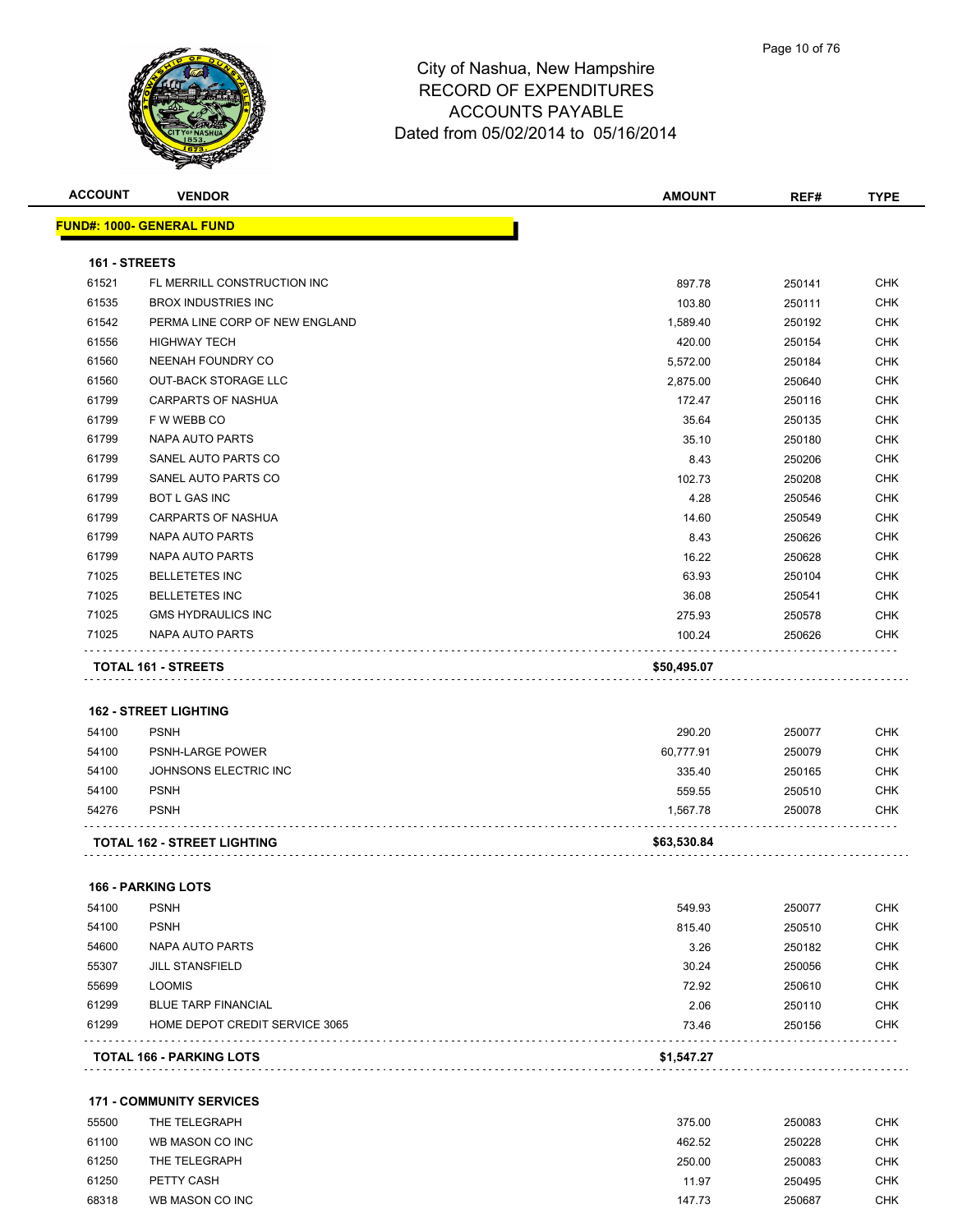

| <b>ACCOUNT</b> | <b>VENDOR</b>                         | <b>AMOUNT</b> | REF#   | <b>TYPE</b> |
|----------------|---------------------------------------|---------------|--------|-------------|
|                | FUND#: 1000- GENERAL FUND             |               |        |             |
|                | <b>171 - COMMUNITY SERVICES</b>       |               |        |             |
| 68320          | THE YOUTH COUNCIL                     | 2,014.36      | 250691 | <b>CHK</b>  |
|                | <b>TOTAL 171 - COMMUNITY SERVICES</b> | \$3,261.58    |        |             |
|                | <b>172 - COMMUNITY HEALTH</b>         |               |        |             |
| 55514          | PETTY CASH                            | 18.00         | 250495 | <b>CHK</b>  |
| 61142          | PETTY CASH                            | 17.00         | 250495 | CHK         |
|                |                                       |               |        |             |
|                | <b>TOTAL 172 - COMMUNITY HEALTH</b>   | \$35.00       |        |             |
|                | <b>173 - ENVIRONMENTAL HEALTH</b>     |               |        |             |
| 61149          | EMD MILLIPORE CORPORATION             | (87.00)       | 250131 | <b>CHK</b>  |
|                | TOTAL 173 - ENVIRONMENTAL HEALTH      | -\$87.00      |        |             |
|                |                                       |               |        |             |
|                | <b>174 - WELFARE ADMINISTRATION</b>   |               |        |             |
| 55307          | ROBERT MACK                           | 45.36         | 250045 | <b>CHK</b>  |
| 55307          | <b>KAREN EMIS-WILLIAMS</b>            | 45.00         | 250480 | <b>CHK</b>  |
| 55307          | <b>CINDY ROY</b>                      | 45.36         | 250499 | CHK         |
|                | TOTAL 174 - WELFARE ADMINISTRATION    | \$135.72      |        |             |
|                |                                       |               |        |             |
|                | <b>175 - WELFARE ASSISTANCE</b>       |               |        |             |
| 55810          | 23-25 TEMPLE ST REALTY LLC            | 480.00        | 250412 | <b>CHK</b>  |
| 55810          | 31 BRIDGE ST REALTY LLC               | 670.04        | 250413 | <b>CHK</b>  |
| 55810          | DONALD D DOBENS                       | 775.00        | 250414 | <b>CHK</b>  |
| 55810          | <b>CONSTANCE GAUTHIER</b>             | 1,450.04      | 250415 | <b>CHK</b>  |
| 55810          | <b>JENSEN'S INC</b>                   | 383.00        | 250416 | <b>CHK</b>  |
| 55810          | K & M LU PROPERTIES LLC               | 515.77        | 250417 | <b>CHK</b>  |
| 55810          | PALM SQUARE LLC                       | 77.00         | 250418 | <b>CHK</b>  |
| 55810          | PINE HILL GARDENS ASSOC               | 940.00        | 250419 | CHK         |
| 55810          | RJ REAL ESTATE PARTNERSHIP            | 1,619.76      | 250420 | <b>CHK</b>  |
| 55810          | NIKOLAY SOSNOVSKY                     | 700.00        | 250421 | <b>CHK</b>  |
| 55810          | SOUTHERN NH SERV MNGT CORP            | 50.00         | 250422 | <b>CHK</b>  |
| 55810          | THE FRONT DOOR AGENCY INC             | 360.00        | 250423 | <b>CHK</b>  |
| 55810          | MOTEL 6                               | 318.99        | 250920 | <b>CHK</b>  |
| 55810          | 23-25 TEMPLE ST REALTY LLC            | 300.00        | 250922 | <b>CHK</b>  |
| 55810          | 28-34 RAILROAD SQUARE LLC             | 1,400.00      | 250923 | <b>CHK</b>  |
| 55810          | 82 WEST HOLLIS ST LLC                 | 600.00        | 250924 | <b>CHK</b>  |
| 55810          | <b>KENNETH P BLANCHARD</b>            | 800.00        | 250925 | <b>CHK</b>  |
| 55810          | <b>BOULDER PARK APARTMENTS LLC</b>    | 337.95        | 250926 | <b>CHK</b>  |
| 55810          | ANIL D'SILVA                          | 1,774.00      | 250927 | <b>CHK</b>  |
| 55810          | DOWNTOWNER NELSON                     | 350.00        | 250929 | <b>CHK</b>  |
| 55810          | THERESA R GERLACH                     | 503.69        | 250930 | CHK         |
| 55810          | JENSEN'S INC                          | 393.00        | 250931 | <b>CHK</b>  |
| 55810          | PERRY M KAMIENIECKI                   | 900.97        | 250932 | <b>CHK</b>  |
| 55810          | LAMERAND ENTERPRISES                  | 711.42        | 250933 | <b>CHK</b>  |
| 55810          | <b>LOUIS MICHAUD</b>                  | 750.00        | 250934 | <b>CHK</b>  |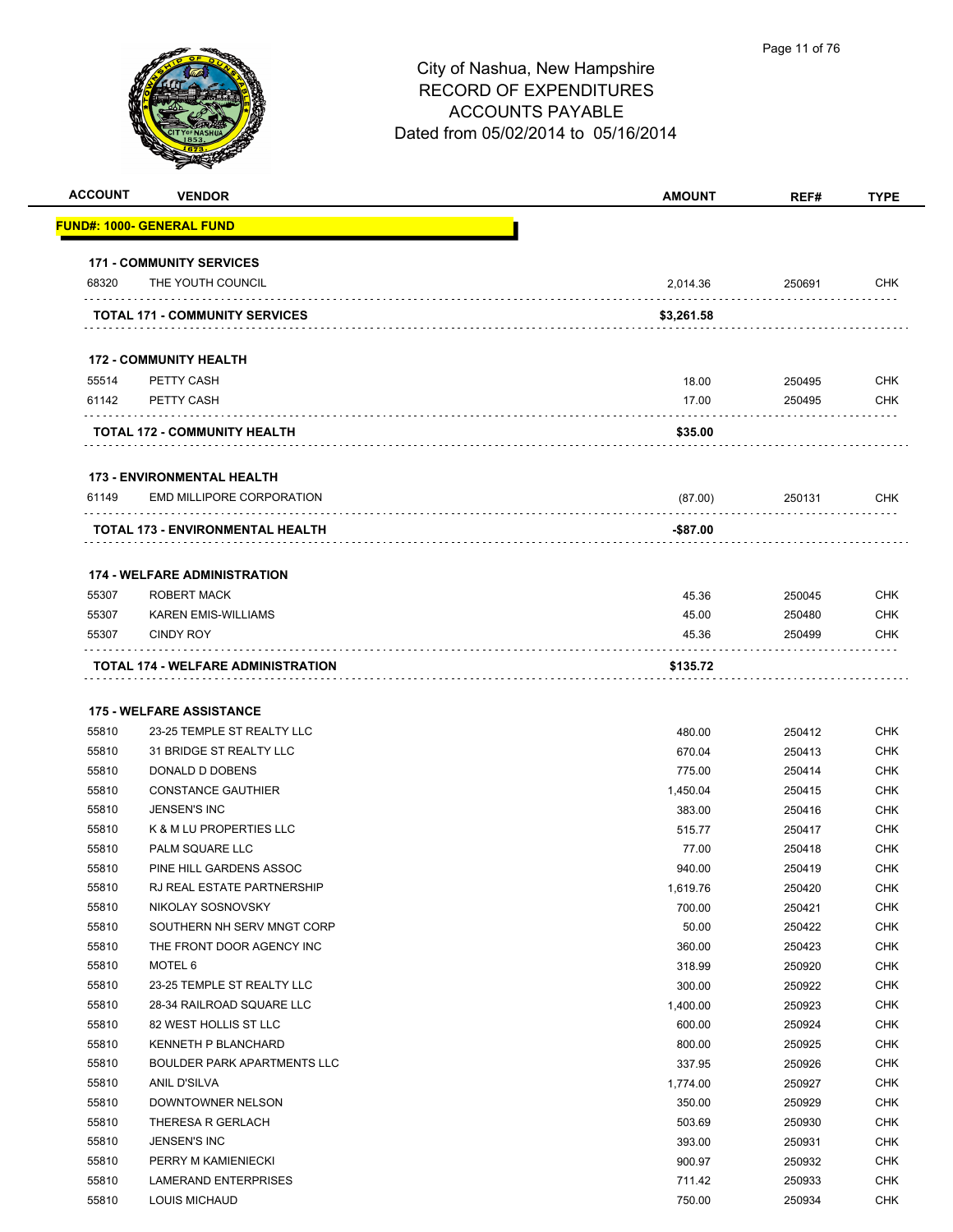

| <b>ACCOUNT</b> | <b>VENDOR</b>                         | <b>AMOUNT</b>    | REF#             | <b>TYPE</b> |
|----------------|---------------------------------------|------------------|------------------|-------------|
|                | <u> FUND#: 1000- GENERAL FUND</u>     |                  |                  |             |
|                | <b>175 - WELFARE ASSISTANCE</b>       |                  |                  |             |
| 55810          | SAMUEL K MWANIKI                      | 850.00           | 250935           | <b>CHK</b>  |
| 55810          | NASHUA HOUSING AUTHORITY              | 243.00           | 250936           | <b>CHK</b>  |
| 55810          | <b>VIRGINIA O'NEIL</b>                | 314.81           | 250937           | CHK         |
| 55810          | <b>EDWARD PAQUIN</b>                  | 700.00           | 250938           | CHK         |
| 55810          | <b>GILLES QUIRION</b>                 | 850.00           | 250939           | <b>CHK</b>  |
| 55810          | USA PROPERTY MANAGEMENT LLC           | 291.90           |                  | CHK         |
| 55812          | RITE AID ACCT#1009804                 | 212.24           | 250941<br>250940 | CHK         |
| 55814          | NORTHEAST UTILITIES                   |                  |                  | <b>CHK</b>  |
| 55814          | NORTHEAST UTILITIES                   | 177.05<br>302.87 | 250411<br>250921 | CHK         |
| 55820          | DAVIS FUNERAL HOME                    | 750.00           | 250928           | CHK         |
|                | <b>TOTAL 175 - WELFARE ASSISTANCE</b> | \$21,852.50      |                  |             |
|                |                                       |                  |                  |             |
|                | <b>177 - PARKS &amp; RECREATION</b>   |                  |                  |             |
| 53999          | INSTITUTE FOR HUMAN CENTERED          | 2,500.00         | 250040           | CHK         |
| 54100          | <b>PSNH</b>                           | 8,953.78         | 250077           | <b>CHK</b>  |
| 54100          | <b>PSNH</b>                           | 97.43            | 250510           | CHK         |
| 54114          | <b>LIBERTY UTILITIES - NH</b>         | 43.67            | 250067           | CHK         |
| 54114          | LIBERTY UTILITIES - NH                | 223.12           | 250071           | CHK         |
| 54114          | <b>HESS CORPORATION</b>               | 4,567.75         | 250153           | CHK         |
| 54114          | <b>HESS CORPORATION</b>               | 408.73           | 250586           | CHK         |
| 54141          | PENNICHUCK WATER WORKS INC            | 400.29           | 250076           | <b>CHK</b>  |
| 54141          | PENNICHUCK WATER WORKS INC            | 671.44           | 250508           | CHK         |
| 54280          | CHARLES C HART SEED COMPANY           | 965.00           | 250118           | <b>CHK</b>  |
| 54280          | F W WEBB CO                           | 87.11            | 250135           | <b>CHK</b>  |
| 54280          | HOME DEPOT CREDIT SERVICE 3065        | 54.75            | 250156           | CHK         |
| 54280          | LOWE'S - 3502                         | 11.32            | 250170           | <b>CHK</b>  |
| 54280          | MILFORD BARREL CO INC                 | 2,850.00         | 250178           | CHK         |
| 54280          | SAM'S CLUB DIRECT-0860                | 929.32           | 250202           | CHK         |
| 54280          | BANNER SYSTEMS OF MASSACHUSETT        | 1,244.58         | 250539           | <b>CHK</b>  |
| 54280          | CHARLES C HART SEED COMPANY           | 962.00           | 250552           | CHK         |
| 54280          | COUNTRYBROOK FARMS LLC                | 297.50           | 250558           | <b>CHK</b>  |
| 54280          | F W WEBB CO                           | 7.07             | 250571           | CHK         |
| 54280          | GOLF CARS OF NEWHAMPSHIRE LLC         | 450.00           | 250579           | <b>CHK</b>  |
| 54280          | HOME DEPOT CREDIT SERVICE 3065        | 1,965.29         | 250587           | <b>CHK</b>  |
| 54280          | JAN PRO CLEANING SYSTEMS NE           | 300.00           | 250596           | <b>CHK</b>  |
| 54280          | JOHN DEERE LANDSCAPES LLC             | 284.12           | 250599           | <b>CHK</b>  |
| 54280          | JOHNSONS ELECTRIC INC                 | 762.12           | 250601           | <b>CHK</b>  |
| 54280          | PEABODY SUPPLY CO                     | 156.05           | 250643           | <b>CHK</b>  |
| 54487          | WOODS CRW CORP OF NH                  | 104.00           | 250125           | <b>CHK</b>  |
| 55656          | NASHUA VETERANS PARADE                | 4,000.00         | 250632           | CHK         |
| 61100          | WB MASON CO INC                       | 279.95           | 250228           | CHK         |
| 61107          | ALECS SHOE STORE INC                  | 110.00           | 250094           | CHK         |
| 61110          | <b>GRAINGER</b>                       | 470.40           | 250148           | <b>CHK</b>  |
| 61114          | HOME DEPOT CREDIT SERVICE 3065        | 228.07           | 250156           | <b>CHK</b>  |
| 61114          | SEASONAL SPECIALTY STORES             | 181.08           | 250210           | <b>CHK</b>  |
| 61114          | STREAMLINE AQUATICS LLC               | 171.31           | 250669           | <b>CHK</b>  |
| 61128          | <b>M &amp; N SPORTS LLC</b>           | 559.40           | 250612           | <b>CHK</b>  |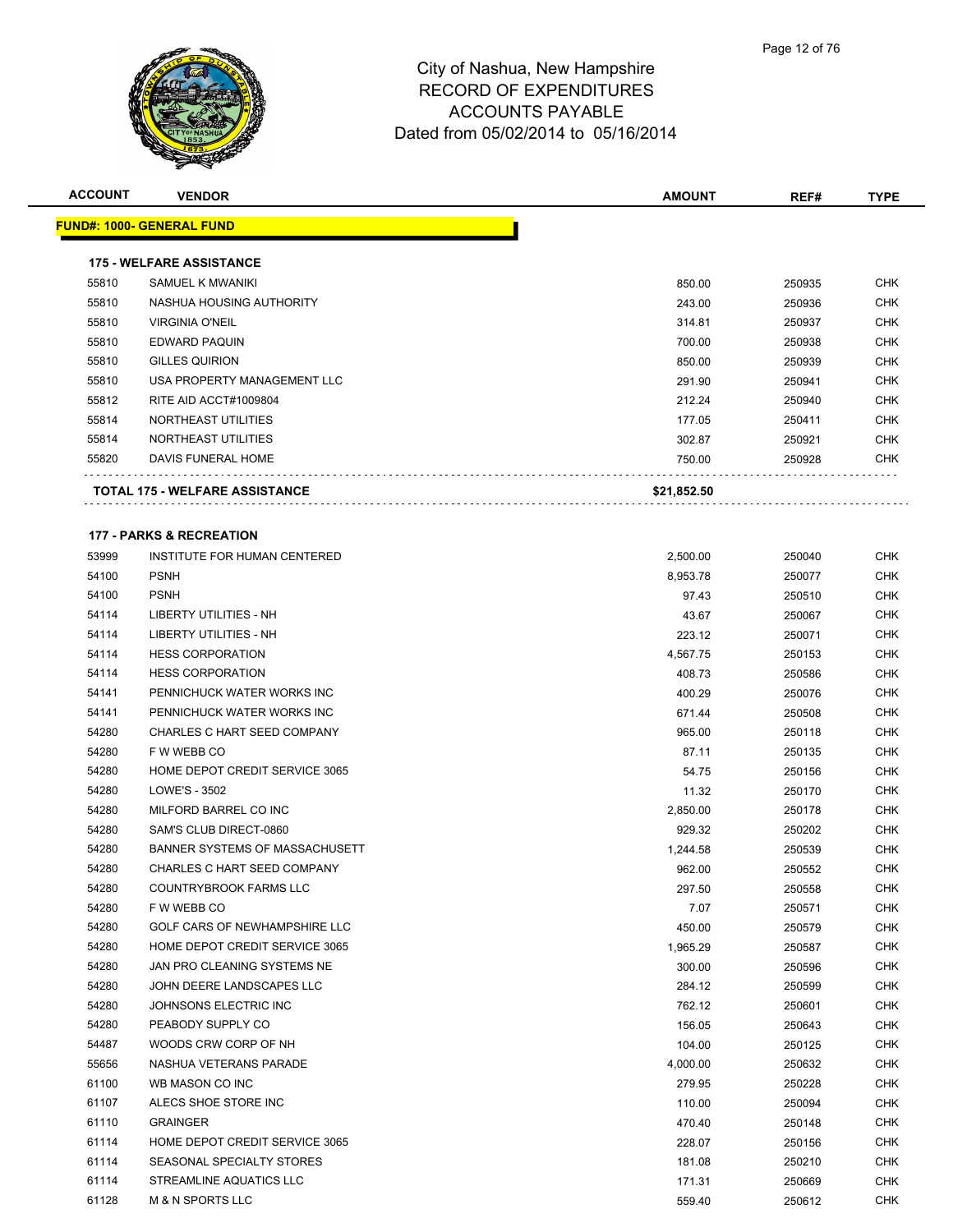

|               |                                     |             | REF#   | <b>TYPE</b> |
|---------------|-------------------------------------|-------------|--------|-------------|
|               | <u> FUND#: 1000- GENERAL FUND</u>   |             |        |             |
|               | <b>177 - PARKS &amp; RECREATION</b> |             |        |             |
| 61428         | BANNER SYSTEMS OF MASSACHUSETT      | 2,774.10    | 250539 | <b>CHK</b>  |
| 61542         | MARSHALL SIGNS INC                  | 650.00      | 250175 | <b>CHK</b>  |
| 61799         | <b>CARPARTS OF NASHUA</b>           | 305.02      | 250116 | <b>CHK</b>  |
| 61799         | NAPA AUTO PARTS                     | 259.01      | 250181 | CHK         |
| 61799         | SANEL AUTO PARTS CO                 | 21.46       | 250207 | <b>CHK</b>  |
| 61799         | SANEL AUTO PARTS CO                 | 36.99       | 250208 | <b>CHK</b>  |
| 61799         | FREIGHTLINER OF NH INC              | 1,229.32    | 250575 | <b>CHK</b>  |
|               | TOTAL 177 - PARKS & RECREATION      | \$40,572.55 |        |             |
| 179 - LIBRARY |                                     |             |        |             |
| 54114         | <b>LIBERTY UTILITIES - NH</b>       | 410.08      | 250505 | <b>CHK</b>  |
| 54280         | <b>ALPHAGRAPHICS</b>                | 90.46       | 250096 | <b>CHK</b>  |
| 54280         | HOME DEPOT CREDIT SERVICE 3065      | 113.07      | 250156 | <b>CHK</b>  |
| 54280         | <b>SCHOOL OUTFITTERS</b>            | 691.64      | 250209 | <b>CHK</b>  |
| 54280         | STANLEY ELEVATOR CO INC             | 268.00      | 250214 | <b>CHK</b>  |
| 54280         | GATE CITY FENCE CO INC              | 395.00      | 250576 | <b>CHK</b>  |
| 54280         | <b>JP PEST SERVICES</b>             | 114.00      | 250594 | <b>CHK</b>  |
| 54428         | <b>OCLC INC</b>                     | 1,320.00    | 250189 | <b>CHK</b>  |
| 54428         | NEW HAMPSHIRE STATE LIBRARY         | 15.00       | 250507 | <b>CHK</b>  |
| 54828         | US BANK EQUIPMENT FINANCE           | 133.06      | 250964 | <b>CHK</b>  |
| 55400         | UNITED WAY OF GREATER NASHUA        | 45.00       | 250679 | <b>CHK</b>  |
| 61100         | <b>LIBRARY STORE</b>                | 310.30      | 250608 | <b>CHK</b>  |
| 61100         | WB MASON CO INC                     | 498.51      | 250687 | <b>CHK</b>  |
| 61142         | <b>ULINE</b>                        | 52.65       | 250677 | <b>CHK</b>  |
| 61299         | <b>GAYLORD BROS INC</b>             | 103.25      | 250145 | CHK         |
| 61299         | SAM'S CLUB DIRECT-0860              | 54.72       | 250202 | <b>CHK</b>  |
| 61428         | NEW ENGLAND PAPER & SUPPLY          | 533.98      | 250633 | <b>CHK</b>  |
| 61807         | <b>BAKER &amp; TAYLOR</b>           | 1,209.48    | 250103 | <b>CHK</b>  |
| 61807         | PLAIDSWEDE PUBLISHING CO            | 16.00       | 250509 | <b>CHK</b>  |
| 61807         | <b>BAKER &amp; TAYLOR</b>           | 2,099.19    | 250538 | <b>CHK</b>  |
| 61807         | <b>INGRAM LIBRARY SERVICES</b>      | 108.88      | 250591 | CHK         |
| 61814         | <b>MIDWEST TAPE</b>                 | 802.18      | 250177 | <b>CHK</b>  |
| 61814         | <b>RANDOM HOUSE LLC</b>             | 30.00       | 250198 | <b>CHK</b>  |
| 61814         | <b>MIDWEST TAPE</b>                 | 742.75      | 250622 | <b>CHK</b>  |
| 61814         | <b>RANDOM HOUSE LLC</b>             | 26.25       | 250650 | <b>CHK</b>  |
| 61814         | RECORDED BOOKS LLC                  | 20.85       | 250651 | <b>CHK</b>  |
| 61816         | AC MOORE INC                        | 20.18       | 250523 | <b>CHK</b>  |
| 71221         | <b>COMPULOCKS</b>                   | 713.83      | 250121 | <b>CHK</b>  |
|               |                                     |             |        |             |

#### **181 - COMMUNITY DEVELOPMENT**

| 54828 | US BANK EQUIPMENT FINANCE | 364.19 | 250520 | СНК |
|-------|---------------------------|--------|--------|-----|
| 61100 | WB MASON CO INC           | 51.82  | 250228 | снк |
| 61100 | WB MASON CO INC           | 33.48  | 250687 | СНК |
| 61650 | WB MASON CO INC           | 29.03  | 250228 | снк |
| 61650 | WB MASON CO INC           | 58.06  | 250687 | снк |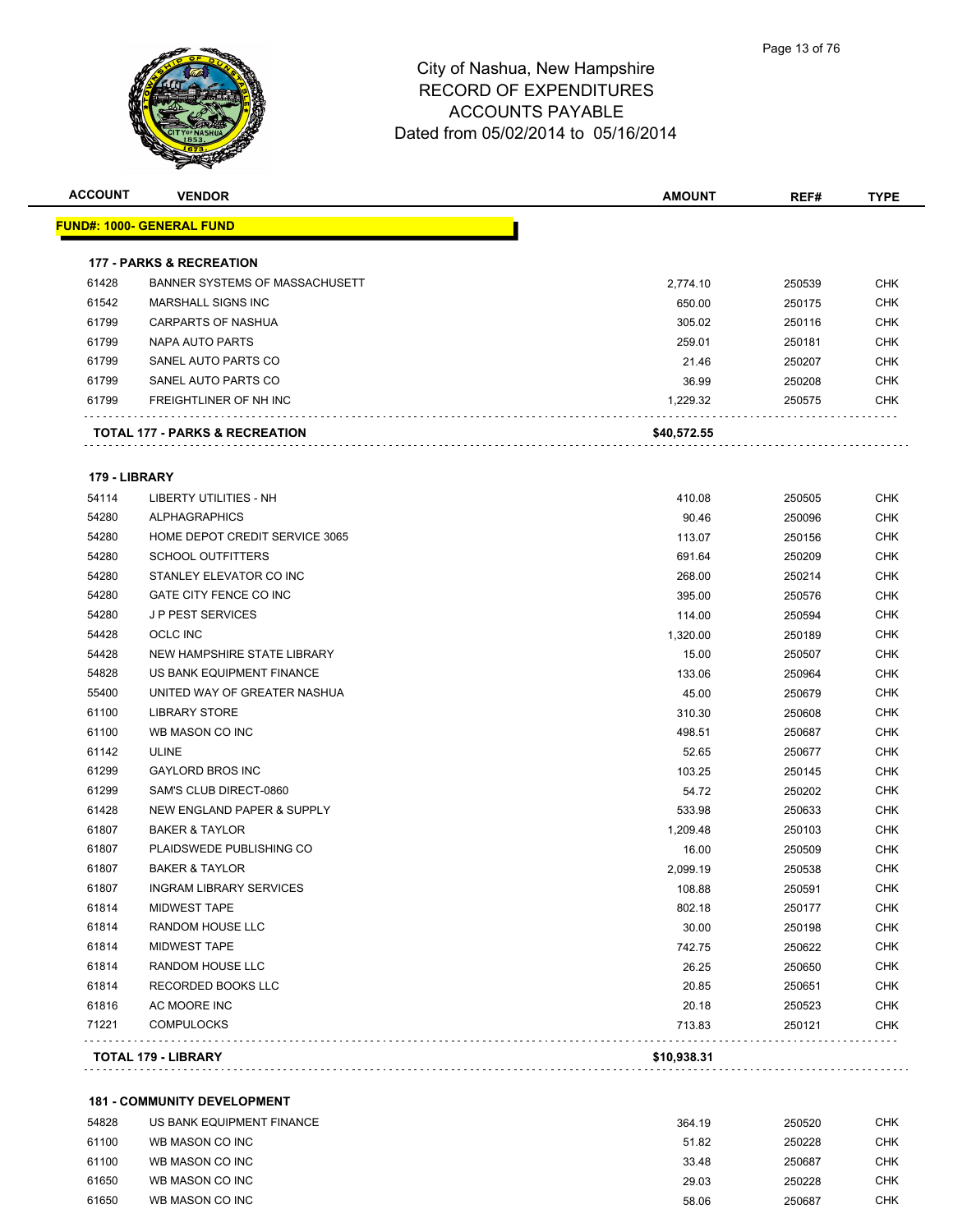

| <b>ACCOUNT</b>      | <b>VENDOR</b>                            | <b>AMOUNT</b> | REF#   | <b>TYPE</b> |
|---------------------|------------------------------------------|---------------|--------|-------------|
|                     | FUND#: 1000- GENERAL FUND                |               |        |             |
|                     | <b>TOTAL 181 - COMMUNITY DEVELOPMENT</b> | \$536.58      |        |             |
|                     | <b>182 - PLANNING &amp; ZONING</b>       |               |        |             |
| 55307               | ROGER HOUSTON                            | 536.48        | 250485 | <b>CHK</b>  |
| 55421               | ROGER HOUSTON                            | 1,567.05      | 250485 | <b>CHK</b>  |
| 55421               | <b>MATT TAYLOR</b>                       | 1,366.60      | 250502 | <b>CHK</b>  |
| 55421               | <b>RICK JOHNSON</b>                      | 60.00         | 250600 | <b>CHK</b>  |
|                     | TOTAL 182 - PLANNING & ZONING            | \$3,530.13    |        |             |
|                     | <b>183 - ECONOMIC DEVELOPMENT</b>        |               |        |             |
| 55307               | <b>GEORGE DURANTE</b>                    | 73.44         | 250039 | <b>CHK</b>  |
| 61100               | WB MASON CO INC                          | 166.97        | 250228 | <b>CHK</b>  |
| 69000               | CAVA DE VINO                             | 1,076.00      | 250550 | <b>CHK</b>  |
|                     | TOTAL 183 - ECONOMIC DEVELOPMENT         | \$1,316.41    |        |             |
|                     |                                          |               |        |             |
| <b>191 - SCHOOL</b> |                                          |               |        |             |
| 52800               | <b>ALEXIS BAKER</b>                      | 540.00        | 250714 | <b>CHK</b>  |
| 52800               | <b>JANELLE BANKS SHIELDS</b>             | 3,009.60      | 250715 | <b>CHK</b>  |
| 52800               | CATHERINE BELANGER                       | 540.00        | 250719 | <b>CHK</b>  |
| 52800               | <b>JENNIFER BURNETTE</b>                 | 540.00        | 250739 | <b>CHK</b>  |
| 52800               | MICHELLE R COHEN                         | 540.00        | 250748 | <b>CHK</b>  |
| 52800               | <b>JENNIFER FITZGERALD</b>               | 540.00        | 250772 | <b>CHK</b>  |
| 52800               | <b>CASSIE HAYES</b>                      | 540.00        | 250784 | <b>CHK</b>  |
| 52800               | LARISSA MANNING                          | 1,200.00      | 250829 | <b>CHK</b>  |
| 52800               | <b>MAUREEN ODEA</b>                      | 303.60        | 250852 | <b>CHK</b>  |
| 52800               | <b>CHRISTOPHER RITTER</b>                | 540.00        | 250870 | <b>CHK</b>  |
| 52800               | <b>JOHANNA SEEBA</b>                     | 540.00        | 250881 | <b>CHK</b>  |
| 53128               | <b>JACKSON LEWIS LLP</b>                 | 1,280.00      | 250322 | <b>CHK</b>  |
| 53614               | <b>CLARK ASSOC</b>                       | 40,145.00     | 250270 | <b>CHK</b>  |
| 53614               | <b>AMY MCCARTNEY</b>                     | 5,685.84      | 250341 | <b>CHK</b>  |
| 53614               | PERKINS SCHOOL FOR THE BLIND             | 1,600.00      | 250363 | <b>CHK</b>  |
| 53614               | FIRST STUDENT INC                        | 107.70        | 250771 | <b>CHK</b>  |
| 53628               | PERFORMANCE REHAB INC                    | 5,424.40      | 250362 | <b>CHK</b>  |
| 53628               | YOUTH EDUCATIONAL EMPLOYMENT             | 1,200.00      | 250406 | <b>CHK</b>  |
| 54100               | <b>PSNH</b>                              | 10,516.72     | 250233 | <b>CHK</b>  |
| 54100               | PUBLIC SERVICE OF NH-LARGE POW           | 14,477.37     | 250367 | <b>CHK</b>  |
| 54100               | <b>PSNH</b>                              | 13,960.20     | 250701 | <b>CHK</b>  |
| 54100               | PUBLIC SERVICE OF NH-LARGE POW           | 667.38        | 250865 | <b>CHK</b>  |
| 54114               | LIBERTY UTILITIES                        | 20,412.63     | 250231 | <b>CHK</b>  |
| 54114               | <b>HESS CORPORATION</b>                  | 61,470.94     | 250315 | <b>CHK</b>  |
| 54114               | LIBERTY UTILITIES                        | 3,503.75      | 250697 | <b>CHK</b>  |
| 54114               | <b>HESS CORPORATION</b>                  | 6,539.33      | 250789 | <b>CHK</b>  |
| 54141               | PENNICHUCK WATER WORKS INC               | 2,578.46      | 250232 | <b>CHK</b>  |
| 54141               | PENNICHUCK WATER WORKS INC               | 4,017.68      | 250699 | CHK         |
| 54243               | CONTROL TECHNOLOGIES INC                 | 1,544.40      | 250750 | <b>CHK</b>  |
| 54243               | TRANE U.S. INC                           | 8,889.00      | 250894 | <b>CHK</b>  |
|                     |                                          |               |        |             |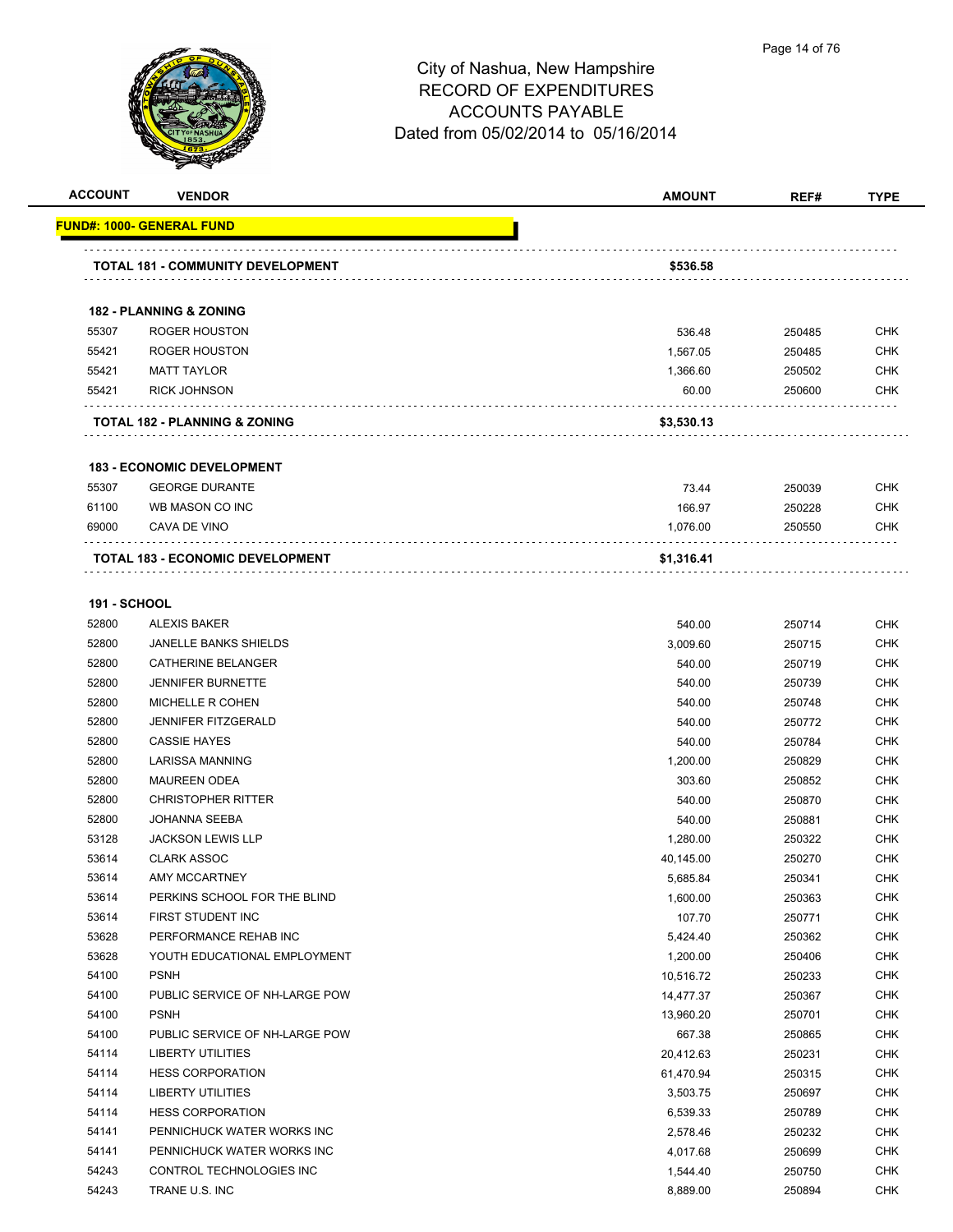

| <b>ACCOUNT</b>      | <b>VENDOR</b>                      | <b>AMOUNT</b> | REF#   | <b>TYPE</b> |
|---------------------|------------------------------------|---------------|--------|-------------|
|                     | <b>FUND#: 1000- GENERAL FUND</b>   |               |        |             |
|                     |                                    |               |        |             |
| <b>191 - SCHOOL</b> |                                    |               |        |             |
| 54280               | <b>B &amp; S LOCKSMITHS INC</b>    | 150.82        | 250248 | <b>CHK</b>  |
| 54280               | HUSSEY SEATING COMPANY             | 828.00        | 250320 | <b>CHK</b>  |
| 54280               | MERRIMACK BUILDING SUPPLY INC      | 562.90        | 250343 | <b>CHK</b>  |
| 54280               | PIONEER TREE SERVICE LLC           | 400.00        | 250364 | <b>CHK</b>  |
| 54280               | <b>RC WELDING LLC</b>              | 1,146.00      | 250371 | <b>CHK</b>  |
| 54280               | <b>SECURADYNE SYSTEMS</b>          | 1,083.77      | 250382 | <b>CHK</b>  |
| 54280               | <b>ZAX SIGNAGE</b>                 | 80.00         | 250408 | <b>CHK</b>  |
| 54280               | <b>B &amp; S LOCKSMITHS INC</b>    | 460.05        | 250713 | <b>CHK</b>  |
| 54280               | BLAINE WINDOW HARDWARE INC         | 92.66         | 250725 | <b>CHK</b>  |
| 54280               | NASHUA WALLPAPER & PAINT CO        | 501.02        | 250846 | <b>CHK</b>  |
| 54280               | <b>SECURADYNE SYSTEMS</b>          | 480.00        | 250880 | <b>CHK</b>  |
| 54280               | SHIFFLER EQUIPMENT SALES INC       | 66.97         | 250882 | <b>CHK</b>  |
| 54280               | <b>VIKING ROOFING INC</b>          | 1,702.10      | 250900 | <b>CHK</b>  |
| 54280               | WINDOW REPAIR SYSTEMS, INC.        | 3,366.56      | 250908 | <b>CHK</b>  |
| 54450               | SERVICE CASTER CORP                | 70.49         | 250384 | <b>CHK</b>  |
| 54487               | <b>BURKE SPECIAL PRODUCTS, LLC</b> | 811.00        | 250262 | <b>CHK</b>  |
| 54487               | <b>CINTAS FIRE PROTECTION</b>      | 730.00        | 250269 | <b>CHK</b>  |
| 54487               | D R GUILBEAULT AIR COMP LLC        | 414.65        | 250285 | <b>CHK</b>  |
| 54487               | LACHANCE APPLIANCE SERVICE         | 379.00        | 250327 | <b>CHK</b>  |
| 54487               | <b>WAVEGUIDE INC</b>               | 7,050.00      | 250401 | CHK         |
| 54487               | PRO AV SYSTEMS INC                 | 850.00        | 250700 | <b>CHK</b>  |
| 54487               | AFFILIATED HVAC SERVICES LLC       | 464.00        | 250704 | <b>CHK</b>  |
| 54487               | HILLYARD/MANCHESTER                | 893.51        | 250791 | <b>CHK</b>  |
| 54487               | KARCHER NORTH AMERICA              | 182.01        | 250808 | <b>CHK</b>  |
| 54600               | <b>MAYNARD &amp; LESIEUR INC</b>   | 25.00         | 250340 | <b>CHK</b>  |
| 54600               | NAPA AUTO PARTS                    | 207.89        | 250349 | <b>CHK</b>  |
| 54600               | SANEL AUTO PARTS CO                | 200.47        | 250376 | <b>CHK</b>  |
| 54600               | HOWARD P FAIRFIELD LLC             | 823.27        | 250798 | <b>CHK</b>  |
| 54600               | <b>MAYNARD &amp; LESIEUR INC</b>   | 276.40        | 250837 | <b>CHK</b>  |
| 54600               | SANEL AUTO PARTS CO                | 88.26         | 250877 | <b>CHK</b>  |
| 54899               | <b>CONWAY ARENA</b>                | 27,430.00     | 250277 | CHK         |
| 55109               | <b>BAYRING COMMUNICATIONS</b>      | 2,241.03      | 250230 | CHK         |
| 55109               | <b>SPRINT</b>                      | 13.17         | 250235 | <b>CHK</b>  |
| 55109               | <b>EARTHLINK BUSINESS</b>          | 1,050.41      | 250694 | <b>CHK</b>  |
| 55109               | <b>EARTHLINK BUSINESS</b>          | 219.12        | 250695 | CHK         |
| 55109               | <b>FAIRPOINT COMMUNICATIONS</b>    | 135.68        | 250696 | CHK         |
| 55200               | INTERNATIONAL READING ASSOC        | 59.00         | 250800 | CHK         |
| 55300               | LINDA COLLOPY-MILLET               | 40.00         | 250274 | CHK         |
| 55300               | KATHLEEN DROLET                    | 16.24         | 250289 | <b>CHK</b>  |
| 55300               | DELESE HOVEY                       | 16.24         | 250797 | CHK         |
| 55300               | <b>BRIAN HUBERT</b>                | 40.00         | 250799 | CHK         |
| 55300               | <b>THERESA KEANE</b>               | 16.24         | 250810 | CHK         |
| 55300               | NEW HORIZONS COMPUTER LEARNING     | 1,180.00      | 250850 | CHK         |
| 55307               | <b>MARCIA BAGLEY</b>               | 146.66        | 250249 | CHK         |
| 55307               | ELIZABETH BALA                     | 50.12         | 250250 | <b>CHK</b>  |
| 55307               | <b>BRITTANY BOONE</b>              | 14.00         | 250255 | CHK         |
| 55307               | <b>MARK CONRAD</b>                 | 166.29        | 250276 | CHK         |
| 55307               | <b>VIRGINIA ESSON</b>              | 12.54         | 250295 | <b>CHK</b>  |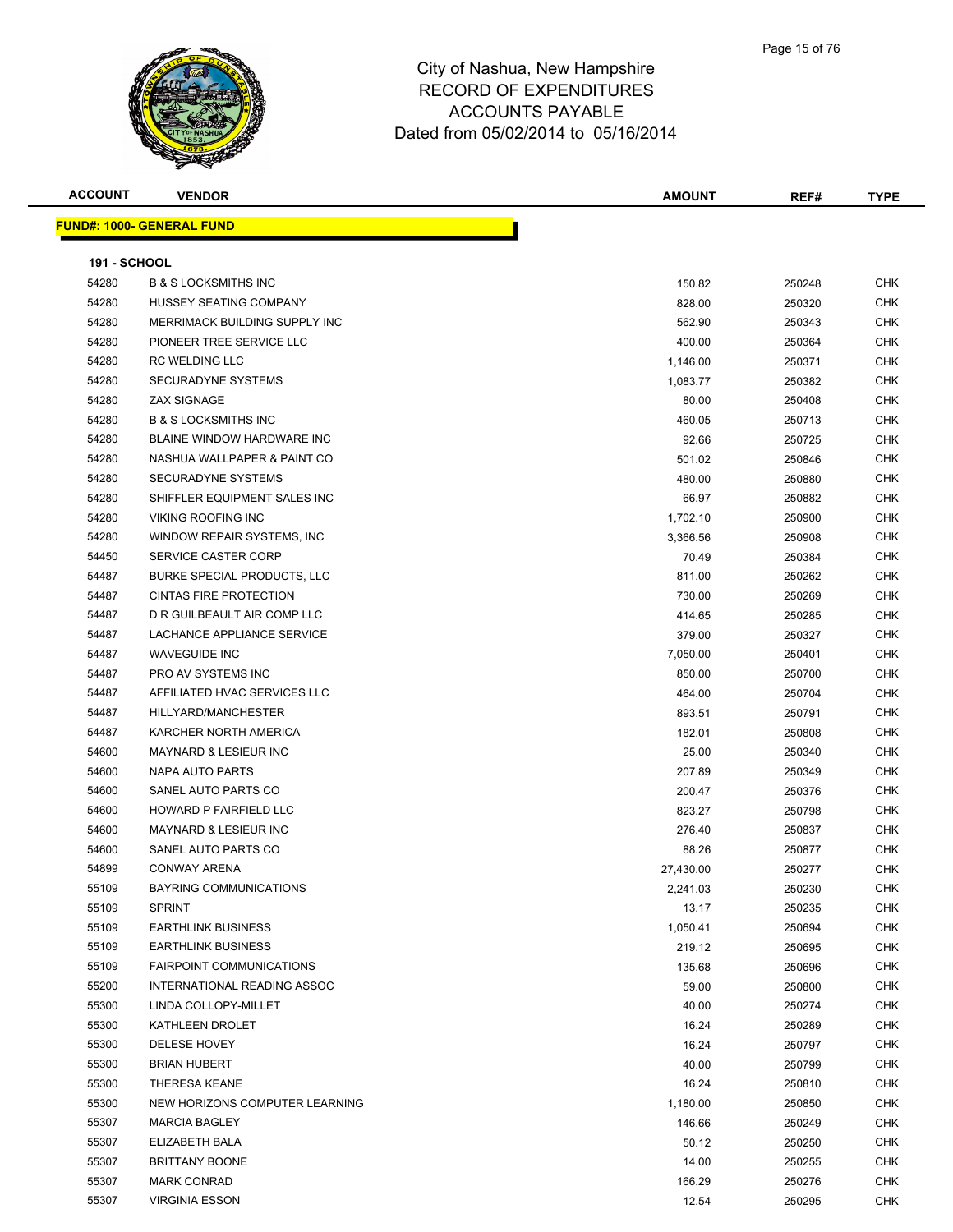

| <b>ACCOUNT</b>      | <b>VENDOR</b>                    | <b>AMOUNT</b> | REF#   | <b>TYPE</b> |
|---------------------|----------------------------------|---------------|--------|-------------|
|                     | <b>FUND#: 1000- GENERAL FUND</b> |               |        |             |
| <b>191 - SCHOOL</b> |                                  |               |        |             |
| 55307               | <b>JENNIFER GOODWIN</b>          | 59.08         | 250305 | <b>CHK</b>  |
| 55307               | <b>WENDY GUAL</b>                | 23.52         | 250309 | <b>CHK</b>  |
| 55307               | <b>LYNNE HANLEY</b>              | 39.48         | 250312 | CHK         |
| 55307               | <b>MARC LAQUERRE</b>             | 94.36         | 250330 | <b>CHK</b>  |
| 55307               | <b>DONNA LATINA</b>              | 38.08         | 250331 | <b>CHK</b>  |
| 55307               | <b>MARK LUCAS</b>                | 38.08         | 250335 | <b>CHK</b>  |
| 55307               | <b>JANICE MARTIN</b>             | 300.72        | 250339 | CHK         |
| 55307               | PAULA PAPANICOLAOU               | 59.78         | 250358 | <b>CHK</b>  |
| 55307               | <b>JENNIFER SEUSING</b>          | 151.96        | 250385 | CHK         |
| 55307               | <b>ARELINDA ALVES</b>            | 39.26         | 250706 | CHK         |
| 55307               | ROBERT ANASTAS                   | 29.26         | 250707 | CHK         |
| 55307               | <b>ESTHER BRODEUR</b>            | 29.96         | 250735 | <b>CHK</b>  |
| 55307               | <b>KAREN CREBASE</b>             | 187.63        | 250751 | <b>CHK</b>  |
| 55307               | DANIEL DONOVAN                   | 19.38         | 250757 | CHK         |
| 55307               | <b>ELLEN GREENBERG</b>           | 824.00        | 250781 | <b>CHK</b>  |
| 55307               | <b>JUDITH LOFTUS</b>             | 27.72         | 250824 | <b>CHK</b>  |
| 55307               | SHEILA MARCOUX                   | 145.60        | 250830 | CHK         |
| 55307               | <b>DENISE PETZ</b>               | 9.88          | 250862 | CHK         |
| 55307               | MARGARET REYNOLDS                | 185.08        | 250869 | <b>CHK</b>  |
| 55307               | <b>ISA ROSS</b>                  | 57.06         | 250874 | <b>CHK</b>  |
| 55307               | <b>STEPHANIE ROSS</b>            | 4.48          | 250875 | CHK         |
| 55307               | <b>SUSAN WILBORG</b>             | 7.03          | 250905 | <b>CHK</b>  |
| 55400               | <b>HOLLY EVANS</b>               | 60.00         | 250764 | <b>CHK</b>  |
| 55400               | <b>SHEILA MARCOUX</b>            | 50.00         | 250830 | <b>CHK</b>  |
| 55400               | <b>DENISE ROCK</b>               | 340.00        | 250873 | CHK         |
| 55500               | <b>CONCORD MONITOR</b>           | 25.00         | 250122 | <b>CHK</b>  |
| 55500               | LOWELL PUBLISHING CO             | 1,417.47      | 250171 | CHK         |
| 55600               | THE COPY SHOP                    | 250.77        | 250278 | <b>CHK</b>  |
| 55600               | <b>JOSTENS INC</b>               | 134.55        | 250806 | CHK         |
| 55607               | <b>USPS HASLER</b>               | 2,000.00      | 250240 | <b>CHK</b>  |
| 55607               | BICENTENNIAL SCHOOL PETTY CASH   | 6.70          | 250693 | <b>CHK</b>  |
| 55607               | NHS SOUTH PETTY CASH             | 33.43         | 250698 | <b>CHK</b>  |
| 55607               | STAMP FULFILLMENT SERVICES       | 662.90        | 250889 | CHK         |
| 55607               | <b>USPS HASLER</b>               | 300.00        | 250898 | <b>CHK</b>  |
| 55642               | <b>MARK BUDA</b>                 | 82.00         | 250260 | <b>CHK</b>  |

 MARK CHERBONNEAU 82.00 250268 CHK GLENN COLBURN 82.00 250273 CHK LYNMARIE CUSACK 134.00 250284 CHK ROBERT A EARL 62.00 250291 CHK JOHN HABIB 62.00 250310 CHK JOSEPH KELLY 134.00 250324 CHK MICHAEL LAFOND 62.00 250328 CHK TED LEVESQUE 62.00 250333 CHK DENNIS MELANSON 134.00 250342 CHK RICHARD MILBURN 82.00 250345 CHK BARRY REDDICK 62.00 250373 CHK KRISTEN M TAYLOR 62.00 250394 CHK ROBERT THOMAS 82.00 250396 CHK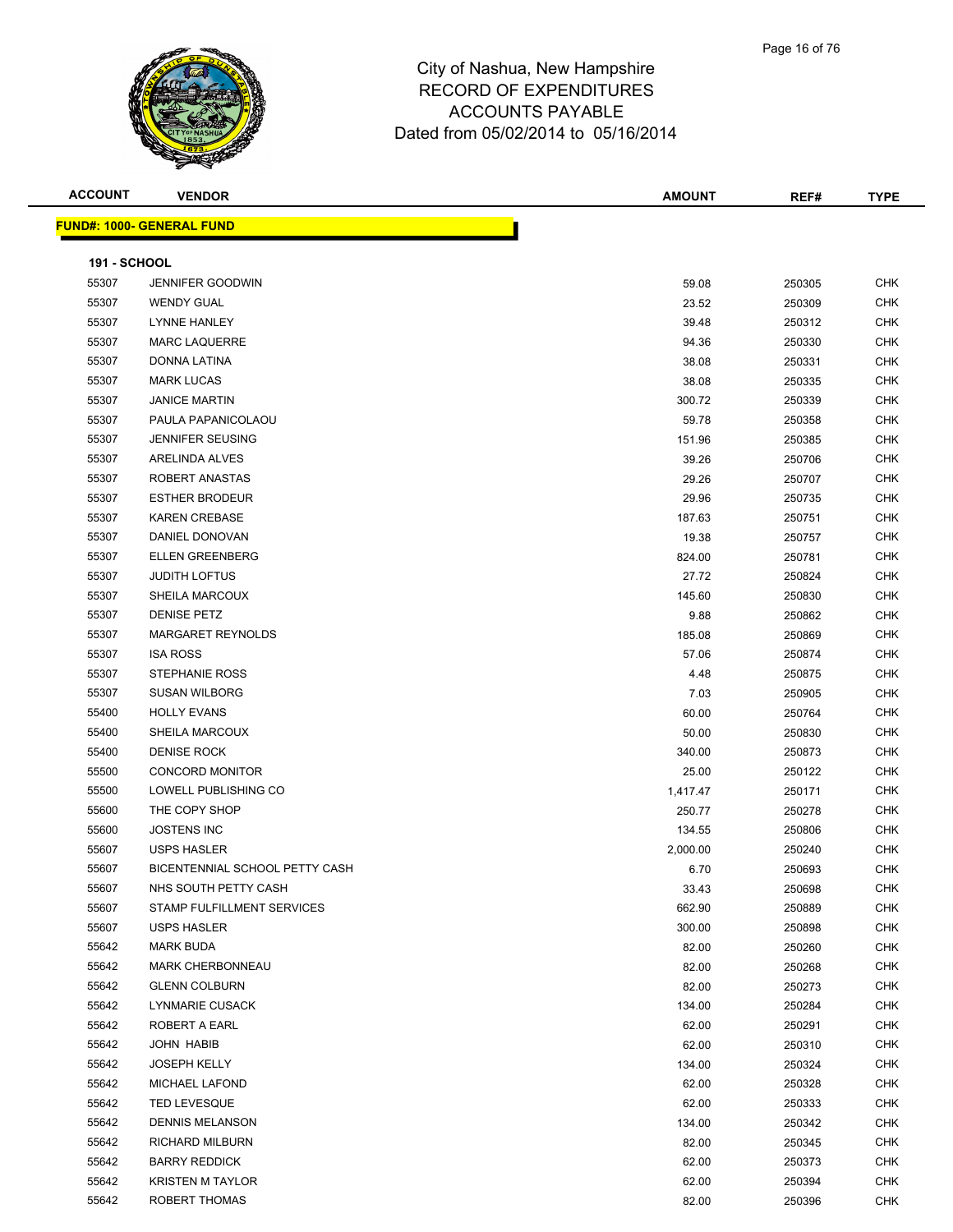

 FRANK MASI 62.00 250834 CHK GREGORY MCCORD 62.00 250838 CHK DONALD MCGUIGAN 82.00 250839 CHK JAMES MOYLAN 96.00 250841 CHK DENNIS J MURPHY JR 62.00 250842 CHK SAMANTHA MURRAY 82.00 250843 CHK ROBERT ODIERNA 164.00 250853 CHK DAVID PELLETIER 82.00 250860 CHK

**FUND#: 1000- GENERAL FUND**

| <b>ACCOUNT</b>      | <b>VENDOR</b>                         | <b>AMOUNT</b> | REF#   | <b>TYPE</b> |
|---------------------|---------------------------------------|---------------|--------|-------------|
|                     | <mark>JND#: 1000- GENERAL FUND</mark> |               |        |             |
|                     |                                       |               |        |             |
| <b>191 - SCHOOL</b> |                                       |               |        |             |
| 55642               | <b>JIM TUFTS</b>                      | 134.00        | 250398 | <b>CHK</b>  |
| 55642               | <b>DAVID WEBSTER</b>                  | 62.00         | 250403 | <b>CHK</b>  |
| 55642               | <b>JOHN ANDRICK</b>                   | 248.00        | 250708 | <b>CHK</b>  |
| 55642               | <b>ART JACKSON</b>                    | 134.00        | 250712 | <b>CHK</b>  |
| 55642               | <b>JOHN C BARON</b>                   | 62.00         | 250717 | <b>CHK</b>  |
| 55642               | DANIEL BELLIVEAU SR                   | 134.00        | 250721 | <b>CHK</b>  |
| 55642               | MIKE BLAZE                            | 144.00        | 250726 | <b>CHK</b>  |
| 55642               | <b>KEVIN BOLDUC</b>                   | 62.00         | 250729 | <b>CHK</b>  |
| 55642               | DANA BOURASSA                         | 82.00         | 250732 | <b>CHK</b>  |
| 55642               | <b>KEN BOURQUE</b>                    | 62.00         | 250733 | <b>CHK</b>  |
| 55642               | <b>MARK BUDA</b>                      | 62.00         | 250737 | <b>CHK</b>  |
| 55642               | PETER BURKHART                        | 175.00        | 250738 | <b>CHK</b>  |
| 55642               | <b>MARK CHERBONNEAU</b>               | 82.00         | 250744 | <b>CHK</b>  |
| 55642               | DAVE CHESTNUTT                        | 62.00         | 250745 | <b>CHK</b>  |
| 55642               | NATHAN CHRISTOPHER                    | 62.00         | 250746 | <b>CHK</b>  |
| 55642               | PHILIP CLINTON                        | 124.00        | 250747 | <b>CHK</b>  |
| 55642               | RONALD DOHERTY                        | 62.00         | 250756 | <b>CHK</b>  |
| 55642               | <b>JOYCE DROWN</b>                    | 134.00        | 250759 | <b>CHK</b>  |
| 55642               | ROBERT A EARL                         | 62.00         | 250760 | <b>CHK</b>  |
| 55642               | NANCY J EASTMAN                       | 82.00         | 250761 | <b>CHK</b>  |
| 55642               | JEFFREY S EMANUELSON                  | 93.00         | 250762 | <b>CHK</b>  |
| 55642               | EDWARD J EMOND JR                     | 186.00        | 250763 | <b>CHK</b>  |
| 55642               | <b>JOHN FERLAN</b>                    | 93.00         | 250768 | <b>CHK</b>  |
| 55642               | <b>DEREK GAY</b>                      | 62.00         | 250775 | <b>CHK</b>  |
| 55642               | <b>JAMES GORSUCH</b>                  | 164.00        | 250778 | <b>CHK</b>  |
| 55642               | <b>SHAUN HANSON</b>                   | 62.00         | 250783 | <b>CHK</b>  |
| 55642               | <b>MICHAEL HENDERSON</b>              | 82.00         | 250788 | <b>CHK</b>  |
| 55642               | <b>STEVE HOGARTY</b>                  | 93.00         | 250792 | <b>CHK</b>  |
| 55642               | <b>BRIAN JACKSON</b>                  | 93.00         | 250803 | <b>CHK</b>  |
| 55642               | JAMES W JOSEF                         | 62.00         | 250805 | <b>CHK</b>  |
| 55642               | <b>CHARLES KAJEN</b>                  | 62.00         | 250807 | <b>CHK</b>  |
| 55642               | <b>DAVID KERKHOFF</b>                 | 82.00         | 250811 | <b>CHK</b>  |
| 55642               | <b>ROGER KONSTANT</b>                 | 82.00         | 250813 | <b>CHK</b>  |
| 55642               | <b>GARY KUBA</b>                      | 82.00         | 250815 | <b>CHK</b>  |
| 55642               | AL LANGGUTH                           | 62.00         | 250817 | <b>CHK</b>  |
| 55642               | <b>MERL LARMIE</b>                    | 82.00         | 250820 | <b>CHK</b>  |
| 55642               | PHILIP LEVESQUE                       | 62.00         | 250822 | <b>CHK</b>  |
| 55642               | <b>WILLIAM MAKARAWICZ</b>             | 82.00         | 250827 | <b>CHK</b>  |
| 55642               | JOY M MANNING                         | 62.00         | 250828 | <b>CHK</b>  |
| 55642               | RICHARD A MARSTON                     | 62.00         | 250832 | <b>CHK</b>  |
|                     |                                       |               |        |             |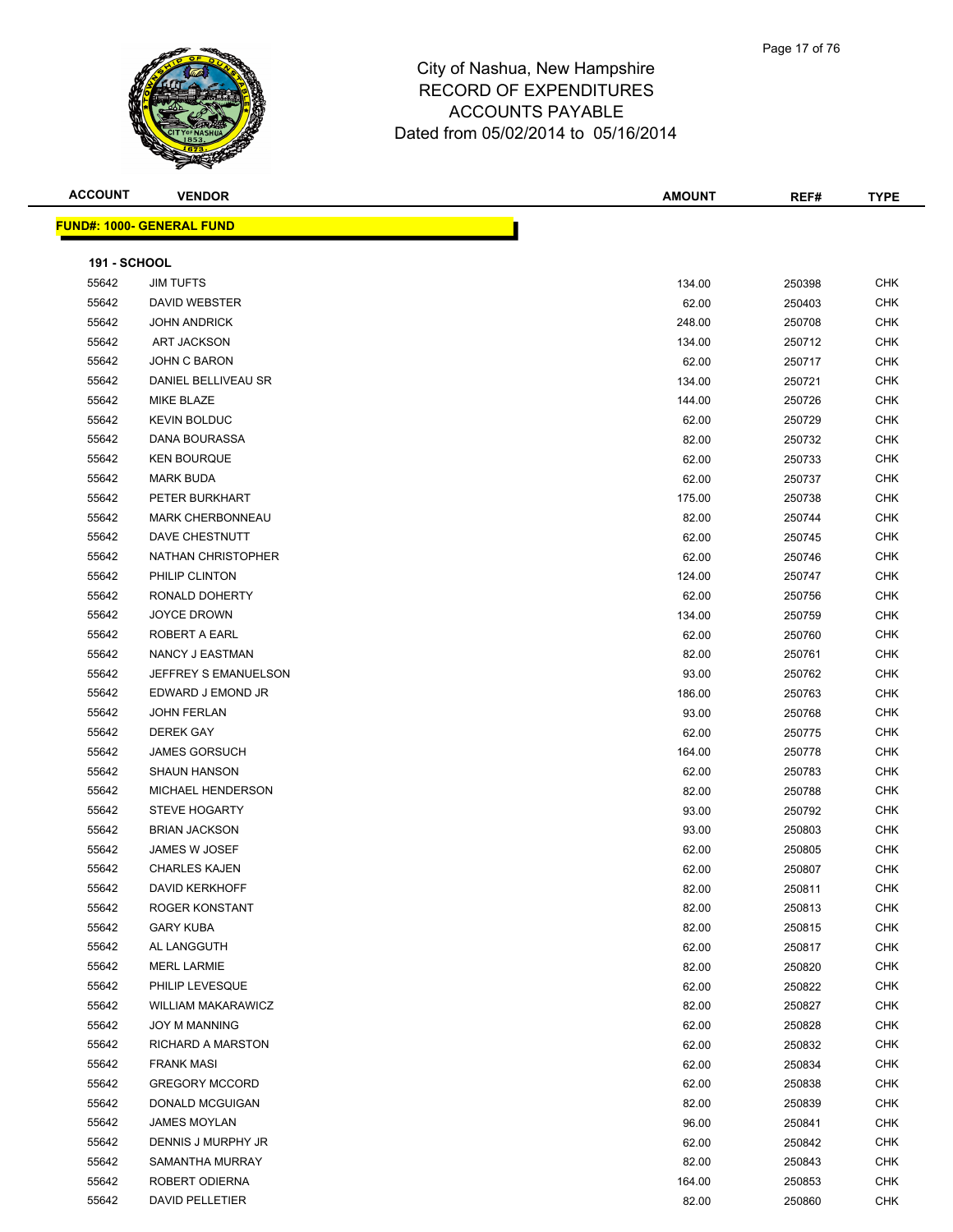

| <b>ACCOUNT</b>                    | <b>VENDOR</b> |  | <b>AMOUNT</b> | REF# | <b>TYPE</b> |
|-----------------------------------|---------------|--|---------------|------|-------------|
| <u>  IND#: 1000- GENERAL FUND</u> |               |  |               |      |             |
|                                   |               |  |               |      |             |

| <b>191 - SCHOOL</b> |                                          |           |        |            |
|---------------------|------------------------------------------|-----------|--------|------------|
| 55642               | <b>VINCENT PERRONI</b>                   | 134.00    | 250861 | <b>CHK</b> |
| 55642               | <b>JAMES REILLY</b>                      | 148.00    | 250868 | <b>CHK</b> |
| 55642               | <b>GERARD ROBICHAUD</b>                  | 62.00     | 250871 | <b>CHK</b> |
| 55642               | ROGER ROBICHAUD                          | 82.00     | 250872 | <b>CHK</b> |
| 55642               | <b>DENNIS SANVILLE</b>                   | 62.00     | 250878 | <b>CHK</b> |
| 55642               | <b>GARY SIMPSON</b>                      | 62.00     | 250885 | <b>CHK</b> |
| 55642               | <b>DAVID SINCLAIR</b>                    | 62.00     | 250886 | <b>CHK</b> |
| 55642               | <b>BRIAN P SMITH</b>                     | 62.00     | 250887 | <b>CHK</b> |
| 55642               | <b>WILLIAM SOUBOSKY</b>                  | 62.00     | 250888 | <b>CHK</b> |
| 55642               | PAUL VIENS                               | 164.00    | 250899 | <b>CHK</b> |
| 55642               | RICHARD WALLACE                          | 134.00    | 250902 | <b>CHK</b> |
| 55642               | <b>FREDERICK WILHELMI</b>                | 134.00    | 250906 | <b>CHK</b> |
| 55642               | ROBERT ZUCCARO                           | 124.00    | 250910 | <b>CHK</b> |
| 55690               | FIRST STUDENT INC                        | 4,204.68  | 250298 | <b>CHK</b> |
| 55691               | <b>FIRST STUDENT INC</b>                 | 57,896.05 | 250298 | <b>CHK</b> |
| 55691               | MILFORD SCHOOL DISTRICT                  | 750.00    | 250346 | <b>CHK</b> |
| 55691               | SALEM SCHOOL DISTRICT                    | 72.80     | 250375 | <b>CHK</b> |
| 55691               | <b>BRAD CANFIELD</b>                     | 952.00    | 250740 | <b>CHK</b> |
| 55691               | <b>MERRIMACK SCHOOL DISTRICT</b>         | 391.27    | 250840 | <b>CHK</b> |
| 55691               | SARAH WINSLOW                            | 170.24    | 250909 | <b>CHK</b> |
| 55694               | <b>CEDARCREST INC</b>                    | 348.94    | 250265 | <b>CHK</b> |
| 55694               | CROTCHED MOUNTAIN REHAB CTR              | 22,370.16 | 250281 | <b>CHK</b> |
| 55694               | <b>EASTER SEALS OF NEW HAMPSHIRE</b>     | 37,616.94 | 250292 | <b>CHK</b> |
| 55694               | LEARNING CENTER FOR THE DEAF             | 14,647.92 | 250332 | <b>CHK</b> |
| 55694               | LIGHTHOUSE SCHOOL INC                    | 11,556.80 | 250334 | <b>CHK</b> |
| 55694               | MERRIMACK SPEC ED COLLABORATIV           | 33,425.00 | 250344 | CHK        |
| 55694               | MOUNT PROSPECT ACADEMY INC               | 3,567.84  | 250348 | <b>CHK</b> |
| 55694               | NASHOBA LEARNING GROUP                   | 9,213.20  | 250351 | <b>CHK</b> |
| 55694               | OPPORTUNITY NETWORKS                     | 1,560.00  | 250355 | <b>CHK</b> |
| 55694               | THE READING FOUNDATION                   | 2,992.50  | 250372 | <b>CHK</b> |
| 55694               | <b>REGIONAL SERVICES &amp; EDUCATION</b> | 420.00    | 250374 | <b>CHK</b> |
| 55694               | <b>SERESC</b>                            | 43,291.71 | 250383 | CHK        |
| 55694               | <b>SEVEN HILLS</b>                       | 19,374.74 | 250386 | <b>CHK</b> |
| 55694               | ST ANNS HOME INC                         | 11,373.60 | 250393 | <b>CHK</b> |
| 55694               | YOUTH VILLAGES                           | 9,012.15  | 250407 | <b>CHK</b> |
| 61100               | <b>MARC MOREAU</b>                       | 10.37     | 250347 | <b>CHK</b> |
| 61100               | PITNEY BOWES                             | 130.88    | 250365 | <b>CHK</b> |
| 61100               | WB MASON CO INC                          | 761.20    | 250402 | <b>CHK</b> |
| 61100               | NEW ENGLAND DOCUMENT SYSTEMS             | 574.63    | 250847 | <b>CHK</b> |
| 61100               | <b>SCHOOL SPECIALTY</b>                  | 120.49    | 250879 | <b>CHK</b> |
| 61100               | WB MASON CO INC                          | 3,449.23  | 250903 | <b>CHK</b> |
| 61107               | SCHOOLMASTERS SAFETY                     | 208.22    | 250381 | <b>CHK</b> |
| 61135               | UNITED PARCEL SERVICE                    | 3.73      | 250238 | <b>CHK</b> |
| 61135               | AMERICAN BUTTON MACHINES                 | 386.19    | 250244 | <b>CHK</b> |
| 61135               | CARPARTS OF NASHUA                       | 1.94      | 250263 | <b>CHK</b> |
| 61135               | CENTRAL PAPER PRODUCTS CO                | 408.40    | 250267 | <b>CHK</b> |
| 61135               | COMPUTER HUT dba IT INSIDERS             | 119.70    | 250275 | <b>CHK</b> |
| 61135               | <b>CREATIVE THERAPY STORE</b>            | 87.89     | 250280 | <b>CHK</b> |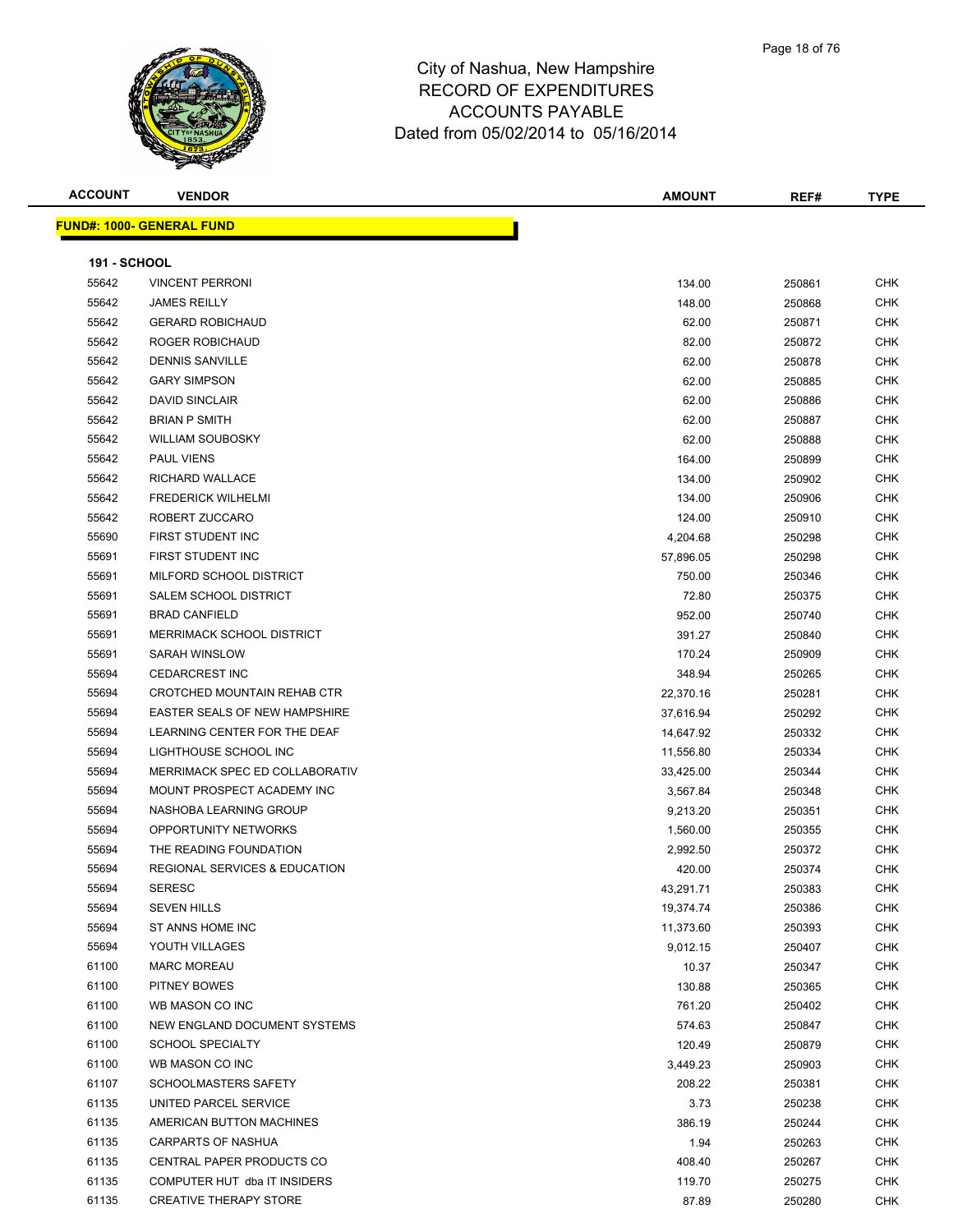

| <b>ACCOUNT</b>      | <b>VENDOR</b>                                        | <b>AMOUNT</b>      | REF#   | <b>TYPE</b>       |
|---------------------|------------------------------------------------------|--------------------|--------|-------------------|
|                     | <b>FUND#: 1000- GENERAL FUND</b>                     |                    |        |                   |
| <b>191 - SCHOOL</b> |                                                      |                    |        |                   |
| 61135               | CRYSTAL ROCK BOTTLED WATER                           | 28.00              | 250282 | <b>CHK</b>        |
| 61135               | <b>CURRICULUM ASSOCIATES LLC</b>                     | 68.96              | 250283 | <b>CHK</b>        |
| 61135               | DIDAX, INC                                           | 149.90             | 250288 | CHK               |
| 61135               | EDUCATIONAL INNOVATIONS INC                          | 122.76             | 250293 | <b>CHK</b>        |
| 61135               | FLINN SCIENTIFIC INC                                 | 132.53             | 250300 | <b>CHK</b>        |
| 61135               | <b>GOPHER SPORTS</b>                                 | 829.88             | 250306 | CHK               |
| 61135               | HANDWRITING WITHOUT TEARS                            | 280.50             | 250311 | <b>CHK</b>        |
| 61135               | <b>HANNAFORD</b>                                     | 207.95             | 250313 | <b>CHK</b>        |
| 61135               | <b>HEINEMANN</b>                                     | 2,738.60           | 250314 | <b>CHK</b>        |
| 61135               | HOME DEPOT CREDIT SERVICE                            | 47.58              | 250318 | <b>CHK</b>        |
| 61135               | KAPLAN EARLY LEARNING CO                             | 33.90              | 250323 | CHK               |
| 61135               | MARKET BASKET ACCT 2589096                           | 128.13             | 250338 | CHK               |
| 61135               | <b>NASCO</b>                                         | 252.03             | 250350 | <b>CHK</b>        |
| 61135               | NORTH CENTER FOOD SERVICE                            | 58.08              | 250354 | CHK               |
| 61135               | P J CURRIER LUMBER CO                                | 973.10             | 250357 | <b>CHK</b>        |
| 61135               | PEARSON EDUCATION INC                                | 425.28             | 250361 | <b>CHK</b>        |
| 61135               | PITSCO INC                                           | 422.33             | 250366 | CHK               |
| 61135               | DAVID QUIMBY                                         | 161.50             | 250369 | <b>CHK</b>        |
| 61135               | <b>SARGENT WELCH</b>                                 |                    |        | CHK               |
| 61135               | <b>SCHOLASTIC INC</b>                                | 2,360.47<br>145.50 | 250377 | CHK               |
| 61135               | SCHOOL SPECIALTY/CLASSROOM DIR                       |                    | 250378 | CHK               |
| 61135               | <b>SCHOOL SPECIALTY</b>                              | 579.82             | 250379 | CHK               |
|                     | <b>MONICA TINO</b>                                   | 1,881.97           | 250380 | CHK               |
| 61135<br>61135      | <b>US GAMES</b>                                      | 75.88              | 250397 |                   |
|                     |                                                      | 257.30             | 250399 | <b>CHK</b>        |
| 61135               | WB MASON CO INC                                      | 3,453.07           | 250402 | CHK<br><b>CHK</b> |
| 61135               | BICENTENNIAL SCHOOL PETTY CASH                       | 132.31             | 250693 |                   |
| 61135               | NHS SOUTH PETTY CASH                                 | 166.11             | 250698 | <b>CHK</b>        |
| 61135               | AC MOORE                                             | 20.30              | 250702 | CHK               |
| 61135               | APS LIGHTING SOUND A V                               | 1,032.10           | 250709 | <b>CHK</b>        |
| 61135               | <b>GABRIEL ARANEO</b>                                | 217.51             | 250710 | CHK               |
| 61135               | <b>BELLETETES INC</b>                                | 59.14              | 250720 | CHK               |
| 61135               | <b>MARIA BERRIGAN</b>                                | 65.92              | 250723 | <b>CHK</b>        |
| 61135               | CARPARTS OF NASHUA                                   | 373.58             | 250741 | CHK               |
| 61135               | CARTRIDGE WORLD NASHUA                               | 240.00             | 250742 | CHK               |
| 61135               | CENTRAL PAPER PRODUCTS CO                            | 177.13             | 250743 | CHK               |
| 61135               | COMPUTER HUT dba IT INSIDERS<br><b>WENDY DELISLE</b> | 199.98             | 250749 | CHK               |
| 61135               |                                                      | 92.00              | 250754 | <b>CHK</b>        |
| 61135               | DOWNES & READER HARDWOOD CO IN                       | 1,736.00           | 250758 | CHK               |
| 61135               | FINLEY-HOLIDAY FILM CORP                             | 160.50             | 250770 | <b>CHK</b>        |
| 61135               | FLINN SCIENTIFIC INC                                 | 74.40              | 250773 | <b>CHK</b>        |
| 61135               | <b>GENERAL LINEN SERVICE INC</b>                     | 198.72             | 250776 | CHK               |
| 61135               | <b>GOPHER SPORTS</b>                                 | 477.60             | 250777 | <b>CHK</b>        |
| 61135               | HANNAFORD                                            | 177.66             | 250782 | <b>CHK</b>        |
| 61135               | <b>HEINEMANN</b>                                     | 643.50             | 250786 | CHK               |
| 61135               | <b>HEINEMANN - NH</b>                                | 1,158.30           | 250787 | CHK               |
| 61135               | HOME DEPOT CREDIT SERVICES                           | 65.64              | 250793 | <b>CHK</b>        |
| 61135               | HOME DEPOT CREDIT SERVICE                            | 71.93              | 250794 | CHK               |
| 61135               | J W PEPPER & SON INC                                 | 256.43             | 250802 | <b>CHK</b>        |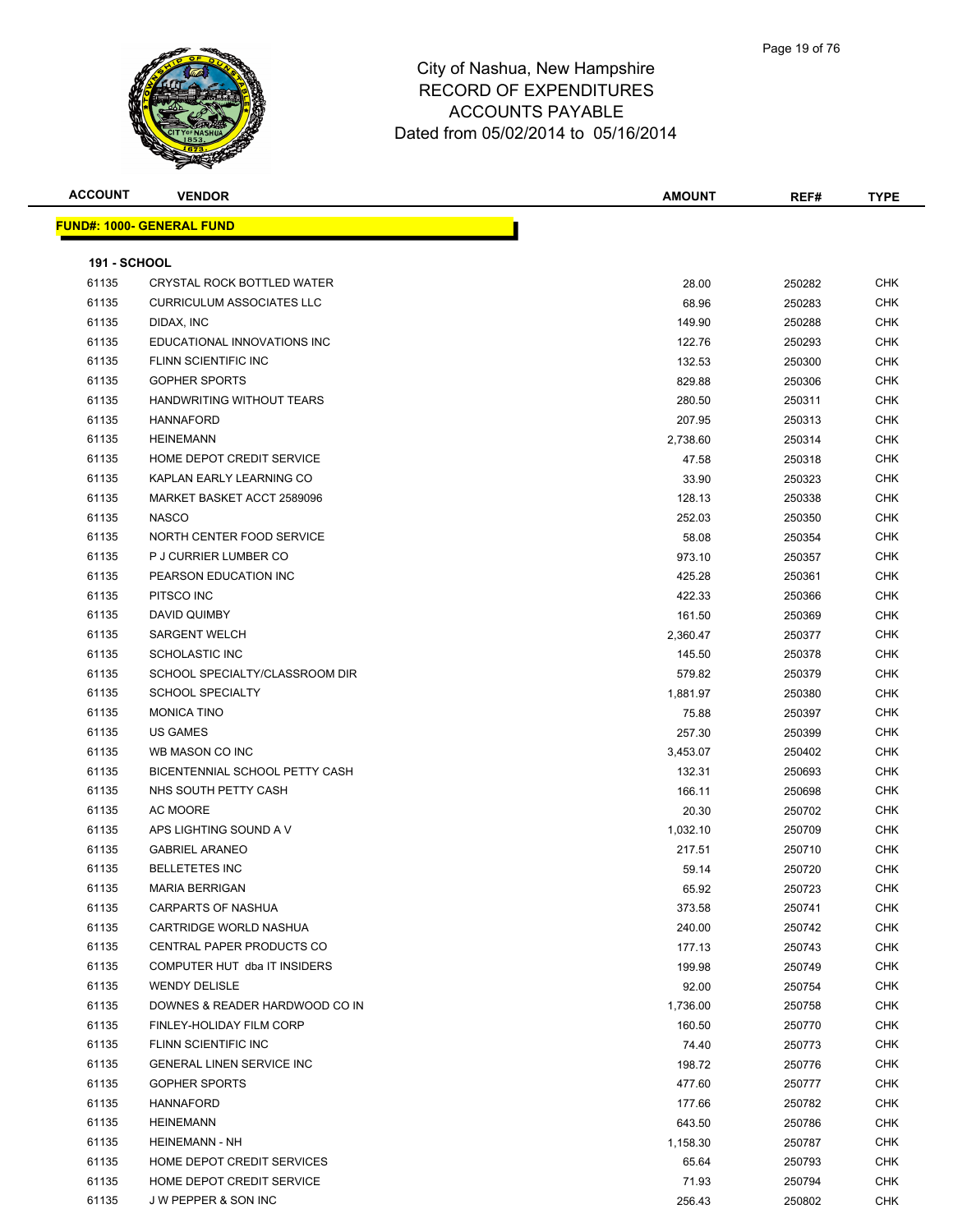

| <b>ACCOUNT</b>      | <b>VENDOR</b>                         | <b>AMOUNT</b> | REF#   | <b>TYPE</b> |
|---------------------|---------------------------------------|---------------|--------|-------------|
|                     | <b>FUND#: 1000- GENERAL FUND</b>      |               |        |             |
|                     |                                       |               |        |             |
| <b>191 - SCHOOL</b> |                                       |               |        |             |
| 61135               | KATHLEEN KARVELAS                     | 86.00         | 250809 | <b>CHK</b>  |
| 61135               | <b>KLOCKIT</b>                        | 130.52        | 250812 | <b>CHK</b>  |
| 61135               | LAKESHORE LEARNING MATERIALS          | 607.08        | 250816 | <b>CHK</b>  |
| 61135               | LEARNING RESOURCES/ED INSIGHTS        | 16.94         | 250821 | <b>CHK</b>  |
| 61135               | MARKET BASKET ACCT 2589096            | 647.73        | 250831 | <b>CHK</b>  |
| 61135               | <b>MUSIC &amp; ART CENTERS</b>        | 1,839.98      | 250844 | <b>CHK</b>  |
| 61135               | NORTH CENTER FOOD SERVICE             | 566.75        | 250851 | <b>CHK</b>  |
| 61135               | P J CURRIER LUMBER CO                 | 91.70         | 250854 | <b>CHK</b>  |
| 61135               | MICHELLE PAPANICOLAU                  | 28.25         | 250856 | <b>CHK</b>  |
| 61135               | <b>PAXTON PATTERSON</b>               | 326.00        | 250858 | <b>CHK</b>  |
| 61135               | PORTLAND POTTERY                      | 732.92        | 250863 | <b>CHK</b>  |
| 61135               | PRO-ED                                | 64.90         | 250864 | <b>CHK</b>  |
| 61135               | RAND MCNALLY EDUCATION                | 564.00        | 250866 | <b>CHK</b>  |
| 61135               | <b>ISA ROSS</b>                       | 15.93         | 250874 | <b>CHK</b>  |
| 61135               | <b>SUSAN ROURKE</b>                   | 269.90        | 250876 | <b>CHK</b>  |
| 61135               | <b>SCHOOL SPECIALTY</b>               | 6,487.84      | 250879 | <b>CHK</b>  |
| 61135               | <b>SYLVIE STEWART</b>                 | 36.98         | 250891 | <b>CHK</b>  |
| 61135               | SUPER DUPER SCHOOL CO                 | 44.40         | 250892 | CHK         |
| 61135               | <b>SYSCO BOSTON LLC</b>               | 328.03        | 250893 | <b>CHK</b>  |
| 61135               | <b>WAL-MART</b>                       | 35.02         | 250901 | <b>CHK</b>  |
| 61135               | WB MASON CO INC                       | 1,496.21      | 250903 | <b>CHK</b>  |
| 61249               | EDUCATIONAL RESOURCES INC             | 338.10        | 250294 | <b>CHK</b>  |
| 61249               | WESTERN PSYCHOLOGICAL SERVICES        | 257.95        | 250904 | <b>CHK</b>  |
| 61299               | <b>BELLETETES INC</b>                 | 8.07          | 250252 | <b>CHK</b>  |
| 61299               | COMPUTER HUT dba IT INSIDERS          | 779.43        | 250275 | <b>CHK</b>  |
| 61299               | HOME DEPOT CREDIT SERVICES            | 447.25        | 250319 | <b>CHK</b>  |
| 61299               | <b>NEW HAMPSHIRE CLOCKS</b>           | 343.00        | 250353 | <b>CHK</b>  |
| 61299               | <b>PASEK CORP</b>                     | 1,860.51      | 250359 | <b>CHK</b>  |
| 61299               | <b>BELLETETES INC</b>                 | 421.40        | 250720 | <b>CHK</b>  |
| 61299               | <b>BLUE TARP FINANCIAL</b>            | 408.05        | 250727 | <b>CHK</b>  |
| 61299               | <b>FASTENAL CO</b>                    | 203.87        | 250767 | CHK         |
| 61299               | HOME DEPOT CREDIT SERVICES            | 91.78         | 250795 | CHK         |
| 61299               | <b>MASTER TEACHER</b>                 | 1,681.35      | 250835 | <b>CHK</b>  |
| 61299               | WB MASON CO INC                       | 201.97        | 250903 | <b>CHK</b>  |
| 61407               | CEN-COM                               | 40.00         | 250266 | <b>CHK</b>  |
| 61407               | M & M ELECTRICAL SUPPLY CO INC        | 147.47        | 250336 | <b>CHK</b>  |
| 61407               | WILLIAMS COMMUNICATIONS SERVIC        | 285.00        | 250404 | CHK         |
| 61407               | ALARMAX DISTRIBUTORS INC              | 161.00        | 250705 | <b>CHK</b>  |
| 61407               | M & M ELECTRICAL SUPPLY CO INC        | 6,292.68      | 250825 | <b>CHK</b>  |
| 61407               | SIMPLEX GRINNELL                      | 686.00        | 250884 | <b>CHK</b>  |
| 61407               | <b>WILLIAMS COMMUNICATIONS SERVIC</b> | 693.04        | 250907 | <b>CHK</b>  |
| 61414               | PEABODY SUPPLY CO                     | 1,237.81      | 250360 | CHK         |
| 61414               | F W WEBB CO                           | 2,820.51      | 250766 | CHK         |
| 61414               | PEABODY SUPPLY CO                     | 327.94        | 250859 | <b>CHK</b>  |
| 61421               | FILTER SALES & SERVICE                | 1,383.54      | 250296 | <b>CHK</b>  |
| 61421               | <b>GRAINGER</b>                       | 374.40        | 250307 | CHK         |
| 61421               | ARCSOURCE INC                         | 69.90         | 250711 | CHK         |
| 61421               | BEARINGS SPECIALTY CO INC             | 54.55         | 250718 | <b>CHK</b>  |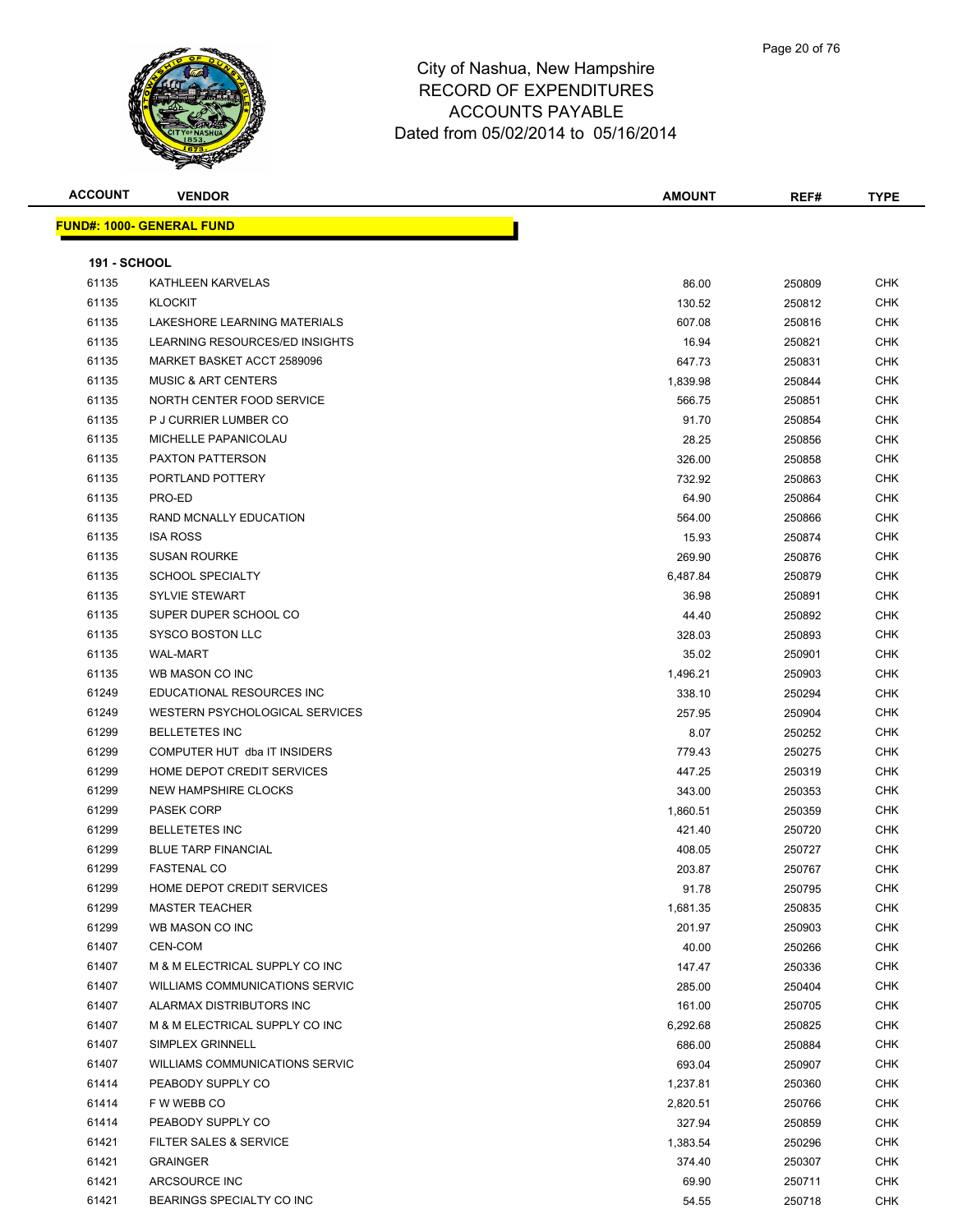

| <b>ACCOUNT</b>      | <b>VENDOR</b>                    | <b>AMOUNT</b> | REF#   | <b>TYPE</b> |
|---------------------|----------------------------------|---------------|--------|-------------|
|                     | <b>FUND#: 1000- GENERAL FUND</b> |               |        |             |
| <b>191 - SCHOOL</b> |                                  |               |        |             |
| 61421               | FILTER SALES & SERVICE           | 2,970.34      | 250769 | <b>CHK</b>  |
| 61421               | <b>GRAINGER</b>                  | 1,142.58      | 250779 | <b>CHK</b>  |
| 61421               | HEATING SPECIALTIES OF NH INC    | 180.60        | 250785 | <b>CHK</b>  |
| 61421               | TRANE U.S. INC                   | 146.05        | 250894 | <b>CHK</b>  |
| 61428               | E. BUTTERWORTH & CO., INC.       | 1,730.00      | 250290 | <b>CHK</b>  |
| 61428               | MARKET BASKET ACCT 2589096       | 549.50        | 250338 | <b>CHK</b>  |
| 61428               | CENTRAL PAPER PRODUCTS CO        | 5,747.10      | 250743 | <b>CHK</b>  |
| 61599               | URBAN TREE SERVICE               | 3,508.00      | 250239 | <b>CHK</b>  |
| 61599               | GATE CITY FENCE CO INC           | 289.85        | 250302 | <b>CHK</b>  |
| 61599               | <b>HOLLIS CONSTRUCTION INC.</b>  | 256.00        | 250317 | <b>CHK</b>  |
| 61599               | JOHN DEERE LANDSCAPES LLC        | 2,067.20      | 250804 | <b>CHK</b>  |
| 61599               | <b>LARCHMONT</b>                 | 54.25         | 250819 | <b>CHK</b>  |
| 61599               | NASHUA OUTDOOR POWER EQUIPMENT   | 49.52         | 250845 | <b>CHK</b>  |
| 61599               | <b>REDIMIX COMPANIES INC</b>     | 422.00        | 250867 | <b>CHK</b>  |
| 61607               | COMPUTER HUT dba IT INSIDERS     | 59.95         | 250275 | <b>CHK</b>  |
| 61607               | <b>SEWELL DIRECT</b>             | 328.98        | 250387 | <b>CHK</b>  |
| 61607               | <b>SHOWMECABLES</b>              | 163.10        | 250389 | <b>CHK</b>  |
| 61650               | COMPUTER HUT dba IT INSIDERS     | 229.95        | 250275 | <b>CHK</b>  |
| 61807               | SAMANTHA LITTLE                  | 103.00        | 250823 | <b>CHK</b>  |
| 61814               | <b>DENISE TROMBLY</b>            | 344.61        | 250895 | <b>CHK</b>  |
| 61875               | <b>HEINEMANN</b>                 | 2,675.60      | 250314 | <b>CHK</b>  |
| 61875               | <b>TEACHERS DISCOVERY</b>        | 28.89         | 250395 | <b>CHK</b>  |
| 61875               | <b>BARNES &amp; NOBLE INC</b>    | 195.16        | 250716 | <b>CHK</b>  |
| 61875               | <b>EVERBIND BOOKS</b>            | 389.55        | 250765 | <b>CHK</b>  |
| 61875               | PRO-ED                           | 87.95         | 250864 | <b>CHK</b>  |
| 71221               | HEWLETT PACKARD COMPANY          | 589.00        | 250316 | <b>CHK</b>  |
| 71221               | PRO AV SYSTEMS INC               | 3,774.00      | 250700 | <b>CHK</b>  |
| 71228               | <b>ZONES</b>                     | 2,108.00      | 250409 | <b>CHK</b>  |
| 71800               | <b>GLOBAL TRADEQUEST INC</b>     | 295.45        | 250304 | <b>CHK</b>  |
| 71800               | <b>KAREN GREEN</b>               | 99.98         | 250780 | <b>CHK</b>  |
| 71999               | <b>APPLE INC</b>                 | 58.00         | 250246 | <b>CHK</b>  |
| 71999               | CLT COMPUTER DBA MWAVE           | 85.24         | 250271 | <b>CHK</b>  |
| 71999               | <b>FLETCHERS APPLIANCE</b>       | 908.00        | 250299 | <b>CHK</b>  |
| 71999               | <b>VIRCO INC</b>                 | 7,905.36      | 250400 | <b>CHK</b>  |
| 71999               | PRO AV SYSTEMS INC               | 1,806.00      | 250700 | <b>CHK</b>  |
|                     | <b>TOTAL 191 - SCHOOL</b>        | \$677,114.36  |        |             |

**193 - DEBT SERVICE**

| 75300 | UNITED PARCEL SERVICE           | 7.2C   | 250518 | <b>CHK</b> |
|-------|---------------------------------|--------|--------|------------|
|       |                                 | \$7.20 |        |            |
|       | <b>TOTAL 193 - DEBT SERVICE</b> |        |        |            |

**TOTAL FUND 1000 - GENERAL FUND \$3,697,571.00**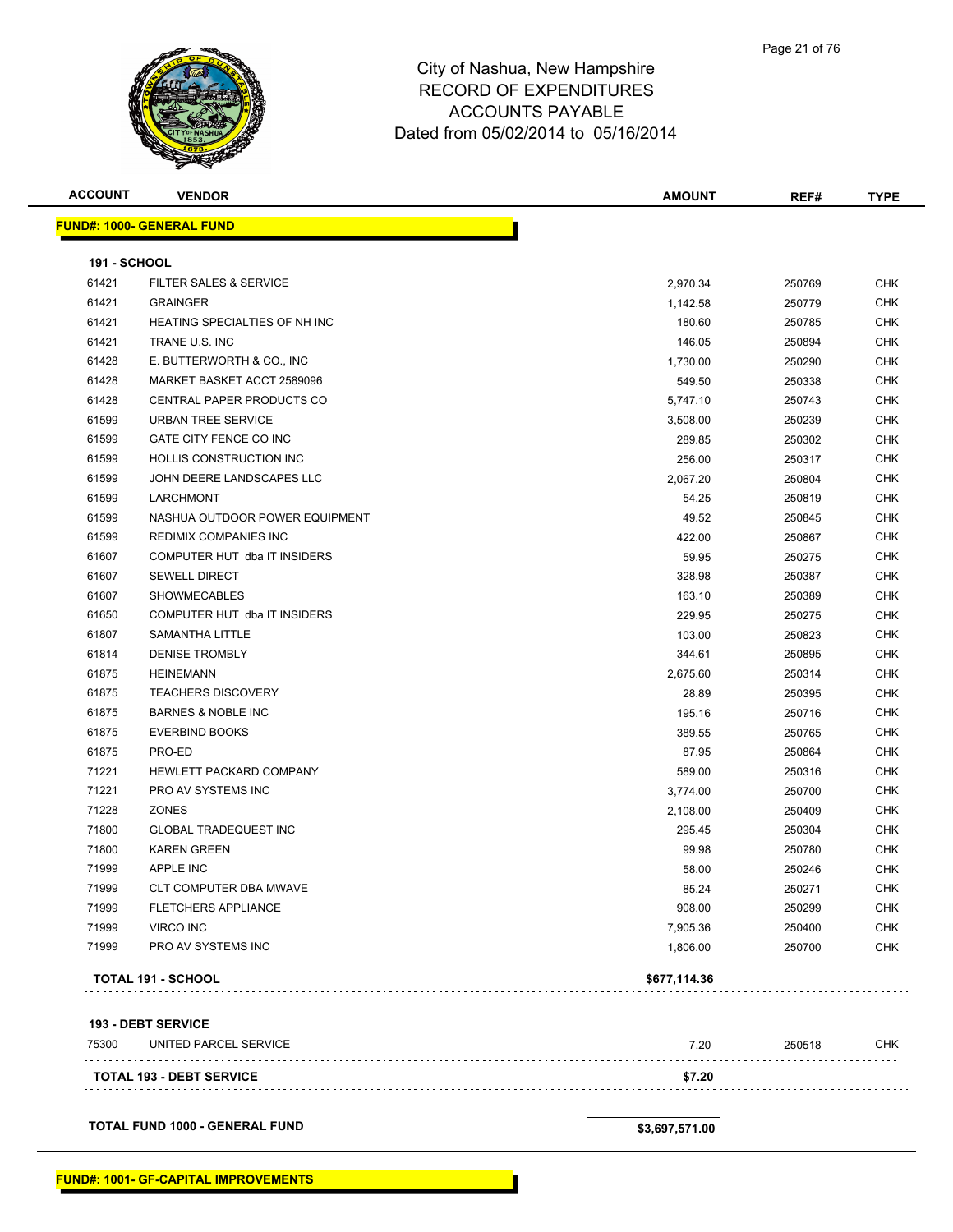

| <b>ACCOUNT</b>      | <b>VENDOR</b>                                        | <b>AMOUNT</b> | REF#   | <b>TYPE</b> |
|---------------------|------------------------------------------------------|---------------|--------|-------------|
|                     | <b>FUND#: 1001- GF-CAPITAL IMPROVEMENTS</b>          |               |        |             |
|                     | 161 - STREETS-CAP IMP                                |               |        |             |
| 81100               | GATE CITY FENCE CO INC                               | 80.50         | 250144 | <b>CHK</b>  |
| 81100               | <b>BELLETETES INC</b>                                | 808.80        | 250541 | <b>CHK</b>  |
| 81100               | CORRIVEAU ROUTHIER INC                               | 104.08        | 250557 | <b>CHK</b>  |
| 81100               | HOME DEPOT CREDIT SERVICE 3065                       | 766.34        | 250587 | <b>CHK</b>  |
|                     | TOTAL 161 - STREETS-CAP IMP                          | \$1,759.72    |        |             |
| <b>191 - SCHOOL</b> |                                                      |               |        |             |
| 81100               | <b>SECURADYNE SYSTEMS</b>                            | 2,834.87      | 250382 | <b>CHK</b>  |
|                     | <b>TOTAL 191 - SCHOOL</b>                            | \$2,834.87    |        |             |
|                     | <b>TOTAL FUND 1001 - GF-CAPITAL IMPROVEMENTS</b>     | \$4,594.59    |        |             |
|                     | <b>FUND#: 1010- GF-PRIOR YEAR ESCROWS/EXPENSES</b>   |               |        |             |
|                     | 122 - IT-PRIOR YEAR                                  |               |        |             |
| 54414               | SOUTHWORTH-MILTON INC                                | 441.75        | 250664 | <b>CHK</b>  |
|                     | <b>TOTAL 122 - IT-PRIOR YEAR</b>                     | \$441.75      |        |             |
|                     | <b>150 - POLICE-PRIOR YEAR</b>                       |               |        |             |
| 71221               | SHI INTERNATIONAL CORP                               | 4,260.00      | 250211 | <b>CHK</b>  |
| 71228               | <b>KRONOS INC</b>                                    | 340.00        | 250604 | <b>CHK</b>  |
|                     | <b>TOTAL 150 - POLICE-PRIOR YEAR</b>                 | \$4,600.00    |        |             |
|                     | 177 - PARKS & RECREATION-PRIOR YEAR                  |               |        |             |
| 81650               | <b>READ CUSTOM SOILS</b>                             | 840.00        | 250199 | <b>CHK</b>  |
|                     | <b>TOTAL 177 - PARKS &amp; RECREATION-PRIOR YEAR</b> | \$840.00      |        |             |
|                     | 181 - COMMUNITY DEV-PRIOR YEAR                       |               |        |             |
| 53107               | VANASSE HANGEN BRUSTLIN INC                          | 2,721.06      | 250682 | <b>CHK</b>  |
|                     | <b>TOTAL 181 - COMMUNITY DEV-PRIOR YEAR</b>          | \$2,721.06    |        |             |
|                     | <b>182 - PLANNING/ZONING-PRIOR YEAR</b>              |               |        |             |
| 81650               | P & L LANDSCAPING LLC                                | (36,500.00)   | 250641 | <b>CHK</b>  |
|                     | <b>TOTAL 182 - PLANNING/ZONING-PRIOR YEAR</b>        | -\$36,500.00  |        |             |
|                     |                                                      |               |        |             |
|                     | TOTAL FUND 1010 - GF-PRIOR YEAR ESCROWS/EXPENSES     | (\$27,897.19) |        |             |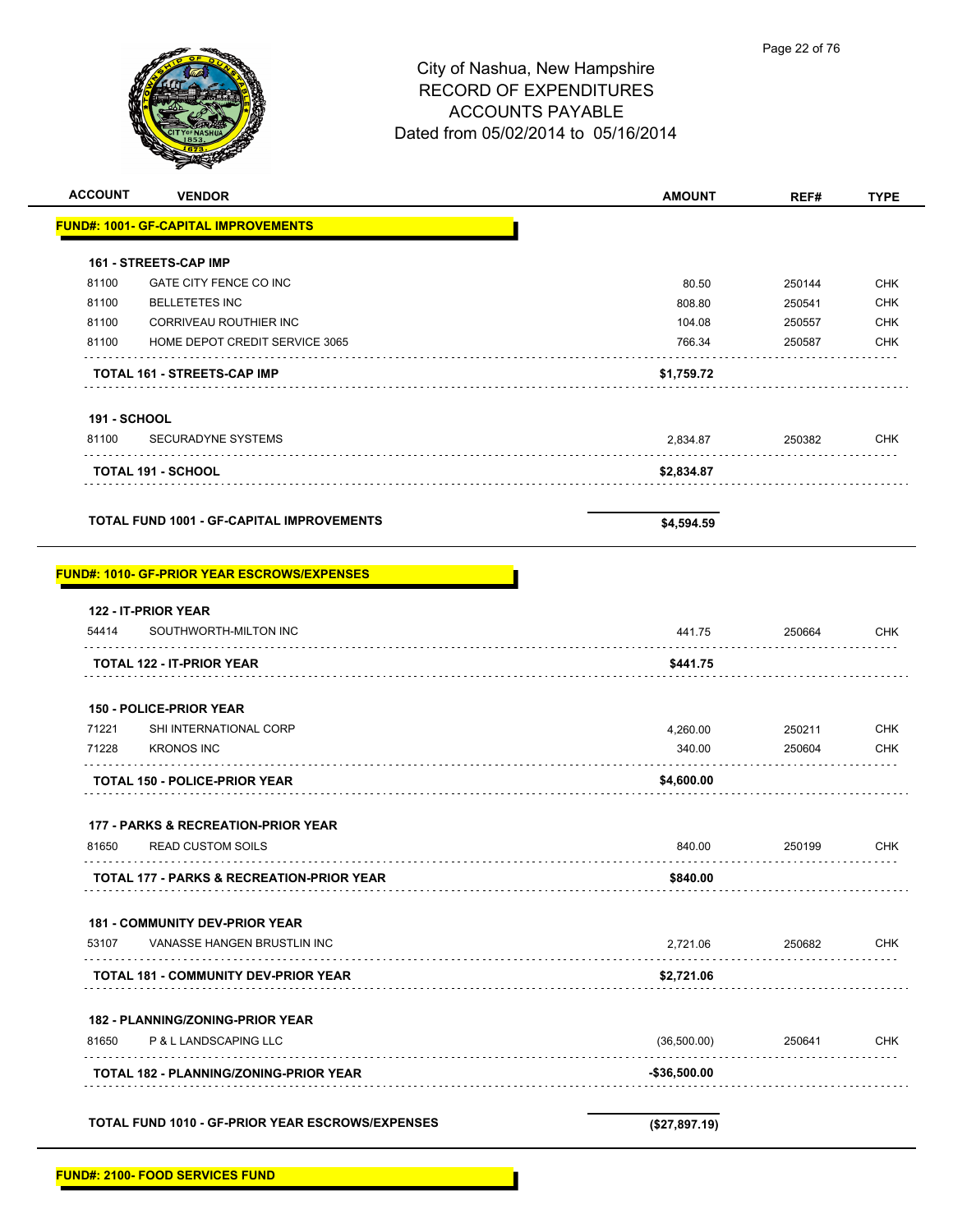

| <b>ACCOUNT</b> | <b>VENDOR</b>                                   | <b>AMOUNT</b> | REF#   | <b>TYPE</b> |
|----------------|-------------------------------------------------|---------------|--------|-------------|
|                | <b>FUND#: 2100- FOOD SERVICES FUND</b>          |               |        |             |
| 44503          | STEPHANIE BUKALSKI                              | 15.00         | 250261 | <b>CHK</b>  |
| 54487          | AFFILIATED HVAC SERVICES LLC                    | 276.00        | 250243 | CHK         |
| 55307          | <b>EVA AXNE</b>                                 | 193.65        | 250247 | <b>CHK</b>  |
| 55307          | LISA BORDELEAU                                  | 108.20        | 250257 | <b>CHK</b>  |
| 55307          | PAULE RALPH                                     | 119.60        | 250370 | <b>CHK</b>  |
| 55307          | <b>ODETTE SLOSEK</b>                            | 107.77        | 250392 | <b>CHK</b>  |
| 55400          | <b>AMY CASSIDY</b>                              | 80.00         | 250264 | <b>CHK</b>  |
| 55600          | ACE PRINTING CO                                 | 465.00        | 250242 | <b>CHK</b>  |
| 61100          | ANN HOVEY                                       | 39.86         | 250245 | <b>CHK</b>  |
| 61214          | TREASURER ST OF NH - SURPLUS D                  | 1,901.25      | 250236 | <b>CHK</b>  |
| 61214          | TREASURER STATE OF NH                           | 210.00        | 250237 | <b>CHK</b>  |
| 61214          | <b>BIMBO FOODS BAKERIES INC</b>                 | 2,623.07      | 250253 | <b>CHK</b>  |
| 61214          | <b>BOSTON PIE INC</b>                           | 2,245.80      | 250259 | <b>CHK</b>  |
| 61214          | COCA COLA BOTTLING CO                           | 830.40        | 250272 | <b>CHK</b>  |
| 61214          | COSTA FRUIT & PRODUCE CO INC                    | 9,839.15      | 250279 | <b>CHK</b>  |
| 61214          | <b>GARELICK FARMS LYNN</b>                      | 36,592.66     | 250301 | <b>CHK</b>  |
| 61214          | GILLS PIZZA CO                                  | 730.95        | 250303 | <b>CHK</b>  |
| 61214          | <b>GREAT STATE BEVERAGES INC</b>                | 56.20         | 250308 | <b>CHK</b>  |
| 61214          | <b>M SAUNDERS INC</b>                           | 5,214.26      | 250337 | <b>CHK</b>  |
| 61214          | NEW ENGLAND ICE CREAM                           | 2,504.00      | 250352 | <b>CHK</b>  |
| 61299          | CENTRAL PAPER PRODUCTS CO                       | 13,829.82     | 250267 | <b>CHK</b>  |
| 71000          | KITTREDGE EQUIPMENT CO - NH                     | 65.35         | 250326 | <b>CHK</b>  |
|                | <b>TOTAL FUND 2100 - FOOD SERVICES FUND</b>     | \$78,047.99   |        |             |
|                | <b>FUND#: 2201- DRIVERS EDUCATION FUND</b>      |               |        |             |
| 55300          | RICHARD HEUSLEIN                                | 27.00         | 250790 | <b>CHK</b>  |
| 61799          | <b>BEST FORD</b>                                | 59.89         | 250724 | CHK         |
|                | <b>TOTAL FUND 2201 - DRIVERS EDUCATION FUND</b> | \$86.89       |        |             |
|                |                                                 |               |        |             |
|                | <b>FUND#: 2207- ADULT ED/CONTINUING ED</b>      |               |        |             |
| 61135          | WB MASON CO INC                                 | 66.15         | 250903 | <b>CHK</b>  |
|                | <b>TOTAL FUND 2207 - ADULT ED/CONTINUING ED</b> | \$66.15       |        |             |
|                |                                                 |               |        |             |
|                | <b>FUND#: 2212- ATHLETICS REVENUE FUND</b>      |               |        |             |
| 61299          | DES MOINES SUPPLY COMPANY                       | 96.00         | 250287 | <b>CHK</b>  |
| 61299          | PURE HOCKEY/COMLAX                              | 314.94        | 250368 | <b>CHK</b>  |
|                |                                                 |               |        |             |
|                | <b>TOTAL FUND 2212 - ATHLETICS REVENUE FUND</b> | \$410.94      |        |             |
|                | <b>FUND#: 2222- AFTER SCHOOL PROGRAM</b>        |               |        |             |
|                |                                                 |               |        |             |
| 55300          | <b>UNH</b>                                      | 120.00        | 250896 | <b>CHK</b>  |
| 55690          | FIRST STUDENT INC                               | 2,890.93      | 250298 | <b>CHK</b>  |
| 61299          | AC MOORE INC                                    | 94.22         | 250241 | <b>CHK</b>  |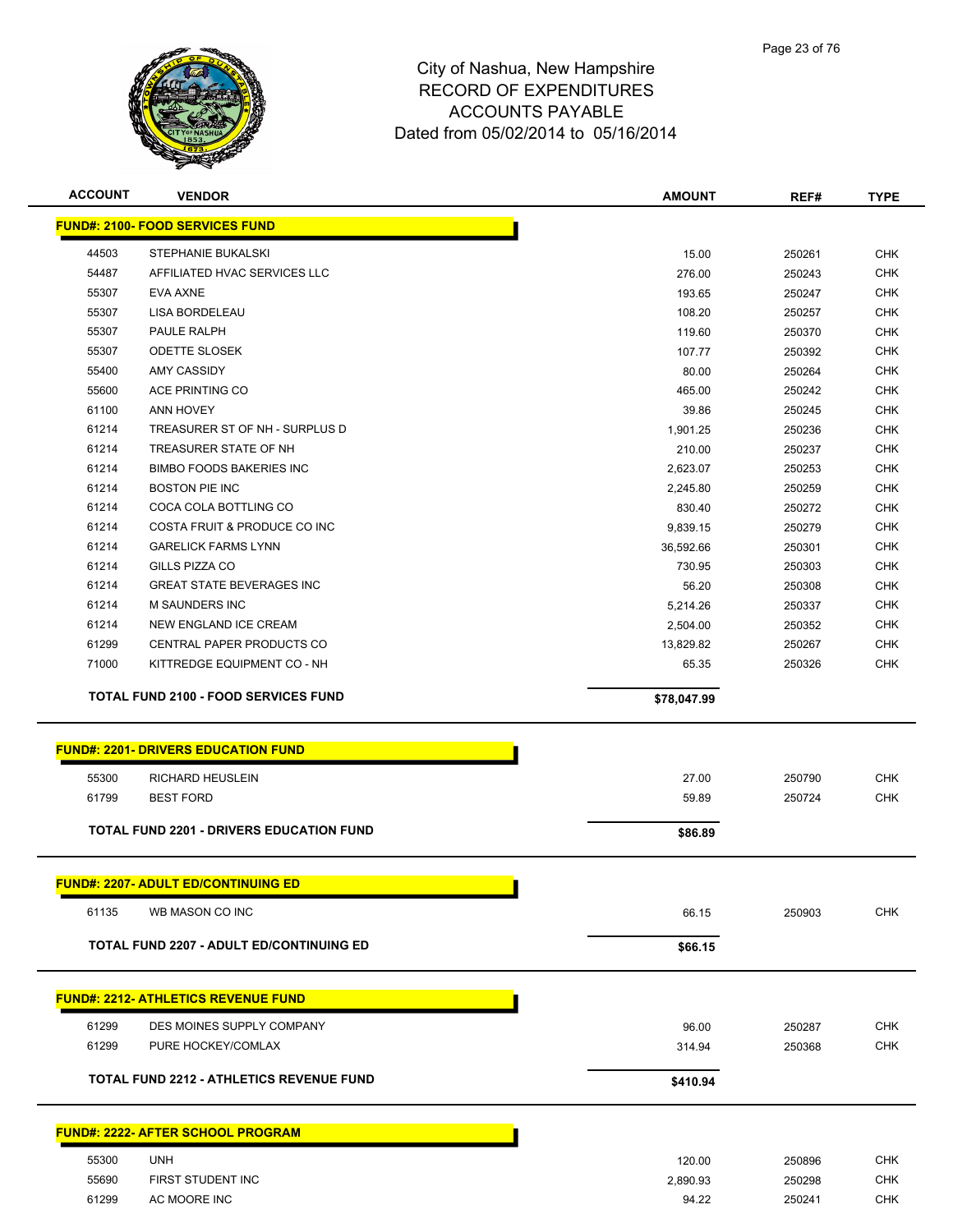

| <b>ACCOUNT</b> | <b>VENDOR</b>                                               | <b>AMOUNT</b>   | REF#             | <b>TYPE</b>              |
|----------------|-------------------------------------------------------------|-----------------|------------------|--------------------------|
|                | <b>FUND#: 2222- AFTER SCHOOL PROGRAM</b>                    |                 |                  |                          |
| 61299          | M SAUNDERS INC                                              | 152.85          | 250337           | <b>CHK</b>               |
| 61299          | MARKET BASKET ACCT 2589096                                  | 55.33           | 250338           | <b>CHK</b>               |
| 61299          | <b>NEW ENGLAND ICE CREAM</b>                                | 120.83          | 250352           | <b>CHK</b>               |
| 61299          | AC MOORE INC                                                | 98.13           | 250703           | <b>CHK</b>               |
| 61299          | <b>GARELICK FARMS LYNN</b>                                  | 403.59          | 250774           | <b>CHK</b>               |
| 61299          | MARKET BASKET ACCT 2589096                                  | 41.23           | 250831           | <b>CHK</b>               |
| 61299          | NEW ENGLAND ICE CREAM                                       | 110.84          | 250848           | <b>CHK</b>               |
| 61299          | NEW ENGLAND ICE CREAM                                       | 642.49          | 250849           | <b>CHK</b>               |
|                | TOTAL FUND 2222 - AFTER SCHOOL PROGRAM                      | \$4,730.44      |                  |                          |
|                | <b>FUND#: 2257- SPECIAL ED LOCAL</b>                        |                 |                  |                          |
| 53628          | AMY MCCARTNEY                                               | 4,350.69        | 250341           | <b>CHK</b>               |
|                | <b>TOTAL FUND 2257 - SPECIAL ED LOCAL</b>                   | \$4,350.69      |                  |                          |
|                |                                                             |                 |                  |                          |
|                | <b>FUND#: 2503- PARKS &amp; REC PROGRAMS FUND</b>           |                 |                  |                          |
| 61128          | <b>BSN SPORTS INC</b>                                       | 5,557.50        | 250547           | <b>CHK</b>               |
|                | <b>TOTAL FUND 2503 - PARKS &amp; REC PROGRAMS FUND</b>      | \$5,557.50      |                  |                          |
|                | <b>FUND#: 2505- GOVT &amp; EDUCATION CHANNELS FUND</b>      |                 |                  |                          |
|                |                                                             |                 |                  |                          |
| 53470          | <b>JOHN COLLINS</b>                                         | 150.00          | 250554           | <b>CHK</b>               |
| 53470          | MIKE JEYNES<br><b>THOMAS KING</b>                           | 100.00          | 250598           | <b>CHK</b>               |
| 53470<br>53470 | <b>JIM MCLEAN</b>                                           | 150.00          | 250603           | <b>CHK</b><br><b>CHK</b> |
|                |                                                             | 200.00          | 250617           |                          |
| 53470          | <b>TIM O'NEIL</b>                                           | 350.00          | 250639           | <b>CHK</b>               |
| 53470<br>54141 | FRANK J WALLENT                                             | 475.00          | 250686           | <b>CHK</b>               |
|                | PENNICHUCK WATER WORKS INC<br>EZSTREAM.COM                  | 28.79           | 250076           | <b>CHK</b>               |
| 55699<br>71000 | COMCAST CABLE COMMUNICATIONS I                              | 2,495.00        | 250133           | <b>CHK</b><br><b>CHK</b> |
| 71000          | <b>DELL MARKETING LP</b>                                    | 10.40<br>527.99 | 250062<br>250126 | <b>CHK</b>               |
|                | <b>TOTAL FUND 2505 - GOVT &amp; EDUCATION CHANNELS FUND</b> | \$4,487.18      |                  |                          |
|                |                                                             |                 |                  |                          |
|                | <b>FUND#: 2506- HUNT BLDG SPECIAL REVENUE FUND</b>          |                 |                  |                          |
| 54100          | <b>PSNH</b>                                                 | 452.00          | 250077           | <b>CHK</b>               |
| 54114          | LIBERTY UTILITIES - NH                                      | 254.68          | 250066           | <b>CHK</b>               |
| 54114          | <b>HESS CORPORATION</b>                                     | 485.86          | 250586           | <b>CHK</b>               |
| 54200          | ERICKSON CLEANING SERVICES LLC                              | 460.00          | 250569           | <b>CHK</b>               |
|                | TOTAL FUND 2506 - HUNT BLDG SPECIAL REVENUE FUND            | \$1,652.54      |                  |                          |
|                | <b>FUND#: 3050- POLICE GRANTS FUND</b>                      |                 |                  |                          |
| 61110          | RILEYS SPORT SHOP INC                                       | 3,332.50        | 250200           | <b>CHK</b>               |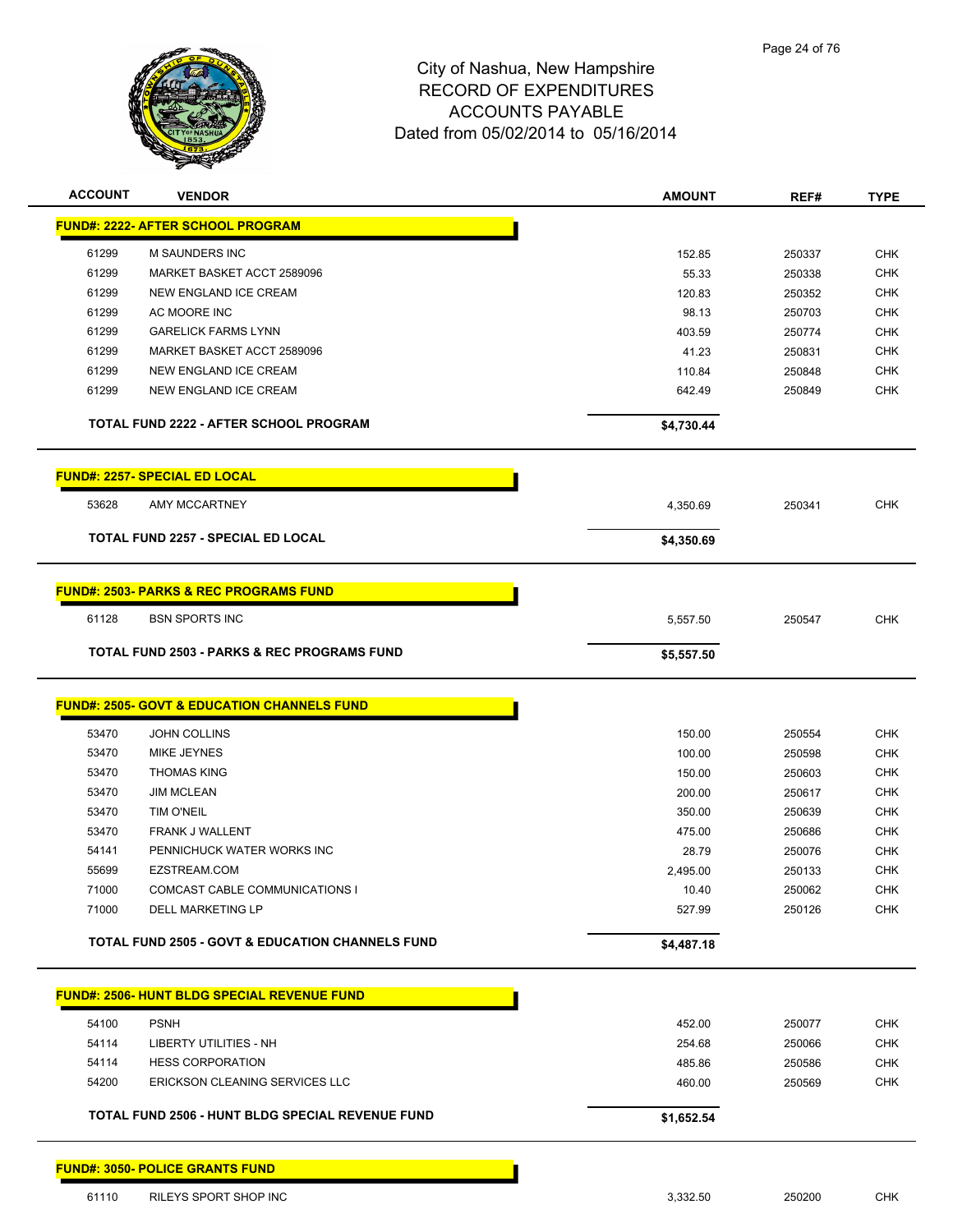

| <b>ACCOUNT</b> | <b>VENDOR</b>                                           | <b>AMOUNT</b> | REF#   | <b>TYPE</b> |
|----------------|---------------------------------------------------------|---------------|--------|-------------|
|                | <b>TOTAL FUND 3050 - POLICE GRANTS FUND</b>             | \$3,332.50    |        |             |
|                | <b>FUND#: 3068- COMMUNITY SERVICES GRANTS FUND</b>      |               |        |             |
| 53999          | <b>GREATER NASHUA MENTAL HEALTH C</b>                   | 1,359.80      | 250151 | <b>CHK</b>  |
| 55300          | THERESA CALOPE-YAKLIN                                   | 23.80         | 250113 | <b>CHK</b>  |
| 55300          | PATRICIA CROOKER                                        | 161.16        | 250036 | <b>CHK</b>  |
| 55300          | <b>MELISSA WHALEN</b>                                   | 72.13         | 250059 | <b>CHK</b>  |
| 55699          | <b>FRANCES MARIE MULROY</b>                             | 5.333.33      | 250625 | <b>CHK</b>  |
| 55699          | SOUTHERN NH HIV AIDS TASK FORC                          | 8,650.00      | 250663 | <b>CHK</b>  |
| 61830          | SURVEYMONKEY INC                                        | 204.00        | 250671 | <b>CHK</b>  |
| 68235          | SOUTHERN NH HIV AIDS TASK FORC                          | 666.00        | 250663 | <b>CHK</b>  |
| 68332          | PETTY CASH                                              | 29.98         | 250495 | <b>CHK</b>  |
| 68332          | SHAW'S                                                  | 123.26        | 250500 | <b>CHK</b>  |
| 69025          | SOUTHERN NH HIV AIDS TASK FORC                          | 875.00        | 250663 | <b>CHK</b>  |
|                | <b>TOTAL FUND 3068 - COMMUNITY SERVICES GRANTS FUND</b> | \$17,498.46   |        |             |
|                | <b>FUND#: 3070- COMMUNITY HEALTH GRANTS FUND</b>        |               |        |             |
| 54221          | <b>STERICYCLE INC</b>                                   | 88.72         | 250668 | <b>CHK</b>  |
| 55300          | THERESA CALOPE-YAKLIN                                   | 90.72         | 250113 | <b>CHK</b>  |
| 55699          | ALEXANDER GRANOK MD                                     | 800.00        | 250150 | <b>CHK</b>  |
| 61100          | WB MASON CO INC                                         | 291.60        | 250687 | <b>CHK</b>  |
| 61142          | PETTY CASH                                              | 2.00          | 250495 | <b>CHK</b>  |
|                |                                                         |               |        |             |
|                | <b>TOTAL FUND 3070 - COMMUNITY HEALTH GRANTS FUND</b>   | \$1,273.04    |        |             |
|                | <b>FUND#: 3080- COMMUNITY DEVELOPMENT GRANTS</b>        |               |        |             |
| 68400          | <b>JOHN P STABILE II</b>                                | 45,191.62     | 250486 | <b>CHK</b>  |
| 81700          | HOME DEPOT CREDIT SERVICE 3065                          | 168.59        | 250156 | <b>CHK</b>  |
| 81700          | P & L LANDSCAPING LLC                                   | 1,800.00      | 250641 | <b>CHK</b>  |
|                | TOTAL FUND 3080 - COMMUNITY DEVELOPMENT GRANTS          | \$47,160.21   |        |             |
|                | <b>FUND#: 3090- URBAN PROGRAM GRANTS FUND</b>           |               |        |             |
| 54210          | HEROINA NORENA AND A J WOOD                             | 2,805.00      | 250493 | <b>CHK</b>  |
| 54210          | ALCHEMY LEAD MANAGMENT                                  | 195.00        | 250528 | <b>CHK</b>  |
| 54210          | PROSPECT HILL REALTY TRUST AND                          | 45,000.00     | 250496 | <b>CHK</b>  |
| 55300          | <b>ELINETH MORE</b>                                     | 372.50        | 250049 | <b>CHK</b>  |
| 55307          | <b>ROBERT RICE</b>                                      | 106.96        | 250498 | <b>CHK</b>  |
| 55421          | REBUILDING TOGETHER, INC.                               | 408.63        | 250080 | <b>CHK</b>  |
| 55699          | K KIRKWOOD CONSULTING LLC                               | 2,800.00      | 250166 | <b>CHK</b>  |
| 68345          | MOTEL 6                                                 | 325.85        | 250072 | <b>CHK</b>  |
| 69025          | HEROINA NORENA AND A J WOOD                             | 2,650.00      | 250051 | <b>CHK</b>  |
| 71900          | CONWAY OFFICE SOLUTIONS                                 | 1,000.00      | 250556 | <b>CHK</b>  |
|                |                                                         |               |        |             |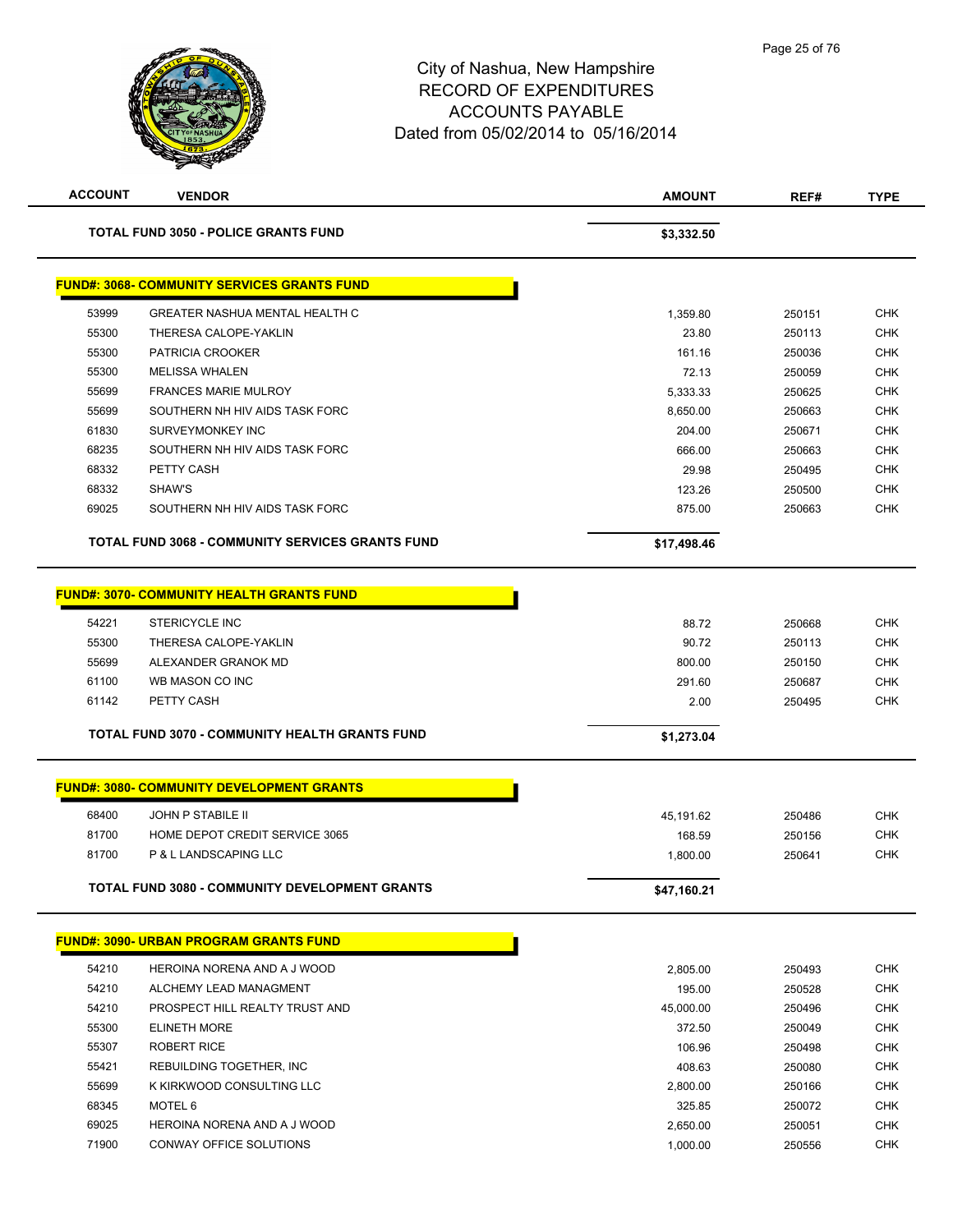

| <b>ACCOUNT</b> | <b>VENDOR</b>                               | <b>AMOUNT</b> | REF#   | <b>TYPE</b> |
|----------------|---------------------------------------------|---------------|--------|-------------|
|                | TOTAL FUND 3090 - URBAN PROGRAM GRANTS FUND | \$55,663.94   |        |             |
|                | <b>FUND#: 3120- TRANSIT GRANTS FUND</b>     |               |        |             |
| 54100          | <b>PSNH</b>                                 | 740.74        | 250077 | <b>CHK</b>  |
| 54100          | <b>PSNH</b>                                 | 276.33        | 250077 | <b>CHK</b>  |
| 54114          | LIBERTY UTILITIES - NH                      | 91.66         | 250069 | <b>CHK</b>  |
| 54114          | <b>HESS CORPORATION</b>                     | 87.52         | 250586 | CHK         |
| 54141          | PENNICHUCK WATER WORKS INC                  | 105.57        | 250076 | <b>CHK</b>  |
| 54141          | PENNICHUCK WATER WORKS INC                  | 152.75        | 250076 | <b>CHK</b>  |
| 55109          | <b>FAIRPOINT COMMUNICATIONS</b>             | 50.00         | 250063 | <b>CHK</b>  |
| 55607          | UNITED PARCEL SERVICE                       | 9.51          | 250518 | <b>CHK</b>  |
| 55699          | FIRST TRANSIT INC                           | 104,516.79    | 250139 | <b>CHK</b>  |
| 55699          | FIRST TRANSIT INC                           | 32,698.00     | 250139 | <b>CHK</b>  |
| 55699          | FIRST TRANSIT INC                           | 3.150.00      | 250139 | <b>CHK</b>  |
| 55699          | <b>LOOMIS</b>                               | 145.61        | 250610 | <b>CHK</b>  |
| 55699          | <b>CINTAS UNIFORMS</b>                      | 45.93         | 250120 | <b>CHK</b>  |
| 61299          | PURE WATERS OF NEW ENGLAND LLC              | 31.50         | 250194 | <b>CHK</b>  |
| 61299          | WB MASON CO INC                             | 56.41         | 250228 | <b>CHK</b>  |
| 61299          | HOME DEPOT CREDIT SERVICE 3065              | 38.81         | 250156 | <b>CHK</b>  |
| 61299          | NASHUA OUTDOOR POWER EQUIPMENT              | 17.76         | 250183 | <b>CHK</b>  |
| 61299          | CENTRAL PAPER PRODUCTS CO                   | 151.85        | 250551 | <b>CHK</b>  |
| 61299          | HOME DEPOT CREDIT SERVICE 3065              | 161.42        | 250587 | <b>CHK</b>  |
| 61299          | RYDER FLEET PRODUCTS COM INC                | 35.12         | 250654 | <b>CHK</b>  |
| 61299          | RYDER FLEET PRODUCTS                        | 118.84        | 250655 | <b>CHK</b>  |
| 61299          | <b>TURNER GLASS LLC</b>                     | 590.00        | 250676 | <b>CHK</b>  |
| 61300          | CITY OF NASHUA/TAX COLLECTORS               | 110.22        | 250475 | <b>CHK</b>  |
| 61799          | <b>GILLIG LLC</b>                           | 497.43        | 250146 | CHK         |
| 61799          | AIREX FILTER CORPORATION                    | 100.48        | 250527 | <b>CHK</b>  |
| 61799          | ALLIANCE BUS GROUP INC                      | 643.17        | 250529 | <b>CHK</b>  |
| 61799          | <b>CUMMINS NORTHEAST LLC</b>                | 738.05        | 250561 | <b>CHK</b>  |
| 61799          | <b>GILLIG LLC</b>                           | 198.72        | 250577 | <b>CHK</b>  |
| 61799          | NAPA AUTO PARTS                             | 79.56         | 250629 | <b>CHK</b>  |
| 61799          | <b>NAPA AUTO PARTS</b>                      | 208.39        | 250182 | <b>CHK</b>  |
| 61799          | <b>QUIRK GM PARTS DEPOT</b>                 | 118.64        | 250195 | <b>CHK</b>  |
| 61799          | RYDER FLEET PRODUCTS COM INC                | 23.09         | 250654 | <b>CHK</b>  |
| 61799          | <b>MOLLY CORPORATION</b>                    | 183.48        | 250179 | <b>CHK</b>  |
| 61799          | NAPA AUTO PARTS                             | 16.07         | 250629 | <b>CHK</b>  |
| 61799          | ARCSOURCE INC                               | 72.00         | 250100 | <b>CHK</b>  |
| 61799          | NAPA AUTO PARTS                             | 3.18          | 250182 | <b>CHK</b>  |
| 61799          | NAPA AUTO PARTS                             | 96.64         | 250629 | <b>CHK</b>  |
| 61799          | <b>NAPA AUTO PARTS</b>                      | 2.11          | 250182 | <b>CHK</b>  |
| 68240          | DIAMOND MANUFACTURING INC                   | 52.25         | 250563 | <b>CHK</b>  |
| 71000          | DIAMOND MANUFACTURING INC                   | 985.00        | 250563 | CHK         |
|                | TOTAL FUND 3120 - TRANSIT GRANTS FUND       | \$147,400.60  |        |             |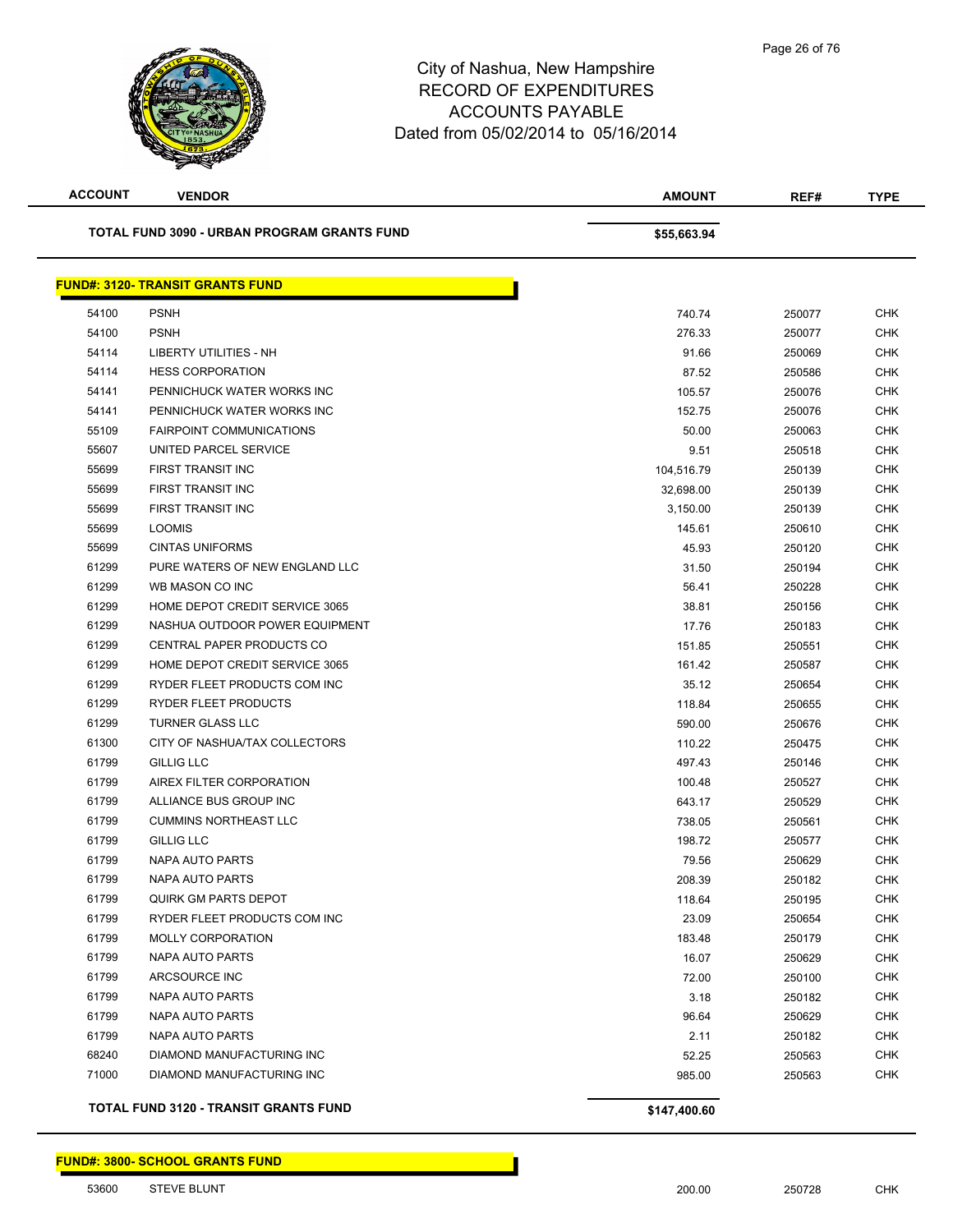

| <b>ACCOUNT</b> | <b>VENDOR</b>                          | <b>AMOUNT</b> | REF#             | <b>TYPE</b> |
|----------------|----------------------------------------|---------------|------------------|-------------|
|                | <b>FUND#: 3800- SCHOOL GRANTS FUND</b> |               |                  |             |
| 53607          | <b>KEVIN PAUL MCCAULEY</b>             | 400.00        | 250325           | <b>CHK</b>  |
| 53607          | <b>INTERSECT INC</b>                   | 2,000.00      | 250801           | <b>CHK</b>  |
| 53614          | <b>BOYS &amp; GIRLS CLUB OF</b>        | 1,000.00      | 250734           | <b>CHK</b>  |
| 53628          | <b>TERESE PAWLETKO</b>                 | 162.50        | 250857           | <b>CHK</b>  |
| 53628          | TIMOTHY F BOSCH                        | 81.25         | 250258           | <b>CHK</b>  |
| 53628          | <b>TIMOTHY F BOSCH</b>                 | 125.00        | 250731           | <b>CHK</b>  |
| 53628          | <b>BOOTHBY THERAPY SERVICES LLC</b>    | 4,336.08      | 250256           | <b>CHK</b>  |
| 53628          | <b>INTERIM HEALTH CARE</b>             | 8,990.75      | 250321           | <b>CHK</b>  |
| 53628          | SILVER TOUCH HHC                       | 945.00        | 250390           | <b>CHK</b>  |
| 53628          | <b>BOOTHBY THERAPY SERVICES LLC</b>    | 1,321.36      | 250730           | <b>CHK</b>  |
| 53628          | SILVER TOUCH HHC                       | 821.25        | 250883           | <b>CHK</b>  |
| 53628          | <b>TERESA BOLICK PHD</b>               | 6,000.00      | 250254           | <b>CHK</b>  |
| 53628          | MARGARET M DAWSON EdD                  | 2,000.00      | 250753           | <b>CHK</b>  |
| 54807          | <b>FIRST CHURCH</b>                    | 258.33        | 250297           | <b>CHK</b>  |
| 54807          | <b>FIRST CHURCH</b>                    | 3,432.67      | 250297           | <b>CHK</b>  |
| 55300          | ALEXANDRA SIMON                        | 311.12        | 250391           | <b>CHK</b>  |
| 55300          | <b>KELLY LAMOUNTAIN</b>                | 86.00         | 250329           | <b>CHK</b>  |
| 55300          | <b>ALLISON KRONES</b>                  | 209.67        | 250814           | <b>CHK</b>  |
| 55300          | MARY Q STEWART                         | 100.88        | 250890           | <b>CHK</b>  |
| 55400          | <b>MATSOL INC</b>                      | 360.00        | 250836           | <b>CHK</b>  |
| 55400          | <b>JANICE MARTIN</b>                   | 175.00        | 250833           | <b>CHK</b>  |
| 55400          | UNH - INSTITUTE ON DISABILITY          | 59.00         | 250897           | <b>CHK</b>  |
| 55690          | FIRST STUDENT INC                      | 4,646.62      | 250298           | <b>CHK</b>  |
| 55690          | FIRST STUDENT INC                      | 130.19        | 250771           | <b>CHK</b>  |
| 55690          | FIRST STUDENT INC                      | 619.79        | 250771           | <b>CHK</b>  |
| 61135          | <b>SCHOOL SPECIALTY</b>                | 271.04        | 250380           | <b>CHK</b>  |
| 61135          | DIDAX, INC                             | 50.35         | 250755           | <b>CHK</b>  |
| 61135          | <b>SCHOOL SPECIALTY</b>                | 129.98        | 250879           | <b>CHK</b>  |
| 61135          | <b>HOUGHTON MIFFLIN HARCOURT PUB.</b>  | 375.92        | 250796           | <b>CHK</b>  |
| 61135          | WB MASON CO INC                        | 42.74         | 250402           | <b>CHK</b>  |
| 61135          | <b>SCHOOL SPECIALTY</b>                | 21.57         | 250380           | <b>CHK</b>  |
| 61135          | ORIENTAL TRADING CO                    | 74.97         | 250356           | <b>CHK</b>  |
| 61135          | WB MASON CO INC                        | 199.48        | 250402           | <b>CHK</b>  |
| 61135          | LUCIE L CROWDER                        | 145.83        | 250752           | <b>CHK</b>  |
| 61135          | <b>JULIA MACINTOSH</b>                 | 73.42         | 250826           | <b>CHK</b>  |
| 61135          | <b>SCHOOL SPECIALTY</b>                | 60.50         | 250879           | <b>CHK</b>  |
| 61135          | WB MASON CO INC                        | 6.93          | 250903           | <b>CHK</b>  |
| 61299          | <b>QUALITY LOGO PRODUCTS</b>           | 566.69        | 250234           | <b>CHK</b>  |
| 61299          | KYLE MARIE LANGILLE                    | 527.25        | 250818           | <b>CHK</b>  |
| 61299          | KATHY PAETZOLD                         | 438.45        | 250855           | <b>CHK</b>  |
| 61875          | <b>BARNES &amp; NOBLE INC</b>          | 221.75        | 250251           | <b>CHK</b>  |
| 61875          | SHORT BOOKS INC                        | 497.04        | 250388           | <b>CHK</b>  |
| 61875          | <b>BENCHMARK EDUCATION</b>             | 1,129.70      | 250722           | <b>CHK</b>  |
| 61875          | <b>BARNES &amp; NOBLE INC</b>          | 70.74         |                  | <b>CHK</b>  |
| 61875          | UNITED PARCEL SERVICE                  | 986.14        | 250251<br>250238 | CHK         |
| 61875          | <b>HEINEMANN</b>                       | 28,674.00     |                  | <b>CHK</b>  |
| 71999          | COMPUTER HUT dba IT INSIDERS           | 459.95        | 250786           | <b>CHK</b>  |
|                |                                        |               | 250275           |             |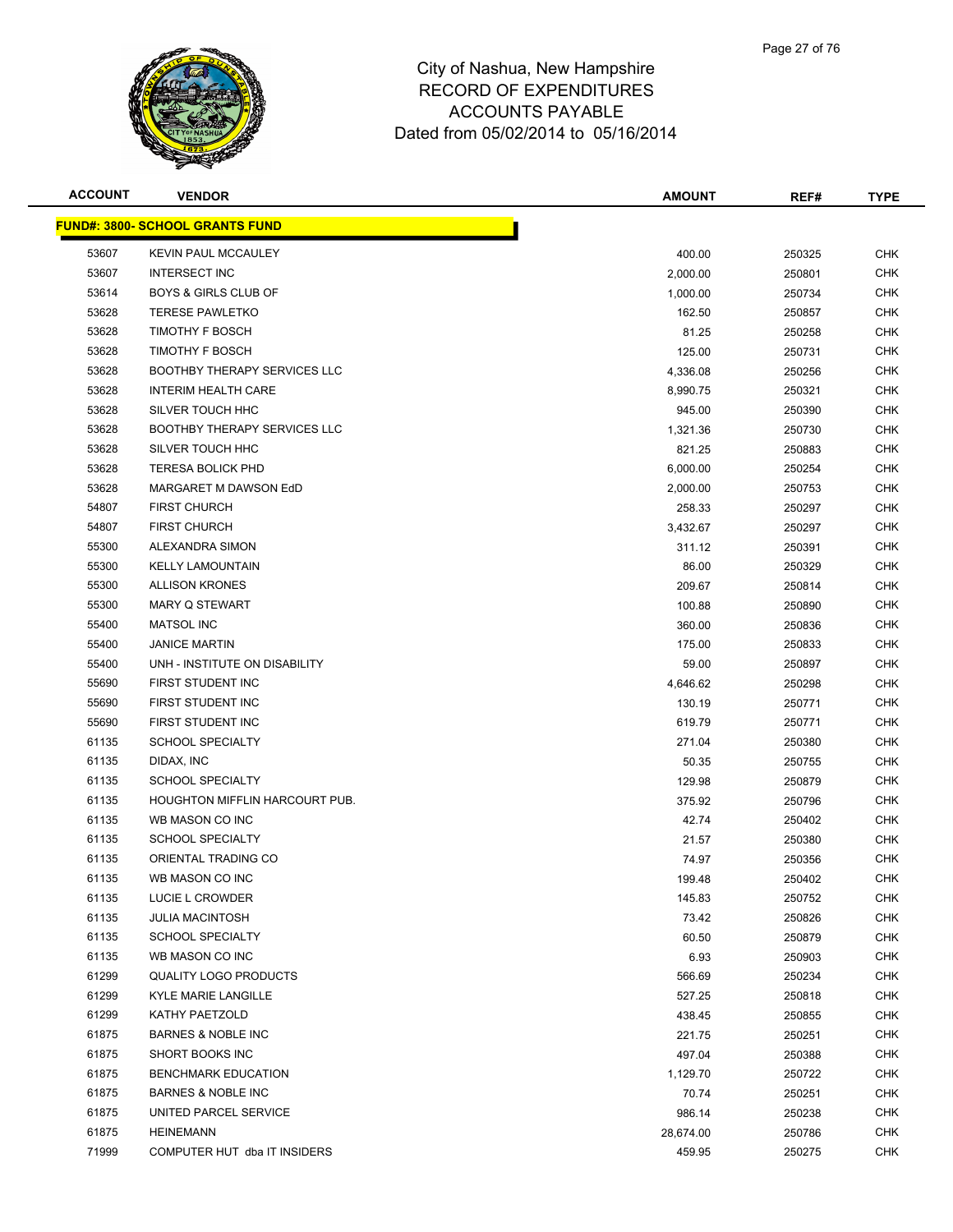| <b>ACCOUNT</b> | <b>VENDOR</b>                                     | AMOUNT      | REF#   | <b>TYPE</b> |
|----------------|---------------------------------------------------|-------------|--------|-------------|
|                | <b>TOTAL FUND 3800 - SCHOOL GRANTS FUND</b>       | \$73,796.90 |        |             |
|                | <b>FUND#: 3810- FOOD SERVICE GRANTS FUND</b>      |             |        |             |
| 61214          | M SAUNDERS INC                                    | 1,693.60    | 250337 | <b>CHK</b>  |
| 61214          | COSTA FRUIT & PRODUCE CO INC                      | 24.49       | 250279 | <b>CHK</b>  |
| 61214          | <b>M SAUNDERS INC</b>                             | 2,040.45    | 250337 | <b>CHK</b>  |
| 61214          | <b>M SAUNDERS INC</b>                             | 1,205.70    | 250337 | <b>CHK</b>  |
| 61214          | M SAUNDERS INC                                    | 1,609.00    | 250337 | <b>CHK</b>  |
| 61214          | M SAUNDERS INC                                    | 2,356.25    | 250337 | <b>CHK</b>  |
| 61214          | <b>M SAUNDERS INC</b>                             | 2,270.65    | 250337 | <b>CHK</b>  |
| 61214          | <b>M SAUNDERS INC</b>                             | 1,467.60    | 250337 | <b>CHK</b>  |
| 61214          | COSTA FRUIT & PRODUCE CO INC                      | 58.68       | 250279 | <b>CHK</b>  |
| 61214          | M SAUNDERS INC                                    | 1,627.95    | 250337 | <b>CHK</b>  |
| 61214          | <b>M SAUNDERS INC</b>                             | 867.80      | 250337 | <b>CHK</b>  |
| 61299          | CENTRAL PAPER PRODUCTS CO                         | 52.40       | 250267 | <b>CHK</b>  |
| 61299          | COSTA FRUIT & PRODUCE CO INC                      | 34.19       | 250279 | <b>CHK</b>  |
| 61299          | COSTA FRUIT & PRODUCE CO INC                      | 58.68       | 250279 | <b>CHK</b>  |
| 61299          | COSTA FRUIT & PRODUCE CO INC                      | 146.70      | 250279 | <b>CHK</b>  |
| 61299          | CENTRAL PAPER PRODUCTS CO                         | 99.00       | 250267 | <b>CHK</b>  |
| 61299          | COSTA FRUIT & PRODUCE CO INC                      | 29.34       | 250279 | <b>CHK</b>  |
| 61299          | CENTRAL PAPER PRODUCTS CO                         | 142.50      | 250267 | <b>CHK</b>  |
| 61299          | CENTRAL PAPER PRODUCTS CO                         | 106.35      | 250267 | <b>CHK</b>  |
| 61299          | COSTA FRUIT & PRODUCE CO INC                      | 58.68       | 250279 | <b>CHK</b>  |
| 61299          | CENTRAL PAPER PRODUCTS CO                         | 97.60       | 250267 | <b>CHK</b>  |
| 61299          | COSTA FRUIT & PRODUCE CO INC                      | 29.34       | 250279 | <b>CHK</b>  |
|                | <b>TOTAL FUND 3810 - FOOD SERVICE GRANTS FUND</b> | \$16,076.95 |        |             |
|                | <b>FUND#: 4005- TRAFFIC VIOLATIONS FUND</b>       |             |        |             |
| 45400          | <b>EMMA SOUSA</b>                                 | 200.00      | 250132 | <b>CHK</b>  |
| 45400          | KIMBERLY SOUSA                                    | 200.00      | 250167 | <b>CHK</b>  |
| 55607          | MAILINGS UNLIMITED - MVR                          | 950.00      | 15205  | <b>ACH</b>  |
| 61107          | <b>BEN'S UNIFORMS</b>                             | 389.97      | 250105 | <b>CHK</b>  |
| 61799          | NORTHERN FOREIGN CAR PARTS INC                    | 170.67      | 250636 | CHK         |
|                | TOTAL FUND 4005 - TRAFFIC VIOLATIONS FUND         | \$1,910.64  |        |             |
|                |                                                   |             |        |             |
|                | <b>FUND#: 4025- DOJ DRUG FORFEITURE FUND</b>      |             |        |             |
| 54100          | <b>PSNH</b>                                       | 187.87      | 250510 | <b>CHK</b>  |
| 55400          | <b>CHRISTOPHER CARON</b>                          | 95.00       | 250473 | <b>CHK</b>  |
| 55400          | <b>MATTHEW DIFAVA</b>                             | 95.00       | 250478 | <b>CHK</b>  |
| 55400          | <b>CLARK GAPHARDT</b>                             | 95.00       | 250481 | <b>CHK</b>  |
| 55400          | <b>TY KUCHARSKI</b>                               | 95.00       | 250487 | <b>CHK</b>  |
| 55400          | TIMOTHY MACISAAC                                  | 95.00       | 250488 | <b>CHK</b>  |
| 55400          | DANIEL C OSTLER                                   | 95.00       | 250494 | <b>CHK</b>  |
| 61799          | <b>CARPARTS OF NASHUA</b>                         | 2.56        | 250549 | <b>CHK</b>  |
| 71000          | CROSSBREED HOLSTERS LLC                           | 392.40      | 250560 | <b>CHK</b>  |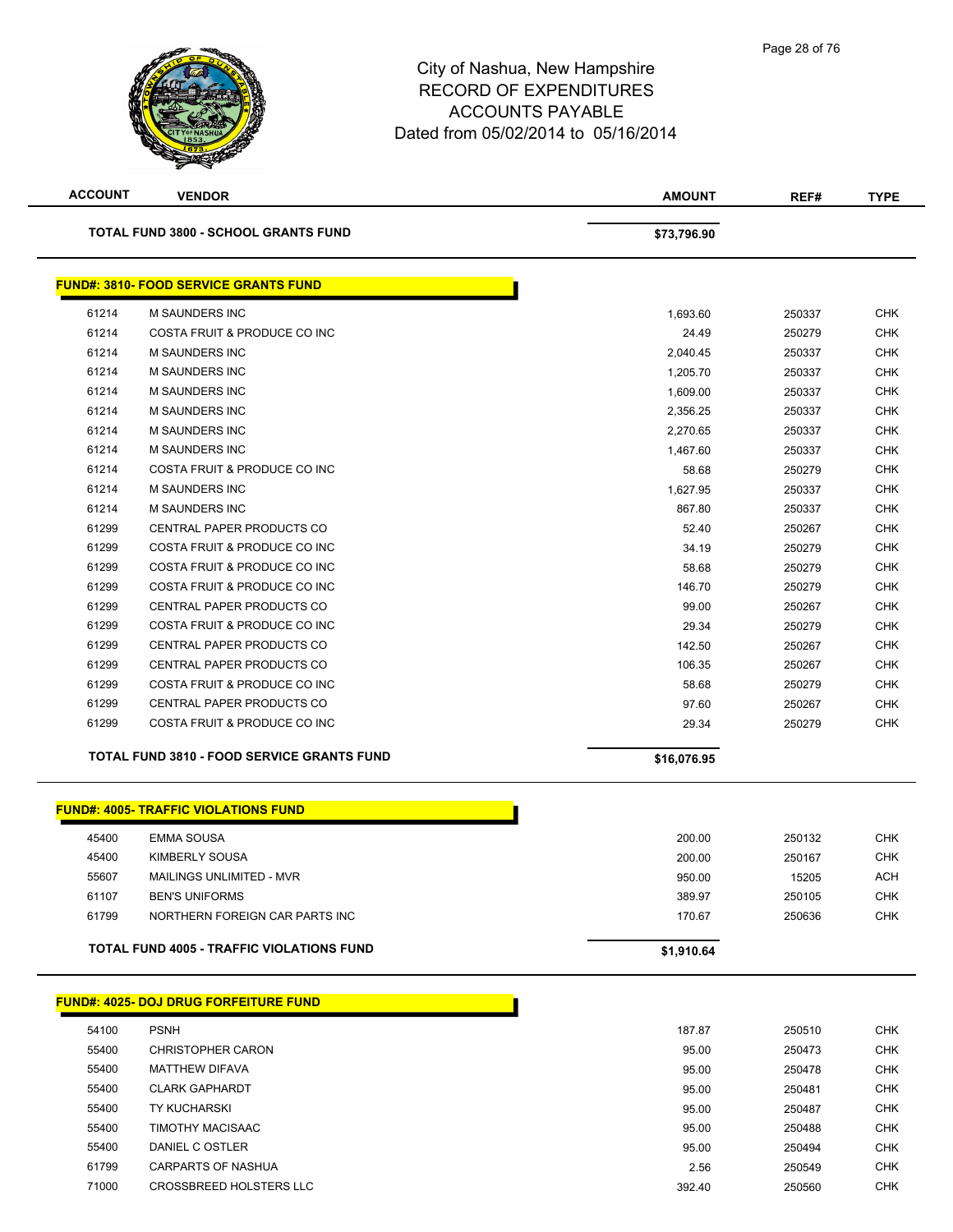| <b>ACCOUNT</b> | <b>VENDOR</b>                                     | <b>AMOUNT</b> | REF#   | <b>TYPE</b> |
|----------------|---------------------------------------------------|---------------|--------|-------------|
|                | <b>TOTAL FUND 4025 - DOJ DRUG FORFEITURE FUND</b> | \$1,152.83    |        |             |
|                | <b>FUND#: 4032- PISTOL PERMIT FEES FUND</b>       |               |        |             |
| 61299          | ETCHES IN STONE                                   | 100.00        | 250570 | <b>CHK</b>  |
|                | <b>TOTAL FUND 4032 - PISTOL PERMIT FEES FUND</b>  | \$100.00      |        |             |
|                | <b>FUND#: 4053- FIRE REGIONAL HAZMAT FUND</b>     |               |        |             |
| 71000          | FIREMATIC SUPPLY CO INC                           | 1,111.27      | 250573 | <b>CHK</b>  |
| 71000          | MOORE MEDICAL LLC                                 | 751.67        | 250624 | <b>CHK</b>  |
|                | TOTAL FUND 4053 - FIRE REGIONAL HAZMAT FUND       | \$1,862.94    |        |             |
|                | <b>FUND#: 4090- LIB-LOST/DAMAGED BOOK FINES</b>   |               |        |             |
| 61807          | TELEVEND SERVICES INC                             | 463.45        | 250217 | <b>CHK</b>  |
| 61814          | MIDWEST TAPE                                      | 26.88         | 250622 | <b>CHK</b>  |
| 61875          | <b>BAKER &amp; TAYLOR</b>                         | 5.19          | 250103 | <b>CHK</b>  |
| 61875          | <b>BAKER &amp; TAYLOR</b>                         | 255.63        | 250538 | <b>CHK</b>  |
|                | TOTAL FUND 4090 - LIB-LOST/DAMAGED BOOK FINES     | \$751.15      |        |             |
|                | <b>FUND#: 5010- CAP PROJECTS-INFO TECHNOLOGY</b>  |               |        |             |
| 81342          | COURTYARD BY MARRIOTT NASHUA                      | 273.00        | 250559 | <b>CHK</b>  |
| 81342          | INFOR (US) INC                                    | 3,090.00      | 250590 | <b>CHK</b>  |
| 81342          | <b>KRONOS INC</b>                                 | 135.00        | 250604 | <b>CHK</b>  |
|                | TOTAL FUND 5010 - CAP PROJECTS-INFO TECHNOLOGY    | \$3,498.00    |        |             |
|                | <b>FUND#: 5050- CAPITAL PROJ-COMMUNICATIONS</b>   |               |        |             |
| 81300          | WILLIAM R MANSFIELD                               | 1,246.29      | 250490 | CHK         |
| 81300          | MOTOROLA SOLUTIONS INC                            | 960.48        | 250506 | <b>CHK</b>  |
|                | TOTAL FUND 5050 - CAPITAL PROJ-COMMUNICATIONS     | \$2,206.77    |        |             |
|                | <b>FUND#: 5200- CAPITAL PROJECTS-STREETS</b>      |               |        |             |
| 81700          | VANASSE HANGEN BRUSTLIN INC                       | 14,653.17     | 250682 | <b>CHK</b>  |
|                | <b>TOTAL FUND 5200 - CAPITAL PROJECTS-STREETS</b> | \$14,653.17   |        |             |
|                | FUND#: 5700- CAP PROJECTS-BROAD ST PKWY           |               |        |             |
| 81700          | TREASURER, STATE OF NH-RECEIPT                    | 10,000.00     | 250963 | <b>CHK</b>  |
| 81700          | E D SWETT INC                                     | 255.76        | 250567 | <b>CHK</b>  |
| 81700          | <b>LIBERTY UTILITIES - NH</b>                     | 116.83        | 250065 | <b>CHK</b>  |
| 81700          | R S AUDLEY INC                                    | 437.92        | 250649 | <b>CHK</b>  |
|                |                                                   |               |        |             |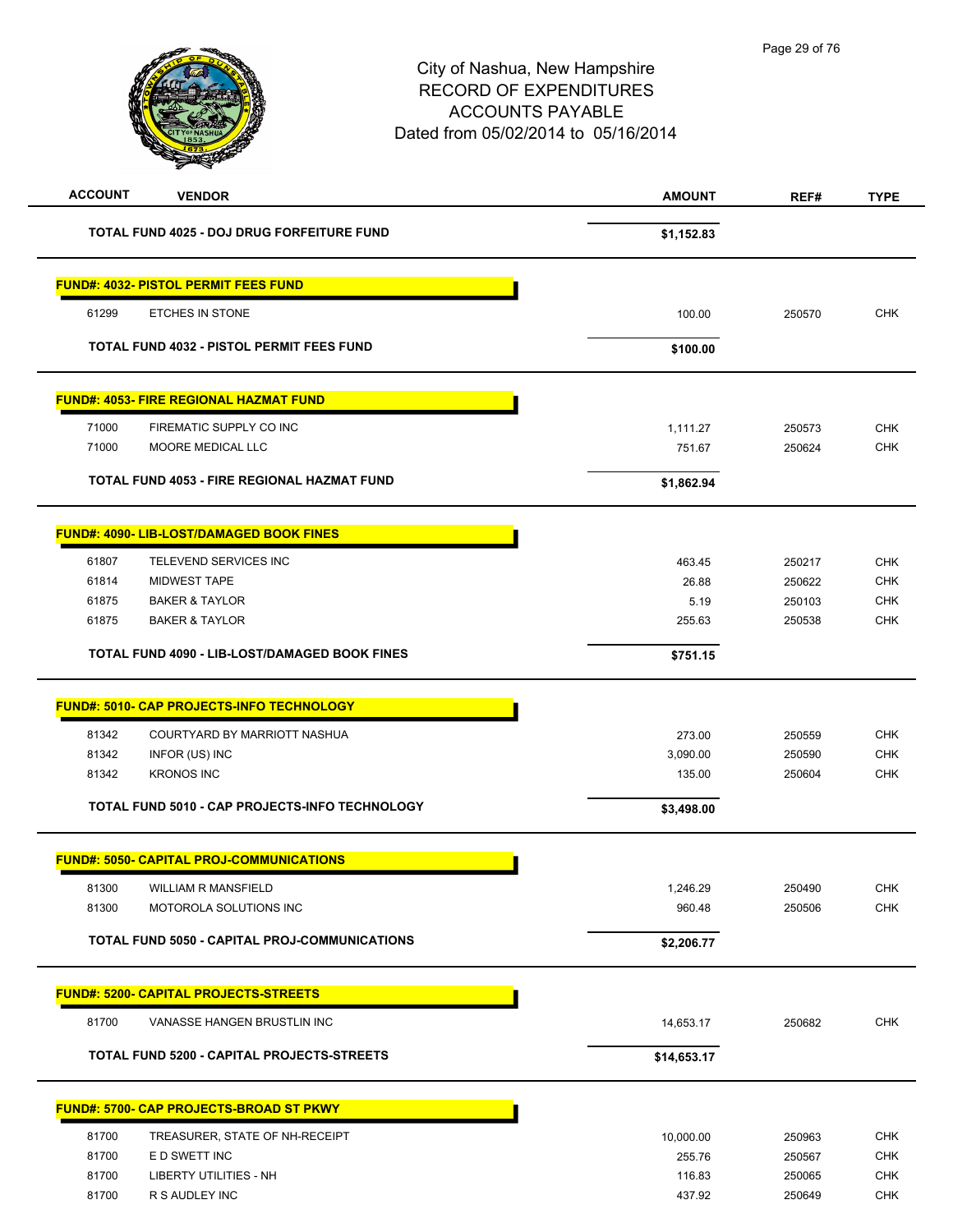| <b>ACCOUNT</b> | <b>VENDOR</b>                                  | <b>AMOUNT</b> | REF#   | <b>TYPE</b> |
|----------------|------------------------------------------------|---------------|--------|-------------|
|                | <b>FUND#: 5700- CAP PROJECTS-BROAD ST PKWY</b> |               |        |             |
| 81700          | WB MASON CO INC                                | (299.99)      | 250687 | <b>CHK</b>  |
|                | TOTAL FUND 5700 - CAP PROJECTS-BROAD ST PKWY   | \$10,510.52   |        |             |
|                |                                                |               |        |             |
|                | <b>FUND#: 6000- SOLID WASTE FUND</b>           |               |        |             |
| 53107          | SANBORN HEAD & ASSOC INC                       | 2,069.90      | 250203 | <b>CHK</b>  |
| 53107          | <b>ACTION KING SERVICES</b>                    | 250.00        | 250524 | <b>CHK</b>  |
| 53107          | <b>ALS ENVIRONMENTAL</b>                       | 807.00        | 250530 | <b>CHK</b>  |
| 53107          | CHEMSERVE ENVIRONMENTAL ANALYS                 | 13,296.42     | 250553 | <b>CHK</b>  |
| 53999          | AMERISCI BOSTON                                | 6.00          | 250531 | <b>CHK</b>  |
| 53999          | eVENTURES 360 LLC                              | 446.18        | 250692 | <b>CHK</b>  |
| 54100          | <b>PSNH</b>                                    | 426.85        | 250077 | <b>CHK</b>  |
| 54141          | PENNICHUCK WATER WORKS INC                     | 225.36        | 250076 | <b>CHK</b>  |
| 54200          | BILLS WORLD CLASS CLEANING SER                 | 780.00        | 250108 | <b>CHK</b>  |
| 54280          | HOME DEPOT CREDIT SERVICE 3065                 | 668.97        | 250156 | <b>CHK</b>  |
| 54280          | HOME DEPOT CREDIT SERVICE 3065                 | 47.67         | 250587 | <b>CHK</b>  |
| 54600          | SANEL AUTO PARTS CO                            | 13.40         | 250204 | <b>CHK</b>  |
| 54600          | <b>CARPARTS OF NASHUA</b>                      | 45.13         | 250549 | <b>CHK</b>  |
| 54600          | <b>JORDAN EQUIPMENT CO</b>                     | 1,953.12      | 250602 | <b>CHK</b>  |
| 54600          | MCDEVITT TRUCKS INC                            | 130.85        | 250616 | <b>CHK</b>  |
| 54600          | MCNEILUS TRUCK & MANUFACTURING                 | 488.13        | 250619 | <b>CHK</b>  |
| 54600          | NAPA AUTO PARTS                                | 12.40         | 250627 | <b>CHK</b>  |
| 54600          | NORTHLAND INDUSTRIAL TRUCK CO                  | 541.01        | 250637 | <b>CHK</b>  |
| 54600          | <b>POWERPLAN</b>                               | 721.53        | 250646 | <b>CHK</b>  |
| 54600          | SANEL AUTO PARTS CO                            | 79.42         | 250656 | <b>CHK</b>  |
| 54600          | SANEL AUTO PARTS CO                            | 599.71        | 250657 | CHK         |
| 54828          | US BANK EQUIPMENT FINANCE                      | 26.55         | 250087 | <b>CHK</b>  |
| 55600          | <b>US GRAPHICS</b>                             | 948.69        | 250226 | <b>CHK</b>  |
| 55699          | AMHERST APPLIANCE REPAIR                       | 798.00        | 250099 | CHK         |
| 55699          | SQUIRES STAFFING SERVICES INC                  | 113.91        | 250213 | <b>CHK</b>  |
| 55699          | LIBERTY TIRE RECYCLING LLC                     | 1,047.42      | 250607 | <b>CHK</b>  |
| 55699          | SQUIRES STAFFING SERVICES INC                  | 145.13        | 250665 | <b>CHK</b>  |
| 55699          | UNIVERSAL RECYCLING TECH LLC                   | 2,917.54      | 250680 | <b>CHK</b>  |
| 55699          | UNIVERSAL RECYCLING TECH                       | 8,576.63      | 250681 | <b>CHK</b>  |
| 61100          | WB MASON CO INC                                | 56.66         | 250687 | <b>CHK</b>  |
| 61107          | PHOENIX SCREEN PRINTING                        | 655.00        | 250193 | <b>CHK</b>  |
| 61107          | UNIFIRST CORPORATION                           | 159.34        | 250223 | <b>CHK</b>  |
| 61107          | UNIFIRST CORPORATION                           | 164.12        | 250678 | <b>CHK</b>  |
| 61110          | PHOENIX SCREEN PRINTING                        | 908.00        | 250193 | <b>CHK</b>  |
| 61307          | SHATTUCK MALONE OIL CO                         | 1,358.33      | 250081 | <b>CHK</b>  |
| 61307          | SHATTUCK MALONE OIL CO                         | 2,132.07      | 250512 | <b>CHK</b>  |
| 61428          | NEW ENGLAND PAPER & SUPPLY                     | 85.00         | 250185 | CHK         |
| 61428          | HOME DEPOT CREDIT SERVICE 3065                 | 103.63        | 250587 | <b>CHK</b>  |
| 61428          | NEW ENGLAND PAPER & SUPPLY                     | 154.52        | 250633 | <b>CHK</b>  |
| 61705          | MAYNARD & LESIEUR INC                          | 175.00        | 250614 | <b>CHK</b>  |
| 71000          | <b>GH BERLIN OIL CO</b>                        | 306.19        | 250142 | <b>CHK</b>  |
|                |                                                |               |        |             |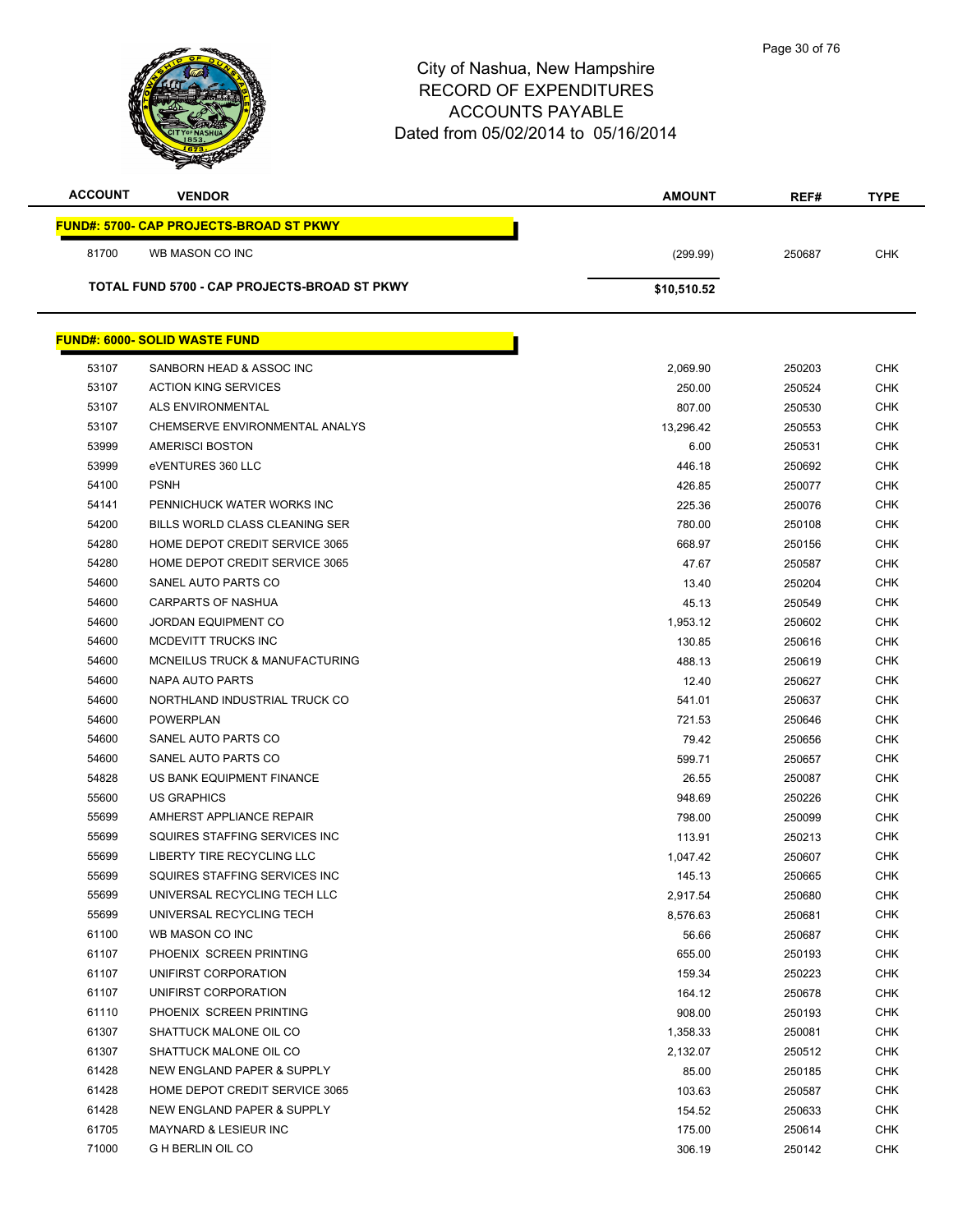

| <b>ACCOUNT</b> | <b>VENDOR</b>                             | <b>AMOUNT</b> | REF#   | <b>TYPE</b> |
|----------------|-------------------------------------------|---------------|--------|-------------|
|                | <b>TOTAL FUND 6000 - SOLID WASTE FUND</b> | \$44,440.78   |        |             |
|                | <b>FUND#: 6200- WASTEWATER FUND</b>       |               |        |             |
| 21775          | <b>CRIMSON PROPERTIES LLC</b>             | 11.33         | 250913 | <b>CHK</b>  |
| 21775          | <b>ERNEST J CHAFIN</b>                    | 4.52          | 250914 | <b>CHK</b>  |
| 21775          | <b>FMNA</b>                               | 7.49          | 250915 | CHK         |
| 21775          | <b>FNMA</b>                               | 9.54          | 250916 | <b>CHK</b>  |
| 21775          | STEPHANIE SOUTHWORTH                      | 190.26        | 250918 | CHK         |
| 21775          | <b>SUMMIT TITLE</b>                       | 11.78         | 250919 | <b>CHK</b>  |
| 44597          | HILLSBOROUGH COUNTY REGISTRY              | 82.94         | 250155 | <b>CHK</b>  |
| 53107          | CHEMSERVE ENVIRONMENTAL ANALYS            | 142.68        | 250119 | <b>CHK</b>  |
| 53467          | <b>MAILINGS UNLIMITED</b>                 | 3,071.81      | 250174 | <b>CHK</b>  |
| 54100          | <b>PSNH</b>                               | 2,013.42      | 250077 | <b>CHK</b>  |
| 54114          | <b>HESS CORPORATION</b>                   | 8,003.79      | 250153 | <b>CHK</b>  |
| 54141          | PENNICHUCK WATER WORKS INC                | 55.88         | 250076 | <b>CHK</b>  |
| 54141          | PENNICHUCK WATER WORKS INC                | 147.79        | 250508 | <b>CHK</b>  |
| 54200          | ALL GREEN COMMERCIAL JANITORS             | 693.33        | 250095 | <b>CHK</b>  |
| 54280          | HOME DEPOT CREDIT SERVICE 3065            | 110.90        | 250587 | <b>CHK</b>  |
| 54280          | PEABODY SUPPLY CO                         | 9.04          | 250643 | CHK         |
| 54300          | <b>BROX INDUSTRIES INC</b>                | 1,551.20      | 250111 | <b>CHK</b>  |
| 54300          | <b>JF MCDERMOTT CORP</b>                  | 4,409.00      | 250160 | <b>CHK</b>  |
| 54300          | CRISP CONTRACTING LLC                     | 1,000.00      | 250476 | <b>CHK</b>  |
| 54487          | ARIZONA INSTRUMENT LLC                    | 1,445.00      | 250101 | <b>CHK</b>  |
| 54487          | <b>FASTENAL CO</b>                        | 855.01        | 250136 | CHK         |
| 54487          | <b>FEDEX</b>                              | 70.40         | 250137 | <b>CHK</b>  |
| 54487          | PEABODY SUPPLY CO                         | 3,024.87      | 250191 | CHK         |
| 54487          | YEOMANS CHICAGO CORP                      | 1,208.79      | 250229 | <b>CHK</b>  |
| 54487          | <b>BAHR SALES INC</b>                     | 856.92        | 250536 | <b>CHK</b>  |
| 54487          | <b>GRAINGER</b>                           | 302.40        | 250580 | <b>CHK</b>  |
| 54487          | <b>HACH COMPANY</b>                       | 4,843.00      | 250582 | CHK         |
| 54487          | HOME DEPOT CREDIT SERVICE 3065            | 73.55         | 250587 | <b>CHK</b>  |
| 54487          | M & B MACHINING AND WELDING               | 1,022.00      | 250611 | <b>CHK</b>  |
| 54487          | MCMASTER-CARR                             | 470.92        | 250618 | <b>CHK</b>  |
| 54487          | PINE MOTOR PARTS                          | 53.98         | 250644 | <b>CHK</b>  |
| 54600          | CARPARTS OF NASHUA                        | 20.26         | 250549 | <b>CHK</b>  |
| 54828          | US BANK EQUIPMENT FINANCE                 | 26.55         | 250087 | <b>CHK</b>  |
| 54828          | US BANK EQUIPMENT FINANCE                 | 113.54        | 250519 | CHK         |
| 55109          | <b>FAIRPOINT COMMUNICATIONS</b>           | 76.38         | 250504 | <b>CHK</b>  |
| 55314          | STEPHEN DOOKRAN                           | 169.68        | 250479 | <b>CHK</b>  |
| 55400          | NEIWPCC TRAINING                          | 30.00         | 250074 | CHK         |
| 55618          | <b>CITIZENS BANK</b>                      | 1,482.44      | 15209  | ACH         |
| 55618          | <b>CITIZENS BANK</b>                      | 1,265.96      | 15210  | ACH         |
| 55699          | SQUIRES STAFFING SERVICES INC             | 113.90        | 250213 | <b>CHK</b>  |
| 55699          | SQUIRES STAFFING SERVICES INC             | 145.12        | 250665 | <b>CHK</b>  |
| 61107          | <b>GRAINGER</b>                           | 240.60        | 250148 | CHK         |
| 61107          | UNIFIRST CORPORATION                      | 321.69        | 250223 | CHK         |
| 61107          | UNIFIRST CORPORATION                      | 309.64        | 250678 | <b>CHK</b>  |
| 61149          | EMD MILLIPORE CORPORATION                 | 970.70        | 250131 | CHK         |
| 61149          | <b>GRAINGER</b>                           | 450.20        | 250580 | <b>CHK</b>  |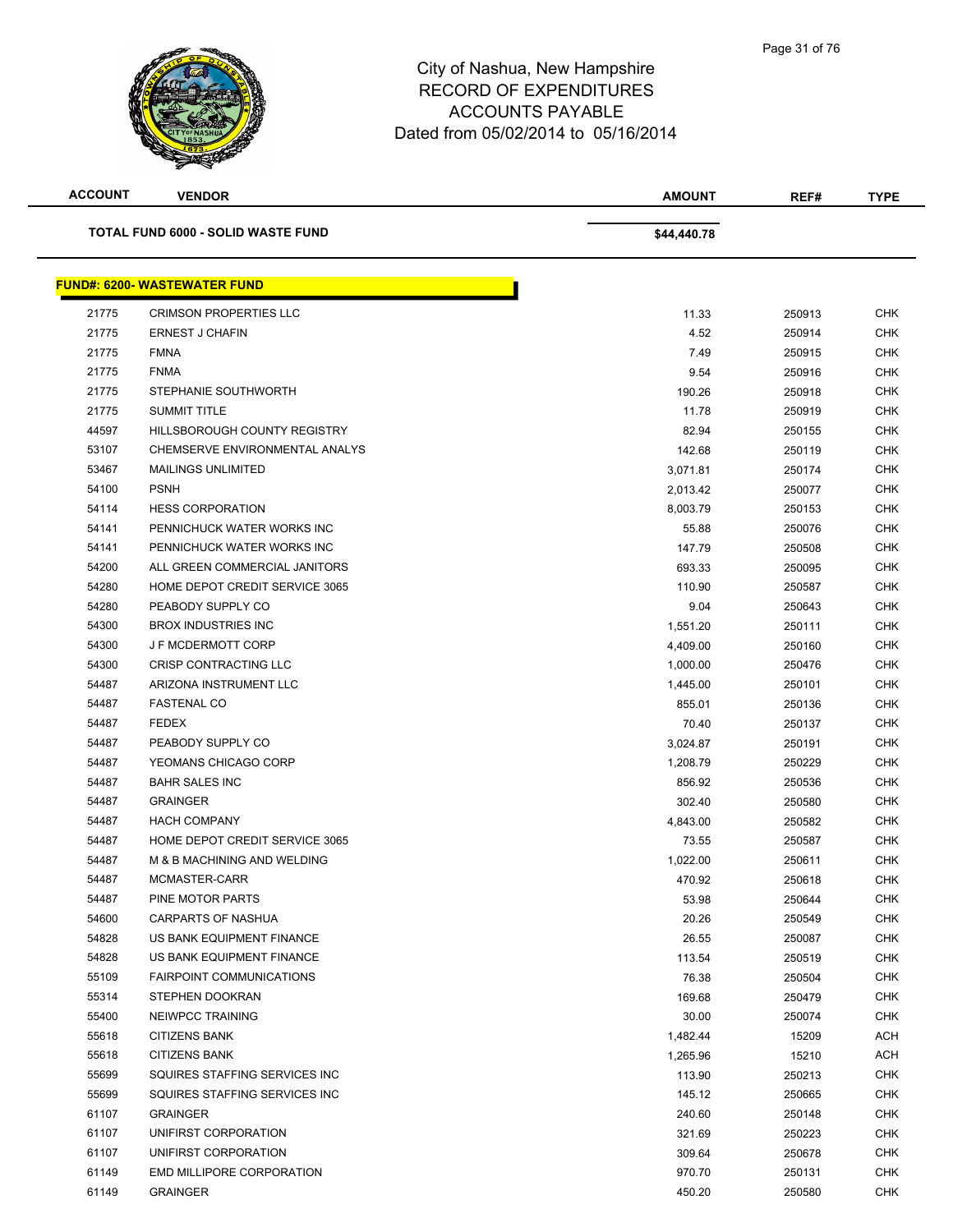

| <b>ACCOUNT</b> | <b>VENDOR</b>                                    | <b>AMOUNT</b> | REF#   | <b>TYPE</b> |
|----------------|--------------------------------------------------|---------------|--------|-------------|
|                | <b>FUND#: 6200- WASTEWATER FUND</b>              |               |        |             |
| 61149          | <b>HACH COMPANY</b>                              | 783.37        | 250582 | <b>CHK</b>  |
| 61149          | <b>VWR INTERNATIONAL</b>                         | 802.80        | 250684 | <b>CHK</b>  |
| 61156          | JCI JONES CHEMICALS INC                          | 5,711.03      | 250163 | <b>CHK</b>  |
| 61156          | <b>BASF CORP</b>                                 | 17,943.82     | 250540 | CHK         |
| 61156          | JCI JONES CHEMICALS INC                          | 7,370.54      | 250597 | <b>CHK</b>  |
| 61166          | ARCSOURCE INC                                    | 342.30        | 250100 | <b>CHK</b>  |
| 61166          | ARCSOURCE INC                                    | 34.00         | 250533 | CHK         |
| 61299          | <b>GRAINGER</b>                                  | 120.00        | 250148 | <b>CHK</b>  |
| 61299          | OMEGA INDUSTRIAL SUPPLY INC                      | 507.13        | 250190 | <b>CHK</b>  |
| 61299          | PEABODY SUPPLY CO                                | 41.24         | 250643 | <b>CHK</b>  |
| 81200          | <b>OUT-BACK STORAGE LLC</b>                      | 2,875.00      | 250640 | <b>CHK</b>  |
| 81700          | <b>HAZEN &amp; SAWYER PC</b>                     | 2,882.85      | 250584 | <b>CHK</b>  |
| 81700          | INSITUFORM TECHNOLOGIES LLC                      | 464,593.66    | 250593 | <b>CHK</b>  |
| 81700          | FLOW ASSESSMENT SERVICES LLC                     | 3,980.00      | 250574 | <b>CHK</b>  |
| 81700          | <b>HAZEN &amp; SAWYER PC</b>                     | 63,101.95     | 250584 | CHK         |
|                |                                                  |               |        |             |
|                | <b>TOTAL FUND 6200 - WASTEWATER FUND</b>         | \$612,579.89  |        |             |
|                |                                                  |               |        |             |
|                | <b>FUND#: 6500- PROPERTY &amp; CASUALTY FUND</b> |               |        |             |
| 54267          | TREASURER STATE OF NH                            | 50.00         | 250515 | <b>CHK</b>  |
| 54267          | STANLEY ELEVATOR CO INC                          | 4,473.63      | 250667 | <b>CHK</b>  |
| 55307          | <b>ROSS DUGAS</b>                                | 21.84         | 250037 | <b>CHK</b>  |
| 59207          | <b>CHRISTOPHER NELSON</b>                        | 148.92        | 250424 | <b>CHK</b>  |
| 59207          | ACCURATE TRANSCRIPTION MATTERS                   | 225.25        | 250425 | <b>CHK</b>  |
| 59207          | AMOSKEAG ANETHESIA PLLC                          | 175.00        | 250426 | <b>CHK</b>  |
| 59207          | APPLE NASHUA LLC                                 | 3,150.00      | 250428 | <b>CHK</b>  |
| 59207          | ASSOCIATED RADIOLOGISTS PA                       | 31.00         | 250429 | <b>CHK</b>  |
| 59207          | <b>CLAIMS BUREAU USA INC</b>                     | 2,564.25      | 250430 | CHK         |
| 59207          | <b>CPTE NASHUA</b>                               | 294.00        | 250431 | <b>CHK</b>  |
| 59207          | DARTMOUTH HITCHCOCK CLINIC                       | 268.00        | 250432 | CHK         |
| 59207          | <b>DIANE ROGALSKI</b>                            | 275.74        | 250433 | CHK         |
| 59207          | <b>EMPI INC</b>                                  | 925.00        | 250434 | <b>CHK</b>  |
| 59207          | FOUR SEASONS ORTHOPEDIC CENTER                   | 789.00        | 250436 | <b>CHK</b>  |
| 59207          | GOTMAN, SCHULTHESS & STEERE PA                   | 855.50        | 250437 | <b>CHK</b>  |
| 59207          | BRUCE M LESLIE MD PC                             | 735.00        | 250439 | <b>CHK</b>  |
| 59207          | LEWIS PHYSICAL MEDICINE ASSOC                    | 350.00        | 250440 | <b>CHK</b>  |
| 59207          | MEDICINE WORLD INC                               | 1,050.00      | 250441 | <b>CHK</b>  |
| 59207          | MEDICINE-HMFP AT BIDMC                           | 464.00        | 250442 | <b>CHK</b>  |
| 59207          | MERRIMACK VALLEY PHYSICAL                        | 272.00        | 250443 | <b>CHK</b>  |
| 59207          | NASHUA RADIOLOGY PA                              | 226.00        | 250444 | <b>CHK</b>  |
| 59207          | OCCUPATIONAL HEALTH CTRS SOUTH                   | 2,196.31      | 250445 | <b>CHK</b>  |
| 59207          | PERFORMANCE REHAB INC                            | 610.00        | 250446 | <b>CHK</b>  |
| 59207          | <b>TIMOTHY REARDON</b>                           | 15,850.16     | 250447 | <b>CHK</b>  |
| 59207          | SO NH REGIONAL MEDICAL CENTER                    | 2,830.68      | 250448 | <b>CHK</b>  |
| 59207          | SOUTHERN NH RADIOLOGY CONSULTA                   | 290.00        | 250450 | <b>CHK</b>  |
| 59207          | STONERIVER PHARMACY SOLUTIONS                    | 526.49        | 250451 | <b>CHK</b>  |
| 59207          | <b>TRACY SPENCER</b>                             | 37.40         | 250452 | <b>CHK</b>  |
| 59207          | <b>TRANSPORTATION NETWORK</b>                    | 310.75        | 250453 | <b>CHK</b>  |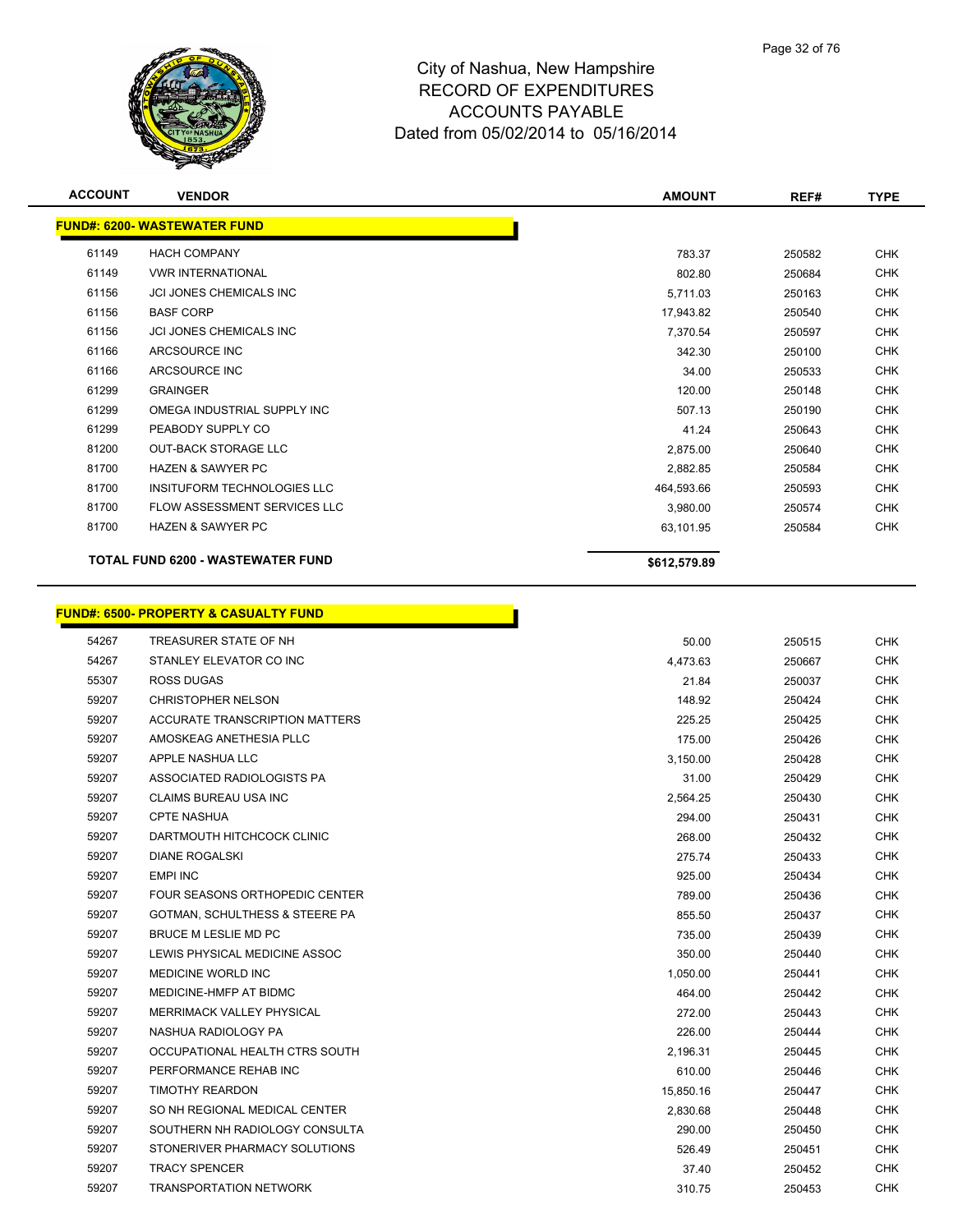

| <b>ACCOUNT</b> | <b>VENDOR</b>                                         | <b>AMOUNT</b> | REF#   | <b>TYPE</b> |
|----------------|-------------------------------------------------------|---------------|--------|-------------|
|                | <b>FUND#: 6500- PROPERTY &amp; CASUALTY FUND</b>      |               |        |             |
| 59207          | <b>ACCURATE TRANSCRIPTION MATTERS</b>                 | 242.25        | 250943 | <b>CHK</b>  |
| 59207          | APPLE NASHUA LLC                                      | 875.00        | 250944 | <b>CHK</b>  |
| 59207          | <b>DANIEL LAVOIE</b>                                  | 20,747.16     | 250945 | <b>CHK</b>  |
| 59207          | DARTMOUTH HITCHCOCK CLINIC                            | 175.00        | 250946 | <b>CHK</b>  |
| 59207          | DEVINE MILLIMET & BRANCH PA                           | 31.30         | 250947 | <b>CHK</b>  |
| 59207          | FLEISCHER SPINE PLLC                                  | 508.03        | 250948 | <b>CHK</b>  |
| 59207          | <b>FOUR SEASONS ORTHOPEDIC CENTER</b>                 | 4,375.00      | 250949 | <b>CHK</b>  |
| 59207          | MASSACHUSETTS GENERAL HOSPITAL                        | 2,187.00      | 250951 | <b>CHK</b>  |
| 59207          | <b>MERRIMACK VALLEY PHYSICAL</b>                      | 224.00        | 250952 | <b>CHK</b>  |
| 59207          | NASHUA RADIOLOGY PA                                   | 80.00         | 250953 | <b>CHK</b>  |
| 59207          | NEW ENGLAND HAND ASSOC, PC                            | 784.00        | 250954 | <b>CHK</b>  |
| 59207          | NH NEUROSPINE INSTITUTE                               | 136.00        | 250955 | <b>CHK</b>  |
| 59207          | OCCUPATIONAL HEALTH CTRS SOUTH                        | 1,711.94      | 250956 | <b>CHK</b>  |
| 59207          | PERFORMANCE REHAB INC                                 | 610.00        | 250957 | <b>CHK</b>  |
| 59207          | SO NH REGIONAL MEDICAL CENTER                         | 1,044.66      | 250958 | <b>CHK</b>  |
| 59207          | ST JOSEPH BUSINESS & HEALTH                           | 123.00        | 250959 | <b>CHK</b>  |
| 59207          | ST JOSEPHS HOSPITAL                                   | 5,649.90      | 250960 | <b>CHK</b>  |
| 59207          | STONERIVER PHARMACY SOLUTIONS                         | 1,812.43      | 250961 | <b>CHK</b>  |
| 59207          | <b>WINER &amp; BENNET LLP</b>                         | 5,186.79      | 250962 | <b>CHK</b>  |
| 59225          | DOUGLAS LEONARD & GARVEY PC                           | 23,333.33     | 250454 | <b>CHK</b>  |
| 59225          | <b>NH-UC BENEFITS</b>                                 | 3,165.00      | 250455 | <b>CHK</b>  |
| 59225          | <b>KERRI REILLY</b>                                   | 15,555.56     | 250456 | <b>CHK</b>  |
| 59225          | <b>KERRI REILLY</b>                                   | 15,555.55     | 250457 | <b>CHK</b>  |
| 59225          | <b>JOSE ESQUIVEL</b>                                  | 4,500.00      | 250942 | <b>CHK</b>  |
| 59250          | SOIL-AWAY CLEANING &                                  | 17,684.87     | 250449 | <b>CHK</b>  |
| 59275          | <b>ANNA RAMOS</b>                                     | 6,000.00      | 250427 | <b>CHK</b>  |
| 59275          | <b>ENTERPRISE HOLDINGS INC</b>                        | 2,783.06      | 250435 | <b>CHK</b>  |
| 59275          | <b>ILLG AUTOMOTIVE CORP</b>                           | 808.84        | 250438 | <b>CHK</b>  |
| 59275          | <b>KARRIE MCMURRAY</b>                                | 1,023.37      | 250950 | <b>CHK</b>  |
| 61192          | <b>BLACK DOG INSPECTIONS LLC</b>                      | 750.00        | 250109 | <b>CHK</b>  |
|                | <b>TOTAL FUND 6500 - PROPERTY &amp; CASUALTY FUND</b> | \$177,658.96  |        |             |
|                | <b>FUND#: 6600- BENEFITS SELF INSURANCE FUND</b>      |               |        |             |
| 59507          | ANTHEM BCBS OF NE                                     | 450,627.77    | 15182  | <b>ACH</b>  |
| 59507          | ANTHEM BCBS OF NE                                     | 26,071.14     | 15182  | <b>ACH</b>  |
| 59507          | ANTHEM BCBS OF NE                                     | 32,368.93     | 15182  | <b>ACH</b>  |
| 59507          | HARVARD PILGRIM HEALTH CARE                           | 70,959.20     | 15183  | <b>ACH</b>  |
| 59525          | NORTHEAST DELTA DENTAL                                | 24,636.68     | 15184  | <b>ACH</b>  |
| 61100          | WB MASON CO INC                                       | 54.26         | 250228 | <b>CHK</b>  |
|                | TOTAL FUND 6600 - BENEFITS SELF INSURANCE FUND        | \$604,717.98  |        |             |
|                | <b>FUND#: 7020- UAW EDUCATIONAL ASSISTANCE</b>        |               |        |             |
| 51607          | RACHAEL LAVOIE                                        | 89.25         | 250054 | <b>CHK</b>  |
| 51607          | KARINA OCHOA                                          | 468.00        | 250188 | <b>CHK</b>  |
|                |                                                       |               |        |             |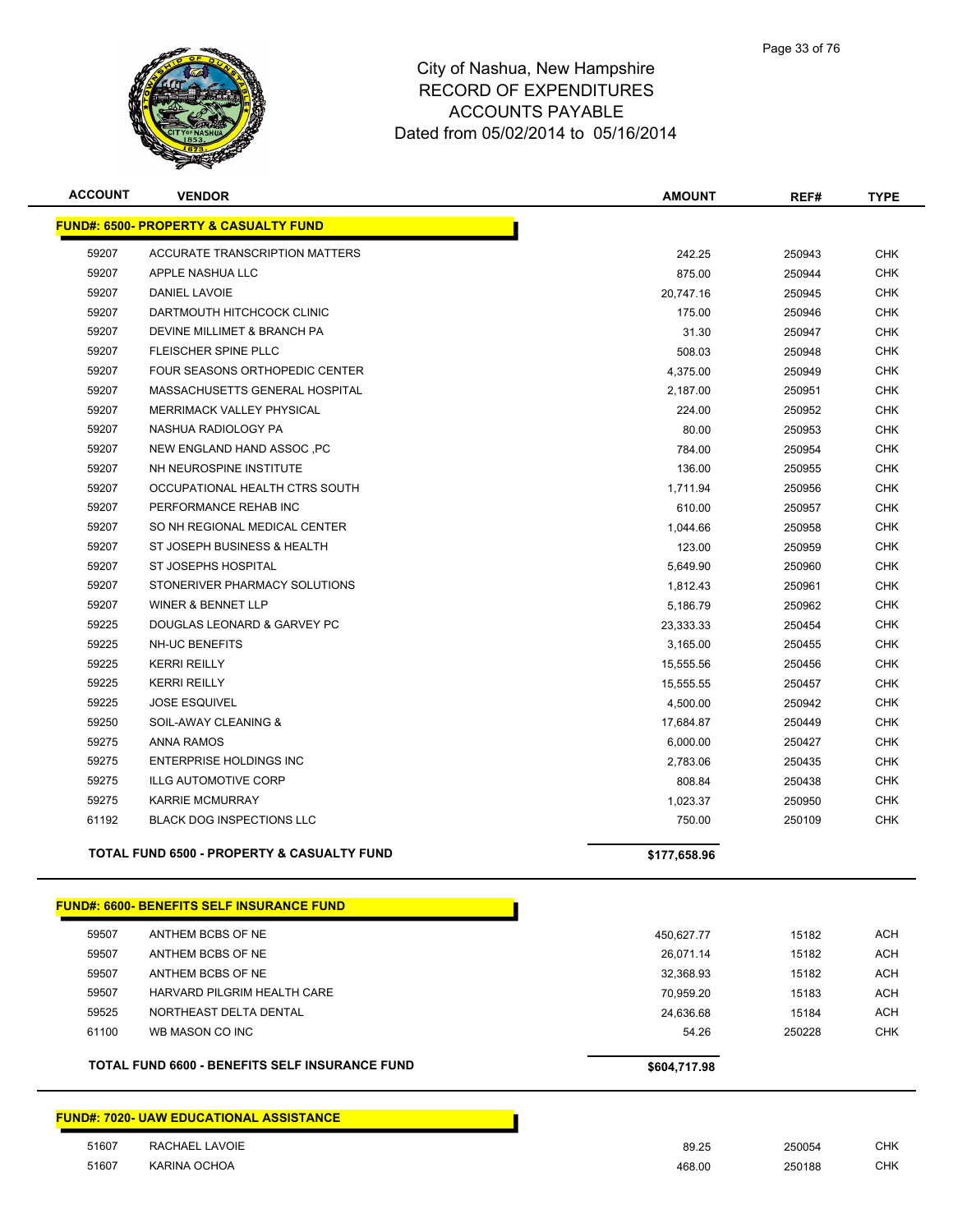

| <b>ACCOUNT</b><br><b>VENDOR</b>                         | <b>AMOUNT</b> | REF#   | <b>TYPE</b> |
|---------------------------------------------------------|---------------|--------|-------------|
| TOTAL FUND 7020 - UAW EDUCATIONAL ASSISTANCE            | \$557.25      |        |             |
| <b>FUND#: 7026- CAPITAL EQUIPMENT RESERVE FUND</b>      |               |        |             |
| 81300<br>F M ABBOTT POWER EQUIPMENT INC                 | 33,716.13     | 250134 | <b>CHK</b>  |
| 81300<br><b>TURF PRODUCTS</b>                           | 89,356.37     | 250675 | <b>CHK</b>  |
| 81500<br>MHQ MUNICIPAL VEHICLES                         | 225,605.00    | 250621 | <b>CHK</b>  |
| TOTAL FUND 7026 - CAPITAL EQUIPMENT RESERVE FUND        | \$348,677.50  |        |             |
| <b>FUND#: 7050- HOLMAN STADIUM IMPROVEMNTS ETF</b>      |               |        |             |
| 54280<br>PEABODY SUPPLY CO                              | 696.23        | 250643 | <b>CHK</b>  |
| <b>TOTAL FUND 7050 - HOLMAN STADIUM IMPROVEMNTS ETF</b> | \$696.23      |        |             |
| <b>FUND#: 7052- MINE FALLS PARK ETF</b>                 |               |        |             |
| HOME DEPOT CREDIT SERVICE 3065<br>54280                 | 430.56        | 250587 | <b>CHK</b>  |
| 61107<br><b>M &amp; N SPORTS LLC</b>                    | 1,966.10      | 250612 | <b>CHK</b>  |
| TOTAL FUND 7052 - MINE FALLS PARK ETF                   | \$2,396.66    |        |             |
| <b>FUND#: 7504- ETF CONTRIB EDGEWOOD-DEED FUND</b>      |               |        |             |
| 61299<br><b>HARDY DORIC INC</b>                         | 975.00        | 250152 | <b>CHK</b>  |
| TOTAL FUND 7504 - ETF CONTRIB EDGEWOOD-DEED FUND        | \$975.00      |        |             |
| <b>FUND#: 7506- ETF CONTRIB-WOODLAWN CEMETERY</b>       |               |        |             |
| 54600<br>D & R TOWING INC                               | 142.50        | 250562 | <b>CHK</b>  |
| <b>M &amp; N SPORTS LLC</b><br>61107                    | 745.15        | 250612 | <b>CHK</b>  |
| TOTAL FUND 7506 - ETF CONTRIB-WOODLAWN CEMETERY         | \$887.65      |        |             |
| <b>FUND#: 7514- PW-AMHERST ST TRAF MITIGATION</b>       |               |        |             |
| 55699<br>VANASSE HANGEN BRUSTLIN INC                    | 6,892.88      | 250682 | <b>CHK</b>  |
| TOTAL FUND 7514 - PW-AMHERST ST TRAF MITIGATION         | \$6,892.88    |        |             |
| <b>FUND#: 7551- P&amp;R-SUMMERFUN</b>                   |               |        |             |
| 61900<br>JEANNOTTE'S MARKET LLC                         | 77.40         | 250164 | <b>CHK</b>  |
| <b>TOTAL FUND 7551 - P&amp;R-SUMMERFUN</b>              | \$77.40       |        |             |
| <b>FUND#: 7563- SCHOOL ATHLETIC ETF</b>                 |               |        |             |
| 71999<br>DAVE AYOTTE & ASSOCIATES                       | 400.00        | 250286 | <b>CHK</b>  |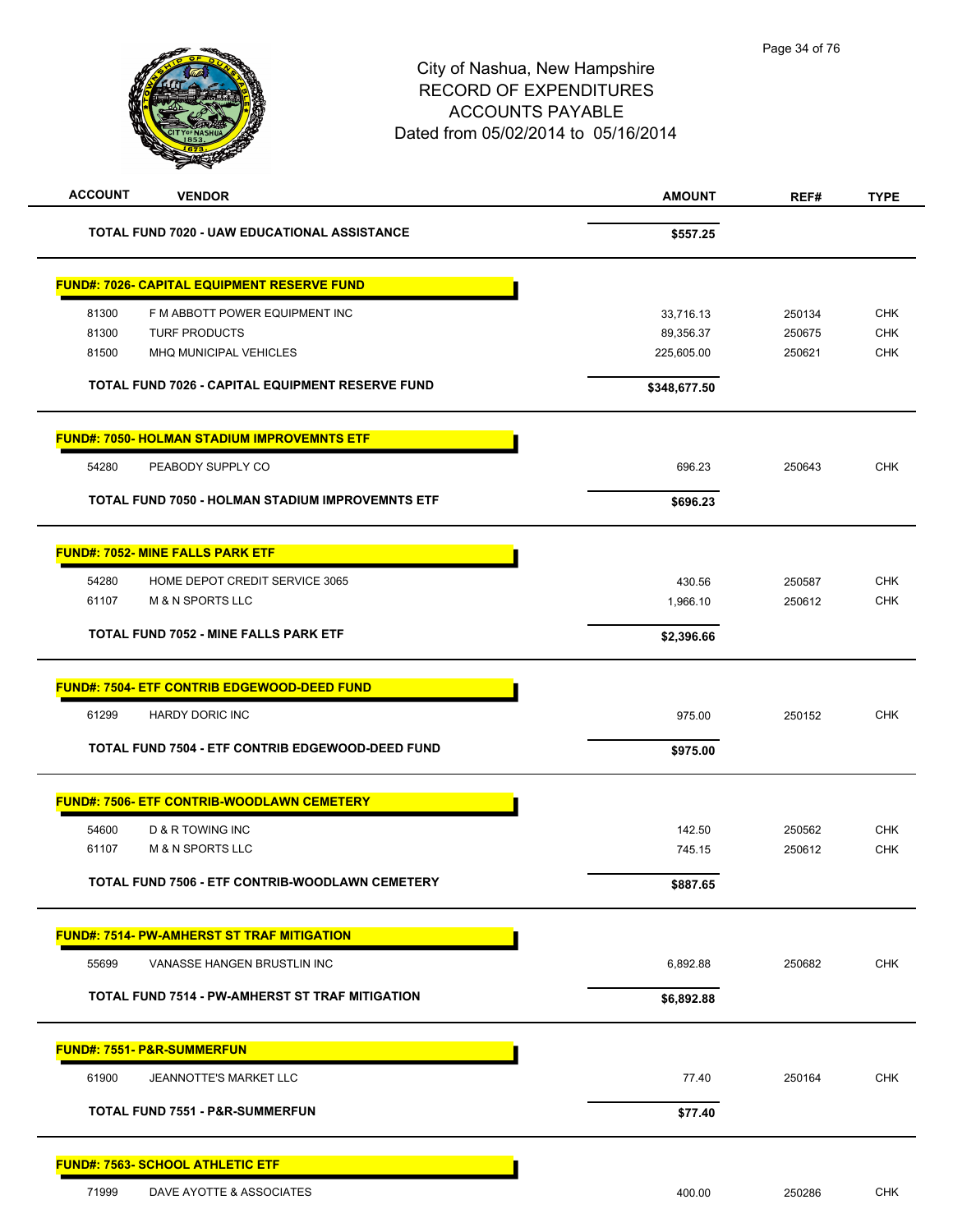

| <b>ACCOUNT</b><br><b>VENDOR</b>                      | <b>AMOUNT</b> | REF#   | <b>TYPE</b> |
|------------------------------------------------------|---------------|--------|-------------|
| <b>FUND#: 7563- SCHOOL ATHLETIC ETF</b>              |               |        |             |
| 71999<br><b>BSN SPORTS</b>                           | 4,556.98      | 250736 | <b>CHK</b>  |
| <b>TOTAL FUND 7563 - SCHOOL ATHLETIC ETF</b>         | \$4,956.98    |        |             |
| FUND#: 7565- SCHOOL RELATED PROGRAMS-ETF             |               |        |             |
| 61135<br>WOODWIND & BRASSWIND                        | 439.78        | 250405 | <b>CHK</b>  |
| 71999<br>WB MASON CO INC                             | 94.80         | 250903 | <b>CHK</b>  |
| <b>TOTAL FUND 7565 - SCHOOL RELATED PROGRAMS-ETF</b> | \$534.58      |        |             |
| <b>FUND#: 7572- JEFF MORIN-ROBY PARK ETF</b>         |               |        |             |
| THE PLUS CO INC<br>54280                             | 2,500.00      | 250645 | <b>CHK</b>  |
| <b>TOTAL FUND 7572 - JEFF MORIN-ROBY PARK ETF</b>    | \$2,500.00    |        |             |
| <b>FUND#: 8050- LIBRARY-CHARLES ZYLONIS</b>          |               |        |             |
| 55650<br>DOVILE COOPER                               | 440.00        | 250124 | <b>CHK</b>  |
| <b>TOTAL FUND 8050 - LIBRARY-CHARLES ZYLONIS</b>     | \$440.00      |        |             |
| <b>FUND#: 8063- LIBRARY-HENRY STEARNS FUND</b>       |               |        |             |
| 61807<br><b>BAKER &amp; TAYLOR</b>                   | 201.61        | 250103 | <b>CHK</b>  |
| 61807<br><b>BAKER &amp; TAYLOR</b>                   | 199.57        | 250538 | <b>CHK</b>  |
| 61807<br><b>RIGHT STUF INC</b>                       | 6.74          | 250652 | <b>CHK</b>  |
| 61807<br>RIGHT STUF INC                              | 82.85         | 250653 | <b>CHK</b>  |
| <b>TOTAL FUND 8063 - LIBRARY-HENRY STEARNS FUND</b>  | \$490.77      |        |             |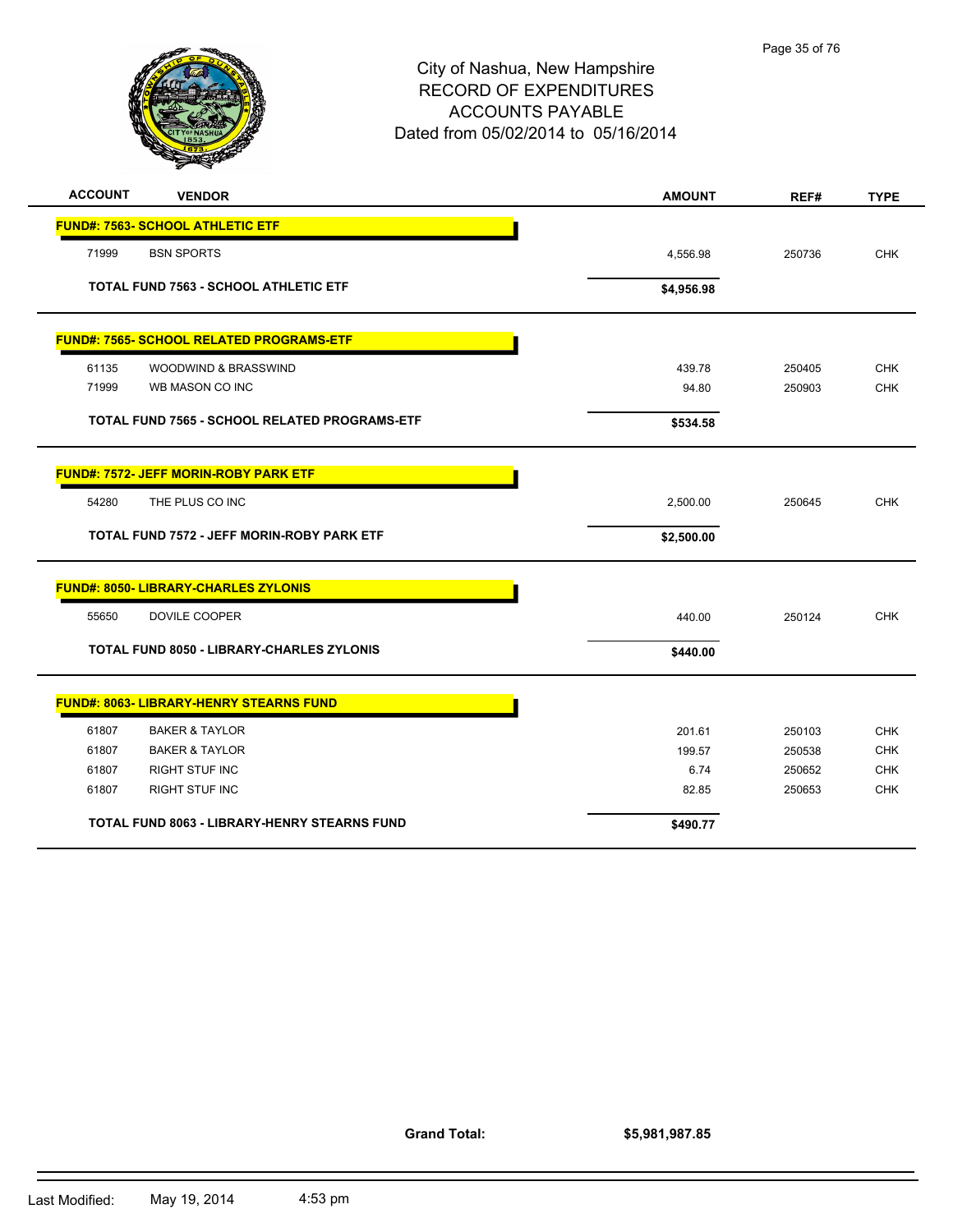City of Nashua, New Hampshire RECORD OF EXPENDITURES PAYROLL-GROSS WAGES Dated from 05/02/2014- 05/16/2014

Page 36 of 76

|     | <b>PAY DATE</b>                      | <b>ACCOUNT</b> | <b>DESCRIPTION</b>               | <b>AMOUNT</b> |
|-----|--------------------------------------|----------------|----------------------------------|---------------|
|     | <b>FUND#: 1000 - GENERAL FUND</b>    |                |                                  |               |
|     |                                      |                |                                  |               |
| 101 | <b>MAYOR</b>                         |                |                                  |               |
|     |                                      |                |                                  |               |
|     | 5/8/14                               | 51100          | <b>CITIZEN SERVICES DIRECTOR</b> | 929.80        |
|     | 5/15/14                              | 51100          | CITIZEN SERVICES DIRECTOR        | 929.80        |
|     | 5/8/14                               | 51100          | <b>COMMUNICATIONS DIRECTOR</b>   | 852.14        |
|     | 5/15/14                              | 51100          | <b>COMMUNICATIONS DIRECTOR</b>   | 852.15        |
|     | 5/8/14                               | 51100          | EXECUTIVE SECRETARY AA           | 903.15        |
|     | 5/15/14                              | 51100          | EXECUTIVE SECRETARY AA           | 903.15        |
|     | 5/8/14                               | 51100          | <b>RESOURCE COORDINATOR</b>      | 452.45        |
|     | 5/15/14                              | 51100          | <b>RESOURCE COORDINATOR</b>      | 452.44        |
|     | 5/8/14                               | 51100          | SECRETARY RECEPTIONIST           | 565.55        |
|     | 5/15/14                              | 51100          | SECRETARY RECEPTIONIST           | 565.55        |
|     | 5/8/14                               | 51500          | <b>MAYOR</b>                     | 2,115.95      |
|     | 5/15/14                              | 51500          | <b>MAYOR</b>                     | 2,115.95      |
|     |                                      |                |                                  |               |
|     | <b>TOTAL 101 - MAYOR</b>             |                |                                  | \$11,638.08   |
|     |                                      |                |                                  |               |
| 102 | <b>BOARD OF ALDERMEN</b>             |                |                                  |               |
|     | 5/8/14                               |                | ALDERMANIC LEGISLATION MANAGER   | 1,404.70      |
|     |                                      | 51100          |                                  |               |
|     | 5/15/14                              | 51100          | ALDERMANIC LEGISLATION MANAGER   | 1,404.70      |
|     | 5/8/14                               | 51200          | LEGISLATIVE TRANSCRIPTION SPEC   | 353.53        |
|     | 5/15/14                              | 51200          | LEGISLATIVE TRANSCRIPTION SPEC   | 399.81        |
|     | <b>TOTAL 102 - BOARD OF ALDERMEN</b> |                |                                  | \$3,562.74    |
|     |                                      |                |                                  |               |
| 103 | <b>LEGAL</b>                         |                |                                  |               |
|     | 5/8/14                               | 51100          | ASSISTANT CORP COUNSEL           | 1,324.89      |
|     | 5/15/14                              | 51100          | ASSISTANT CORP COUNSEL           | 1,324.90      |
|     | 5/8/14                               | 51100          | <b>CORPORATION COUNSEL</b>       | 2,183.75      |
|     | 5/15/14                              | 51100          | <b>CORPORATION COUNSEL</b>       | 2,183.75      |
|     | 5/8/14                               | 51100          | DEPUTY CORPORATION COUNSEL       | 1,986.70      |
|     | 5/15/14                              | 51100          | DEPUTY CORPORATION COUNSEL       | 1,986.70      |
|     | 5/8/14                               | 51100          | <b>LEGAL ASSISTANT</b>           | 1,846.55      |
|     | 5/15/14                              | 51100          | <b>LEGAL ASSISTANT</b>           | 1,846.55      |
|     | 5/8/14                               | 51300          | OVERTIME-REGULAR                 | 17.56         |
|     |                                      |                |                                  |               |
|     | <b>TOTAL 103 - LEGAL</b>             |                |                                  | \$14,701.35   |
| 105 | <b>CITI-STAT</b>                     |                |                                  |               |
|     | 5/8/14                               | 51100          | DIRECTOR CITISTAT                | 1,529.80      |
|     | 5/15/14                              | 51100          | <b>DIRECTOR CITISTAT</b>         | 1,529.80      |
|     |                                      |                | OPERATIONS ANALYST               | 690.84        |
|     | 5/8/14<br>5/15/14                    | 51100          | OPERATIONS ANALYST               | 690.85        |
|     |                                      | 51100          |                                  |               |
|     | <b>TOTAL 105 - CITI-STAT</b>         |                |                                  | \$4,441.29    |
|     |                                      |                |                                  |               |
| 107 | <b>CITY CLERK</b>                    |                |                                  |               |
|     | 5/8/14                               | 51100          | <b>CITY CLERK</b>                | 1,771.20      |
|     | 5/15/14                              | 51100          | <b>CITY CLERK</b>                | 1,771.20      |
|     | 5/8/14                               | 51100          | <b>CLERK VITAL RECORDS II</b>    | 3,683.73      |
|     |                                      |                |                                  |               |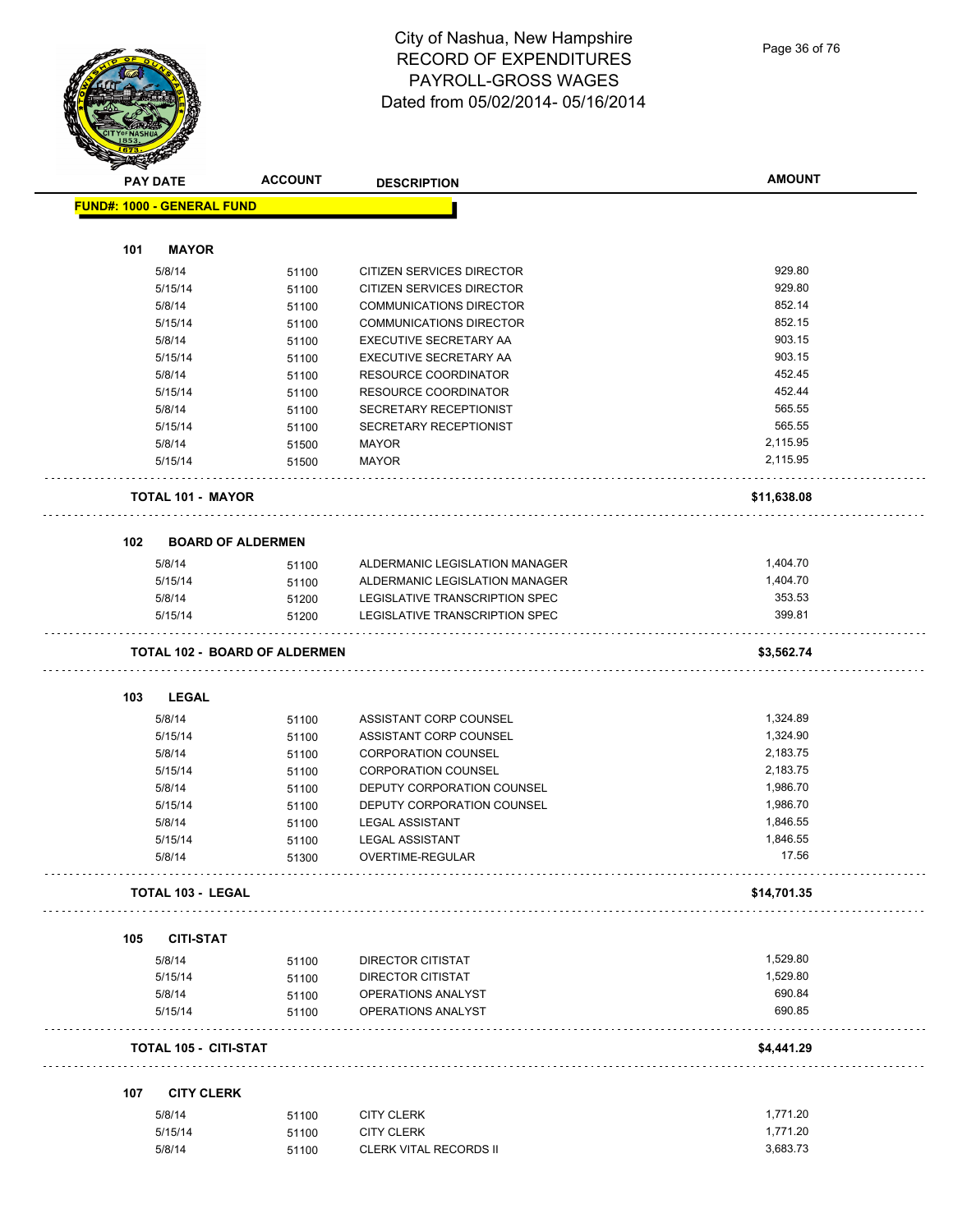Page 37 of 76

|     |                                   |                               |                               | <b>AMOUNT</b> |
|-----|-----------------------------------|-------------------------------|-------------------------------|---------------|
|     | <b>PAY DATE</b>                   | <b>ACCOUNT</b>                | <b>DESCRIPTION</b>            |               |
|     | <b>FUND#: 1000 - GENERAL FUND</b> |                               |                               |               |
| 107 | <b>CITY CLERK</b>                 |                               |                               |               |
|     | 5/15/14                           | 51100                         | <b>CLERK VITAL RECORDS II</b> | 2,089.95      |
|     | 5/8/14                            | 51100                         | DEPARTMENT COORDINATOR, CC    | 791.45        |
|     | 5/15/14                           | 51100                         | DEPARTMENT COORDINATOR, CC    | 791.45        |
|     | 5/8/14                            | 51100                         | DEPUTY CITY CLERK             | 1,371.00      |
|     | 5/15/14                           | 51100                         | DEPUTY CITY CLERK             | 1,371.00      |
|     | 5/8/14                            | 51300                         | OVERTIME-REGULAR              | 22.26         |
|     | 5/15/14                           | 51300                         | OVERTIME-REGULAR              | 29.68         |
|     | <b>TOTAL 107 - CITY CLERK</b>     |                               |                               | \$13,692.92   |
| 111 |                                   | <b>HUMAN RESOURCES</b>        |                               |               |
|     | 5/8/14                            | 51100                         | <b>HR ANALYST</b>             | 1,014.70      |
|     | 5/15/14                           | 51100                         | <b>HR ANALYST</b>             | 1,014.70      |
|     | 5/8/14                            | 51100                         | <b>HR SPEC</b>                | 833.85        |
|     | 5/15/14                           | 51100                         | HR SPEC                       | 833.85        |
|     | 5/8/14                            | 51100                         | HUMAN RESOURCES DIRECTOR      | 1,546.45      |
|     | 5/15/14                           | 51100                         | HUMAN RESOURCES DIRECTOR      | 1,546.45      |
|     | 5/8/14                            | 51200                         | ADMINISTRATIVE ASSISTANT I    | 258.79        |
|     | 5/15/14                           | 51200                         | ADMINISTRATIVE ASSISTANT I    | 255.60        |
|     |                                   |                               |                               |               |
|     |                                   | TOTAL 111 - HUMAN RESOURCES   |                               | \$7,304.39    |
|     |                                   |                               |                               |               |
| 122 |                                   | <b>INFORMATION TECHNOLOGY</b> |                               |               |
|     | 5/8/14                            | 51100                         | ADMIN ASSISTANT II            | 665.60        |
|     | 5/15/14                           | 51100                         | ADMIN ASSISTANT II            | 665.60        |
|     | 5/8/14                            | 51100                         | ERP SYSTEM ADMIN DBA          | 1,622.10      |
|     | 5/15/14                           | 51100                         | ERP SYSTEM ADMIN DBA          | 1,622.10      |
|     | 5/8/14                            | 51100                         | INTER INTRA APPL DEV PROJ LDR | 1,579.20      |
|     | 5/15/14                           | 51100                         | INTER INTRA APPL DEV PROJ LDR | 1,579.20      |
|     | 5/8/14                            | 51100                         | IT APPLICATIONS ANALYST       | 1,143.65      |
|     | 5/15/14                           | 51100                         | IT APPLICATIONS ANALYST       | 1,143.65      |
|     | 5/8/14                            | 51100                         | IT DIVISION DIRECTOR          | 1,986.70      |
|     | 5/15/14                           | 51100                         | IT DIVISION DIRECTOR          | 1,986.70      |
|     | 5/8/14                            | 51100                         | IT INFRASTRUCTURE ANALYST     | 1,194.35      |
|     | 5/15/14                           | 51100                         | IT INFRASTRUCTURE ANALYST     | 1,194.35      |
|     | 5/8/14                            | 51100                         | IT INFRASTRUCTURE TEAM LEADER | 1,771.20      |
|     | 5/15/14                           | 51100                         | IT INFRASTRUCTURE TEAM LEADER | 1,771.20      |
|     | 5/8/14                            | 51100                         | SYSTEMS ADM DATABASE ADM      | 1,611.13      |
|     | 5/15/14                           | 51100                         | SYSTEMS ADM DATABASE ADM      | 1,611.15      |
|     | 5/8/14                            | 51100                         | TECHNICAL SPEC II NET SUPPORT | 2,310.90      |
|     | 5/15/14                           | 51100                         | TECHNICAL SPEC II NET SUPPORT | 2,287.94      |
|     | 5/8/14                            | 51100                         | <b>TECHNICAL SPEC III</b>     | 1,444.15      |
|     | 5/15/14                           | 51100                         | <b>TECHNICAL SPEC III</b>     | 1,444.15      |
|     | 5/8/14                            | 51100                         | <b>WEB DESIGNER</b>           | 633.45        |
|     | 5/15/14                           | 51100                         | <b>WEB DESIGNER</b>           | 633.45        |
|     | 5/15/14                           | 51300                         | OVERTIME-REGULAR              | 40.73         |

#### **TOTAL 122 - INFORMATION TECHNOLOGY \$32,310.08**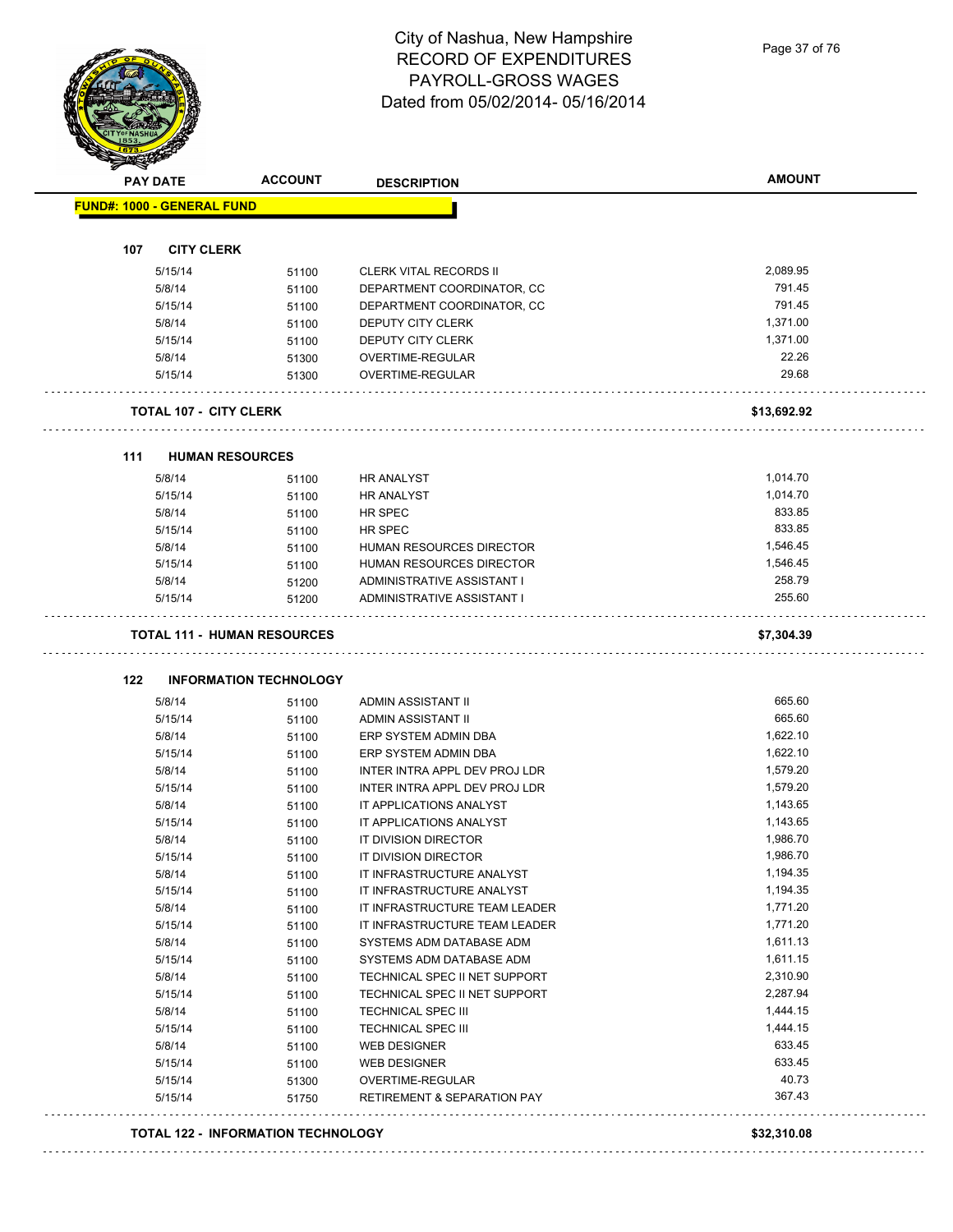| <b>PAY DATE</b>                   | <b>ACCOUNT</b>                        | <b>DESCRIPTION</b>                                     | <b>AMOUNT</b> |
|-----------------------------------|---------------------------------------|--------------------------------------------------------|---------------|
| <b>FUND#: 1000 - GENERAL FUND</b> |                                       |                                                        |               |
| 126                               | <b>FINANCIAL SERVICES</b>             |                                                        |               |
|                                   |                                       |                                                        | 898.10        |
| 5/8/14                            | 51100                                 | <b>ACCOUNTANT</b>                                      | 898.10        |
| 5/15/14                           | 51100                                 | <b>ACCOUNTANT</b>                                      | 1,073.50      |
| 5/8/14                            | 51100                                 | ACCOUNTING COMPLIANCE MGR<br>ACCOUNTING COMPLIANCE MGR | 1,073.50      |
| 5/15/14<br>5/8/14                 | 51100                                 | ACCOUNTS PAYABLE COORDINATOR                           | 2,192.90      |
| 5/15/14                           | 51100                                 | ACCOUNTS PAYABLE COORDINATOR                           | 2,188.53      |
| 5/8/14                            | 51100                                 | ACCOUNTS PAYABLE SUPV                                  | 929.80        |
| 5/15/14                           | 51100                                 | ACCOUNTS PAYABLE SUPV                                  | 929.80        |
| 5/8/14                            | 51100<br>51100                        | ADMINISTRATIVE ASSISTANT I                             | 646.80        |
| 5/15/14                           | 51100                                 | ADMINISTRATIVE ASSISTANT I                             | 798.20        |
| 5/8/14                            | 51100                                 | <b>CFO COMPTROLLER</b>                                 | 1,999.70      |
| 5/15/14                           | 51100                                 | <b>CFO COMPTROLLER</b>                                 | 1,999.70      |
| 5/15/14                           | 51100                                 | <b>COMPENSATION MANAGER</b>                            | 1,533.60      |
| 5/8/14                            | 51100                                 | DEP TREASURER TAX COLLECTOR                            | 1,076.20      |
| 5/15/14                           | 51100                                 | DEP TREASURER TAX COLLECTOR                            | 1,076.20      |
| 5/8/14                            | 51100                                 | FINANCE AND ADMIN MANAGER                              | 744.64        |
| 5/15/14                           | 51100                                 | <b>FINANCE AND ADMIN MANAGER</b>                       | 744.65        |
| 5/8/14                            | 51100                                 | FINANCIAL MANAGER GENERAL GOVT                         | 1,367.60      |
| 5/15/14                           | 51100                                 | FINANCIAL MANAGER GENERAL GOVT                         | 1,367.60      |
| 5/8/14                            | 51100                                 | FINANCIAL SERVICES COORDINATOR                         | 936.70        |
| 5/15/14                           | 51100                                 | <b>FINANCIAL SERVICES COORDINATOR</b>                  | 936.70        |
| 5/8/14                            | 51100                                 | MOTOR VEHICLE COORDINATOR                              | 646.79        |
| 5/15/14                           | 51100                                 | MOTOR VEHICLE COORDINATOR                              | 646.80        |
| 5/8/14                            | 51100                                 | MV CLERK II REGISTRATION                               | 632.00        |
| 5/15/14                           | 51100                                 | MV CLERK II REGISTRATION                               | 636.08        |
| 5/8/14                            | 51100                                 | PAYROLL ANALYST II                                     | 1,752.98      |
| 5/15/14                           | 51100                                 | PAYROLL ANALYST II                                     | 1,770.55      |
| 5/8/14                            | 51100                                 | REVENUE ACCOUNTS SPEC                                  | 992.21        |
| 5/15/14                           | 51100                                 | REVENUE ACCOUNTS SPEC                                  | 1,012.96      |
| 5/15/14                           | 51100                                 | SENIOR FINANCIAL ANALYST                               | 1,100.45      |
| 5/8/14                            | 51100                                 | SUPV VEHICLE REGISTRATION                              | 1,044.70      |
| 5/15/14                           | 51100                                 | SUPV VEHICLE REGISTRATION                              | 1,044.70      |
| 5/8/14                            | 51100                                 | TREASURER TAX COLLECTOR                                | 1,771.20      |
| 5/15/14                           | 51100                                 | TREASURER TAX COLLECTOR                                | 1,771.20      |
| 5/8/14                            | 51100                                 | <b>VEHICLE REGISTRATION CLERK</b>                      | 1,629.95      |
| 5/15/14                           | 51100                                 | <b>VEHICLE REGISTRATION CLERK</b>                      | 1,671.77      |
| 5/8/14                            | 51200                                 | TRUST ACCOUNTANT PT                                    | 676.47        |
| 5/15/14                           | 51200                                 | TRUST ACCOUNTANT PT                                    | 670.88        |
| 5/8/14                            | 51300                                 | OVERTIME-REGULAR                                       | 333.28        |
| 5/15/14                           | 51300                                 | OVERTIME-REGULAR                                       | 342.75        |
|                                   | <b>TOTAL 126 - FINANCIAL SERVICES</b> |                                                        | \$45,560.24   |

## 

#### **129 CITY BUILDINGS**

| 5/8/14  | 51100 | <b>BUILDING MANAGER</b> | 788.60   |
|---------|-------|-------------------------|----------|
| 5/15/14 | 51100 | <b>BUILDING MANAGER</b> | 788.60   |
| 5/8/14  | 51100 | CUSTODIAN I             | 1.137.68 |
| 5/15/14 | 51100 | CUSTODIAN I             | 1.166.85 |
| 5/8/14  | 51100 | MAINTENANCE SPEC        | 663.85   |
| 5/15/14 | 51100 | MAINTENANCE SPEC        | 663.85   |
| 5/8/14  | 51200 | <b>CUSTODIAN I</b>      | 306.75   |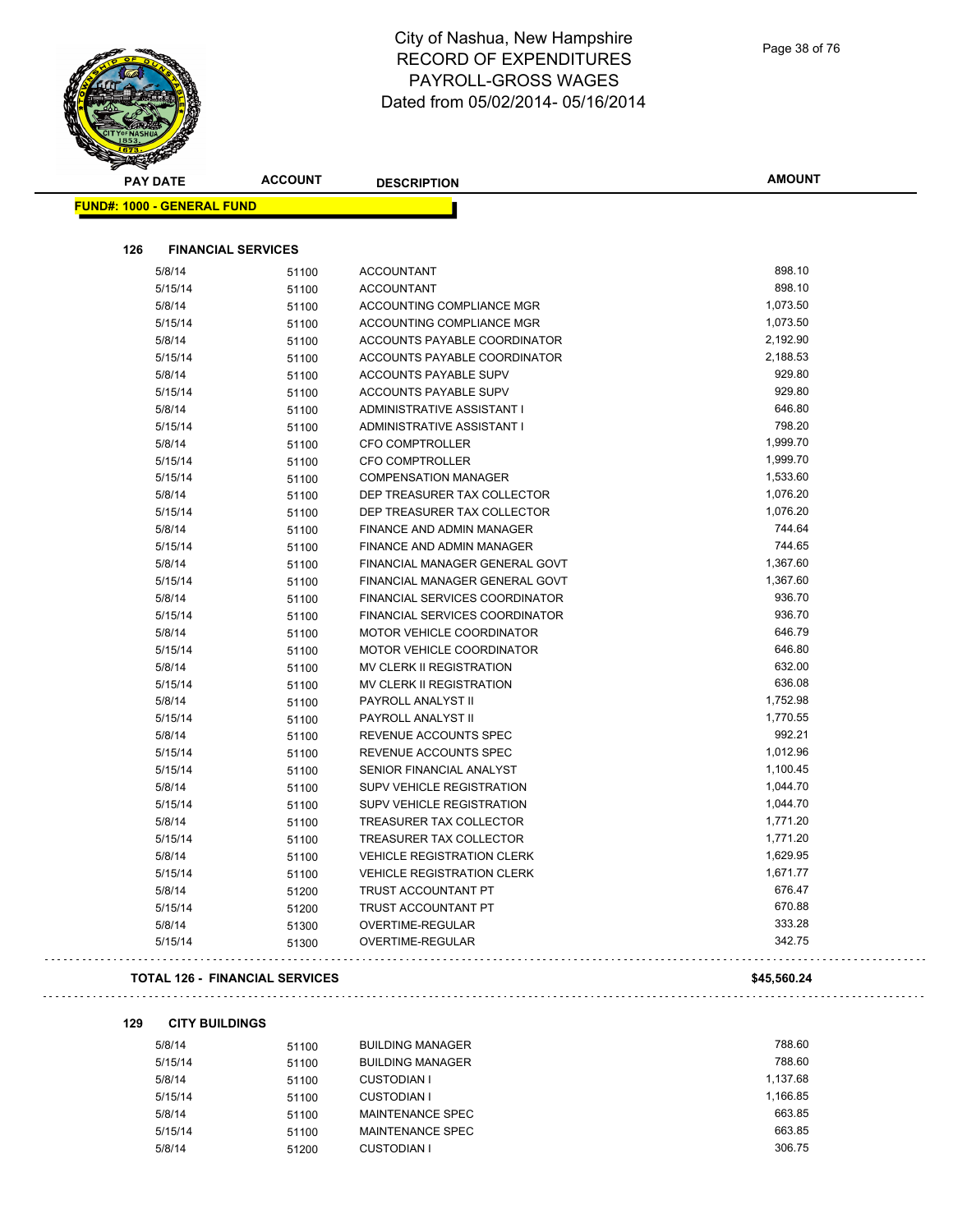City of Nashua, New Hampshire Page 39 of 76RECORD OF EXPENDITURES PAYROLL-GROSS WAGES Dated from 05/02/2014- 05/16/2014 **PAY DATE ACCOUNT DESCRIPTION AMOUNT FUND#: 1000 - GENERAL FUND 129 CITY BUILDINGS** 5/15/14 51200 CUSTODIAN I 306.75 5/8/14 51300 OVERTIME-REGULAR 43.75 **TOTAL 129 - CITY BUILDINGS \$5,866.68 130 PURCHASING** 5/8/14 51100 PRINTING TECH MAIL DIST 972.30 5/15/14 51100 PRINTING TECH MAIL DIST 972.30 5/8/14 51100 PURCHASING AGENT I 661.95 5/15/14 51100 PURCHASING AGENT I 661.95 5/8/14 51100 PURCHASING AGENT II 1,020.45 5/15/14 5/1100 PURCHASING AGENT II 1,020.45 5/8/14 5/100 PURCHASING MANAGER 1,364.20 5/15/14 51100 PURCHASING MANAGER 1,364.20 5/15/14 51300 OVERTIME-REGULAR 6.21 . . . . . . . . . . . . . . . . . . . . . . . . . . **TOTAL 130 - PURCHASING \$8,044.01** . . . . . . . . **131 HUNT BUILDING** 5/8/14 51200 HUNT BUILDING ADMINISTRATOR 319.05 5/15/14 51200 HUNT BUILDING ADMINISTRATOR 319.05 **TOTAL 131 - HUNT BUILDING \$638.10 132 ASSESSING** 5/8/14 51100 APPRAISER I 853.70 5/15/14 51100 APPRAISER I 853.70 5/8/14 51100 APPRAISER II 3.020.45 5/15/14 51100 APPRAISER II 1,020.45 5/8/14 51100 APPRAISER III 1,162.45 5/15/14 51100 APPRAISER III 1,162.45 5/8/14 51100 ASSESSING ADMIN SPEC I CSR 603.40 5/15/14 51100 ASSESSING ADMIN SPEC I CSR 362.04 5/8/14 51100 ASSESSING ADMIN SPEC II CSR 699.36 5/15/14 51100 ASSESSING ADMIN SPEC II CSR 699.35 5/8/14 5/100 ASSESSING ADMIN SPEC III CSR 688.75 5/15/14 51100 ASSESSING ADMIN SPEC III CSR 888.75 5/8/14 51100 CHIEF ASSESSOR GIS MANAGER 2,077.25 5/15/14 51100 CHIEF ASSESSOR GIS MANAGER 2,077.25 5/8/14 51100 DEPARTMENT COORDINATOR 844.05 5/15/14 51100 DEPARTMENT COORDINATOR 844.05 5/8/14 51100 DEPUTY MANAGER APPRAISER IV 1,450.00 5/15/14 51100 DEPUTY MANAGER APPRAISER IV 1,450.00 **TOTAL 132 - ASSESSING \$18,957.45**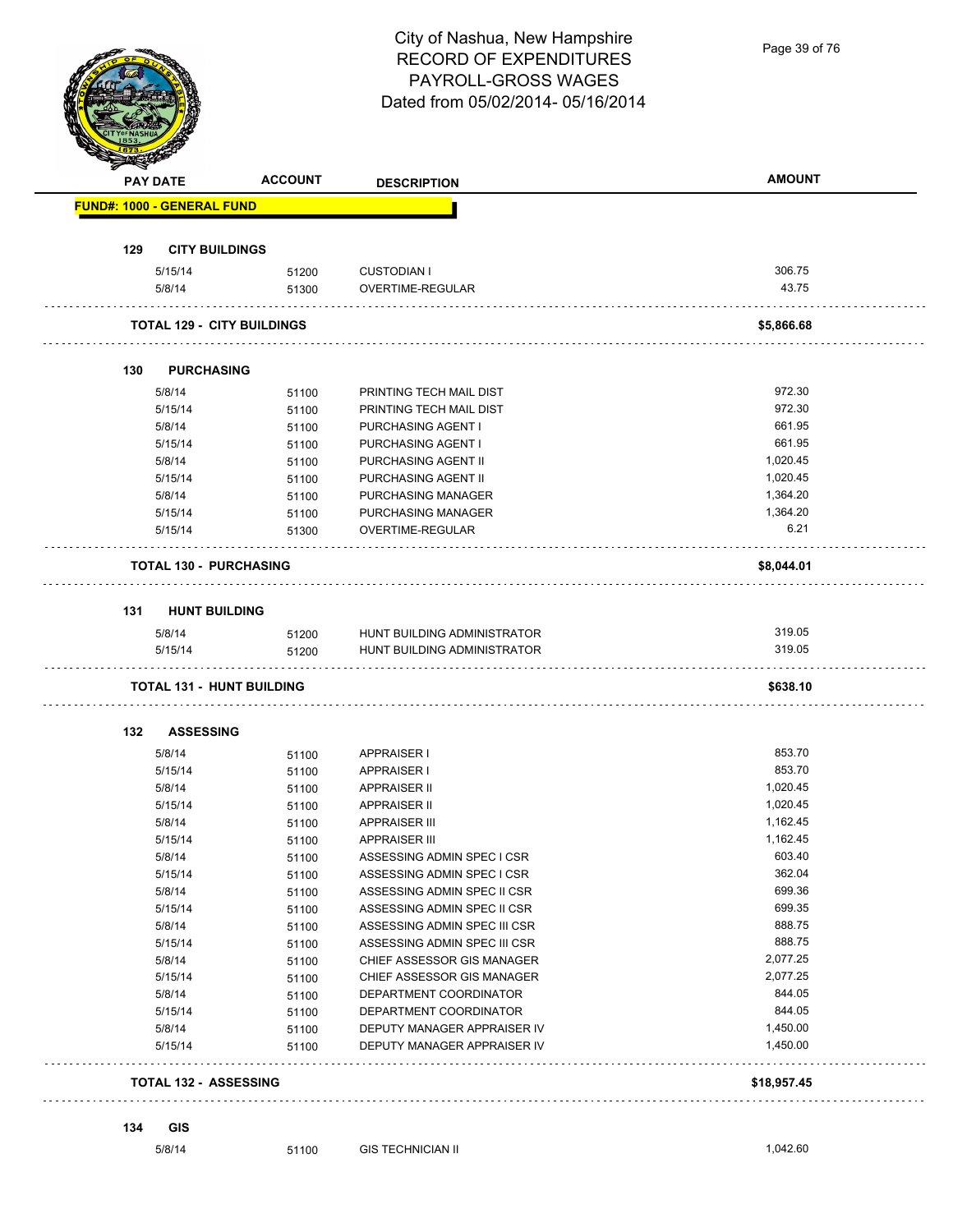Page 40 of 76

|                                   | <b>PAY DATE</b>        | <b>ACCOUNT</b>                       | <b>DESCRIPTION</b>                                | <b>AMOUNT</b>    |
|-----------------------------------|------------------------|--------------------------------------|---------------------------------------------------|------------------|
| <b>FUND#: 1000 - GENERAL FUND</b> |                        |                                      |                                                   |                  |
| 134                               | <b>GIS</b>             |                                      |                                                   |                  |
|                                   | 5/15/14                | 51100                                | <b>GIS TECHNICIAN II</b>                          | 1,042.60         |
|                                   | <b>TOTAL 134 - GIS</b> |                                      |                                                   | \$2,085.20       |
|                                   | .                      |                                      |                                                   |                  |
| 140                               |                        | <b>PINEWOOD CEMETERY</b>             |                                                   |                  |
|                                   | 5/15/14                | 51400                                | WAGES TEMP-SEASONAL                               | 240.00           |
|                                   |                        | <b>TOTAL 140 - PINEWOOD CEMETERY</b> |                                                   | \$240.00         |
| 142                               |                        | <b>WOODLAWN CEMETERY</b>             |                                                   |                  |
|                                   | 5/8/14                 | 51100                                | <b>GROUNDSKEEPER CEMETERY</b>                     | 1,264.40         |
|                                   | 5/15/14                | 51100                                | <b>GROUNDSKEEPER CEMETERY</b>                     | 1,264.40         |
|                                   | 5/8/14                 | 51100                                | <b>SUBFOREMAN CEMETERY</b>                        | 722.90           |
|                                   | 5/15/14                | 51100                                | <b>SUBFOREMAN CEMETERY</b>                        | 722.90           |
|                                   | 5/8/14                 | 51100                                | SUPERINTENDENT CEMETERY I                         | 1,014.70         |
|                                   | 5/15/14                | 51100                                | SUPERINTENDENT CEMETERY I                         | 1,014.70         |
|                                   | 5/8/14                 | 51300                                | OVERTIME-REGULAR                                  | 71.13            |
|                                   | 5/15/14                | 51300                                | OVERTIME-REGULAR                                  | 11.85            |
|                                   |                        |                                      |                                                   | 880.00           |
|                                   | 5/8/14                 | 51400                                | <b>WAGES TEMP-SEASONAL</b>                        |                  |
|                                   | 5/15/14                | 51400                                | WAGES TEMP-SEASONAL                               | 960.00           |
|                                   |                        | <b>TOTAL 142 - WOODLAWN CEMETERY</b> |                                                   | \$7,926.98       |
|                                   |                        |                                      |                                                   |                  |
| 144                               |                        | <b>EDGEWOOD CEMETERY</b>             |                                                   |                  |
|                                   | 5/8/14                 | 51100                                | <b>GROUNDSKEEPER CEMETERY</b>                     | 1,094.45         |
|                                   | 5/15/14                | 51100                                | <b>GROUNDSKEEPER CEMETERY</b>                     | 1,094.45         |
|                                   | 5/8/14                 | 51100                                | <b>SUBFOREMAN CEMETERY</b>                        | 788.60           |
|                                   | 5/15/14                | 51100                                | <b>SUBFOREMAN CEMETERY</b>                        | 788.60           |
|                                   | 5/8/14                 | 51100                                | SUPERINTENDENT CEMETERY II                        | 1,124.65         |
|                                   | 5/15/14                | 51100                                | SUPERINTENDENT CEMETERY II                        | 1,124.65         |
|                                   |                        |                                      |                                                   | 153.92           |
|                                   | 5/15/14                | 51300                                | OVERTIME-REGULAR                                  |                  |
|                                   | 5/8/14<br>5/15/14      | 51400<br>51400                       | WAGES TEMP-SEASONAL<br><b>WAGES TEMP-SEASONAL</b> | 400.00<br>400.00 |
|                                   |                        |                                      |                                                   |                  |
|                                   |                        | <b>TOTAL 144 - EDGEWOOD CEMETERY</b> |                                                   | \$6,969.32       |
| 150                               | <b>POLICE</b>          |                                      |                                                   |                  |
|                                   | 5/8/14                 | 51100                                | <b>1ST YEAR OFFICERS</b>                          | 2,817.30         |
|                                   | 5/15/14                | 51100                                | <b>1ST YEAR OFFICERS</b>                          | 5,822.42         |
|                                   | 5/8/14                 | 51100                                | <b>ACCOUNT CLERK III</b>                          | 2,090.85         |
|                                   | 5/15/14                | 51100                                | <b>ACCOUNT CLERK III</b>                          | 2,090.85         |
|                                   | 5/8/14                 | 51100                                | ADMINISTRATIVE PROJECT SPEC                       | 1,212.05         |
|                                   | 5/15/14                | 51100                                | ADMINISTRATIVE PROJECT SPEC                       | 1,212.05         |
|                                   | 5/8/14                 | 51100                                | ANIMAL CONTROL OFFICER                            | 904.75           |
|                                   | 5/15/14                | 51100                                | ANIMAL CONTROL OFFICER                            | 904.75           |
|                                   | 5/8/14                 | 51100                                | AUTO MECHANIC 1ST CLASS                           | 781.34           |
|                                   | 5/15/14                | 51100                                | AUTO MECHANIC 1ST CLASS                           | 1,550.60         |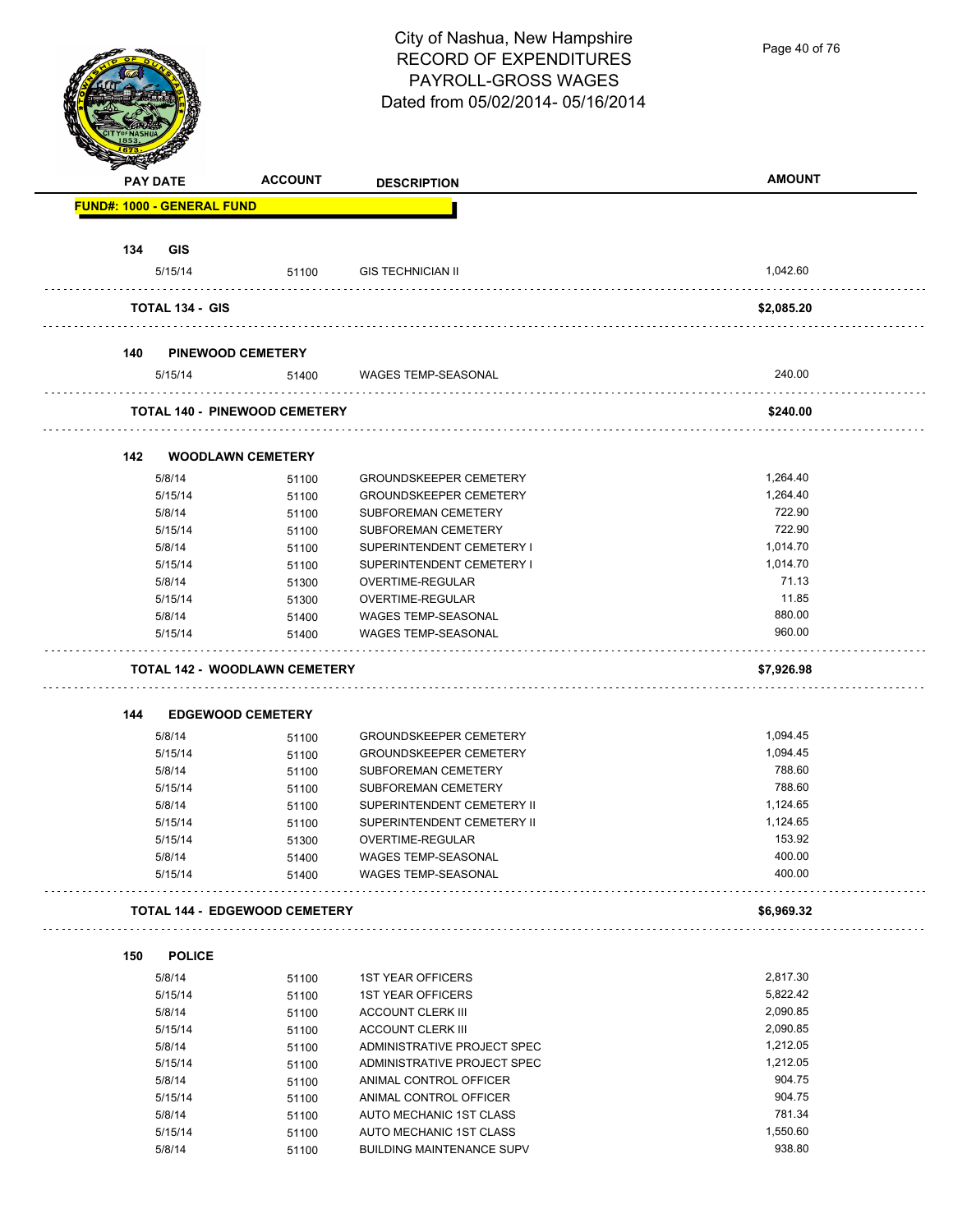|     | <b>PAY DATE</b>                    | <b>ACCOUNT</b> | <b>DESCRIPTION</b>                         | <b>AMOUNT</b>      |
|-----|------------------------------------|----------------|--------------------------------------------|--------------------|
|     | <u> FUND#: 1000 - GENERAL FUND</u> |                |                                            |                    |
|     |                                    |                |                                            |                    |
|     |                                    |                |                                            |                    |
| 150 | <b>POLICE</b>                      |                |                                            |                    |
|     | 5/15/14                            | 51100          | <b>BUILDING MAINTENANCE SUPV</b>           | 938.80             |
|     | 5/8/14                             | 51100          | <b>CAPTAIN</b>                             | 13,991.25          |
|     | 5/15/14                            | 51100          | <b>CAPTAIN</b>                             | 13,991.25          |
|     | 5/8/14                             | 51100          | CHIEF OF POLICE                            | 2,462.75           |
|     | 5/15/14                            | 51100          | CHIEF OF POLICE                            | 2,462.75           |
|     | 5/8/14                             | 51100          | <b>COMM TECH ALL DESIGNATIONS</b>          | 7,123.96           |
|     | 5/15/14                            | 51100          | COMM TECH ALL DESIGNATIONS                 | 7,270.20           |
|     | 5/8/14                             | 51100          | COMMUNITY POLICE COORD CEMD                | 1,236.00           |
|     | 5/15/14                            | 51100          | COMMUNITY POLICE COORD CEMD                | 1,236.00           |
|     | 5/8/14                             | 51100          | <b>CRIME ANALYST</b>                       | 1,199.75           |
|     | 5/15/14                            | 51100          | <b>CRIME ANALYST</b>                       | 1,199.75<br>723.40 |
|     | 5/8/14                             | 51100          | <b>CUSTODIAN II</b><br><b>CUSTODIAN II</b> | 723.40             |
|     | 5/15/14                            | 51100          | <b>CUSTODIAN III</b>                       | 1,414.00           |
|     | 5/8/14                             | 51100          | <b>CUSTODIAN III</b>                       | 1,414.00           |
|     | 5/15/14                            | 51100          | DEPUTY CHIEF OF POLICE                     | 4,463.40           |
|     | 5/8/14<br>5/15/14                  | 51100          | DEPUTY CHIEF OF POLICE                     | 4,463.40           |
|     |                                    | 51100          | DETENTION SPEC                             | 817.20             |
|     | 5/8/14<br>5/15/14                  | 51100          | <b>DETENTION SPEC</b>                      | 817.20             |
|     | 5/8/14                             | 51100<br>51100 | <b>DISPATCHERS ALL DESIGNATIONS</b>        | 7,688.50           |
|     | 5/15/14                            | 51100          | DISPATCHERS ALL DESIGNATIONS               | 7,607.32           |
|     | 5/8/14                             | 51100          | FLEET MAINTENANCE ASST SUPV                | 878.80             |
|     | 5/15/14                            | 51100          | FLEET MAINTENANCE ASST SUPV                | 878.80             |
|     | 5/8/14                             | 51100          | IT MANAGER/SOFTWARE SPECIALIST             | 1,576.80           |
|     | 5/15/14                            | 51100          | IT MANAGER/SOFTWARE SPECIALIST             | 1,576.80           |
|     | 5/8/14                             | 51100          | <b>LEGAL SECRETARY</b>                     | 661.85             |
|     | 5/15/14                            | 51100          | <b>LEGAL SECRETARY</b>                     | 661.85             |
|     | 5/8/14                             | 51100          | LIEUTENANT                                 | 14,485.50          |
|     | 5/15/14                            | 51100          | LIEUTENANT                                 | 14,485.50          |
|     | 5/8/14                             | 51100          | NPD BUSINESS COORDINATOR                   | 938.80             |
|     | 5/15/14                            | 51100          | NPD BUSINESS COORDINATOR                   | 938.80             |
|     | 5/8/14                             | 51100          | NPD BUSINESS MANAGER                       | 1,674.50           |
|     | 5/15/14                            | 51100          | NPD BUSINESS MANAGER                       | 1,674.50           |
|     | 5/8/14                             | 51100          | NPD NETWORK ADMINISTRATOR                  | 1,288.45           |
|     | 5/15/14                            | 51100          | NPD NETWORK ADMINISTRATOR                  | 1,288.45           |
|     | 5/8/14                             | 51100          | PARALEGAL                                  | 925.55             |
|     | 5/15/14                            | 51100          | PARALEGAL                                  | 925.55             |
|     | 5/8/14                             | 51100          | PATROLMAN ALL RANKS                        | 151,009.66         |
|     | 5/15/14                            | 51100          | PATROLMAN ALL RANKS                        | 151,479.24         |
|     | 5/8/14                             | 51100          | POLICE ATTORNEY                            | 1,523.60           |
|     | 5/15/14                            | 51100          | POLICE ATTORNEY                            | 1,523.60           |
|     | 5/8/14                             | 51100          | <b>RECORDS MANAGER</b>                     | 1,200.00           |
|     | 5/15/14                            | 51100          | <b>RECORDS MANAGER</b>                     | 1,200.00           |
|     | 5/8/14                             | 51100          | <b>RECORDS TECHNICIAN I</b>                | 2,489.90           |
|     | 5/15/14                            | 51100          | <b>RECORDS TECHNICIAN I</b>                | 2,489.90           |
|     | 5/8/14                             | 51100          | <b>RECORDS TECHNICIAN II</b>               | 1,608.00           |
|     | 5/15/14                            | 51100          | <b>RECORDS TECHNICIAN II</b>               | 1,608.00           |
|     | 5/8/14                             | 51100          | SEC DOMESTIC VIOLENCE UNIT                 | 683.95             |
|     | 5/15/14                            | 51100          | SEC DOMESTIC VIOLENCE UNIT                 | 683.95             |
|     | 5/8/14                             | 51100          | SECRETARIAL SUPV DET BUREAU                | 861.20             |
|     | 5/15/14                            | 51100          | SECRETARIAL SUPV DET BUREAU                | 861.20             |
|     | 5/8/14                             | 51100          | <b>SECRETARY III</b>                       | 2,662.40           |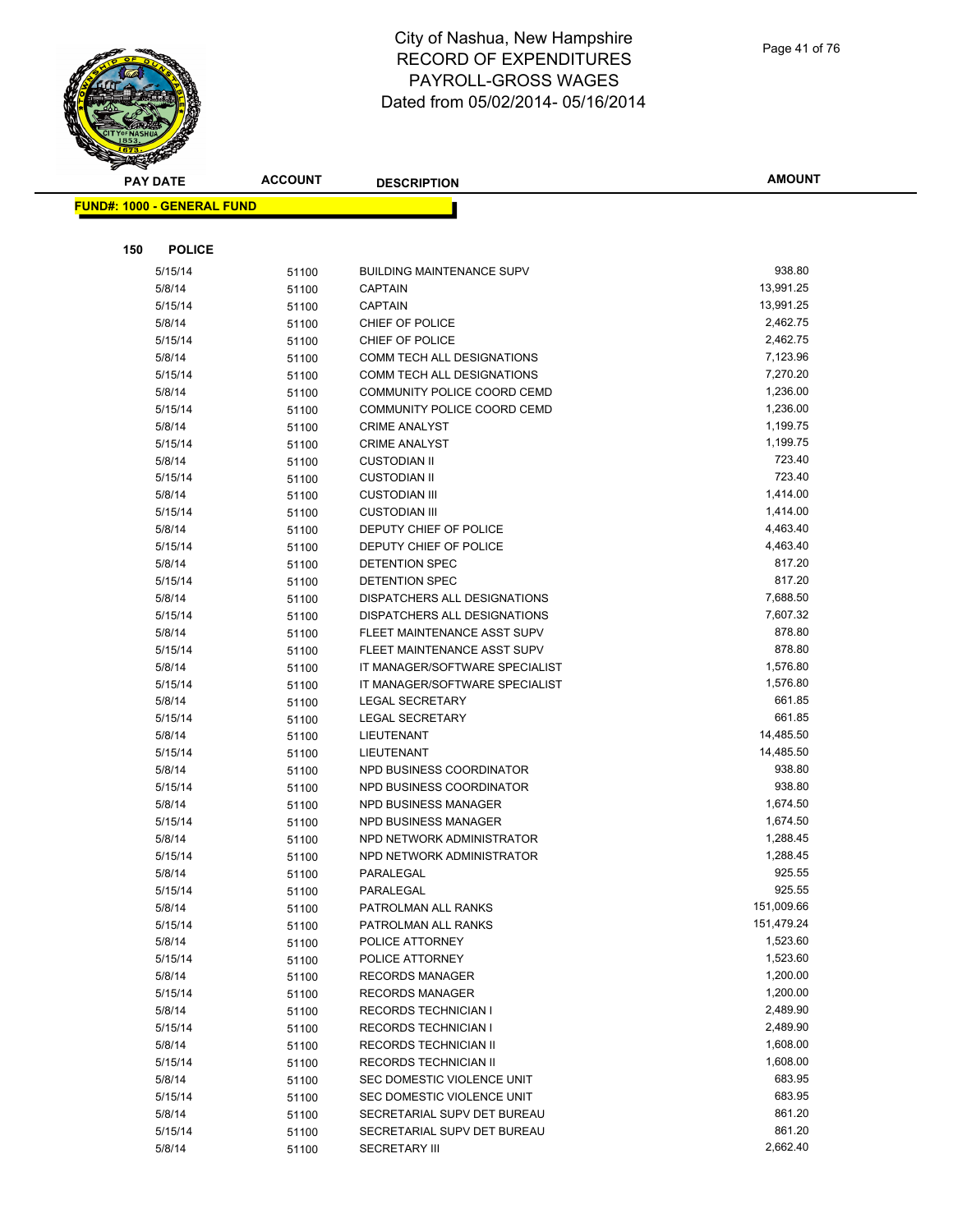City of Nashua, New Hampshire RECORD OF EXPENDITURES PAYROLL-GROSS WAGES

Dated from 05/02/2014- 05/16/2014

|     | <b>PAY DATE</b>                   | <b>ACCOUNT</b> | <b>DESCRIPTION</b>                          | <b>AMOUNT</b>      |
|-----|-----------------------------------|----------------|---------------------------------------------|--------------------|
|     | <b>FUND#: 1000 - GENERAL FUND</b> |                |                                             |                    |
|     |                                   |                |                                             |                    |
| 150 | <b>POLICE</b>                     |                |                                             |                    |
|     | 5/15/14                           |                | <b>SECRETARY III</b>                        | 2,535.25           |
|     | 5/8/14                            | 51100<br>51100 | <b>SECRETARY V</b>                          | 3,159.20           |
|     | 5/15/14                           | 51100          | <b>SECRETARY V</b>                          | 3,159.21           |
|     | 5/8/14                            | 51100          | <b>SERGEANT</b>                             | 34,187.20          |
|     | 5/15/14                           | 51100          | <b>SERGEANT</b>                             | 34,187.19          |
|     | 5/8/14                            |                | <b>SUPV POLICE FLEET</b>                    | 1,192.40           |
|     | 5/15/14                           | 51100<br>51100 | <b>SUPV POLICE FLEET</b>                    | 1,192.40           |
|     | 5/8/14                            |                | <b>ACCREDITATION MANAGER</b>                | 1,017.76           |
|     | 5/15/14                           | 51200          | <b>ACCREDITATION MANAGER</b>                | 1,017.76           |
|     | 5/8/14                            | 51200          | DETENTION SPEC                              | 699.16             |
|     | 5/15/14                           | 51200          | DETENTION SPEC                              | 699.16             |
|     | 5/8/14                            | 51200          | POLICE ATTORNEY PT                          | 1,179.52           |
|     | 5/15/14                           | 51200          | POLICE ATTORNEY PT                          | 1,179.52           |
|     | 5/8/14                            | 51200          | PRISONER TRANSPORT OFFICER                  | 726.00             |
|     | 5/15/14                           | 51200          | PRISONER TRANSPORT OFFICER                  | 726.00             |
|     |                                   | 51200          |                                             | 2,223.15           |
|     | 5/8/14                            | 51300          | OVERTIME-REGULAR<br><b>OVERTIME-REGULAR</b> |                    |
|     | 5/15/14                           | 51300          |                                             | 6,199.09<br>111.14 |
|     | 5/8/14                            | 51309          | <b>OVERTIME-TRAINING</b>                    | 4,121.64           |
|     | 5/15/14                           | 51309          | OVERTIME-TRAINING                           |                    |
|     | 5/8/14                            | 51315          | <b>OVERTIME-WITNESS</b>                     | 4,708.91           |
|     | 5/15/14                           | 51315          | <b>OVERTIME-WITNESS</b>                     | 4,835.17           |
|     | 5/8/14                            | 51322          | OVERTIME-INVESTIGATIVE                      | 12,645.35          |
|     | 5/15/14                           | 51322          | OVERTIME-INVESTIGATIVE                      | 7,224.80           |
|     | 5/8/14                            | 51330          | OVERTIME-COVERAGE                           | 10,030.09          |
|     | 5/15/14                           | 51330          | OVERTIME-COVERAGE                           | 4,024.03           |
|     | 5/8/14                            | 51412          | <b>WAGES PER DIEM</b>                       | 1,570.76           |
|     | 5/15/14                           | 51412          | <b>WAGES PER DIEM</b>                       | 1,403.59           |
|     | 5/8/14                            | 51628          | <b>EXTRA HOLIDAY</b>                        | 40,596.39          |
|     | 5/8/14                            | 61107          | <b>CLOTHING &amp; UNIFORMS</b>              | 635.12             |
|     | 5/15/14                           | 61107          | <b>CLOTHING &amp; UNIFORMS</b>              | 335.37             |
|     | <b>TOTAL 150 - POLICE</b>         |                |                                             | \$657,837.47       |
|     |                                   |                |                                             |                    |
| 152 | <b>FIRE</b>                       |                |                                             |                    |
|     | 5/8/14                            |                | ADMINISTRATIVE ASSISTANT II                 | 2,206.25           |
|     | 5/15/14                           | 51100<br>51100 | ADMINISTRATIVE ASSISTANT II                 | 2,206.25           |
|     | 5/8/14                            |                | <b>ASST FIRE CHIEF</b>                      | 2,032.40           |
|     | 5/15/14                           | 51100          | <b>ASST FIRE CHIEF</b>                      | 2,032.40           |
|     | 5/8/14                            | 51100          | ASST SUPERINTENDENT FIRE ALARM              | 1,566.20           |
|     | 5/15/14                           | 51100          | ASST SUPERINTENDENT FIRE ALARM              | 1,566.20           |
|     | 5/8/14                            | 51100          | ASST SUPERINTENDENT FIRE FLEET              | 1,461.24           |
|     | 5/15/14                           | 51100          | ASST SUPERINTENDENT FIRE FLEET              | 1,461.24           |
|     | 5/8/14                            | 51100          | ASST SUPERINTENDENT PREVENTION              | 2,922.48           |
|     | 5/15/14                           | 51100<br>51100 | ASST SUPERINTENDENT PREVENTION              | 2,922.48           |
|     | 5/8/14                            |                | <b>CAPTAIN</b>                              | 11,852.64          |
|     | 5/15/14                           | 51100          | <b>CAPTAIN</b>                              | 11,852.64          |
|     | 5/8/14                            | 51100          | CAPTAIN FIRE TRAINING SAFETY                | 1,646.08           |
|     | 5/15/14                           | 51100<br>51100 | CAPTAIN FIRE TRAINING SAFETY                | 1,646.08           |
|     | 5/8/14                            | 51100          | DEPUTY FIRE CHIEF                           | 7,002.22           |
|     | 5/15/14                           | 51100          | DEPUTY FIRE CHIEF                           | 7,002.22           |
|     | 5/8/14                            | 51100          | <b>EXEC ASST BUSINESS COORD</b>             | 1,041.35           |
|     |                                   |                |                                             |                    |

 $\bar{1}$  ,  $\bar{1}$ 

 $\bar{z}$  ,  $\bar{z}$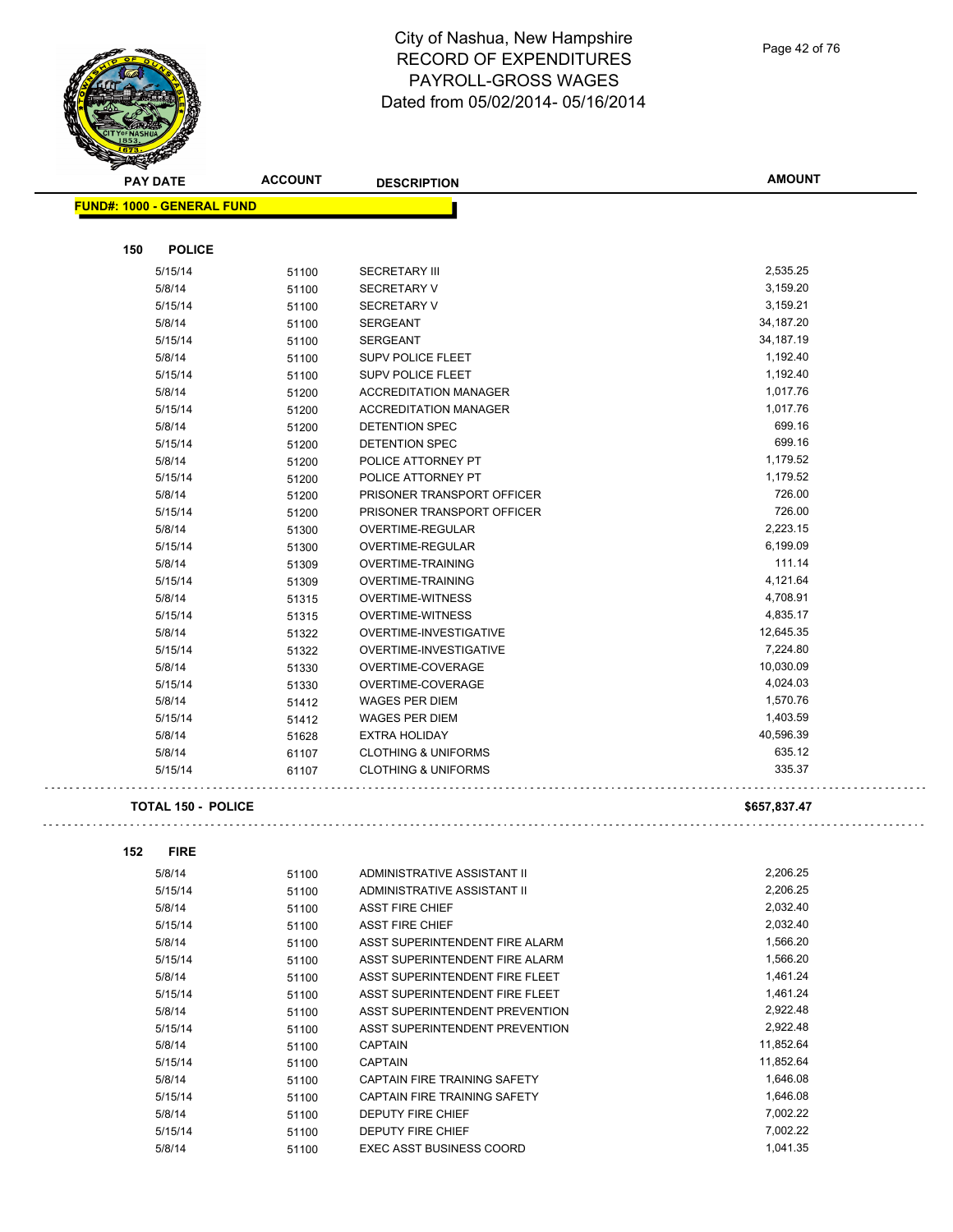Page 43 of 76

| <b>PAY DATE</b>                   | <b>ACCOUNT</b>                         | <b>DESCRIPTION</b>                                             | <b>AMOUNT</b> |
|-----------------------------------|----------------------------------------|----------------------------------------------------------------|---------------|
| <b>FUND#: 1000 - GENERAL FUND</b> |                                        |                                                                |               |
| 152<br><b>FIRE</b>                |                                        |                                                                |               |
| 5/15/14                           | 51100                                  | <b>EXEC ASST BUSINESS COORD</b>                                | 1,041.35      |
| 5/8/14                            | 51100                                  | <b>FIRE CHIEF</b>                                              | 2,331.28      |
| 5/15/14                           | 51100                                  | <b>FIRE CHIEF</b>                                              | 2,331.28      |
| 5/8/14                            | 51100                                  | FIRE DISPATCH ALL RANKS                                        | 6,685.03      |
| 5/15/14                           | 51100                                  | FIRE DISPATCH ALL RANKS                                        | 7,064.17      |
| 5/8/14                            | 51100                                  | FIRE DISPATCHER CLERK TRAINER                                  | 1,493.66      |
| 5/15/14                           | 51100                                  | FIRE DISPATCHER CLERK TRAINER                                  | 1,058.01      |
| 5/8/14                            | 51100                                  | <b>FIRE LIEUTENANT</b>                                         | 37,336.63     |
| 5/15/14                           | 51100                                  | <b>FIRE LIEUTENANT</b>                                         | 37,226.98     |
| 5/8/14                            |                                        | <b>FIRE MECHANIC</b>                                           | 1,308.48      |
| 5/15/14                           | 51100                                  | <b>FIRE MECHANIC</b>                                           | 1,308.48      |
| 5/8/14                            | 51100                                  | FIRE TRAINING OFFICER                                          | 1,446.76      |
| 5/15/14                           | 51100                                  | FIRE TRAINING OFFICER                                          | 1,446.76      |
|                                   | 51100                                  |                                                                | 114,714.34    |
| 5/8/14                            | 51100                                  | <b>FIREFIGHTERS ALL RANKS</b><br><b>FIREFIGHTERS ALL RANKS</b> | 114,714.38    |
| 5/15/14                           | 51100                                  |                                                                |               |
| 5/8/14                            | 51100                                  | SUPERINTENDENT FIRE ALARM                                      | 937.13        |
| 5/15/14                           | 51100                                  | SUPERINTENDENT FIRE ALARM                                      | 937.13        |
| 5/8/14                            | 51100                                  | SUPERINTENDENT FIRE FLEET                                      | 1,629.80      |
| 5/15/14                           | 51100                                  | SUPERINTENDENT FIRE FLEET                                      | 1,629.80      |
| 5/8/14                            | 51100                                  | SUPERINTENDENT FIRE PREVENTION                                 | 1,574.32      |
| 5/15/14                           | 51100                                  | SUPERINTENDENT FIRE PREVENTION                                 | 1,574.32      |
| 5/8/14                            | 51300                                  | OVERTIME-REGULAR                                               | 1,158.34      |
| 5/15/14                           | 51300                                  | OVERTIME-REGULAR                                               | 2,322.05      |
| 5/8/14                            | 51330                                  | OVERTIME-COVERAGE                                              | 12,355.02     |
| 5/15/14                           | 51330                                  | OVERTIME-COVERAGE                                              | 7,779.69      |
| 4/24/14                           | 51412                                  | <b>WAGES PER DIEM</b>                                          | (100.00)      |
| 5/8/14                            | 51628                                  | <b>EXTRA HOLIDAY</b>                                           | 49,828.11     |
| 5/8/14                            | 51650                                  | ADDITIONAL HOURS                                               | 32,942.18     |
| 5/15/14                           | 51650                                  | <b>ADDITIONAL HOURS</b>                                        | 20,850.84     |
| 4/24/14                           | 51700                                  | <b>STIPENDS</b>                                                | 100.00        |
| 5/8/14                            | 51700                                  | <b>STIPENDS</b>                                                | 4,415.36      |
| 5/15/14                           | 51700                                  | <b>STIPENDS</b>                                                | 4,415.36      |
| <b>TOTAL 152 - FIRE</b>           |                                        |                                                                | \$538,277.41  |
| 153                               | <b>BUILDING INSPECTION</b>             |                                                                |               |
| 5/8/14                            | 51100                                  | <b>BUILDING AND UTILITIES INSPCTR</b>                          | 3,224.39      |
| 5/15/14                           | 51100                                  | <b>BUILDING AND UTILITIES INSPCTR</b>                          | 3,224.41      |
| 5/8/14                            | 51100                                  | <b>BUILDING DEPARTMENT MANAGER</b>                             | 1,367.60      |
| 5/15/14                           | 51100                                  | <b>BUILDING DEPARTMENT MANAGER</b>                             | 1,367.60      |
| 5/8/14                            | 51100                                  | PERMIT TECHNICIAN I                                            | 601.55        |
| 5/15/14                           | 51100                                  | PERMIT TECHNICIAN I                                            | 601.55        |
| 5/8/14                            | 51100                                  | PERMIT TECHNICIAN III                                          | 734.80        |
| 5/15/14                           | 51100                                  | PERMIT TECHNICIAN III                                          | 734.80        |
| 5/8/14                            | 51100                                  | <b>PLANS EXAMINER</b>                                          | 1,131.50      |
| 5/15/14                           | 51100                                  | <b>PLANS EXAMINER</b>                                          | 1,131.50      |
| 5/8/14                            |                                        | <b>BUILDING AND UTILITIES INSPCTR</b>                          | 775.01        |
| 5/15/14                           | 51200                                  | <b>BUILDING AND UTILITIES INSPCTR</b>                          | 768.60        |
|                                   | 51200                                  |                                                                |               |
|                                   | <b>TOTAL 153 - BUILDING INSPECTION</b> |                                                                | \$15,663.31   |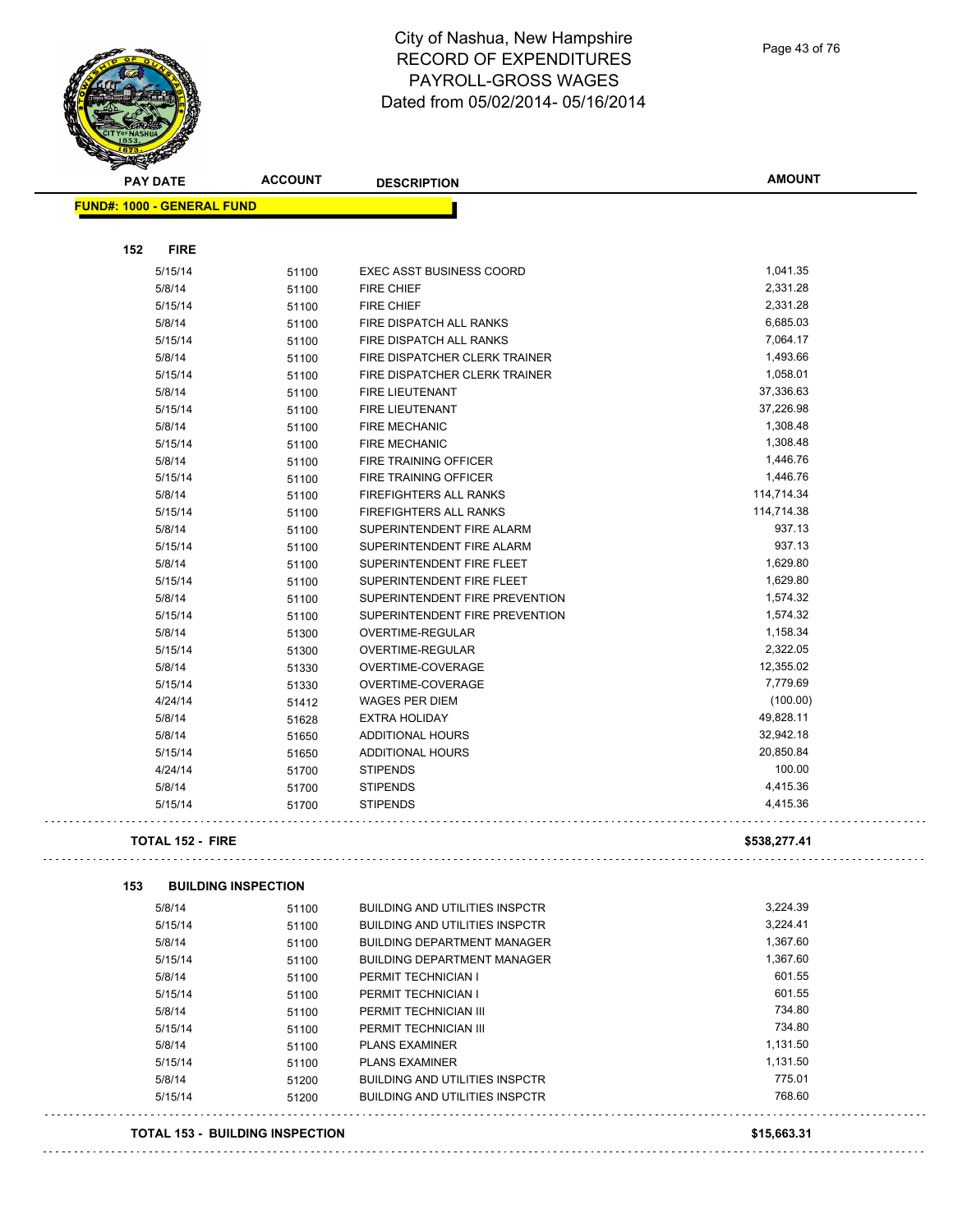Page 44 of 76

#### RECORD OF EXPENDITURES PAYROLL-GROSS WAGES Dated from 05/02/2014- 05/16/2014 **PAY DATE ACCOUNT DESCRIPTION AMOUNT FUND#: 1000 - GENERAL FUND 155 CODE ENFORCEMENT** 5/8/14 51100 CODE ENFORCEMENT OFFICER II 2,026.65 5/15/14 51100 CODE ENFORCEMENT OFFICER II 2,026.65 5/8/14 51100 MGR CODE ENFORCEMENT DEPT 1,289.90 5/15/14 51100 MGR CODE ENFORCEMENT DEPT 1,289.90 **TOTAL 155 - CODE ENFORCEMENT \$6,633.10 156 EMERGENCY MANAGEMENT** 5/8/14 51100 EMERGENCY MANAGEMENT DIRECTOR 1,442.85 5/15/14 51100 EMERGENCY MANAGEMENT DIRECTOR 1,442.85 **TOTAL 156 - EMERGENCY MANAGEMENT \$2,885.70** . . . . . . . . . . . . . . . . . . . **157 CITYWIDE COMMUNICATIONS** 5/8/14 51100 COMM SYS ENGR TECH 5/6/14 51100 5/15/14 51100 COMM SYS ENGR TECH 1,475.60 5/8/14 51200 RADIO SYSTEMS MANAGER 1,252.16 5/15/14 51200 RADIO SYSTEMS MANAGER 1,252.16

City of Nashua, New Hampshire

#### **TOTAL 157 - CITYWIDE COMMUNICATIONS \$5,455.52**

#### **160 PUBLIC WORKS-ADMIN/ENGINEERING**

| 5/8/14  | 51100 | ADMINISTRATIVE ASSISTANT II        | 665.60   |
|---------|-------|------------------------------------|----------|
| 5/15/14 | 51100 | ADMINISTRATIVE ASSISTANT II        | 665.60   |
| 5/8/14  | 51100 | CITIZEN SERVICES COORDINATOR       | 721.90   |
| 5/15/14 | 51100 | CITIZEN SERVICES COORDINATOR       | 721.90   |
| 5/8/14  | 51100 | <b>CITY ENGINEER</b>               | 993.35   |
| 5/15/14 | 51100 | <b>CITY ENGINEER</b>               | 993.35   |
| 5/8/14  | 51100 | DEPUTY MANAGER OF ENGINEERING      | 670.20   |
| 5/15/14 | 51100 | DEPUTY MANAGER OF ENGINEERING      | 670.20   |
| 5/8/14  | 51100 | DIRECTOR PUBLIC WORKS              | 1,441.50 |
| 5/15/14 | 51100 | DIRECTOR PUBLIC WORKS              | 1,441.50 |
| 5/8/14  | 51100 | <b>DIVISION OPERATIONS MANAGER</b> | 1,372.55 |
| 5/15/14 | 51100 | DIVISION OPERATIONS MANAGER        | 1,372.55 |
| 5/8/14  | 51100 | DPW CONTRACT ADMINISTRATOR         | 324.85   |
| 5/15/14 | 51100 | DPW CONTRACT ADMINISTRATOR         | 324.85   |
| 5/8/14  | 51100 | <b>ENGINEERING INSPECTORS</b>      | 3,632.30 |
| 5/15/14 | 51100 | <b>ENGINEERING INSPECTORS</b>      | 1,805.20 |
| 5/8/14  | 51100 | <b>SENIOR FOREMAN</b>              | 1,248.00 |
| 5/15/14 | 51100 | <b>SENIOR FOREMAN</b>              | 1,248.00 |
| 5/8/14  | 51100 | SENIOR STAFF ENGINEER              | 2,439.40 |
| 5/15/14 | 51100 | <b>SENIOR STAFF ENGINEER</b>       | 2,439.40 |
| 5/8/14  | 51100 | <b>SENIOR TRAFFIC ENGINEER</b>     | 1,533.60 |
| 5/15/14 | 51100 | <b>SENIOR TRAFFIC ENGINEER</b>     | 1,533.60 |
| 5/8/14  | 51100 | STREET CONSTRUCTION ENGINEER       | 1,285.00 |
| 5/15/14 | 51100 | STREET CONSTRUCTION ENGINEER       | 1,285.00 |
| 5/8/14  | 51100 | <b>SURVEY TECHNICIAN</b>           | 1,096.65 |
| 5/15/14 | 51100 | <b>SURVEY TECHNICIAN</b>           | 1,096.65 |
| 5/8/14  | 51300 | OVERTIME-REGULAR                   | 12.48    |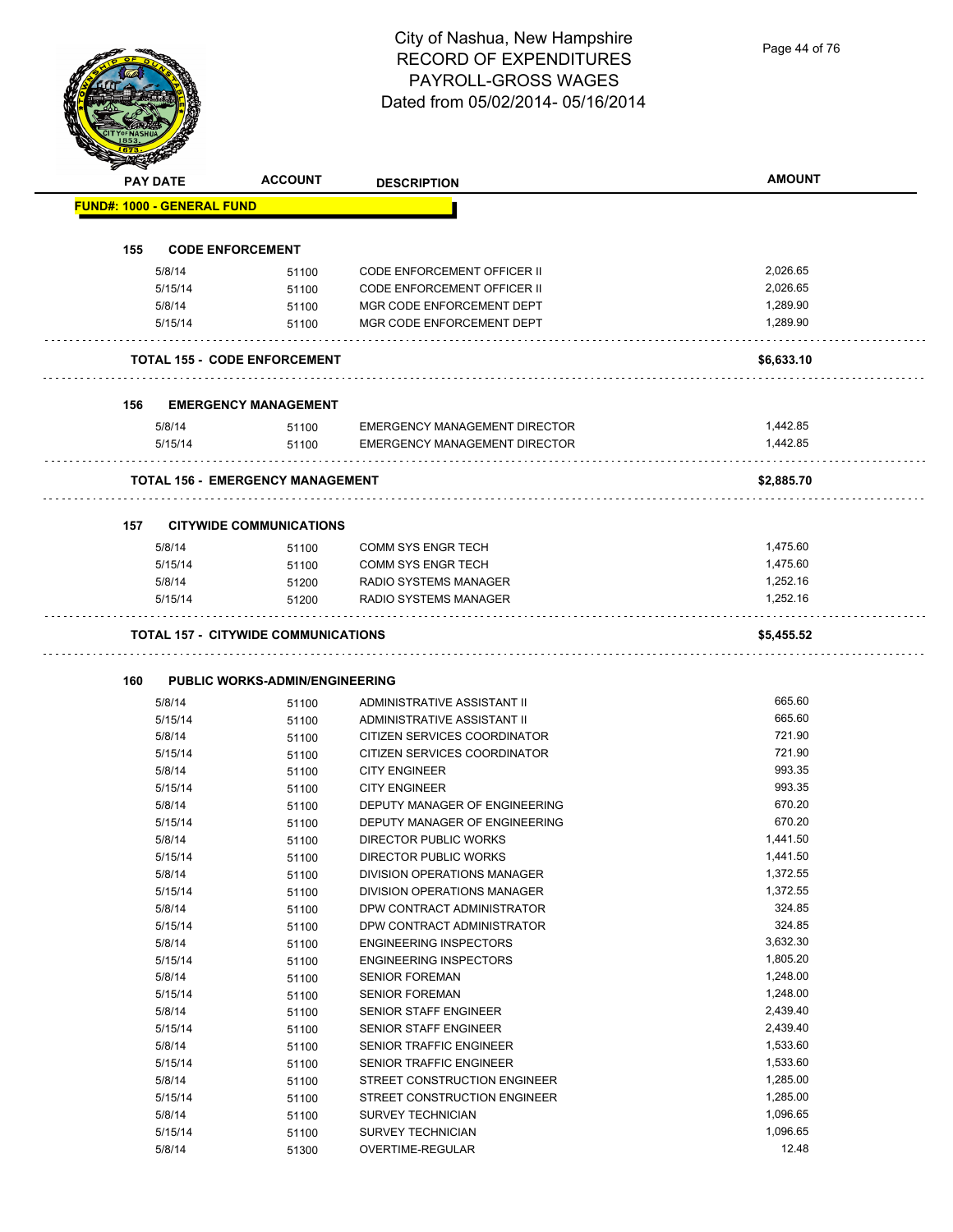#### City of Nashua, New Hampshire Page 45 of 76RECORD OF EXPENDITURES PAYROLL-GROSS WAGES Dated from 05/02/2014- 05/16/2014 **PAY DATE ACCOUNT DESCRIPTION AMOUNT FUND#: 1000 - GENERAL FUND TOTAL 160 - PUBLIC WORKS-ADMIN/ENGINEERING \$33,035.18 161 STREETS** 5/8/14 51100 ADMINISTRATIVE ASSISTANT III 953.25 5/15/14 51100 ADMINISTRATIVE ASSISTANT III 953.24 5/8/14 51100 AUTO MECH 1ST CLASS NIGHTS 3003160 3,033.60 5/15/14 51100 AUTO MECH 1ST CLASS NIGHTS 3,033.61 5/8/14 51100 AUTO MECH 2ND CLASS 1,818.40 5/15/14 51100 AUTO MECH 2ND CLASS 1,818.40 5/8/14 51100 AUTO MECH 2ND CLASS NIGHTS 921.20 5/15/14 51100 AUTO MECH 2ND CLASS NIGHTS 921.20 5/8/14 51100 AUTO MECHANIC 1ST CLASS 61 20093.61

| 5/8/14  | 51100 | AUTO MECH 2ND CLASS                  | 1,818.40  |
|---------|-------|--------------------------------------|-----------|
| 5/15/14 | 51100 | AUTO MECH 2ND CLASS                  | 1,818.40  |
| 5/8/14  | 51100 | AUTO MECH 2ND CLASS NIGHTS           | 921.20    |
| 5/15/14 | 51100 | AUTO MECH 2ND CLASS NIGHTS           | 921.20    |
| 5/8/14  | 51100 | AUTO MECHANIC 1ST CLASS              | 2,993.61  |
| 5/15/14 | 51100 | AUTO MECHANIC 1ST CLASS              | 2,993.60  |
| 5/8/14  | 51100 | <b>EQUIP OPR STREET REPAIR</b>       | 7,488.94  |
| 5/15/14 | 51100 | EQUIP OPR STREET REPAIR              | 7,273.60  |
| 5/8/14  | 51100 | FLEET MAINTENANCE FOREMAN            | 1,096.65  |
| 5/15/14 | 51100 | FLEET MAINTENANCE FOREMAN            | 1,096.65  |
| 5/8/14  | 51100 | FLEET MANAGER STREET DEPT            | 1,056.15  |
| 5/15/14 | 51100 | FLEET MANAGER STREET DEPT            | 1,056.15  |
| 5/8/14  | 51100 | <b>MASON PIPELAYER</b>               | 2,608.80  |
| 5/15/14 | 51100 | <b>MASON PIPELAYER</b>               | 2,608.80  |
| 5/8/14  | 51100 | OPERATIONS COORDINATOR               | 788.05    |
| 5/15/14 | 51100 | OPERATIONS COORDINATOR               | 788.05    |
| 5/8/14  | 51100 | <b>SIGN MAINTENANCE</b>              | 865.60    |
| 5/15/14 | 51100 | <b>SIGN MAINTENANCE</b>              | 865.60    |
| 5/8/14  | 51100 | SIGN MAINTENANCE ASSISTANT           | 807.20    |
| 5/15/14 | 51100 | SIGN MAINTENANCE ASSISTANT           | 1,118.55  |
| 5/8/14  | 51100 | STOREKEEPER PWD                      | 895.65    |
| 5/15/14 | 51100 | STOREKEEPER PWD                      | 895.65    |
| 5/8/14  | 51100 | STR CONSTR RPR AND PERMT COORD       | 1,075.15  |
| 5/15/14 | 51100 | STR CONSTR RPR AND PERMT COORD       | 1,075.15  |
| 5/8/14  | 51100 | <b>STREET FOREMAN</b>                | 4,616.59  |
| 5/15/14 | 51100 | <b>STREET FOREMAN</b>                | 4,616.57  |
| 5/8/14  | 51100 | SUPERINTENDENT OF STREETS            | 1,720.00  |
| 5/15/14 | 51100 | SUPERINTENDENT OF STREETS            | 1,720.00  |
| 5/8/14  | 51100 | TRAFFIC MAINTENANCE ASSISTANT        | 860.80    |
| 5/15/14 | 51100 | <b>TRAFFIC MAINTENANCE ASSISTANT</b> | 860.80    |
| 5/8/14  | 51100 | <b>TRAFFIC MANAGER</b>               | 1,331.45  |
| 5/15/14 | 51100 | <b>TRAFFIC MANAGER</b>               | 1,331.45  |
| 5/8/14  | 51100 | <b>TRAFFIC TECHNICIAN I</b>          | 2,071.20  |
| 5/15/14 | 51100 | TRAFFIC TECHNICIAN I                 | 2,071.20  |
| 5/8/14  | 51100 | TRUCK DRIVER STREET REPAIR           | 16,078.43 |
| 5/15/14 | 51100 | TRUCK DRIVER STREET REPAIR           | 16,054.10 |
| 5/8/14  | 51100 | <b>WELDER FIRST CLASS</b>            | 1,968.80  |
| 5/15/14 | 51100 | <b>WELDER FIRST CLASS</b>            | 1,968.80  |
| 5/8/14  | 51300 | OVERTIME-REGULAR                     | 834.97    |
| 5/15/14 | 51300 | <b>OVERTIME-REGULAR</b>              | 2,231.46  |
| 5/8/14  | 51600 | <b>LONGEVITY</b>                     | 1,200.00  |
| 5/15/14 | 51600 | <b>LONGEVITY</b>                     | 2,400.00  |
|         |       |                                      |           |

**TOTAL 161 - STREETS \$116,837.12**

. . . . . . . . . . . . .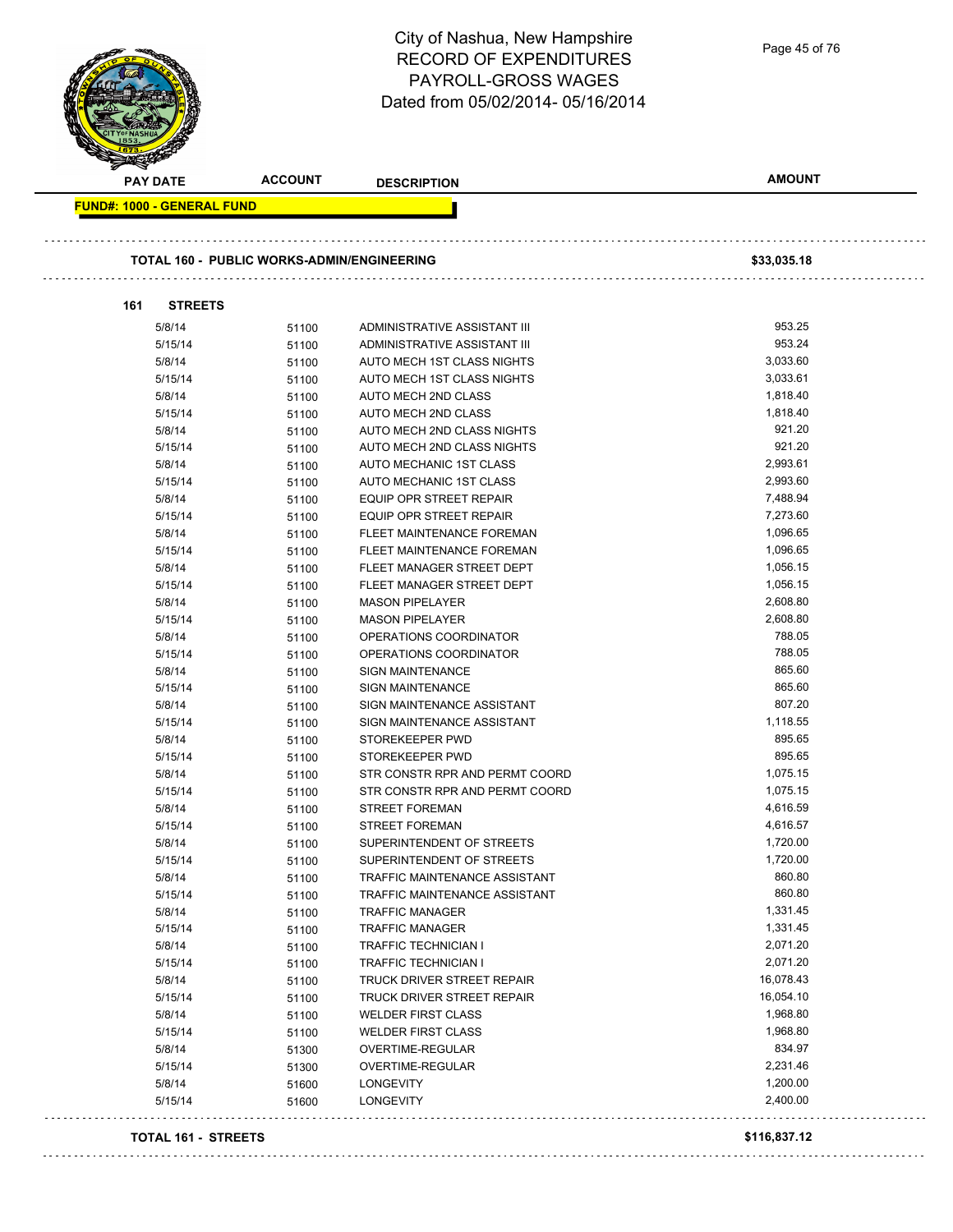|     | <b>PAY DATE</b>                       | <b>ACCOUNT</b> | <b>DESCRIPTION</b>                  | <b>AMOUNT</b> |
|-----|---------------------------------------|----------------|-------------------------------------|---------------|
|     | <b>FUND#: 1000 - GENERAL FUND</b>     |                |                                     |               |
|     |                                       |                |                                     |               |
| 166 | <b>PARKING LOTS</b>                   |                |                                     |               |
|     | 5/8/14                                | 51100          | ADMINISTRATIVE ASSISTANT II         | 665.60        |
|     | 5/15/14                               | 51100          | ADMINISTRATIVE ASSISTANT II         | 665.60        |
|     | 5/8/14                                | 51100          | PARKING MAINTENANCE                 | 1,315.20      |
|     | 5/15/14                               | 51100          | PARKING MAINTENANCE                 | 1,315.20      |
|     | 5/8/14                                | 51100          | <b>TRANSPORTATION DEPT MANAGER</b>  | 76.85         |
|     | 5/15/14                               | 51100          | <b>TRANSPORTATION DEPT MANAGER</b>  | 76.85         |
|     | 5/15/14                               | 51300          | OVERTIME-REGULAR                    | 73.98         |
|     | <b>TOTAL 166 - PARKING LOTS</b>       |                |                                     | \$4,189.28    |
| 171 | <b>COMMUNITY SERVICES</b>             |                |                                     |               |
|     | 5/8/14                                | 51100          | ADMINISTRATIVE ASSISTANT II         | 696.75        |
|     | 5/15/14                               | 51100          | ADMINISTRATIVE ASSISTANT II         | 696.75        |
|     | 5/8/14                                | 51100          | DIRECTOR HEALTH AND COMM SVS        | 1,677.05      |
|     | 5/15/14                               | 51100          | DIRECTOR HEALTH AND COMM SVS        | 1,677.05      |
|     | 5/8/14                                | 51100          | PROGRAM ASSISTANT                   | 419.80        |
|     | 5/15/14                               | 51100          | PROGRAM ASSISTANT                   | 419.80        |
|     | 5/8/14                                | 51100          | PROGRAM COORDINATOR                 | 903.15        |
|     | 5/15/14                               | 51100          | PROGRAM COORDINATOR                 | 903.15        |
|     | 5/15/14                               | 51412          | <b>WAGES PER DIEM</b>               | 123.50        |
|     |                                       |                | .                                   |               |
|     | <b>TOTAL 171 - COMMUNITY SERVICES</b> |                |                                     | \$7,517.00    |
| 172 | <b>COMMUNITY HEALTH</b>               |                |                                     |               |
|     | 5/8/14                                | 51100          | ADMINISTRATIVE ASSISTANT II         | 696.76        |
|     | 5/15/14                               | 51100          | ADMINISTRATIVE ASSISTANT II         | 696.75        |
|     | 5/8/14                                | 51100          | BILINGUAL OUTREACH WORKER           | 708.00        |
|     | 5/15/14                               | 51100          | <b>BILINGUAL OUTREACH WORKER</b>    | 708.00        |
|     | 5/8/14                                | 51100          | MANAGER COMMUNITY HEALTH            | 1,364.20      |
|     | 5/15/14                               | 51100          | MANAGER COMMUNITY HEALTH            | 1,364.20      |
|     | 5/8/14                                | 51100          | PUB HEALTH NURSE                    | 3,342.60      |
|     | 5/15/14                               | 51100          | PUB HEALTH NURSE                    | 3,342.61      |
|     | <b>TOTAL 172 - COMMUNITY HEALTH</b>   |                |                                     | \$12,223.12   |
| 173 | <b>ENVIRONMENTAL HEALTH</b>           |                |                                     |               |
|     | 5/8/14                                | 51100          | ENVIRONMENTAL HEALTH SPEC I         | 1,598.15      |
|     | 5/15/14                               | 51100          | ENVIRONMENTAL HEALTH SPEC I         | 1,598.15      |
|     | 5/8/14                                | 51100          | <b>ENVIRONMENTAL HEALTH SPEC II</b> | 1,044.25      |
|     | 5/15/14                               | 51100          | <b>ENVIRONMENTAL HEALTH SPEC II</b> | 1,044.25      |
|     | 5/8/14                                | 51100          | ENVIRONMENTAL TECH OFFICE MGR       | 964.35        |
|     |                                       |                | ENVIRONMENTAL TECH OFFICE MGR       | 964.36        |
|     |                                       | 51100          |                                     | 988.20        |
|     | 5/15/14                               |                |                                     |               |
|     | 5/8/14                                | 51100          | LABORATORY DIRECTOR                 |               |
|     | 5/15/14                               | 51100          | LABORATORY DIRECTOR                 | 988.20        |
|     | 5/8/14                                | 51100          | MANAGER ENVIRONMENTAL HEALTH        | 1,404.70      |
|     | 5/15/14                               | 51100          | MANAGER ENVIRONMENTAL HEALTH        | 1,404.70      |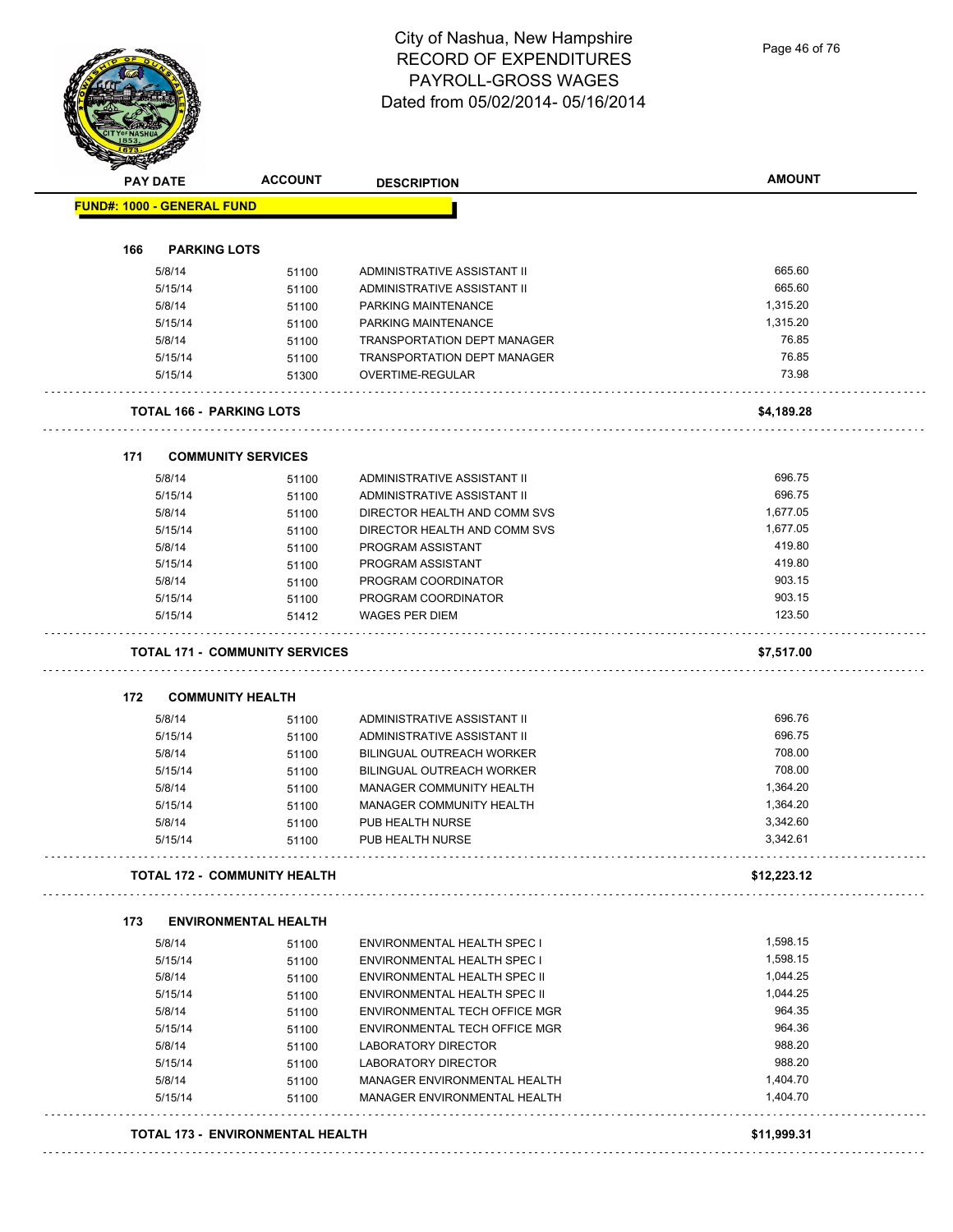Page 47 of 76

|     | <b>PAY DATE</b>                   | <b>ACCOUNT</b>                            | <b>DESCRIPTION</b>               | <b>AMOUNT</b> |
|-----|-----------------------------------|-------------------------------------------|----------------------------------|---------------|
|     | <b>FUND#: 1000 - GENERAL FUND</b> |                                           |                                  |               |
| 174 |                                   | <b>WELFARE ADMINISTRATION</b>             |                                  |               |
|     | 5/8/14                            | 51100                                     | ADMINISTRATIVE ASSISTANT I       | 812.25        |
|     | 5/15/14                           | 51100                                     | ADMINISTRATIVE ASSISTANT I       | 812.25        |
|     | 5/8/14                            | 51100                                     | CASE TECHNICIAN WELFARE          | 1,865.99      |
|     | 5/15/14                           | 51100                                     | <b>CASE TECHNICIAN WELFARE</b>   | 2,311.50      |
|     | 5/8/14                            | 51100                                     | INTAKE WORKER ACCOUNTANT         | 909.85        |
|     | 5/15/14                           | 51100                                     | INTAKE WORKER ACCOUNTANT         | 909.85        |
|     | 5/8/14                            | 51100                                     | SENIOR CASE TECHNICIAN           | 929.80        |
|     | 5/15/14                           | 51100                                     | SENIOR CASE TECHNICIAN           | 929.80        |
|     | 5/8/14                            | 51100                                     | <b>WELFARE OFFICER</b>           | 1,408.20      |
|     | 5/15/14                           | 51100                                     | <b>WELFARE OFFICER</b>           | 1,408.20      |
|     |                                   | <b>TOTAL 174 - WELFARE ADMINISTRATION</b> |                                  | \$12,297.69   |
|     |                                   |                                           |                                  |               |
| 177 |                                   | <b>PARKS &amp; RECREATION</b>             |                                  |               |
|     | 5/8/14                            | 51100                                     | ADMINISTRATIVE ASSISTANT II      | 734.80        |
|     | 5/15/14                           | 51100                                     | ADMINISTRATIVE ASSISTANT II      | 734.80        |
|     | 5/8/14                            | 51100                                     | EQUIPMENT OPERATOR, PARKS        | 909.20        |
|     | 5/15/14                           | 51100                                     | EQUIPMENT OPERATOR, PARKS        | 909.20        |
|     | 5/8/14                            | 51100                                     | <b>FOREMAN LABOR PARK</b>        | 3,289.95      |
|     | 5/15/14                           | 51100                                     | <b>FOREMAN LABOR PARK</b>        | 3,289.94      |
|     | 5/8/14                            | 51100                                     | <b>GROUNDS KEEPER PARK MAINT</b> | 6,646.51      |
|     | 5/15/14                           | 51100                                     | <b>GROUNDS KEEPER PARK MAINT</b> | 6,650.94      |
|     | 5/8/14                            | 51100                                     | <b>GROUNDSMAN I PARKS</b>        | 2,346.64      |
|     | 5/15/14                           | 51100                                     | <b>GROUNDSMAN I PARKS</b>        | 2,364.72      |
|     | 5/8/14                            | 51100                                     | <b>GROUNDSMAN II PARKS</b>       | 818.80        |
|     | 5/15/14                           | 51100                                     | <b>GROUNDSMAN II PARKS</b>       | 818.80        |
|     | 5/8/14                            | 51100                                     | <b>LEAD GROUNDSMAN</b>           | 2,758.80      |
|     | 5/15/14                           | 51100                                     | <b>LEAD GROUNDSMAN</b>           | 2,758.80      |
|     | 5/8/14                            | 51100                                     | NURSERY WORKER PARKS             | 865.60        |
|     | 5/15/14                           | 51100                                     | NURSERY WORKER PARKS             | 865.60        |
|     | 5/8/14                            | 51100                                     | PROGRAM COORDINATOR              | 347.85        |
|     | 5/15/14                           | 51100                                     | PROGRAM COORDINATOR              | 347.85        |
|     | 5/8/14                            | 51100                                     | RECREATION PROGRAM MANAGER       | 1,075.60      |
|     | 5/15/14                           | 51100                                     | RECREATION PROGRAM MANAGER       | 1,075.60      |
|     | 5/8/14                            | 51100                                     | STELLOS STADIUM ATTENDANT        | 921.20        |
|     | 5/15/14                           | 51100                                     | STELLOS STADIUM ATTENDANT        | 921.20        |
|     | 5/8/14                            | 51100                                     | SUPERINTENDENT OF PARKS RECR     | 1,670.35      |
|     | 5/15/14                           | 51100                                     | SUPERINTENDENT OF PARKS RECR     | 1,670.35      |
|     | 5/8/14                            | 51100                                     | <b>TRUCK DRIVER PARKS RECR</b>   | 837.60        |
|     | 5/15/14                           | 51100                                     | TRUCK DRIVER PARKS RECR          | 860.24        |
|     | 4/24/14                           | 51300                                     | OVERTIME-REGULAR                 | 0.09          |
|     | 5/8/14                            | 51300                                     | OVERTIME-REGULAR                 | 4,857.96      |
|     | 5/15/14                           | 51300                                     | OVERTIME-REGULAR                 | 4,852.58      |
|     | 5/8/14                            | 51400                                     | WAGES TEMP-SEASONAL              | 1,030.00      |
|     | 5/15/14                           | 51400                                     | WAGES TEMP-SEASONAL              | 1,300.00      |
|     |                                   | <b>TOTAL 177 - PARKS &amp; RECREATION</b> |                                  | \$58,531.57   |

**179 LIBRARY**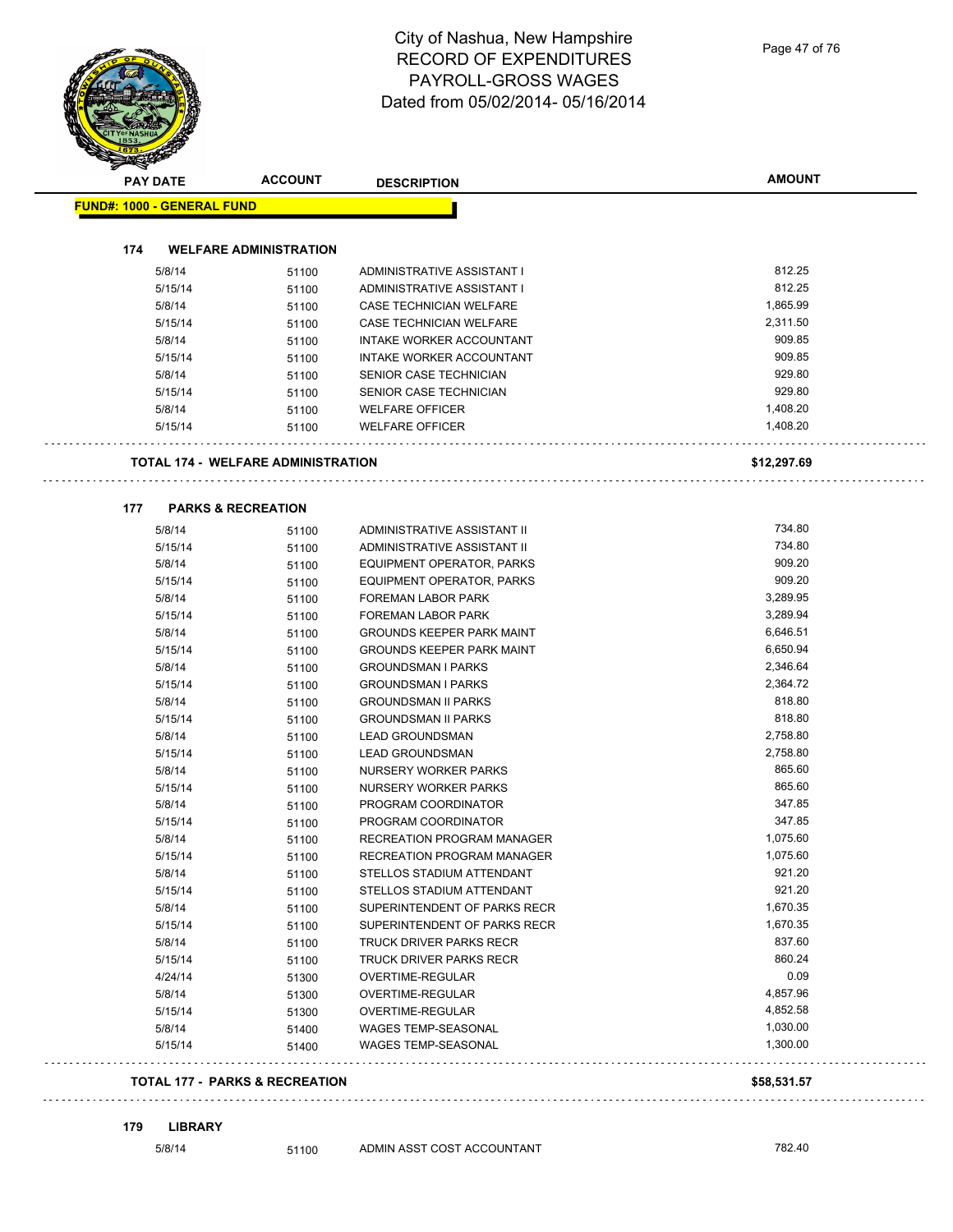| <b>PAY DATE</b>                   | <b>ACCOUNT</b> | <b>DESCRIPTION</b>                                        | <b>AMOUNT</b>    |
|-----------------------------------|----------------|-----------------------------------------------------------|------------------|
| <b>FUND#: 1000 - GENERAL FUND</b> |                |                                                           |                  |
|                                   |                |                                                           |                  |
|                                   |                |                                                           |                  |
| 179<br><b>LIBRARY</b>             |                |                                                           |                  |
| 5/15/14                           | 51100          | ADMIN ASST COST ACCOUNTANT                                | 782.40           |
| 5/8/14                            | 51100          | ASSISTANT DIRECTOR LIBRARY                                | 1,255.85         |
| 5/15/14                           | 51100          | ASSISTANT DIRECTOR LIBRARY                                | 1,255.85         |
| 5/8/14                            | 51100          | ASSISTANT LIBRARIAN CIRCULATIO                            | 945.05           |
| 5/15/14                           | 51100          | ASSISTANT LIBRARIAN CIRCULATIO                            | 945.05           |
| 5/8/14                            | 51100          | ASSISTANT LIBRARIAN MEDIA SERV                            | 770.80           |
| 5/15/14                           | 51100          | ASSISTANT LIBRARIAN MEDIA SERV                            | 770.81           |
| 5/8/14                            | 51100          | ASSISTANT LIBRARIAN TECH SVS                              | 975.45           |
| 5/15/14                           | 51100          | ASSISTANT LIBRARIAN TECH SVS                              | 975.45<br>908.88 |
| 5/8/14                            | 51100          | ASSISTANT LIBRARIAN YOUTH SERV                            | 605.92           |
| 5/15/14                           | 51100          | ASSISTANT LIBRARIAN YOUTH SERV<br><b>DIRECTOR LIBRARY</b> | 1,831.20         |
| 5/8/14<br>5/15/14                 | 51100          | <b>DIRECTOR LIBRARY</b>                                   | 1,831.20         |
| 5/8/14                            | 51100          | EXECUTIVE ASST OFFICE MANAGER                             | 833.85           |
| 5/15/14                           | 51100<br>51100 | EXECUTIVE ASST OFFICE MANAGER                             | 833.85           |
| 5/8/14                            | 51100          | <b>JANITOR</b>                                            | 476.20           |
| 5/15/14                           | 51100          | <b>JANITOR</b>                                            | 476.20           |
| 5/8/14                            | 51100          | LIBRARIAN ADULT SERVICES                                  | 934.55           |
| 5/15/14                           | 51100          | <b>LIBRARIAN ADULT SERVICES</b>                           | 934.56           |
| 5/8/14                            | 51100          | <b>LIBRARIAN CIRCULATION</b>                              | 974.00           |
| 5/15/14                           | 51100          | <b>LIBRARIAN CIRCULATION</b>                              | 974.00           |
| 5/8/14                            | 51100          | LIBRARIAN OUTREACH SVS                                    | 970.10           |
| 5/15/14                           | 51100          | LIBRARIAN OUTREACH SVS                                    | 970.10           |
| 5/8/14                            | 51100          | <b>LIBRARIAN TECH SERVICES</b>                            | 1,852.93         |
| 5/15/14                           | 51100          | <b>LIBRARIAN TECH SERVICES</b>                            | 1,852.94         |
| 5/8/14                            | 51100          | LIBRARIAN YOUTH SERVICES                                  | 2,216.73         |
| 5/15/14                           | 51100          | LIBRARIAN YOUTH SERVICES                                  | 2,207.91         |
| 5/8/14                            | 51100          | LIBRARY ASSISTANT ADULT SERVIC                            | 645.45           |
| 5/15/14                           | 51100          | LIBRARY ASSISTANT ADULT SERVIC                            | 645.45           |
| 5/8/14                            | 51100          | <b>LIBRARY ASSISTANT CIRCULATION</b>                      | 3,658.59         |
| 5/15/14                           | 51100          | <b>LIBRARY ASSISTANT CIRCULATION</b>                      | 3,255.15         |
| 5/8/14                            | 51100          | LIBRARY ASSISTANT MEDIA SERVIC                            | 1,990.54         |
| 5/15/14                           | 51100          | LIBRARY ASSISTANT MEDIA SERVIC                            | 1,990.55         |
| 5/8/14                            | 51100          | <b>LIBRARY ASSISTANT TECH SVS</b>                         | 686.30           |
| 5/15/14                           | 51100          | <b>LIBRARY ASSISTANT TECH SVS</b>                         | 686.30           |
| 5/8/14                            | 51100          | LIBRARY ASSISTANT YOUTH SERVIC                            | 1,604.55         |
| 5/15/14                           | 51100          | LIBRARY ASSISTANT YOUTH SERVIC                            | 1,608.66         |
| 5/8/14                            | 51100          | MAINTENANCE SUPV                                          | 827.70           |
| 5/15/14                           | 51100          | <b>MAINTENANCE SUPV</b>                                   | 827.70           |
| 5/8/14                            | 51100          | <b>MEDIA SERVICES COORDINATOR</b>                         | 1,169.96         |
| 5/15/14                           | 51100          | <b>MEDIA SERVICES COORDINATOR</b>                         | 1,169.96         |
| 5/8/14                            | 51100          | REFERENCE LIBRARIAN ADULT SERV                            | 2,968.28         |
| 5/15/14                           | 51100          | REFERENCE LIBRARIAN ADULT SERV                            | 2,968.28         |
| 5/8/14                            | 51100          | REFERENCE LIBRARIAN TECH SVS                              | 734.40           |
| 5/15/14                           | 51100          | REFERENCE LIBRARIAN TECH SVS                              | 734.40           |
| 5/8/14                            | 51100          | <b>SECURITY LIBRARY</b>                                   | 596.15           |
| 5/15/14                           | 51100          | <b>SECURITY LIBRARY</b>                                   | 596.15           |
| 5/8/14                            | 51200          | <b>LIBRARY ASSISTANT TECH SVS</b>                         | 403.40           |
| 5/15/14                           | 51200          | LIBRARY ASSISTANT TECH SVS                                | 403.40           |
| 5/8/14                            | 51200          | LIBRARY PAGE YOUTH SERVICES                               | 275.10           |
| 5/15/14                           | 51200          | LIBRARY PAGE YOUTH SERVICES                               | 275.10           |
| 5/8/14                            | 51200          | LIBRARY PAGES CIRCULATION                                 | 964.06           |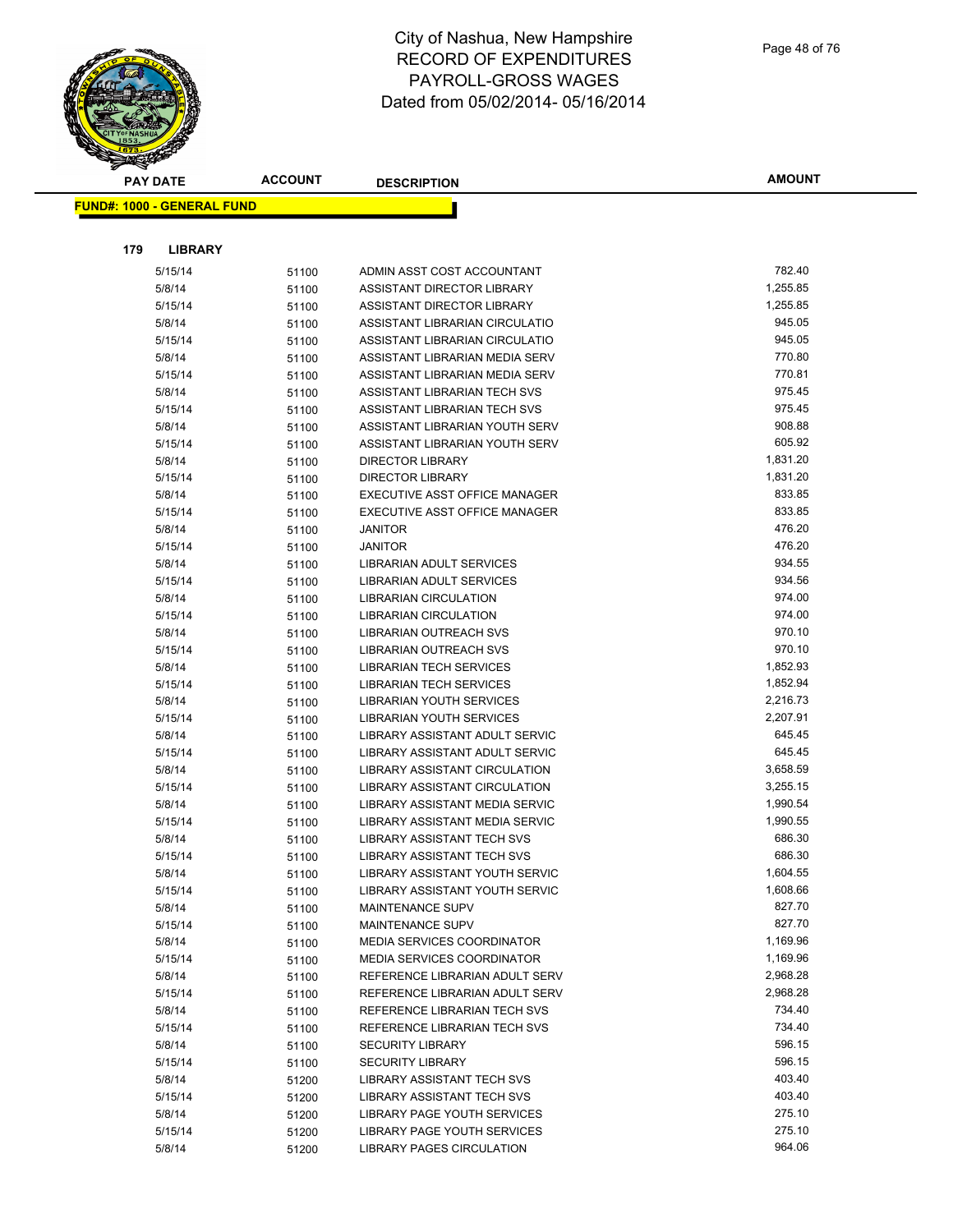Page 49 of 76

| <b>YOF NASHU</b><br>1853.<br>R |
|--------------------------------|
| <b>PAY DATE</b>                |

 $\bar{\tau}$  .

 $\epsilon$  .

 $\bar{\mathcal{L}}$  .

 $\Box$ 

| <b>PAY DATE</b>                          | <b>ACCOUNT</b>                          | <b>DESCRIPTION</b>                     | <b>AMOUNT</b> |
|------------------------------------------|-----------------------------------------|----------------------------------------|---------------|
| <b>FUND#: 1000 - GENERAL FUND</b>        |                                         |                                        |               |
|                                          |                                         |                                        |               |
| 179<br><b>LIBRARY</b>                    |                                         |                                        |               |
| 5/15/14                                  | 51200                                   | LIBRARY PAGES CIRCULATION              | 756.51        |
| 5/8/14                                   | 51200                                   | LIBRARY PAGES MEDIA SERVICES           | 133.50        |
| 5/15/14                                  | 51200                                   | LIBRARY PAGES MEDIA SERVICES           | 623.01        |
| 5/8/14                                   | 51200                                   | <b>SECURITY LIBRARY</b>                | 353.50        |
| 5/15/14                                  | 51200                                   | <b>SECURITY LIBRARY</b>                | 322.00        |
| 5/8/14                                   | 51300                                   | OVERTIME-REGULAR                       | 2,861.38      |
| 5/15/14                                  | 51300                                   | OVERTIME-REGULAR                       | 1,259.74      |
| 5/8/14                                   | 51750                                   | <b>RETIREMENT &amp; SEPARATION PAY</b> | 6,978.13      |
| <b>TOTAL 179 - LIBRARY</b>               |                                         |                                        | \$76,117.58   |
| 181                                      | <b>COMMUNITY DEVELOPMENT</b>            |                                        |               |
| 5/8/14                                   | 51100                                   | ADMINISTRATIVE ASSISTANT II            | 665.60        |
| 5/15/14                                  | 51100                                   | ADMINISTRATIVE ASSISTANT II            | 665.60        |
| 5/8/14                                   | 51200                                   | <b>CLERK TYPIST II PT</b>              | 451.81        |
| 5/15/14                                  | 51200                                   | <b>CLERK TYPIST II PT</b>              | 331.60        |
| 5/8/14                                   | 51400                                   | WAGES TEMP-SEASONAL                    | 100.00        |
| 5/15/14                                  | 51400                                   | WAGES TEMP-SEASONAL                    | 100.00        |
| <b>TOTAL 181 - COMMUNITY DEVELOPMENT</b> |                                         |                                        | \$2,314.61    |
| 182<br><b>PLANNING &amp; ZONING</b>      |                                         |                                        |               |
| 5/8/14                                   | 51100                                   | DEPARTMENT COORDINATOR                 | 913.60        |
| 5/15/14                                  | 51100                                   | DEPARTMENT COORDINATOR                 | 913.60        |
| 5/8/14                                   | 51100                                   | DEPUTY PLANNING MANAGER                | 2,589.60      |
| 5/15/14                                  | 51100                                   | DEPUTY PLANNING MANAGER                | 2,589.60      |
| 5/8/14                                   | 51100                                   | MANAGER PLANNING DEPT                  | 1,865.85      |
| 5/15/14                                  | 51100                                   | MANAGER PLANNING DEPT                  | 1,865.85      |
| 5/8/14                                   | 51100                                   | PLANNER I                              | 1,675.35      |
| 5/15/14                                  | 51100                                   | PLANNER I                              | 1,675.35      |
| 5/8/14                                   | 51100                                   | <b>PLANNER II</b>                      | 1,095.40      |
| 5/15/14                                  | 51100                                   | <b>PLANNER II</b>                      | 1,095.40      |
| 5/8/14                                   | 51100                                   | ZONING COORDINATOR                     | 682.30        |
| 5/15/14                                  | 51100                                   | ZONING COORDINATOR                     | 682.30        |
| 5/8/14                                   | 53428                                   | STENOGRAPHIC SERVICES                  | 375.00        |
| 5/15/14                                  | 53428                                   | STENOGRAPHIC SERVICES                  | 500.00        |
| TOTAL 182 - PLANNING & ZONING            |                                         |                                        | \$18,519.20   |
|                                          |                                         |                                        |               |
| 183                                      | <b>ECONOMIC DEVELOPMENT</b>             |                                        |               |
| 5/8/14                                   | 51100                                   | <b>ECONOMIC DEV DIRECTOR</b>           | 1,819.35      |
| 5/15/14                                  | 51100                                   | <b>ECONOMIC DEV DIRECTOR</b>           | 1,819.35      |
| 5/8/14                                   | 51100                                   | OED PROGRAM COORDINATOR                | 385.00        |
| 5/15/14                                  | 51100                                   | OED PROGRAM COORDINATOR                | 385.00        |
|                                          | <b>TOTAL 183 - ECONOMIC DEVELOPMENT</b> |                                        | \$4,408.70    |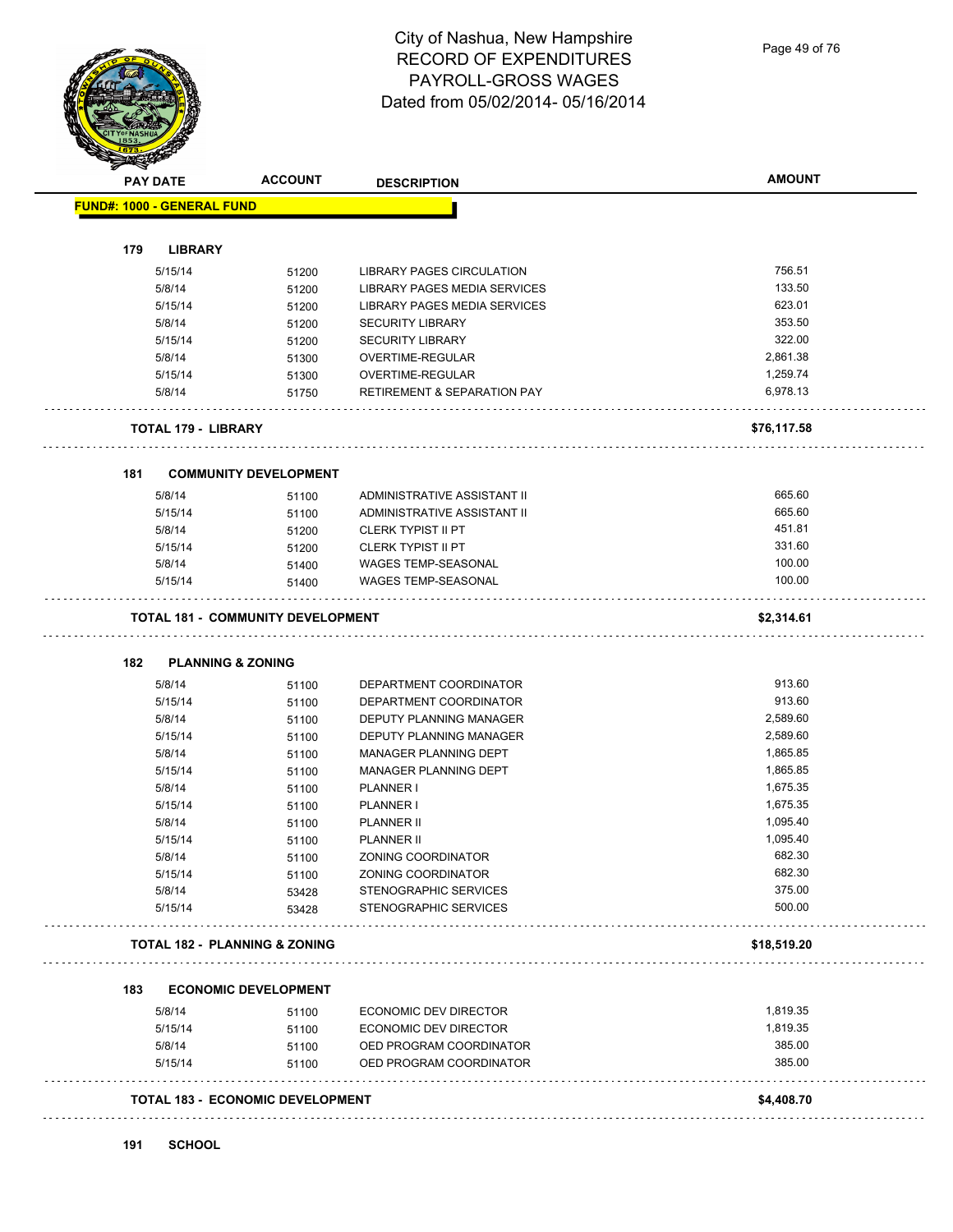**PAY DATE ACCOUNT DESCRIPTION**

|     | <u> FUND#: 1000 - GENERAL FUND</u> |       |                                                      |                    |
|-----|------------------------------------|-------|------------------------------------------------------|--------------------|
|     |                                    |       |                                                      |                    |
| 191 | <b>SCHOOL</b>                      |       |                                                      |                    |
|     | 5/8/14                             | 51100 | 21 CENTURY ELEM MFAM RES COORD                       | 1,181.50           |
|     | 5/8/14                             | 51100 | ASSISTANT PRINCIPAL AMH                              | 1,406.13           |
|     | 5/8/14                             | 51100 | ASSISTANT PRINCIPAL BIC                              | 2,925.69           |
|     | 5/8/14                             | 51100 | ASSISTANT PRINCIPAL BRO                              | 1,403.82           |
|     | 5/8/14                             | 51100 | ASSISTANT PRINCIPAL CHARL                            | 2,967.51           |
|     | 5/8/14                             | 51100 | ASSISTANT PRINCIPAL DR CRSP                          | 2,925.69           |
|     | 5/8/14                             | 51100 | ASSISTANT PRINCIPAL ELM                              | 6,549.41           |
|     | 5/8/14                             | 51100 | ASSISTANT PRINCIPAL FES                              | 2,967.51           |
|     | 5/8/14                             | 51100 | ASSISTANT PRINCIPAL FMS                              | 3,472.50           |
|     | 5/8/14                             | 51100 | ASSISTANT PRINCIPAL LEDGE                            | 2,812.32           |
|     | 5/8/14                             | 51100 | ASSISTANT PRINCIPAL MDE                              | 1,406.13           |
|     | 5/8/14                             | 51100 | ASSISTANT PRINCIPAL MTP                              | 2,892.52           |
|     | 5/8/14                             | 51100 | ASSISTANT PRINCIPAL NHN                              | 13,012.80          |
|     | 5/8/14                             | 51100 | ASSISTANT PRINCIPAL NHS                              | 12,580.81          |
|     | 5/8/14                             | 51100 | ASSISTANT PRINCIPAL PMS                              | 3,272.60           |
|     | 5/8/14                             | 51100 | ASSISTANT PRINCIPAL SHE                              | 2,807.70           |
|     | 5/8/14                             | 51100 | ASSISTANT SUPERINTENDENT                             | 8,261.40           |
|     | 5/8/14                             | 51100 | ASST DIRECTOR PLANT OPS                              | 4,353.40           |
|     | 5/8/14                             | 51100 | <b>ASST DIRECTOR SPED</b>                            | 6,079.50           |
|     | 5/8/14                             | 51100 | ASST SYSTEMS ADMIN FULL YEAR                         | 12,461.49          |
|     | 5/15/14                            | 51100 | ASST SYSTEMS ADMIN SCH YEAR                          | 724.88             |
|     | 5/8/14                             | 51100 | <b>ATTENDANCE OFFICER</b>                            | 2,270.19           |
|     | 5/8/14                             | 51100 | CAREER CENTER COORD NHN                              | 1,478.39           |
|     | 5/8/14                             | 51100 | CAREER CENTER COORD NHS                              | 1,478.39           |
|     | 5/8/14                             | 51100 | CHIEF OPERATING OFFICER                              | 3,937.70           |
|     | 5/15/14                            | 51100 | <b>CLERICAL ACADEMY NHN</b>                          | 3,416.79           |
|     | 5/15/14                            | 51100 | <b>CLERICAL ACADEMY NHS</b>                          | 2,566.06           |
|     | 5/8/14                             | 51100 | CLERICAL ADULT ED NHN                                | 727.15             |
|     | 5/15/14                            | 51100 | CLERICAL ADULT ED NHN                                | 735.15             |
|     | 5/8/14                             | 51100 | <b>CLERICAL ASST SUPER SUP</b>                       | 2,017.52           |
|     | 5/15/14                            | 51100 | <b>CLERICAL ASST SUPER SUP</b>                       | 2,017.55           |
|     | 5/15/14                            |       | <b>CLERICAL ATHLETIC NHN</b>                         | 703.90             |
|     |                                    | 51100 | CLERICAL ATHLETIC NHS                                | 630.20             |
|     | 5/15/14<br>5/8/14                  | 51100 | CLERICAL BOARD OF ED SUP                             | 774.75             |
|     |                                    | 51100 |                                                      | 774.75             |
|     | 5/15/14<br>5/8/14                  | 51100 | CLERICAL BOARD OF ED SUP<br><b>CLERICAL BUSINESS</b> | 3,558.80           |
|     |                                    | 51100 |                                                      |                    |
|     | 5/15/14                            | 51100 | <b>CLERICAL BUSINESS</b>                             | 3,558.80<br>794.64 |
|     | 5/8/14                             | 51100 | CLERICAL CHIEF OP OFFICER SUP                        |                    |
|     | 5/15/14                            | 51100 | CLERICAL CHIEF OP OFFICER SUP                        | 794.63             |
|     | 5/8/14                             | 51100 | <b>CLERICAL CTE NHN</b>                              | 738.40             |
|     | 5/15/14                            | 51100 | <b>CLERICAL CTE NHN</b>                              | 733.47             |
|     | 5/15/14                            | 51100 | CLERICAL CTE NHS                                     | 738.40             |
|     | 5/15/14                            | 51100 | <b>CLERICAL GUIDANCE ELM</b>                         | 738.40             |
|     | 5/15/14                            | 51100 | <b>CLERICAL GUIDANCE NHN</b>                         | 2,030.86           |
|     | 5/15/14                            | 51100 | CLERICAL GUIDANCE NHS                                | 2,756.07           |
|     | 5/8/14                             | 51100 | <b>CLERICAL HUMAN RESOURCES</b>                      | 2,082.53           |
|     | 5/15/14                            | 51100 | <b>CLERICAL HUMAN RESOURCES</b>                      | 2,091.64           |
|     | 5/8/14                             | 51100 | <b>CLERICAL PAYROLL SUP</b>                          | 660.75             |
|     | 5/15/14                            | 51100 | <b>CLERICAL PAYROLL SUP</b>                          | 660.76             |
|     | 5/8/14                             | 51100 | <b>CLERICAL PLANT OPS</b>                            | 738.40             |
|     | 5/15/14                            | 51100 | <b>CLERICAL PLANT OPS</b>                            | 738.40             |
|     | 5/15/14                            | 51100 | CLERICAL PRINCIPAL AMH                               | 1,189.30           |

#### Page 50 of 76

**AMOUNT**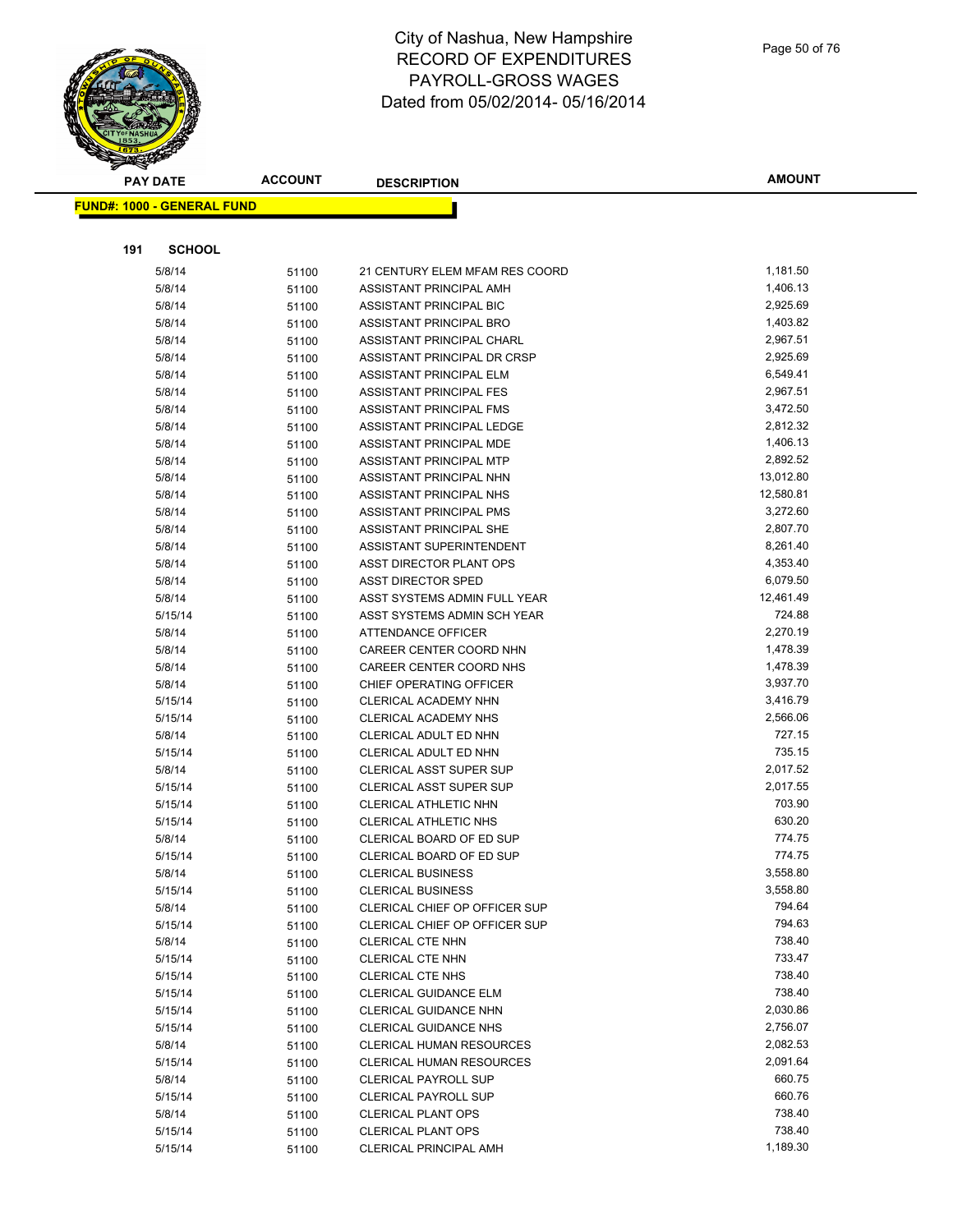**AMOUNT PAY DATE ACCOUNT DESCRIPTION FUND#: 1000 - GENERAL FUND 191 SCHOOL** 5/15/14 51100 CLERICAL PRINCIPAL BIC 1,332.05 5/15/14 51100 CLERICAL PRINCIPAL BIR 5/15/14 51100 CLERICAL PRINCIPAL BRO 1,476.80 5/15/14 51100 CLERICAL PRINCIPAL CHA 1,321.50 5/15/14 51100 CLERICAL PRINCIPAL DRC 1,353.40 5/15/14 51100 CLERICAL PRINCIPAL ELM 3,316.76 5/15/14 51100 CLERICAL PRINCIPAL FES 1,353.40 5/15/14 51100 CLERICAL PRINCIPAL FMS 2,128.39 5/15/14 51100 CLERICAL PRINCIPAL LDG 1,316.46 5/15/14 51100 CLERICAL PRINCIPAL MDE 1,431.05 5/15/14 51100 CLERICAL PRINCIPAL MTP 1,364.65 5/8/14 51100 CLERICAL PRINCIPAL NHN 1,288.90 5/15/14 51100 CLERICAL PRINCIPAL NHN 1,899.28 5/8/14 51100 CLERICAL PRINCIPAL NHS 5/8/14 51100 5/8/14 5/15/14 51100 CLERICAL PRINCIPAL NHS 1,437.80 5/15/14 51100 CLERICAL PRINCIPAL NSE 1,465.55 5/15/14 51100 CLERICAL PRINCIPAL PMS 2,055.01 5/15/14 51100 CLERICAL PRINCIPAL SHE 1,404.76 5/15/14 51100 CLERICAL RECEPTIONIST NHN 738.40 5/15/14 51100 CLERICAL RECEPTIONIST NHS 628.15 5/15/14 51100 CLERICAL SPECIAL ED NHN 703.90 5/15/14 51100 CLERICAL SPECIAL ED NHS 639.95 5/8/14 51100 CLERICAL SPECIAL ED SUP 5/8/14 51100 5/8/14 5/15/14 51100 CLERICAL SPECIAL ED SUP 1,476.80 5/8/14 51100 CLERICAL STUDENT SERV SUP 784.15 5/15/14 51100 CLERICAL STUDENT SERV SUP 784.15 5/15/14 51100 CLERICAL SUB SERVICE SUP 6 15/15/14 737.65 5/8/14 51100 CLERICAL SUPERINTENDANT SUP 925.90 5/15/14 51100 CLERICAL SUPERINTENDANT SUP 925.90 5/8/14 51100 CLERICAL TRANSPORTATION SUP 268.00 5/15/14 51100 CLERICAL TRANSPORTATION SUP 263.81 5/8/14 51100 CURRICULUM SUPERVISOR 5,847.00 5/8/14 51100 CUSTODIAN AMH 5/15/14 51100 CUSTODIAN AMH 5/8/14 51100 CUSTODIAN ASST HEAD ELM 736.80 5/15/14 51100 CUSTODIAN ASST HEAD ELM 6 2016 19:30 19:30 19:30 19:30 19:30 19:30 19:30 19:30 19:30 19:30 19:30 5/8/14 51100 CUSTODIAN ASST HEAD FMS 67100 736.80 5/15/14 51100 CUSTODIAN ASST HEAD FMS 6 15/15/14 736.80 5/8/14 51100 CUSTODIAN ASST HEAD NHN 1,111.31 5/15/14 51100 CUSTODIAN ASST HEAD NHN 1,023.20 5/8/14 51100 CUSTODIAN ASST HEAD NHS 1,618.01 5/15/14 51100 CUSTODIAN ASST HEAD NHS 1,474.82 5/8/14 51100 CUSTODIAN ASST HEAD PMS 67100 736.80 5/15/14 51100 CUSTODIAN ASST HEAD PMS 6 15/15/14 736.80 5/8/14 51100 CUSTODIAN BIC 1,941.60 5/15/14 51100 CUSTODIAN BIC 1,941.60 5/8/14 5/100 CUSTODIAN BIR 1,941.60 5/15/14 51100 CUSTODIAN BIR 1,941.60 5/8/14 5/100 CUSTODIAN BRO 1,294.40 5/15/14 51100 CUSTODIAN BRO 1,294.40 5/8/14 51100 CUSTODIAN CHA 1,294.40

5/15/14 51100 CUSTODIAN CHA 1,294.40

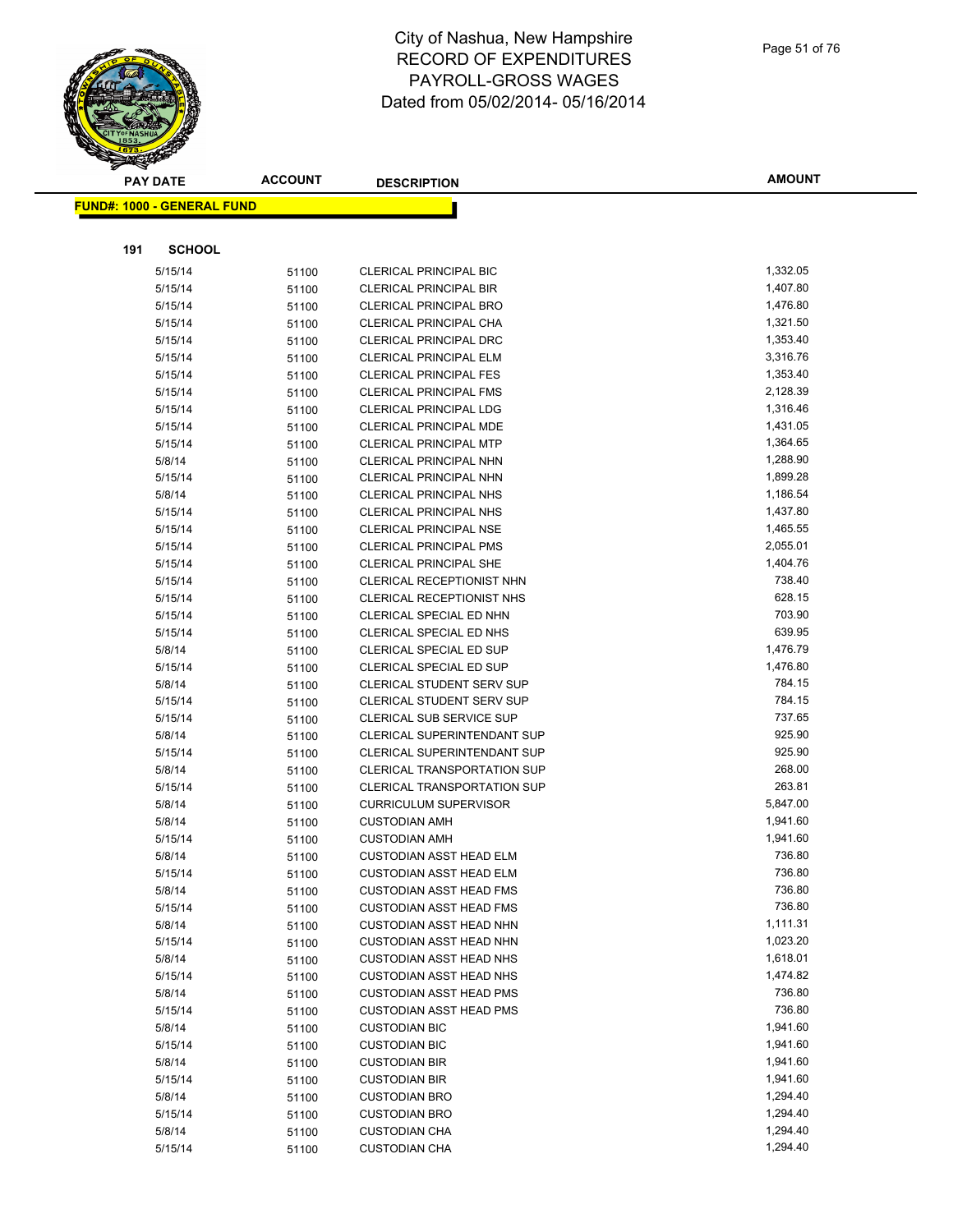

|     | <b>PAY DATE</b>                   | <b>ACCOUNT</b> | <b>DESCRIPTION</b>                                     | <b>AMOUNT</b>        |
|-----|-----------------------------------|----------------|--------------------------------------------------------|----------------------|
|     | <b>FUND#: 1000 - GENERAL FUND</b> |                |                                                        |                      |
|     |                                   |                |                                                        |                      |
| 191 | <b>SCHOOL</b>                     |                |                                                        |                      |
|     |                                   |                |                                                        |                      |
|     | 5/8/14                            | 51100          | <b>CUSTODIAN DRC</b>                                   | 1,294.41             |
|     | 5/15/14                           | 51100          | <b>CUSTODIAN DRC</b>                                   | 1,294.40             |
|     | 5/8/14                            | 51100          | <b>CUSTODIAN ELM</b>                                   | 5,260.81             |
|     | 5/15/14                           | 51100          | <b>CUSTODIAN ELM</b>                                   | 5,196.09             |
|     | 5/8/14                            | 51100          | <b>CUSTODIAN FES</b><br><b>CUSTODIAN FES</b>           | 1,294.40             |
|     | 5/15/14                           | 51100          |                                                        | 1,294.40<br>2,588.80 |
|     | 5/8/14<br>5/15/14                 | 51100          | <b>CUSTODIAN FMS</b><br><b>CUSTODIAN FMS</b>           | 2,588.80             |
|     | 5/8/14                            | 51100          |                                                        | 736.80               |
|     | 5/15/14                           | 51100          | <b>CUSTODIAN HEAD AMH</b><br><b>CUSTODIAN HEAD AMH</b> | 736.80               |
|     | 5/8/14                            | 51100          | <b>CUSTODIAN HEAD BIC</b>                              | 736.80               |
|     | 5/15/14                           | 51100          | <b>CUSTODIAN HEAD BIC</b>                              | 736.80               |
|     | 5/8/14                            | 51100          | <b>CUSTODIAN HEAD BIR</b>                              | 736.81               |
|     | 5/15/14                           | 51100<br>51100 | <b>CUSTODIAN HEAD BIR</b>                              | 736.80               |
|     | 5/8/14                            |                | <b>CUSTODIAN HEAD BRO</b>                              | 736.80               |
|     | 5/15/14                           | 51100          | <b>CUSTODIAN HEAD BRO</b>                              | 736.80               |
|     | 5/8/14                            | 51100          | <b>CUSTODIAN HEAD CHA</b>                              | 736.80               |
|     |                                   | 51100          |                                                        | 736.80               |
|     | 5/15/14<br>5/8/14                 | 51100          | <b>CUSTODIAN HEAD CHA</b><br><b>CUSTODIAN HEAD DRC</b> | 736.80               |
|     | 5/15/14                           | 51100          |                                                        | 736.80               |
|     | 5/8/14                            | 51100          | <b>CUSTODIAN HEAD DRC</b><br><b>CUSTODIAN HEAD ELM</b> | 873.20               |
|     |                                   | 51100          |                                                        | 873.20               |
|     | 5/15/14                           | 51100          | <b>CUSTODIAN HEAD ELM</b><br><b>CUSTODIAN HEAD FES</b> | 732.20               |
|     | 5/8/14                            | 51100          |                                                        | 736.80               |
|     | 5/15/14<br>5/8/14                 | 51100          | <b>CUSTODIAN HEAD FES</b>                              | 873.20               |
|     | 5/15/14                           | 51100          | <b>CUSTODIAN HEAD FMS</b><br><b>CUSTODIAN HEAD FMS</b> | 873.20               |
|     | 5/8/14                            | 51100          | <b>CUSTODIAN HEAD LDG</b>                              | 736.80               |
|     | 5/15/14                           | 51100          | <b>CUSTODIAN HEAD LDG</b>                              | 736.80               |
|     | 5/8/14                            | 51100          | <b>CUSTODIAN HEAD MTP</b>                              | 736.80               |
|     | 5/15/14                           | 51100          | <b>CUSTODIAN HEAD MTP</b>                              | 736.80               |
|     | 5/8/14                            | 51100<br>51100 | <b>CUSTODIAN HEAD NHN</b>                              | 878.40               |
|     | 5/15/14                           | 51100          | <b>CUSTODIAN HEAD NHN</b>                              | 878.40               |
|     | 5/8/14                            | 51100          | <b>CUSTODIAN HEAD NHS</b>                              | 878.40               |
|     | 5/15/14                           |                | <b>CUSTODIAN HEAD NHS</b>                              | 878.40               |
|     | 5/8/14                            | 51100<br>51100 | <b>CUSTODIAN HEAD NSE</b>                              | 299.35               |
|     | 5/15/14                           | 51100          | <b>CUSTODIAN HEAD NSE</b>                              | 299.35               |
|     | 5/8/14                            | 51100          | <b>CUSTODIAN HEAD PMS</b>                              | 873.21               |
|     | 5/15/14                           | 51100          | <b>CUSTODIAN HEAD PMS</b>                              | 873.20               |
|     | 5/8/14                            | 51100          | <b>CUSTODIAN HEAD SHE</b>                              | 299.35               |
|     | 5/15/14                           | 51100          | <b>CUSTODIAN HEAD SHE</b>                              | 736.80               |
|     | 5/8/14                            | 51100          | <b>CUSTODIAN LDG</b>                                   | 1,941.60             |
|     | 5/15/14                           | 51100          | <b>CUSTODIAN LDG</b>                                   | 1,941.60             |
|     | 5/8/14                            | 51100          | <b>CUSTODIAN MDE</b>                                   | 1,384.00             |
|     | 5/15/14                           | 51100          | <b>CUSTODIAN MDE</b>                                   | 1,384.00             |
|     | 5/8/14                            | 51100          | <b>CUSTODIAN MTP</b>                                   | 1,294.40             |
|     | 5/15/14                           | 51100          | <b>CUSTODIAN MTP</b>                                   | 1,294.40             |
|     | 5/8/14                            | 51100          | <b>CUSTODIAN NHN</b>                                   | 10,272.34            |
|     | 5/15/14                           | 51100          | <b>CUSTODIAN NHN</b>                                   | 10,354.24            |
|     | 5/8/14                            | 51100          | <b>CUSTODIAN NHS</b>                                   | 10,288.16            |
|     | 5/15/14                           | 51100          | <b>CUSTODIAN NHS</b>                                   | 10,451.57            |
|     | 5/8/14                            | 51100          | <b>CUSTODIAN NSE</b>                                   | 1,384.00             |
|     | 5/15/14                           | 51100          | <b>CUSTODIAN NSE</b>                                   | 1,384.00             |
|     |                                   |                |                                                        |                      |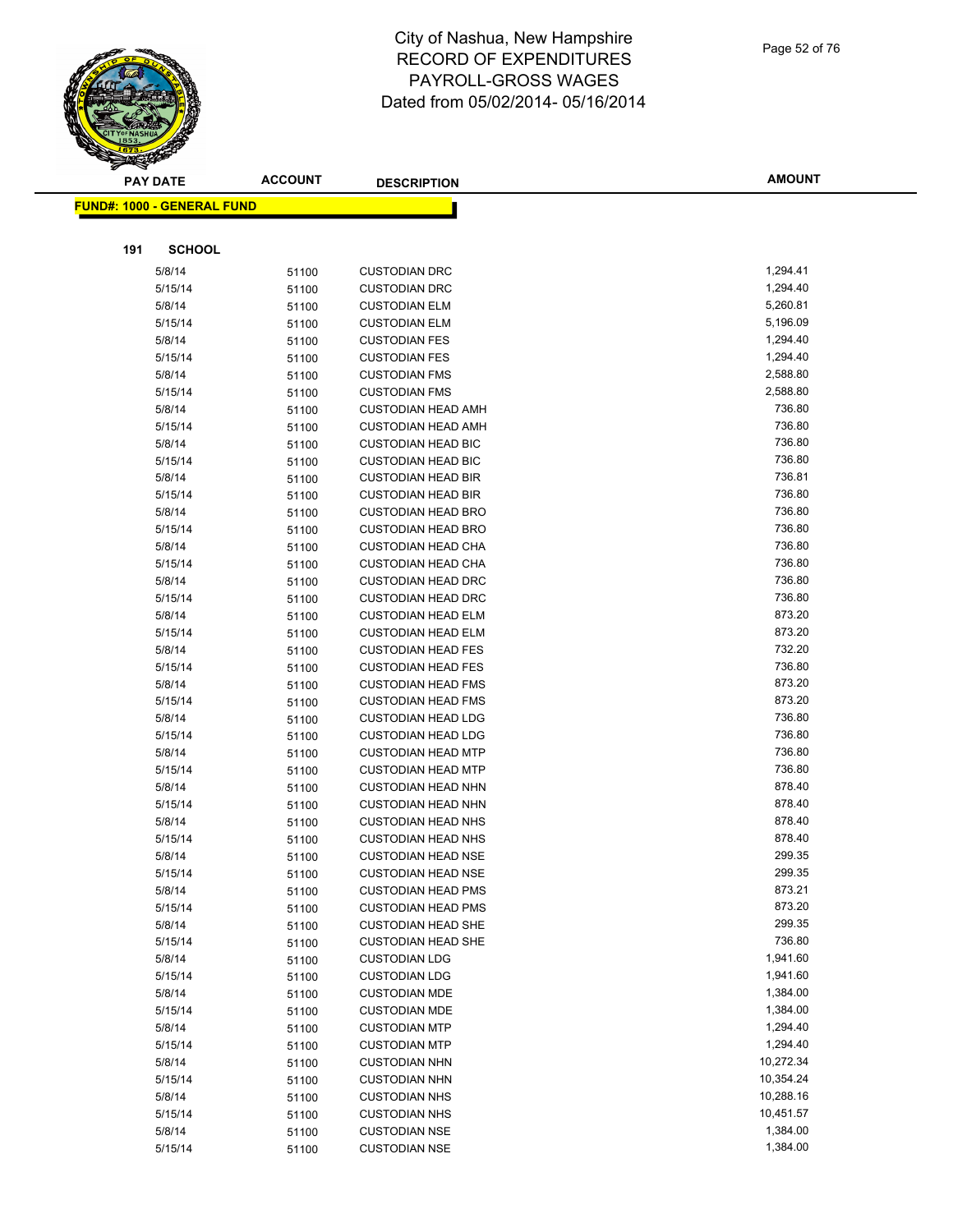**PAY DATE ACCOUNT DESCRIPTION**

|     | <u> FUND#: 1000 - GENERAL FUND</u> |       |                                 |           |
|-----|------------------------------------|-------|---------------------------------|-----------|
|     |                                    |       |                                 |           |
| 191 | <b>SCHOOL</b>                      |       |                                 |           |
|     | 5/8/14                             | 51100 | <b>CUSTODIAN PMS</b>            | 1,937.56  |
|     | 5/15/14                            | 51100 | <b>CUSTODIAN PMS</b>            | 1,941.60  |
|     | 5/8/14                             | 51100 | <b>CUSTODIAN SHE</b>            | 1,646.95  |
|     | 5/15/14                            | 51100 | <b>CUSTODIAN SHE</b>            | 1,294.40  |
|     | 5/8/14                             | 51100 | <b>CUSTODIAN SUPERVISOR WPO</b> | 1,985.70  |
|     | 5/8/14                             | 51100 | <b>CUSTODIAN WID</b>            | 1,294.41  |
|     | 5/15/14                            | 51100 | <b>CUSTODIAN WID</b>            | 1,197.32  |
|     | 5/8/14                             | 51100 | DATA ANALYST                    | 1,760.80  |
|     | 5/8/14                             | 51100 | DIRECTOR ADULT ED               | 3,076.90  |
|     | 5/8/14                             | 51100 | <b>DIRECTOR ATHLETICS</b>       | 3,342.30  |
|     | 5/8/14                             | 51100 | DIRECTOR BUSINESS               | 2,893.00  |
|     | 5/8/14                             | 51100 | DIRECTOR COM GRANTS             | 3,008.90  |
|     | 5/8/14                             | 51100 | <b>DIRECTOR GUIDANCE</b>        | 3,272.60  |
|     | 5/8/14                             | 51100 | DIRECTOR HUMAN RESOURCES        | 3,117.00  |
|     | 5/8/14                             | 51100 | DIRECTOR PLANT OPS              | 3,513.30  |
|     | 5/8/14                             | 51100 | DIRECTOR PRE SCHOOL             | 2,593.50  |
|     | 5/8/14                             | 51100 | DIRECTOR SEC CURRICULUM & INST  | 3,369.90  |
|     | 5/8/14                             | 51100 | DIRECTOR SPECIAL ED             | 3,656.40  |
|     | 5/8/14                             | 51100 | DIRECTOR STUDENT SERVICES       | 3,137.30  |
|     | 5/8/14                             | 51100 | DIRECTOR TECHNOLOGY             | 3,951.60  |
|     | 5/8/14                             | 51100 | DIRECTOR TRANSPORTATION         | 2,986.50  |
|     | 5/8/14                             | 51100 | <b>DIRECTOR VOCATIONAL</b>      | 6,898.10  |
|     | 5/8/14                             | 51100 | DW TECHNOLOGY PEER COACH        | 2,501.82  |
|     | 5/8/14                             | 51100 | ELL OUTREACH WORKER             | 1,538.40  |
|     | 5/8/14                             | 51100 | GUIDANCE COUNSELOR AMH          | 1,694.52  |
|     | 5/8/14                             | 51100 | GUIDANCE COUNSELOR BIC          | 1,497.71  |
|     | 5/8/14                             | 51100 | <b>GUIDANCE COUNSELOR BIR</b>   | 2,761.41  |
|     | 5/8/14                             | 51100 | GUIDANCE COUNSELOR BRO          | 1,650.70  |
|     | 5/8/14                             | 51100 | GUIDANCE COUNSELOR CHA          | 2,761.41  |
|     | 5/8/14                             | 51100 | GUIDANCE COUNSELOR DRC          | 2,674.82  |
|     | 5/8/14                             | 51100 | <b>GUIDANCE COUNSELOR ELM</b>   | 10,748.18 |
|     | 5/8/14                             | 51100 | <b>GUIDANCE COUNSELOR FES</b>   | 2,674.82  |
|     | 5/8/14                             | 51100 | <b>GUIDANCE COUNSELOR FMS</b>   | 5,611.03  |
|     | 5/8/14                             | 51100 | GUIDANCE COUNSELOR LDG          | 2,540.22  |
|     | 5/8/14                             | 51100 | <b>GUIDANCE COUNSELOR MDE</b>   | 2,119.30  |
|     | 5/8/14                             | 51100 | <b>GUIDANCE COUNSELOR MTP</b>   | 2,674.82  |
|     | 5/8/14                             | 51100 | <b>GUIDANCE COUNSELOR NHN</b>   | 18,911.67 |
|     | 5/8/14                             | 51100 | GUIDANCE COUNSELOR NHS          | 19,968.85 |
|     | 5/8/14                             | 51100 | GUIDANCE COUNSELOR NSE          | 2,674.82  |
|     | 5/8/14                             | 51100 | <b>GUIDANCE COUNSELOR PMS</b>   | 7,848.41  |
|     | 5/8/14                             | 51100 | GUIDANCE COUNSELOR SHE          | 2,458.59  |
|     | 5/8/14                             | 51100 | JOB DEVELOPER SPED NHN          | 2,761.41  |
|     | 5/8/14                             | 51100 | LIBRARIAN AMH                   | 2,458.59  |
|     | 5/8/14                             | 51100 | LIBRARIAN BIC                   | 1,168.38  |
|     | 5/8/14                             | 51100 | LIBRARIAN BIR                   | 1,823.09  |
|     | 5/8/14                             | 51100 | <b>LIBRARIAN BRO</b>            | 1,683.48  |
|     | 5/8/14                             | 51100 | LIBRARIAN CHA                   | 2,761.41  |
|     | 5/8/14                             | 51100 | <b>LIBRARIAN DRC</b>            | 1,683.48  |
|     | 5/8/14                             | 51100 | LIBRARIAN ELM                   | 1,554.78  |
|     | 5/8/14                             | 51100 | LIBRARIAN FES                   | 2,154.52  |
|     | 5/8/14                             | 51100 | <b>LIBRARIAN FMS</b>            | 3,161.19  |
|     | 5/8/14                             | 51100 | <b>LIBRARIAN LDG</b>            | 1,823.09  |

**AMOUNT**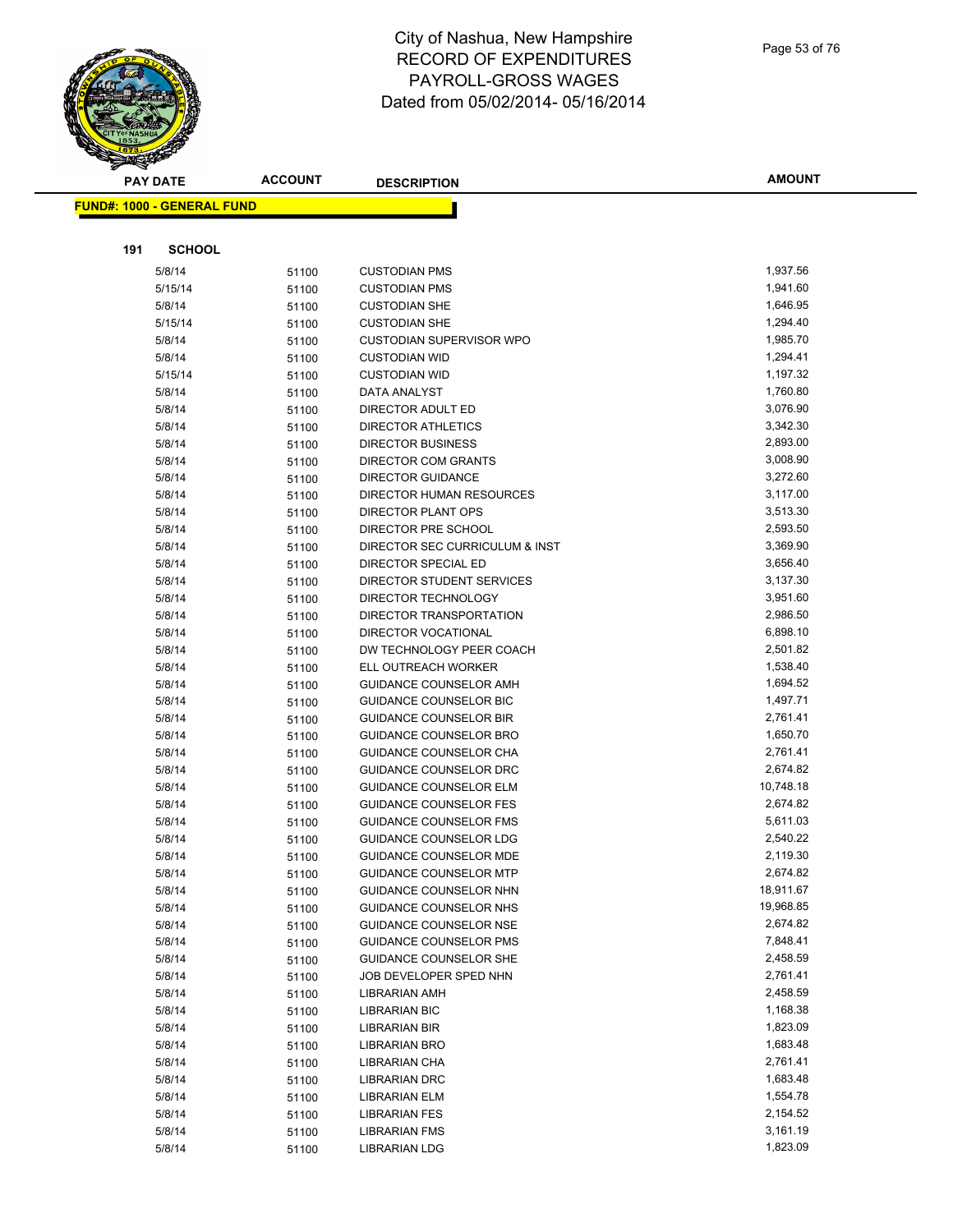|     | <b>PAY DATE</b>                    | <b>ACCOUNT</b> | <b>DESCRIPTION</b>             | <b>AMOUNT</b> |
|-----|------------------------------------|----------------|--------------------------------|---------------|
|     | <u> FUND#: 1000 - GENERAL FUND</u> |                |                                |               |
|     |                                    |                |                                |               |
| 191 | <b>SCHOOL</b>                      |                |                                |               |
|     | 5/8/14                             | 51100          | <b>LIBRARIAN MDE</b>           | 2,119.30      |
|     | 5/8/14                             | 51100          | <b>LIBRARIAN MTP</b>           | 2,295.91      |
|     | 5/8/14                             | 51100          | <b>LIBRARIAN NHN</b>           | 4,324.91      |
|     | 5/8/14                             | 51100          | <b>LIBRARIAN NHS</b>           | 4,590.14      |
|     | 5/8/14                             | 51100          | <b>LIBRARIAN NSE</b>           | 2,119.30      |
|     | 5/8/14                             | 51100          | <b>LIBRARIAN PMS</b>           | 2,761.41      |
|     | 5/8/14                             | 51100          | <b>LIBRARIAN SHE</b>           | 2,674.82      |
|     | 5/8/14                             | 51100          | LICENSED PRACTICAL NURSE AMH   | 1,126.31      |
|     | 5/8/14                             | 51100          | LICENSED PRACTICAL NURSE ELM   | 1,437.18      |
|     | 5/8/14                             | 51100          | MAINTENANCE ALARM WPO          | 930.40        |
|     | 5/15/14                            | 51100          | MAINTENANCE ALARM WPO          | 930.40        |
|     | 5/8/14                             | 51100          | MAINTENANCE ASST GRDS WPO      | 886.40        |
|     | 5/15/14                            | 51100          | MAINTENANCE ASST GRDS WPO      | 886.40        |
|     | 5/8/14                             | 51100          | MAINTENANCE CARPENTER WPO      | 909.20        |
|     | 5/15/14                            | 51100          | MAINTENANCE CARPENTER WPO      | 909.20        |
|     | 5/8/14                             | 51100          | MAINTENANCE ELECTRICIAN WPO    | 1,860.80      |
|     | 5/15/14                            | 51100          | MAINTENANCE ELECTRICIAN WPO    | 1,860.80      |
|     | 5/8/14                             | 51100          | MAINTENANCE GRDS FORMEN WPO    | 909.20        |
|     | 5/15/14                            | 51100          | MAINTENANCE GRDS FORMEN WPO    | 909.20        |
|     | 5/8/14                             | 51100          | MAINTENANCE GROUNDS WPO        | 3,120.80      |
|     | 5/15/14                            | 51100          | MAINTENANCE GROUNDS WPO        | 3,120.80      |
|     | 5/8/14                             | 51100          | MAINTENANCE HVAC WPO           | 4,310.96      |
|     | 5/15/14                            | 51100          | MAINTENANCE HVAC WPO           | 4,487.12      |
|     | 5/3/14                             | 51100          | MAINTENANCE MESSENGER WPO      | (3,038.74)    |
|     | 5/8/14                             | 51100          | MAINTENANCE MESSENGER WPO      | 873.20        |
|     | 5/15/14                            | 51100          | MAINTENANCE MESSENGER WPO      | 873.20        |
|     | 5/8/14                             | 51100          | MAINTENANCE PLUMBER WPO        | 1,860.80      |
|     | 5/15/14                            | 51100          | MAINTENANCE PLUMBER WPO        | 1,860.80      |
|     | 5/8/14                             | 51100          | MAINTENANCE TRADES WPO         | 2,711.60      |
|     | 5/15/14                            | 51100          | MAINTENANCE TRADES WPO         | 2,711.61      |
|     | 5/8/14                             | 51100          | <b>MARKETING TEACHER NHS</b>   | 2,119.30      |
|     | 5/8/14                             | 51100          | <b>NURSE AMH</b>               | 2,376.78      |
|     | 5/8/14                             | 51100          | <b>NURSE BIC</b>               | 2,106.76      |
|     | 5/8/14                             | 51100          | <b>NURSE BIR</b>               | 1,565.00      |
|     | 5/8/14                             | 51100          | <b>NURSE BRO</b>               | 2,027.30      |
|     | 5/8/14                             | 51100          | <b>NURSE CHA</b>               | 2,376.78      |
|     | 5/8/14                             | 51100          | <b>NURSE DRC</b>               | 2,376.78      |
|     | 5/8/14                             | 51100          | <b>NURSE ELM</b>               | 2,808.90      |
|     | 5/8/14                             | 51100          | <b>NURSE FES</b>               | 1,477.02      |
|     | 5/8/14                             | 51100          | <b>NURSE FMS</b>               | 2,376.78      |
|     | 5/8/14                             | 51100          | NURSE LDG                      | 1,873.50      |
|     | 5/8/14                             | 51100          | <b>NURSE MDE</b>               | 2,376.78      |
|     | 5/8/14                             | 51100          | <b>NURSE MTP</b>               | 1,477.02      |
|     | 5/8/14                             | 51100          | <b>NURSE NHN</b>               | 4,557.89      |
|     | 5/8/14                             | 51100          | <b>NURSE NHS</b>               | 4,753.56      |
|     | 5/8/14                             | 51100          | <b>NURSE NSE</b>               | 2,181.11      |
|     | 5/8/14                             | 51100          | <b>NURSE PMS</b>               | 4,753.57      |
|     | 5/8/14                             | 51100          | <b>NURSE SHE</b>               | 2,808.90      |
|     | 5/8/14                             | 51100          | OFFICE MANAGER BUSINESS        | 2,389.10      |
|     | 5/8/14                             | 51100          | OFFICE MANAGER HUMAN RESOURCES | 738.40        |
|     | 5/15/14                            | 51100          | OFFICE MANAGER HUMAN RESOURCES | 738.39        |
|     | 5/8/14                             | 51100          | OFFICE MANAGER PLANT OPS       | 1,865.90      |

Page 54 of 76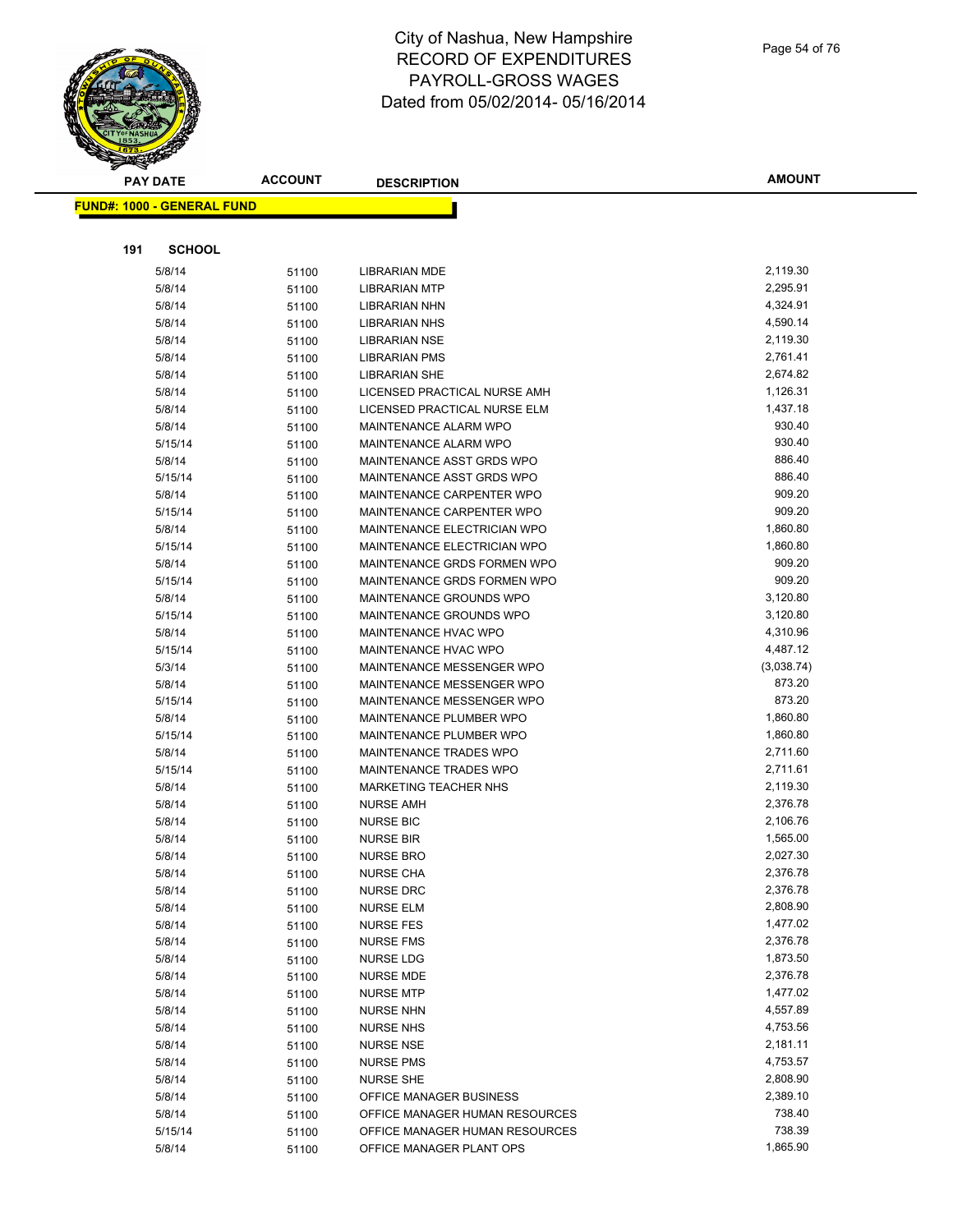|     | <b>PAY DATE</b>                    | <b>ACCOUNT</b> | <b>DESCRIPTION</b>                         | <b>AMOUNT</b>        |
|-----|------------------------------------|----------------|--------------------------------------------|----------------------|
|     | <u> FUND#: 1000 - GENERAL FUND</u> |                |                                            |                      |
|     |                                    |                |                                            |                      |
|     |                                    |                |                                            |                      |
| 191 | <b>SCHOOL</b>                      |                |                                            |                      |
|     | 5/8/14                             | 51100          | OFFICE MANAGER SPED                        | 1,831.40             |
|     | 5/8/14                             | 51100          | OUT DISTRICT COORDINATOR                   | 2,977.70             |
|     | 5/15/14                            | 51100          | PARA ALT AMH                               | 503.12               |
|     | 5/15/14                            | 51100          | PARA ALT DRC                               | 427.79               |
|     | 5/15/14                            | 51100          | PARA ALT FMS                               | 616.43               |
|     | 5/15/14                            | 51100          | PARA ALT MTP                               | 434.57               |
|     | 5/15/14                            | 51100          | PARA ALT PMS                               | 566.31               |
|     | 5/15/14                            | 51100          | PARA DW SPEC ED AMH                        | 9,018.18             |
|     | 5/15/14                            | 51100          | PARA DW SPEC ED BIC                        | 1,013.80             |
|     | 5/15/14                            | 51100          | PARA DW SPEC ED BIR                        | 1,418.29             |
|     | 5/15/14                            | 51100          | PARA DW SPEC ED BRO                        | 3,738.62             |
|     | 5/15/14                            | 51100          | PARA DW SPEC ED CHA                        | 5,409.17             |
|     | 5/15/14                            | 51100          | PARA DW SPEC ED DRC<br>PARA DW SPEC ED FMS | 478.95               |
|     | 5/15/14                            | 51100          |                                            | 1,510.76<br>8,204.86 |
|     | 5/15/14                            | 51100          | PARA DW SPEC ED MDE                        | 4,178.80             |
|     | 5/15/14<br>5/15/14                 | 51100          | PARA DW SPEC ED NHN<br>PARA DW SPEC ED NHS | 7,728.07             |
|     |                                    | 51100          | PARA DW SPEC ED NSE                        | 5,610.06             |
|     | 5/15/14<br>5/15/14                 | 51100          | PARA DW SPEC ED PMS                        | 5,911.56             |
|     | 5/15/14                            | 51100          | PARA DW SPEC ED SHE                        | 7,430.02             |
|     | 5/15/14                            | 51100          | PARA DW SPEC ED WID                        | 2,099.15             |
|     | 5/15/14                            | 51100          | PARA DW SPEC ELM                           | 4,519.18             |
|     | 5/15/14                            | 51100          | PARA ELL BIR                               | 536.90               |
|     | 5/15/14                            | 51100<br>51100 | PARA ELL DRC                               | 536.90               |
|     | 5/15/14                            |                | PARA ELL ELM                               | 532.58               |
|     | 5/15/14                            | 51100<br>51100 | PARA ELL FES                               | 456.02               |
|     | 5/15/14                            | 51100          | PARA ELL FMS                               | 442.55               |
|     | 5/15/14                            | 51100          | PARA ELL LDG                               | 933.70               |
|     | 5/15/14                            | 51100          | PARA ELL MTP                               | 387.50               |
|     | 5/15/14                            | 51100          | PARA ELL NHS                               | 579.83               |
|     | 5/15/14                            | 51100          | PARA ELL PMS                               | 576.55               |
|     | 5/15/14                            | 51100          | PARA ELL SHE                               | 322.14               |
|     | 5/15/14                            | 51100          | PARA GRAPH NHN                             | 598.31               |
|     | 5/15/14                            | 51100          | PARA INST AMH                              | 2,507.83             |
|     | 5/15/14                            | 51100          | PARA INST BIC                              | 5,855.90             |
|     | 5/15/14                            | 51100          | PARA INST BIR                              | 4,148.38             |
|     | 5/15/14                            | 51100          | PARA INST BRO                              | 3,313.09             |
|     | 5/15/14                            | 51100          | PARA INST CHA                              | 5,843.05             |
|     | 5/15/14                            | 51100          | PARA INST DRC                              | 3,936.48             |
|     | 5/15/14                            | 51100          | PARA INST ELM                              | 6,447.35             |
|     | 5/15/14                            | 51100          | PARA INST FES                              | 5,577.37             |
|     | 5/15/14                            | 51100          | PARA INST FMS                              | 5,104.18             |
|     | 5/15/14                            | 51100          | PARA INST LDG                              | 7,748.25             |
|     | 5/15/14                            | 51100          | PARA INST MDE                              | 4,314.84             |
|     | 5/15/14                            | 51100          | PARA INST MTP                              | 2,483.25             |
|     | 5/15/14                            | 51100          | PARA INST NHN                              | 2,717.55             |
|     | 5/15/14                            | 51100          | PARA INST NHS                              | 2,128.18             |
|     | 5/15/14                            | 51100          | PARA INST NSE                              | 980.09               |
|     | 5/15/14                            | 51100          | <b>PARA INST PMS</b>                       | 4,446.86             |
|     | 5/15/14                            | 51100          | PARA INST SHE                              | 3,849.78             |
|     | 5/15/14                            | 51100          | PARA JOB COACH                             | 478.79               |
|     | 5/15/14                            | 51100          | PARA KIND AMH                              | 993.81               |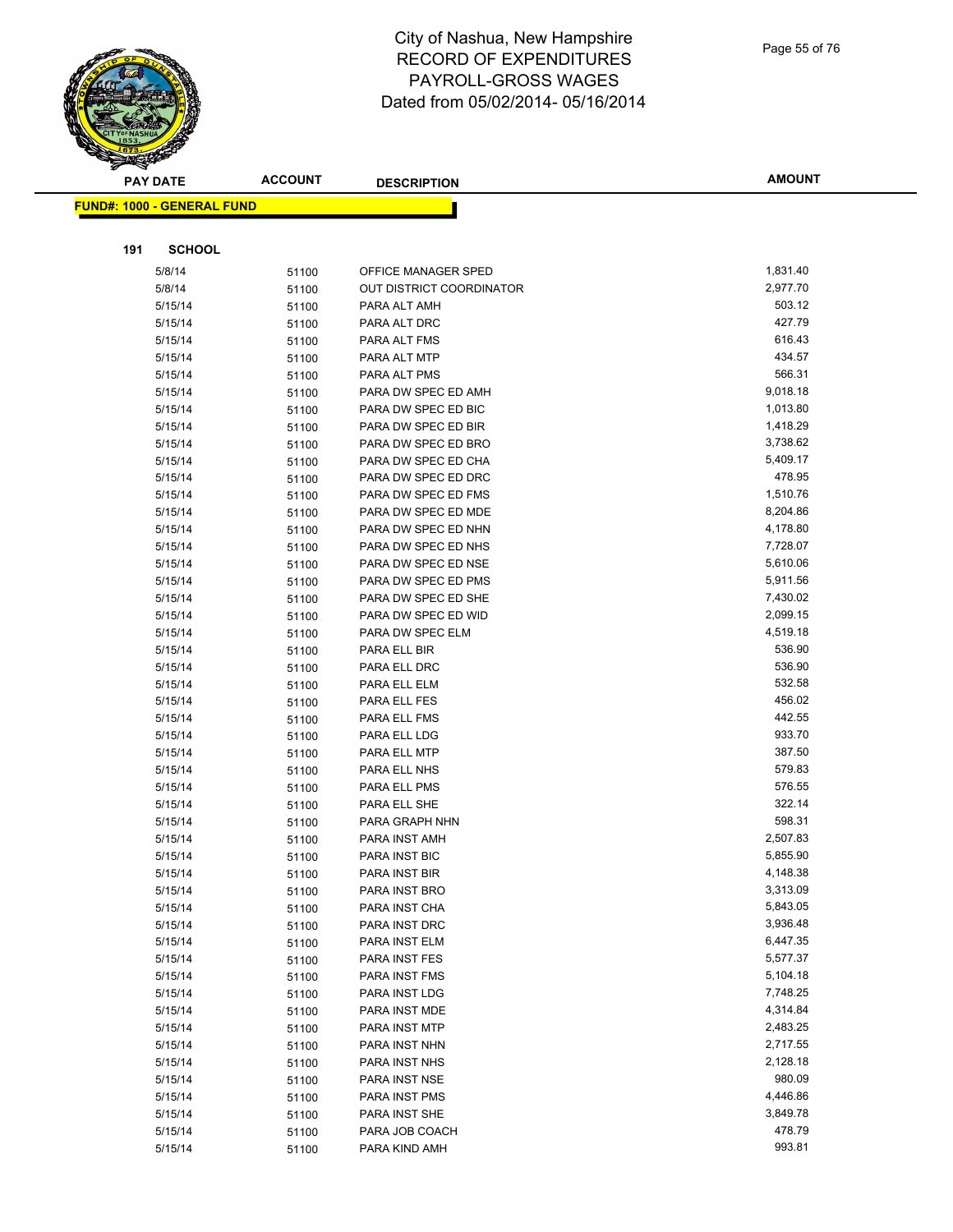|     | <b>PAY DATE</b>                   | <b>ACCOUNT</b> | <b>DESCRIPTION</b>          | <b>AMOUNT</b> |
|-----|-----------------------------------|----------------|-----------------------------|---------------|
|     | <b>FUND#: 1000 - GENERAL FUND</b> |                |                             |               |
|     |                                   |                |                             |               |
|     |                                   |                |                             |               |
| 191 | <b>SCHOOL</b>                     |                |                             |               |
|     | 5/15/14                           | 51100          | PARA KIND BIC               | 563.27        |
|     | 5/15/14                           | 51100          | PARA KIND BIR               | 536.90        |
|     | 5/15/14                           | 51100          | PARA KIND BRO               | 563.26        |
|     | 5/15/14                           | 51100          | PARA KIND CHA               | 456.02        |
|     | 5/15/14                           | 51100          | PARA KIND DRC               | 536.90        |
|     | 5/15/14                           | 51100          | PARA KIND FES               | 832.22        |
|     | 5/15/14                           | 51100          | PARA KIND LDG               | 962.76        |
|     | 5/15/14                           | 51100          | PARA KIND MDE               | 536.65        |
|     | 5/15/14                           | 51100          | PARA KIND MTP               | 1,099.92      |
|     | 5/15/14                           | 51100          | PARA KIND NSE               | 585.43        |
|     | 5/15/14                           | 51100          | PARA KIND SHE               | 350.37        |
|     | 5/15/14                           | 51100          | PARA MEDIA NHN              | 634.55        |
|     | 5/15/14                           | 51100          | PARA MEDIA NHS              | 1,144.23      |
|     | 5/15/14                           | 51100          | PARA PRE SCH BIC            | 958.45        |
|     | 5/15/14                           | 51100          | PARA PRE SCH BRO            | 3,999.61      |
|     | 5/15/14                           | 51100          | PARA READ ELM               | 585.42        |
|     | 5/15/14                           | 51100          | PARA SCI NHN                | 566.55        |
|     | 5/15/14                           | 51100          | PARA SCI NHS                | 548.75        |
|     | 5/15/14                           | 51100          | PARA TECH LDG               | 562.02        |
|     | 5/15/14                           | 51100          | PARA TTI LDG                | 418.50        |
|     | 5/15/14                           | 51100          | PARA VOC NHS                | 579.48        |
|     | 5/8/14                            | 51100          | PEER COACH SCIENCE          | 5,436.23      |
|     | 5/8/14                            | 51100          | PRINCIPAL AMH               | 3,426.00      |
|     | 5/8/14                            | 51100          | PRINCIPAL BIC               | 3,791.50      |
|     | 5/8/14                            | 51100          | PRINCIPAL BIR               | 3,531.70      |
|     | 5/8/14                            | 51100          | PRINCIPAL BRO               | 3,572.60      |
|     | 5/8/14                            | 51100          | PRINCIPAL CHA               | 3,474.90      |
|     | 5/8/14                            | 51100          | PRINCIPAL DRC               | 3,636.40      |
|     | 5/8/14                            | 51100          | PRINCIPAL ELM               | 3,630.60      |
|     | 5/8/14                            | 51100          | <b>PRINCIPAL FES</b>        | 3,426.00      |
|     | 5/8/14                            | 51100          | PRINCIPAL FMS               | 3,980.20      |
|     | 5/8/14                            | 51100          | PRINCIPAL LDG               | 3,795.10      |
|     | 5/8/14                            | 51100          | PRINCIPAL MDE               | 3,474.90      |
|     | 5/8/14                            | 51100          | PRINCIPAL MTP               | 3,572.60      |
|     | 5/8/14                            | 51100          | PRINCIPAL NHN               | 4,021.50      |
|     | 5/8/14                            | 51100          | PRINCIPAL NHS               | 4,032.80      |
|     | 5/8/14                            | 51100          | PRINCIPAL NSE               | 3,531.70      |
|     | 5/8/14                            | 51100          | PRINCIPAL PMS               | 3,680.50      |
|     | 5/8/14                            | 51100          | PRINCIPAL SHE               | 3,841.80      |
|     | 5/8/14                            | 51100          | SCHOOL PSYCHOLOGIST WID     | 36,536.20     |
|     | 5/8/14                            | 51100          | SCHOOL PSYCHOLOGY INTERN    | 318.10        |
|     | 5/15/14                           | 51100          | SECURITY GUARD NHS          | 736.80        |
|     | 5/15/14                           | 51100          | SECURITY MONITOR NHN        | 1,941.60      |
|     | 5/15/14                           | 51100          | SECURITY MONITOR NHS        | 1,941.60      |
|     | 5/15/14                           | 51100          | SIGN LANGUAGE INTERPRETER   | 2,090.07      |
|     | 5/8/14                            | 51100          | SOCIAL WORKER ELM           | 2,288.98      |
|     | 5/8/14                            | 51100          | SOCIAL WORKER FMS           | 2,540.22      |
|     | 5/8/14                            | 51100          | SPEECH LANG PATHOLOGIST WID | 53,543.55     |
|     | 5/15/14                           | 51100          | SPEECH LANGUAGE ASST        | 687.33        |
|     | 5/8/14                            | 51100          | STUDENT ACTIVITY COORD NHN  | 1,165.88      |
|     | 5/8/14                            | 51100          | STUDENT ACTIVITY COORD NHS  | 1,095.87      |
|     | 5/8/14                            | 51100          | STUDENT INFO COORDINATOR    | 1,817.30      |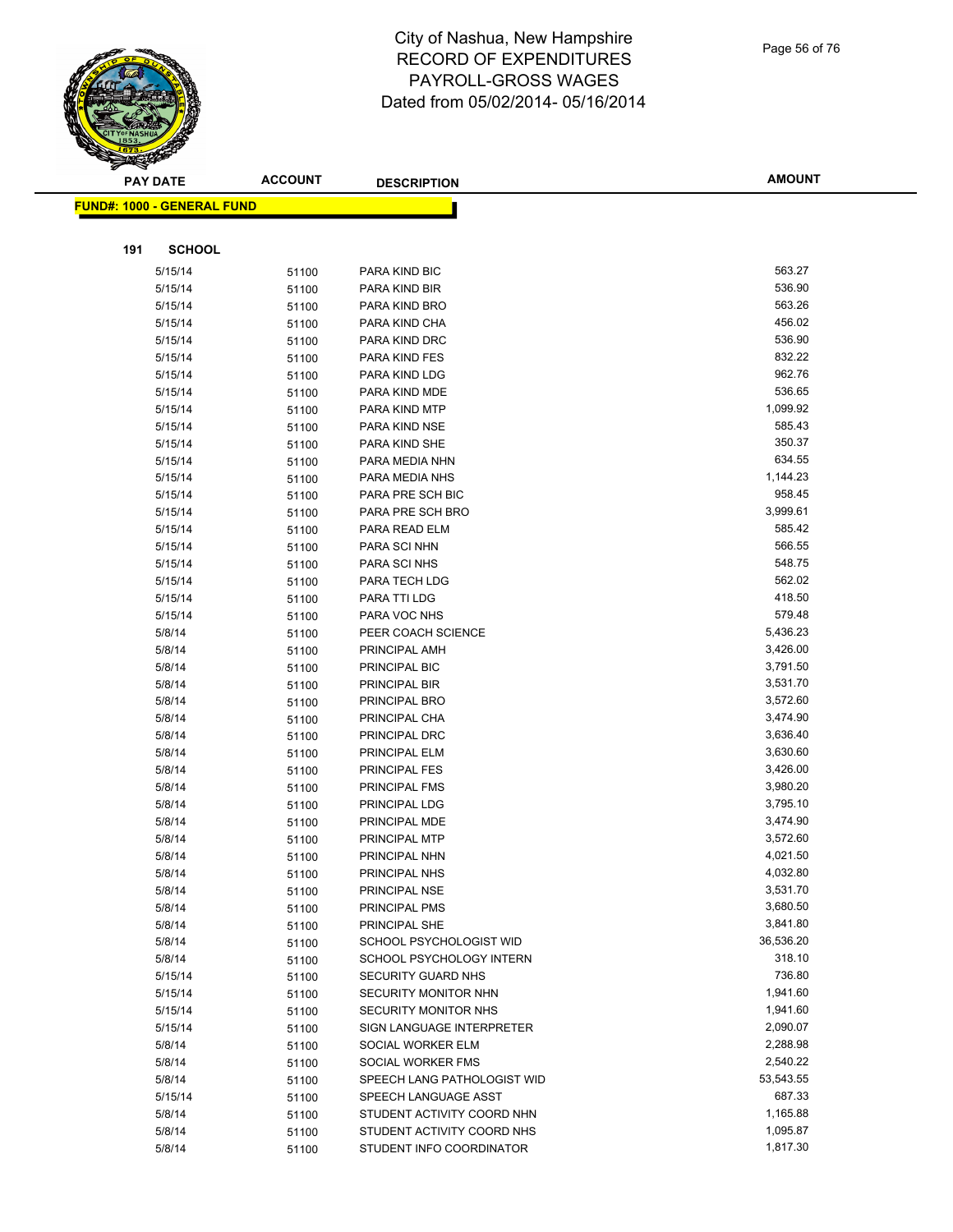

|     | <b>FUND#: 1000 - GENERAL FUND</b> |       |                                  |                       |
|-----|-----------------------------------|-------|----------------------------------|-----------------------|
|     |                                   |       |                                  |                       |
| 191 | <b>SCHOOL</b>                     |       |                                  |                       |
|     | 5/8/14                            | 51100 | <b>SUPERINTENDENT</b>            | 5,407.80              |
|     | 5/8/14                            | 51100 | SYSTEMS ADMIN FULL YEAR          | 14,628.21             |
|     | 5/8/14                            | 51100 | <b>TEACHER ART AMH</b>           | 2,501.82              |
|     | 5/8/14                            | 51100 | <b>TEACHER ART BIC</b>           | 1,823.09              |
|     | 5/8/14                            | 51100 | <b>TEACHER ART BIR</b>           | 2,501.82              |
|     | 5/8/14                            | 51100 | <b>TEACHER ART BRO</b>           | 2,705.12              |
|     | 5/8/14                            | 51100 | <b>TEACHER ART CHA</b>           | 2,674.82              |
|     | 5/8/14                            | 51100 | TEACHER ART DRC                  | 1,797.11              |
|     | 5/8/14                            | 51100 | <b>TEACHER ART ELM</b>           | 4,902.61              |
|     | 5/8/14                            | 51100 | <b>TEACHER ART FES</b>           | 2,674.82              |
|     | 5/8/14                            | 51100 | <b>TEACHER ART FMS</b>           | 4,635.82              |
|     | 5/8/14                            | 51100 | <b>TEACHER ART LDG</b>           | 1,972.11              |
|     | 5/8/14                            | 51100 | <b>TEACHER ART MDE</b>           | 1,762.12              |
|     | 5/8/14                            | 51100 | <b>TEACHER ART NHN</b>           | 9,957.19              |
|     | 5/8/14                            | 51100 | <b>TEACHER ART NHS</b>           | 11,458.37             |
|     | 5/8/14                            | 51100 | <b>TEACHER ART NSE</b>           | 2,761.41              |
|     | 5/8/14                            | 51100 | <b>TEACHER ART PMS</b>           | 3,385.89              |
|     | 5/8/14                            | 51100 | <b>TEACHER ART SHE</b>           | 1,888.78              |
|     | 5/8/14                            | 51100 | <b>TEACHER AUTO NHN</b>          | 5,003.64              |
|     | 5/8/14                            | 51100 | <b>TEACHER BEHAVIOR SPEC WID</b> | 5,349.64              |
|     | 5/8/14                            | 51100 | TEACHER BIO TEC NHN              | 2,091.20              |
|     | 5/8/14                            | 51100 | TEACHER BUILD CONST NHS          | 2,501.82              |
|     | 5/8/14                            |       | <b>TEACHER BUSINESS NHN</b>      | 10,520.91             |
|     | 5/8/14                            | 51100 | TEACHER BUSINESS NHS             | 5,050.39              |
|     | 5/8/14                            | 51100 | <b>TEACHER COMPUTER ELM</b>      | 4,220.70              |
|     | 5/8/14                            | 51100 | <b>TEACHER COMPUTER FMS</b>      | 4,427.12              |
|     | 5/8/14                            | 51100 | <b>TEACHER COMPUTER NHN</b>      | 2,154.52              |
|     | 5/8/14                            | 51100 | <b>TEACHER COMPUTER NHS</b>      | 4,780.42              |
|     | 5/8/14                            | 51100 | <b>TEACHER COMPUTER PMS</b>      | 5,996.72              |
|     | 5/8/14                            | 51100 | TEACHER COSMETOLOGY NHN          | 5,407.42              |
|     |                                   | 51100 |                                  | 5,003.64              |
|     | 5/8/14                            | 51100 | <b>TEACHER CULINARY NHN</b>      |                       |
|     | 5/8/14                            | 51100 | <b>TEACHER DEAF NSE</b>          | 4,229.60              |
|     | 5/8/14                            | 51100 | TEACHER DEAF WID                 | 1,765.30              |
|     | 5/8/14                            | 51100 | <b>TEACHER DWSE AMH</b>          | 6,827.93              |
|     | 5/8/14                            | 51100 | <b>TEACHER DWSE BIR</b>          | 2,295.91              |
|     | 5/8/14                            | 51100 | <b>TEACHER DWSE BRO</b>          | 5,349.98<br>10,060.73 |
|     | 5/8/14                            | 51100 | <b>TEACHER DWSE ELM</b>          |                       |
|     | 5/8/14                            | 51100 | <b>TEACHER DWSE MDE</b>          | 1,972.10              |
|     | 5/8/14                            | 51100 | <b>TEACHER DWSE NSE</b>          | 3,585.19              |
|     | 5/8/14                            | 51100 | <b>TEACHER DWSE PMS</b>          | 6,975.52              |
|     | 5/8/14                            | 51100 | TEACHER DWSE SHE                 | 4,109.29              |
|     | 5/8/14                            | 51100 | TEACHER ECE NHS                  | 5,349.64              |
|     | 5/8/14                            | 51100 | TEACHER ELECTRICAL NHS           | 2,501.82              |
|     | 5/8/14                            | 51100 | <b>TEACHER ELL AMH</b>           | 1,683.48              |
|     | 5/8/14                            | 51100 | TEACHER ELL BIR                  | 2,674.82              |
|     | 5/8/14                            | 51100 | TEACHER ELL DRC                  | 5,538.17              |
|     | 5/8/14                            | 51100 | TEACHER ELL ELM                  | 4,297.23              |
|     | 5/8/14                            | 51100 | TEACHER ELL FES                  | 7,194.35              |
|     | 5/8/14                            | 51100 | TEACHER ELL FMS                  | 1,949.68              |
|     | 5/8/14                            | 51100 | TEACHER ELL LDG                  | 5,787.32              |
|     | 5/8/14                            | 51100 | <b>TEACHER ELL MTP</b>           | 2,674.82              |
|     | 5/8/14                            | 51100 | TEACHER ELL NHN                  | 3,475.81              |

**AMOUNT**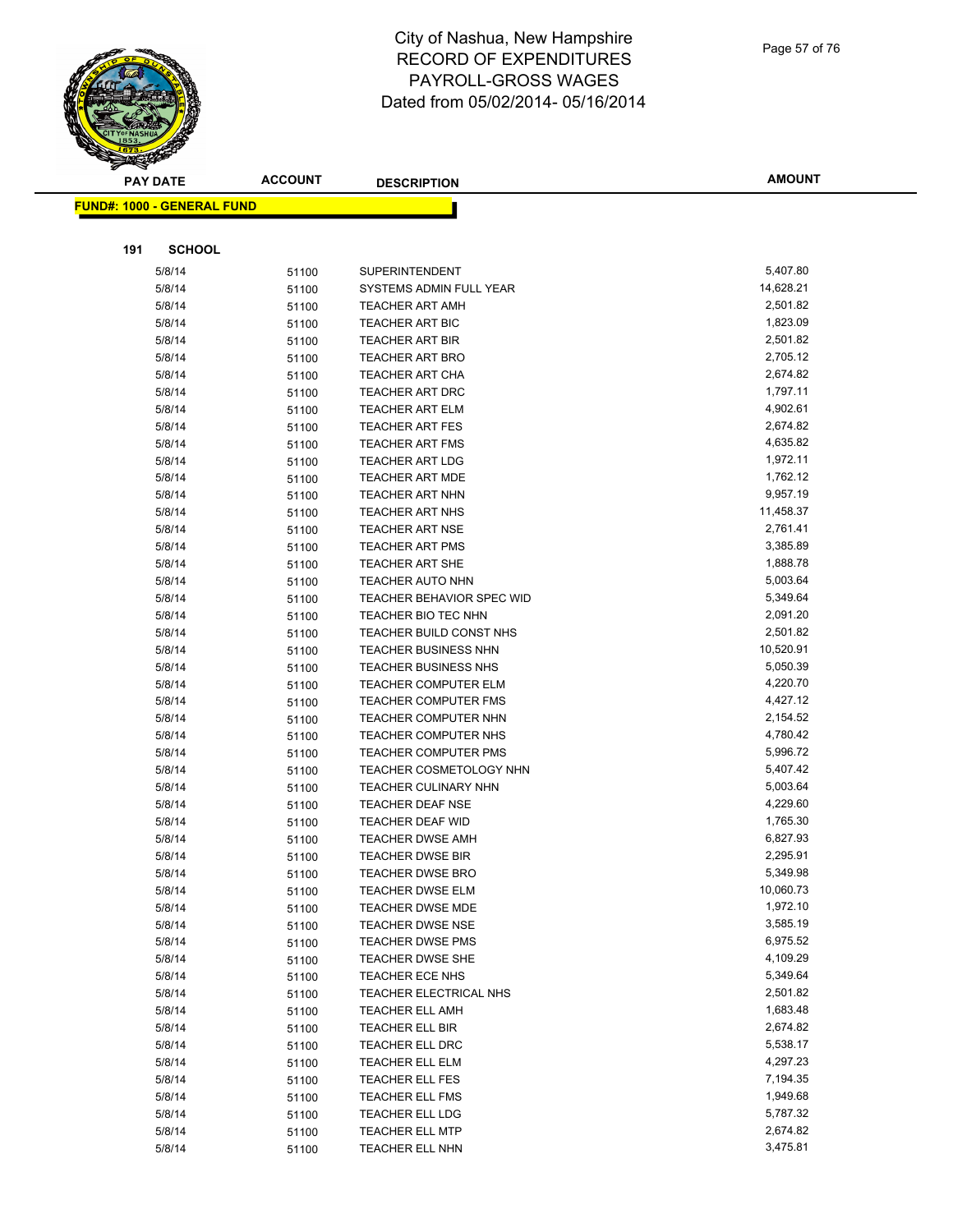**PAY DATE ACCOUNT DESCRIPTION**

#### **FUND#: 1000 - GENERAL FUND 191 SCHOOL** 5/8/14 51100 TEACHER ELL NHS 6,702.64 5/8/14 5/100 TEACHER ELL PMS 1,823.09 5/8/14 51100 TEACHER ELL SHE 1,955.78 5/8/14 51100 TEACHER ENGINEER NHS 2,193.70 5/8/14 51100 TEACHER ENGLISH ELM 22,514.16 5/8/14 5/100 TEACHER ENGLISH FMS 16,933.69 5/8/14 51100 TEACHER ENGLISH NHN 41,782.04 5/8/14 51100 TEACHER ENGLISH NHS 37,965.72 5/8/14 5/100 TEACHER ENGLISH PMS 15,455.93 5/8/14 51100 TEACHER FACS ELM 1,745.48 5/8/14 51100 TEACHER FACS FMS 3,838.81 5/8/14 51100 TEACHER FACS NHN 5,643.93 5/8/14 51100 TEACHER FACS NHS 9,129.61 5/8/14 51100 TEACHER FACS PMS 5,176.64 5/8/14 51100 TEACHER FOREIGN LANG ELM 5,436.23 5/8/14 51100 TEACHER FOREIGN LANG FMS 2,674.82 5/8/14 51100 TEACHER FOREIGN LANG NHN 22,598.49 5/8/14 51100 TEACHER FOREIGN LANG NHS 17,931.47 5/8/14 51100 TEACHER FOREIGN LANG PMS 5,263.23 5/8/14 51100 TEACHER GR1 AMH 7,377.71 5/8/14 51100 TEACHER GR1 BIC 6,903.75 5/8/14 51100 TEACHER GR1 BIR 9,764.02 5/8/14 51100 TEACHER GR1 BRO 6,379.73 5/8/14 5/1100 TEACHER GR1 CHA 9,060.24 5/8/14 5/100 TEACHER GR1 DRC 8,169.23 5/8/14 51100 TEACHER GR1 FES 9,905.65 5/8/14 51100 TEACHER GR1 LDG 5/8/70.82 5/8/14 51100 TEACHER GR1 MDE 9,575.56 5/8/14 51100 TEACHER GR1 MTP 5/6/100 5/6/14 7,851.46 5/8/14 51100 TEACHER GR1 NSE 5/8/14 7,468.94 5/8/14 51100 TEACHER GR1 SHE 9,584.91 5/8/14 51100 TEACHER GR2 AMH 5,740.08 5/8/14 51100 TEACHER GR2 BIC 11,602.64 5/8/14 51100 TEACHER GR2 BIR 502.75 5/8/14 51100 TEACHER GR2 BRO 6,804.15 5/8/14 5/100 TEACHER GR2 CHA 8,022.13 5/8/14 51100 TEACHER GR2 DRC 5,963.06 5/8/14 51100 TEACHER GR2 FES 7,285.93 5/8/14 5/1100 TEACHER GR2 LDG 5/602.74 9,502.74 5/8/14 51100 TEACHER GR2 MDE 6.123.65 5/8/14 51100 TEACHER GR2 MTP 6,260.02 5/8/14 51100 TEACHER GR2 NSE 6,458.91 5/8/14 51100 TEACHER GR2 SHE 5,775.48 5/8/14 51100 TEACHER GR3 AMH 4,455.93 5/8/14 51100 TEACHER GR3 BIC 6,662.66 5/8/14 51100 TEACHER GR3 BIR 8,382.71 5/8/14 51100 TEACHER GR3 BRO 5/8/14 51100 TEACHER GR3 CHA 5,329.66 5/8/14 51100 TEACHER GR3 DRC 5,340.70 5/8/14 51100 TEACHER GR3 FES 8,455.28 5/8/14 51100 TEACHER GR3 LDG 6,243.41 5/8/14 51100 TEACHER GR3 MDE 11,772.93

Page 58 of 76

**AMOUNT**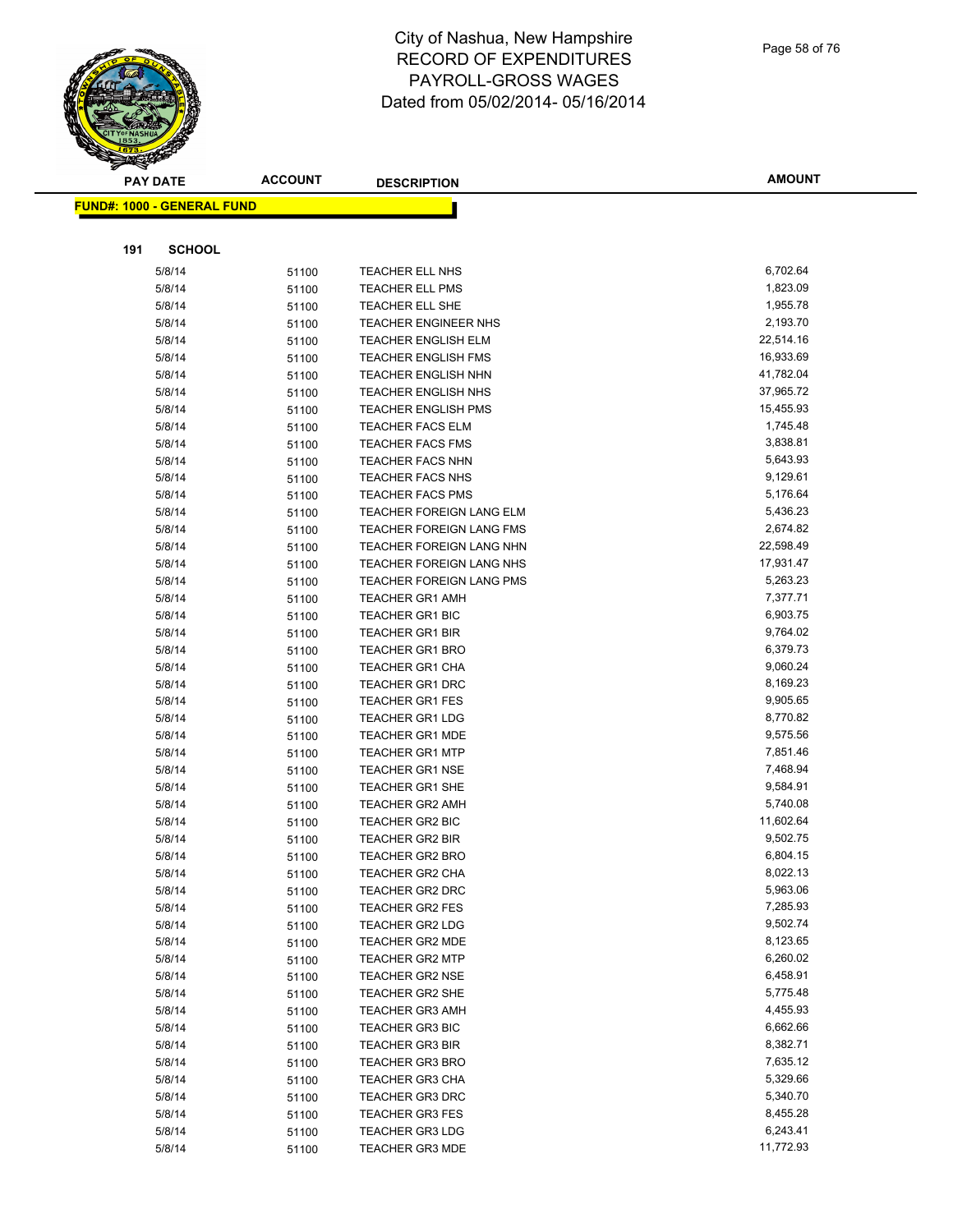|     | <b>PAY DATE</b>                   | <b>ACCOUNT</b> | <b>DESCRIPTION</b>            | <b>AMOUNT</b> |
|-----|-----------------------------------|----------------|-------------------------------|---------------|
|     | <b>FUND#: 1000 - GENERAL FUND</b> |                |                               |               |
|     |                                   |                |                               |               |
| 191 | <b>SCHOOL</b>                     |                |                               |               |
|     | 5/8/14                            | 51100          | <b>TEACHER GR3 MTP</b>        | 6,771.41      |
|     | 5/8/14                            | 51100          | <b>TEACHER GR3 NSE</b>        | 6,002.00      |
|     | 5/8/14                            | 51100          | <b>TEACHER GR3 SHE</b>        | 11,279.46     |
|     | 5/8/14                            | 51100          | <b>TEACHER GR4 AMH</b>        | 3,825.71      |
|     | 5/8/14                            | 51100          | <b>TEACHER GR4 BIC</b>        | 7,105.52      |
|     | 5/8/14                            | 51100          | <b>TEACHER GR4 BIR</b>        | 13,981.52     |
|     | 5/8/14                            | 51100          | <b>TEACHER GR4 BRO</b>        | 6,855.75      |
|     | 5/8/14                            | 51100          | <b>TEACHER GR4 CHA</b>        | 11,997.01     |
|     | 5/8/14                            | 51100          | <b>TEACHER GR4 DRC</b>        | 4,896.80      |
|     | 5/8/14                            | 51100          | <b>TEACHER GR4 FES</b>        | 9,018.20      |
|     | 5/8/14                            | 51100          | <b>TEACHER GR4 LDG</b>        | 8,820.81      |
|     | 5/8/14                            | 51100          | <b>TEACHER GR4 MDE</b>        | 7,608.04      |
|     | 5/8/14                            | 51100          | <b>TEACHER GR4 MTP</b>        | 5,805.40      |
|     | 5/8/14                            | 51100          | <b>TEACHER GR4 NSE</b>        | 6,586.21      |
|     | 5/8/14                            | 51100          | <b>TEACHER GR4 SHE</b>        | 5,735.85      |
|     | 5/8/14                            | 51100          | <b>TEACHER GR5 AMH</b>        | 5,176.64      |
|     | 5/8/14                            | 51100          | <b>TEACHER GR5 BIC</b>        | 13,566.44     |
|     | 5/8/14                            | 51100          | <b>TEACHER GR5 BIR</b>        | 9,863.35      |
|     | 5/8/14                            | 51100          | <b>TEACHER GR5 BRO</b>        | 7,330.78      |
|     | 5/8/14                            | 51100          | <b>TEACHER GR5 CHA</b>        | 6,420.14      |
|     | 5/8/14                            | 51100          | <b>TEACHER GR5 DRC</b>        | 5,250.20      |
|     | 5/8/14                            | 51100          | <b>TEACHER GR5 FES</b>        | 7,743.12      |
|     | 5/8/14                            | 51100          | <b>TEACHER GR5 LDG</b>        | 9,757.91      |
|     | 5/8/14                            | 51100          | <b>TEACHER GR5 MDE</b>        | 9,272.43      |
|     | 5/8/14                            | 51100          | <b>TEACHER GR5 MTP</b>        | 5,263.23      |
|     | 5/8/14                            | 51100          | <b>TEACHER GR5 NSE</b>        | 7,721.73      |
|     | 5/8/14                            | 51100          | <b>TEACHER GR5 SHE</b>        | 7,295.94      |
|     | 5/8/14                            | 51100          | <b>TEACHER GR6 ELM</b>        | 32,124.05     |
|     | 5/8/14                            | 51100          | <b>TEACHER GR6 FMS</b>        | 26,096.85     |
|     | 5/8/14                            | 51100          | <b>TEACHER GR6 PMS</b>        | 24,360.15     |
|     | 5/8/14                            | 51100          | <b>TEACHER GRAPH NHS</b>      | 1,972.11      |
|     | 5/8/14                            | 51100          | <b>TEACHER GRAPHICS NHN</b>   | 2,501.82      |
|     | 5/8/14                            | 51100          | TEACHER HEALTH ELM            | 2,376.98      |
|     | 5/8/14                            | 51100          | <b>TEACHER HEALTH NHN</b>     | 3,002.10      |
|     | 5/8/14                            | 51100          | <b>TEACHER HEALTH NHS</b>     | 2,501.82      |
|     | 5/8/14                            | 51100          | <b>TEACHER HEALTHOC NHS</b>   | 7,851.46      |
|     | 5/8/14                            | 51100          | TEACHER IN SCH SUSPENSION ELM | 1,510.91      |
|     | 5/8/14                            | 51100          | TEACHER IN SCH SUSPENSION NHN | 2,458.59      |
|     | 5/8/14                            | 51100          | TEACHER IN SCH SUSPENSION NHS | 2,458.59      |
|     | 5/8/14                            | 51100          | TEACHER INST SPED WID         | 5,537.27      |
|     | 5/8/14                            | 51100          | <b>TEACHER KIND AMH</b>       | 4,747.57      |
|     | 5/8/14                            | 51100          | <b>TEACHER KIND BIC</b>       | 5,263.14      |
|     | 5/8/14                            | 51100          | <b>TEACHER KIND BIR</b>       | 2,288.98      |
|     | 5/8/14                            | 51100          | <b>TEACHER KIND BRO</b>       | 2,501.82      |
|     | 5/8/14                            | 51100          | <b>TEACHER KIND CHA</b>       | 4,325.52      |
|     | 5/8/14                            | 51100          | <b>TEACHER KIND DRC</b>       | 7,843.13      |
|     | 5/8/14                            | 51100          | <b>TEACHER KIND FES</b>       | 7,393.71      |
|     | 5/8/14                            | 51100          | TEACHER KIND LDG              | 11,003.22     |

5/8/14 51100 TEACHER KIND MDE 4,486.28 5/8/14 51100 TEACHER KIND MTP 5,158.04 5/8/14 51100 TEACHER KIND NSE<br>1,554.78 5/8/14 51100 TEACHER KIND SHE

5/8/14 51100 TEACHER KIND SHE

Page 59 of 76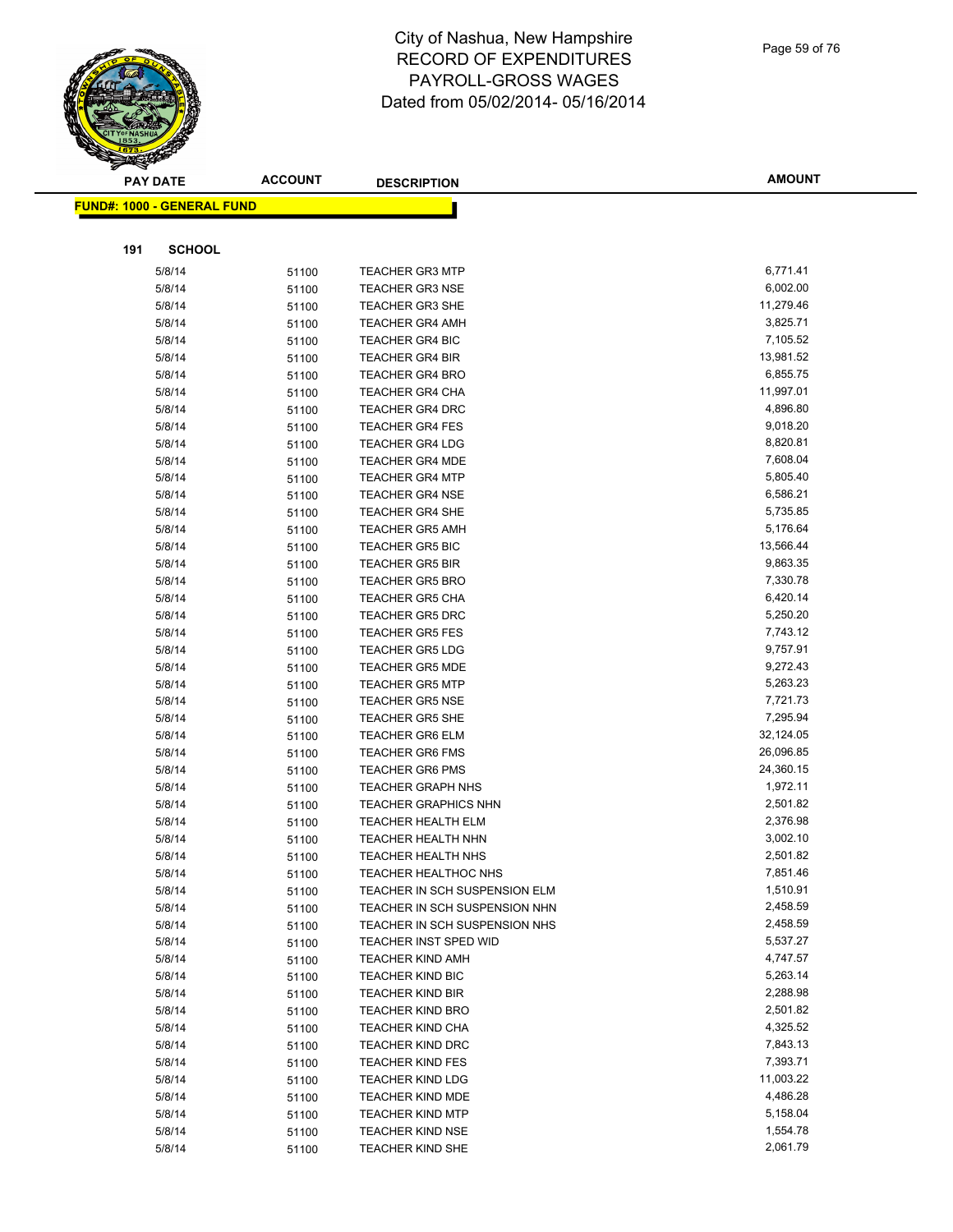City of Nashua, New Hampshire RECORD OF EXPENDITURES PAYROLL-GROSS WAGES

# Dated from 05/02/2014- 05/16/2014

|     | <b>PAY DATE</b>                    | <b>ACCOUNT</b> | <b>DESCRIPTION</b>                                   | <b>AMOUNT</b>        |
|-----|------------------------------------|----------------|------------------------------------------------------|----------------------|
|     | <u> FUND#: 1000 - GENERAL FUND</u> |                |                                                      |                      |
|     |                                    |                |                                                      |                      |
|     |                                    |                |                                                      |                      |
| 191 | <b>SCHOOL</b>                      |                |                                                      |                      |
|     | 5/8/14                             | 51100          | <b>TEACHER MATH ELM</b>                              | 19,513.08            |
|     | 5/8/14                             | 51100          | <b>TEACHER MATH FMS</b>                              | 13,966.95            |
|     | 5/8/14                             | 51100          | <b>TEACHER MATH NHN</b>                              | 36,667.50            |
|     | 5/8/14                             | 51100          | <b>TEACHER MATH NHS</b>                              | 35,438.60            |
|     | 5/8/14                             | 51100          | <b>TEACHER MATH PMS</b>                              | 8,679.82             |
|     | 5/8/14                             | 51100          | <b>TEACHER MUSIC AMH</b>                             | 1,554.78             |
|     | 5/8/14                             | 51100          | <b>TEACHER MUSIC BIC</b>                             | 2,501.82             |
|     | 5/8/14                             | 51100          | <b>TEACHER MUSIC BIR</b>                             | 2,501.82             |
|     | 5/8/14                             | 51100          | <b>TEACHER MUSIC BRO</b>                             | 2,674.82             |
|     | 5/8/14                             | 51100          | <b>TEACHER MUSIC CHA</b>                             | 2,674.82             |
|     | 5/8/14                             | 51100          | <b>TEACHER MUSIC DRC</b>                             | 2,501.82             |
|     | 5/8/14                             | 51100          | <b>TEACHER MUSIC ELM</b>                             | 3,568.50             |
|     | 5/8/14                             | 51100          | <b>TEACHER MUSIC FES</b>                             | 2,501.82<br>4,747.57 |
|     | 5/8/14<br>5/8/14                   | 51100          | <b>TEACHER MUSIC FMS</b>                             | 2,540.22             |
|     |                                    | 51100          | <b>TEACHER MUSIC LDG</b>                             | 1,823.09             |
|     | 5/8/14<br>5/8/14                   | 51100          | <b>TEACHER MUSIC MDE</b><br><b>TEACHER MUSIC NHN</b> | 5,349.64             |
|     |                                    | 51100          |                                                      | 4,797.73             |
|     | 5/8/14<br>5/8/14                   | 51100          | <b>TEACHER MUSIC NHS</b><br><b>TEACHER MUSIC NSE</b> | 1,878.91             |
|     | 5/8/14                             | 51100          | <b>TEACHER MUSIC PMS</b>                             | 4,125.60             |
|     | 5/8/14                             | 51100          | <b>TEACHER MUSIC SHE</b>                             | 2,295.91             |
|     | 5/8/14                             | 51100          | TEACHER PE BIC                                       | 1,885.02             |
|     | 5/8/14                             | 51100          | TEACHER PE BIR                                       | 2,540.22             |
|     | 5/8/14                             | 51100<br>51100 | <b>TEACHER PE BRO</b>                                | 2,588.32             |
|     | 5/8/14                             |                | <b>TEACHER PE CHA</b>                                | 2,501.82             |
|     | 5/8/14                             | 51100          | TEACHER PE DRC                                       | 2,674.82             |
|     | 5/8/14                             | 51100<br>51100 | TEACHER PE ELM                                       | 7,417.28             |
|     | 5/8/14                             | 51100          | <b>TEACHER PE FMS</b>                                | 5,003.64             |
|     | 5/8/14                             | 51100          | TEACHER PE LDG                                       | 1,683.48             |
|     | 5/8/14                             | 51100          | <b>TEACHER PE MDE</b>                                | 2,458.59             |
|     | 5/8/14                             | 51100          | <b>TEACHER PE MTP</b>                                | 1,762.98             |
|     | 5/8/14                             | 51100          | TEACHER PE NHN                                       | 7,472.55             |
|     | 5/8/14                             | 51100          | TEACHER PE NHS                                       | 7,033.12             |
|     | 5/8/14                             | 51100          | <b>TEACHER PE NSE</b>                                | 2,304.12             |
|     | 5/8/14                             | 51100          | <b>TEACHER PE PMS</b>                                | 5,176.64             |
|     | 5/8/14                             | 51100          | TEACHER PE SHE                                       | 1,972.11             |
|     | 5/8/14                             | 51100          | <b>TEACHER PRESCHOOL BIC</b>                         | 7,387.04             |
|     | 5/8/14                             | 51100          | <b>TEACHER PRESCHOOL BRO</b>                         | 7,050.41             |
|     | 5/8/14                             | 51100          | <b>TEACHER PRESCHOOL DRC</b>                         | 2,501.82             |
|     | 5/8/14                             | 51100          | <b>TEACHER PRESCHOOL MTP</b>                         | 4,358.30             |
|     | 5/8/14                             | 51100          | <b>TEACHER PRESCHOOL NHS</b>                         | 883.63               |
|     | 5/8/14                             | 51100          | <b>TEACHER PRESCHOOL NSE</b>                         | 5,410.58             |
|     | 5/8/14                             | 51100          | <b>TEACHER READ AMH</b>                              | 2,761.41             |
|     | 5/8/14                             | 51100          | TEACHER READ BIC                                     | 5,050.39             |
|     | 5/8/14                             | 51100          | TEACHER READ BIR                                     | 2,674.82             |
|     | 5/8/14                             | 51100          | <b>TEACHER READ BRO</b>                              | 1,823.09             |
|     | 5/8/14                             | 51100          | <b>TEACHER READ DRC</b>                              | 2,761.41             |
|     | 5/8/14                             | 51100          | <b>TEACHER READ ELM</b>                              | 5,922.60             |
|     | 5/8/14                             | 51100          | <b>TEACHER READ FES</b>                              | 2,674.82             |
|     | 5/8/14                             | 51100          | <b>TEACHER READ FMS</b>                              | 6,714.01             |
|     | 5/8/14                             | 51100          | <b>TEACHER READ LDG</b>                              | 2,288.98             |
|     | 5/8/14                             | 51100          | TEACHER READ MDE                                     | 2,674.82             |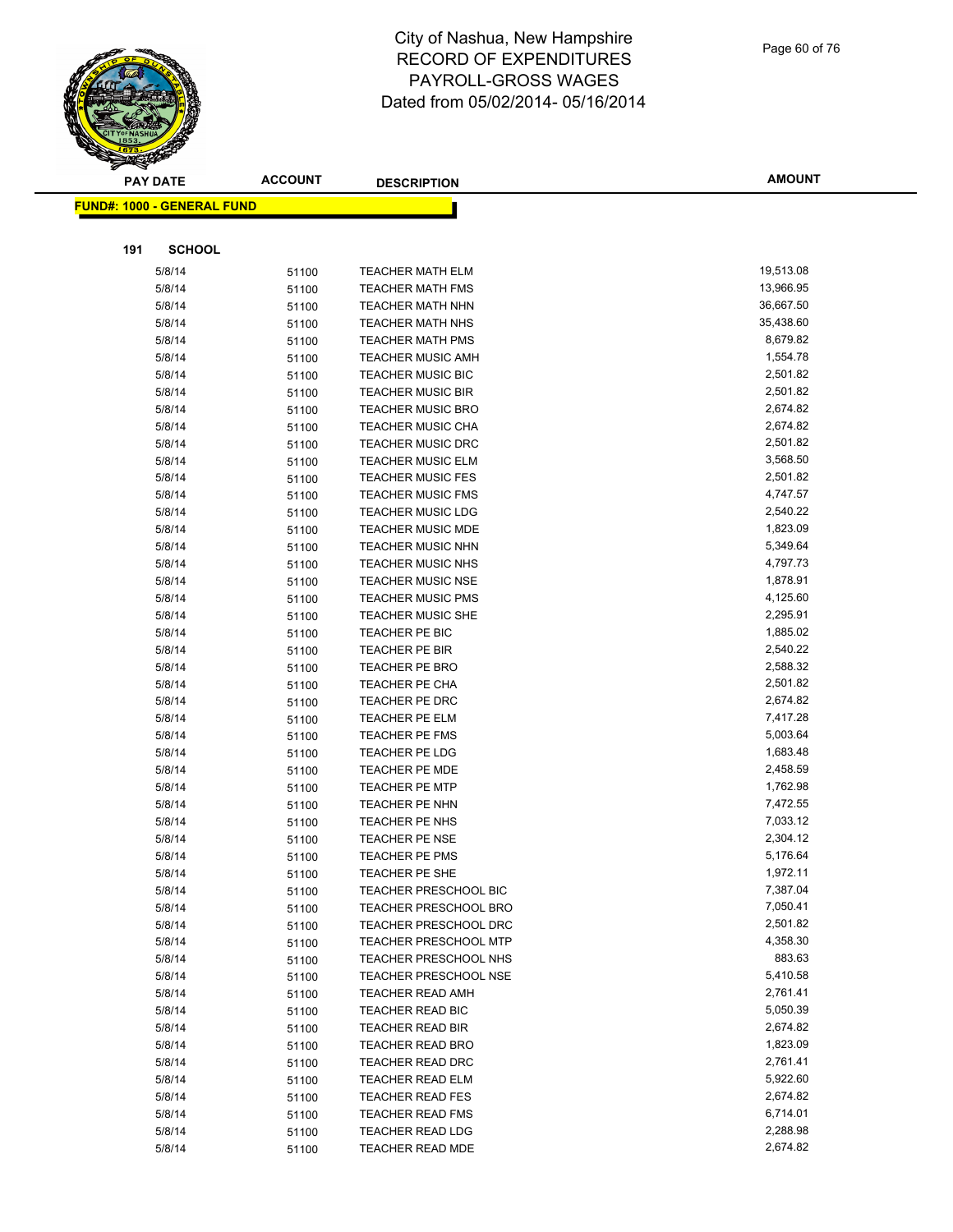

#### **FUND#: 1000 - GENERAL FUND 191 SCHOOL** 5/8/14 5/1100 TEACHER READ MTP 1,893.82 5/8/14 5/100 TEACHER READ NHN 1,618.82 5/8/14 51100 TEACHER READ NHS 3,161.19 5/8/14 51100 TEACHER READ NSE 5/8/14 3,161.19 5/8/14 51100 TEACHER READ PMS 4,220.70 5/8/14 51100 TEACHER READ SHE 2,458.59 5/8/14 51100 TEACHER SCIENCE ELM 18,946.50 5/8/14 51100 TEACHER SCIENCE FMS 10,253.66 5/8/14 51100 TEACHER SCIENCE NHN 5/6/8/10 27,098.58 5/8/14 51100 TEACHER SCIENCE NHS 39,559.32 5/8/14 51100 TEACHER SCIENCE PMS 10,569.64 5/8/14 51100 TEACHER SOCIAL STUDIES ELM 14,592.20 5/8/14 51100 TEACHER SOCIAL STUDIES FMS 12,971.88 5/8/14 51100 TEACHER SOCIAL STUDIES NHN 32,098.37 5/8/14 51100 TEACHER SOCIAL STUDIES NHS 37,282.55 5/8/14 51100 TEACHER SOCIAL STUDIES PMS 9,102.86 5/8/14 51100 TEACHER SPED BIC 5,851.37 5/8/14 51100 TEACHER SPED BIR 4,118.99 5/8/14 51100 TEACHER SPED BRO 5,436.23 5/8/14 51100 TEACHER SPED CHA 7,765.05 5/8/14 51100 TEACHER SPED DRC 2,458.59 5/8/14 51100 TEACHER SPED ELM 18,913.15 5/8/14 51100 TEACHER SPED FES 5,947.84 5/8/14 51100 TEACHER SPED FMS 5,892.71 5/8/14 51100 TEACHER SPED LDG 3,528.40 5/8/14 51100 TEACHER SPED MDE 6,036.30 5/8/14 51100 TEACHER SPED MTP 5,176.64 5/8/14 51100 TEACHER SPED NHN 21,416.98 5/8/14 51100 TEACHER SPED NHS 30,627.96 5/8/14 51100 TEACHER SPED NSE 1,878.91 5/8/14 51100 TEACHER SPED PMS 11,609.81 5/8/14 51100 TEACHER SPED SHE 5,176.65 5/8/14 51100 TEACHER TECHED ELM 8,152.72 5/8/14 51100 TEACHER TECHED FMS 5,220.00 5/8/14 51100 TEACHER TECHED NHN 8,023.62 5/8/14 51100 TEACHER TECHED NHS 7,678.46 5/8/14 51100 TEACHER TECHED PMS 5,349.64 5/8/14 51100 TEACHER TV PROD NHS 2,458.59 5/8/14 51100 TEACHER VISION WID 3,263.50 5/15/14 51100 TECH INTERGRATION ASST BIC 627.48 5/15/14 51100 TECH INTERGRATION ASST CHA 576.57 5/15/14 51100 TECH INTERGRATION ASST FES 624.91 5/15/14 51100 TECH INTERGRATION ASST LDG 570.65 5/15/14 51100 TECH INTERGRATION ASST MDE 619.87 5/15/14 51100 TECH INTERGRATION ASST NSE 593.95 5/15/14 51100 TECH INTERGRATION ASST SHE 570.65 5/15/14 51200 ADULT ED INSTRUCTOR 1,000.00 5/8/14 51200 ADVISOR YEARBOOK PMS 351.00 5/8/14 51200 ASSISTANT PRINCIPAL BIR 5/15/14 51200 CLERICAL VOLUNTEER SUP 360.18 5/15/14 51200 CROSSING GUARD WPO 1,643.25 5/8/14 51200 CUSTODIAN CHA 323.60

**AMOUNT**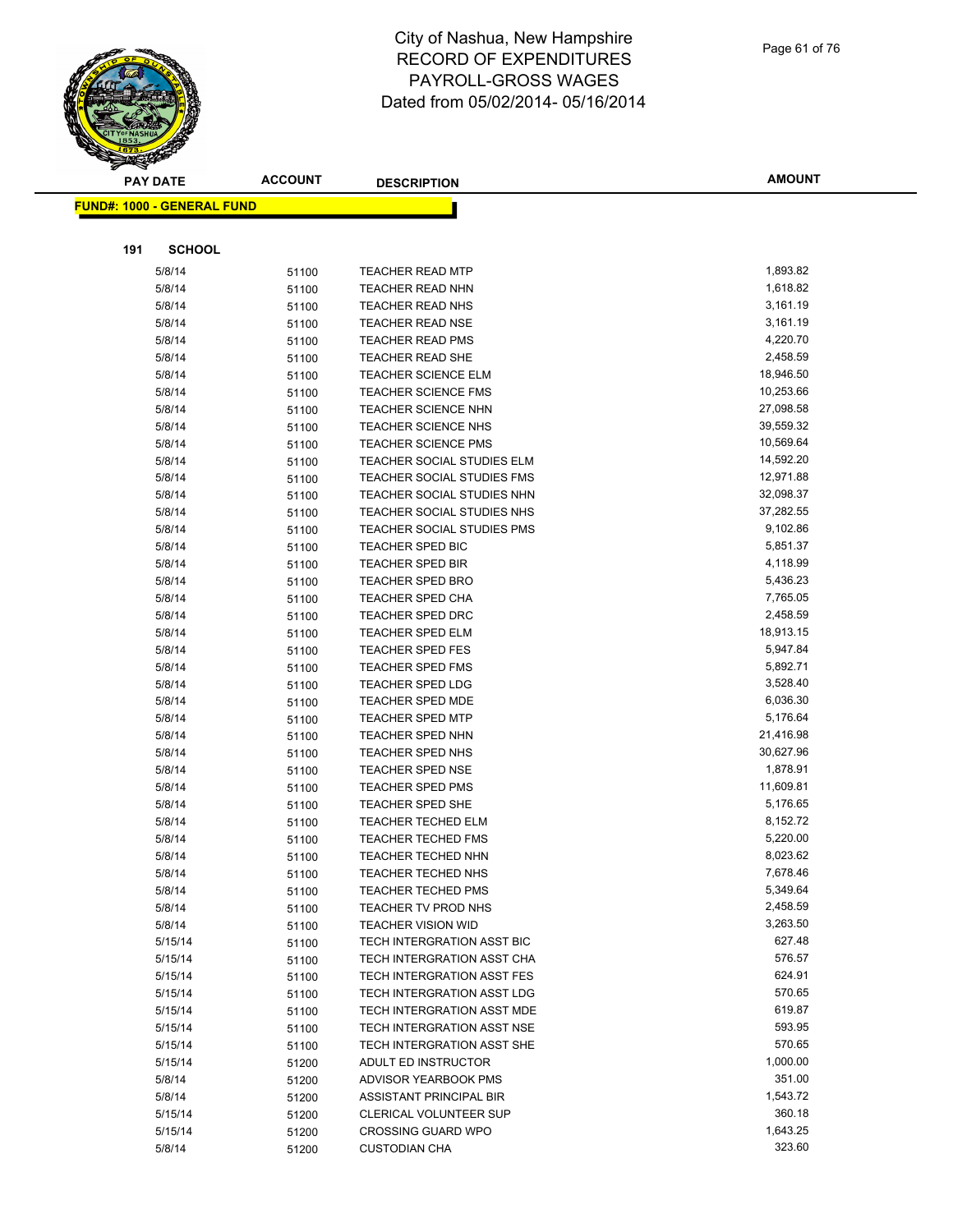Page 62 of 76

| <u>a ba</u><br><b>PAY DATE</b>    | <b>ACCOUNT</b> | <b>DESCRIPTION</b>                         | <b>AMOUNT</b>    |
|-----------------------------------|----------------|--------------------------------------------|------------------|
| <b>FUND#: 1000 - GENERAL FUND</b> |                |                                            |                  |
|                                   |                |                                            |                  |
| 191<br><b>SCHOOL</b>              |                |                                            |                  |
| 5/15/14                           | 51200          | <b>CUSTODIAN CHA</b>                       | 323.60           |
| 5/15/14                           | 51200          | <b>CUSTODIAN HEAD MTP</b>                  | 30.00            |
| 5/15/14                           | 51200          | FOOD SERVICE ASST PT PMS                   | 93.75            |
| 5/15/14                           | 51200          | FOOD SERVICE COOK LDG                      | 75.00            |
| 5/8/14                            | 51200          | FOOTBALL ASST VARSITY NHS                  | 36.00            |
| 5/8/14                            | 51200          | <b>GUIDANCE COUNSELOR PMS</b>              | 351.00           |
| 5/15/14                           | 51200          | <b>INSTRUMENTAL MUSIC</b>                  | 1,662.50         |
| 5/8/14                            | 51200          | <b>LIBRARIAN ELM</b>                       | 748.50           |
| 5/8/14                            | 51200          | <b>LIBRARIAN FMS</b>                       | 374.50           |
| 5/8/14                            | 51200          | <b>LIBRARIAN PMS</b>                       | 374.50           |
| 5/15/14                           | 51200          | LUNCH MONITOR AMH                          | 454.96           |
| 5/15/14                           | 51200          | LUNCH MONITOR BIC                          | 695.75           |
| 5/15/14                           | 51200          | LUNCH MONITOR BIR                          | 740.15           |
| 5/15/14                           | 51200          | LUNCH MONITOR BRO                          | 440.00           |
| 5/15/14                           | 51200          | LUNCH MONITOR CHA                          | 550.00           |
| 5/15/14                           | 51200          | LUNCH MONITOR DRC                          | 529.40           |
| 5/15/14                           | 51200          | LUNCH MONITOR ELM                          | 181.50           |
| 5/15/14                           | 51200          | LUNCH MONITOR FES                          | 753.75           |
| 5/15/14                           | 51200          | LUNCH MONITOR FMS                          | 245.08           |
| 5/15/14                           | 51200          | LUNCH MONITOR LDG                          | 753.50           |
| 5/15/14                           | 51200          | LUNCH MONITOR MDE                          | 539.22           |
| 5/15/14                           | 51200          | <b>LUNCH MONITOR MTP</b>                   | 576.00           |
| 5/15/14                           | 51200          | LUNCH MONITOR NHN                          | 385.00           |
| 5/15/14                           | 51200          | LUNCH MONITOR NHS                          | 365.75           |
| 5/15/14                           | 51200          | LUNCH MONITOR NSE                          | 418.00           |
| 5/15/14                           | 51200          | LUNCH MONITOR PMS                          | 247.50           |
| 5/15/14                           | 51200          | LUNCH MONITOR SHE                          | 594.07           |
| 5/8/14                            | 51200          | PARA ALT FMS                               | 702.00           |
| 5/15/14                           | 51200          | PARA DW SPEC ED AMH                        | 250.00           |
| 5/15/14                           | 51200          | PARA DW SPEC ED BIR                        | 413.28<br>450.00 |
| 5/15/14                           | 51200          | PARA DW SPEC ED NHN                        | 50.00            |
| 5/15/14<br>5/15/14                | 51200          | PARA DW SPEC ED NHS<br>PARA DW SPEC ED PMS | 80.85            |
| 5/15/14                           | 51200<br>51200 | PARA INST AMH                              | 714.06           |
| 5/15/14                           | 51200          | PARA INST BIC                              | 612.23           |
| 5/15/14                           | 51200          | PARA INST CHA                              | 293.75           |
| 5/15/14                           | 51200          | PARA INST MTP                              | 334.42           |
| 5/15/14                           | 51200          | PARA INST NHN                              | 283.47           |
| 5/15/14                           | 51200          | PARA INST SHE                              | 474.42           |
| 5/15/14                           | 51200          | PARA LIB NHN                               | 274.98           |
| 5/15/14                           | 51200          | PARA LIB PMS                               | 241.09           |
| 5/15/14                           | 51200          | PARA MEDIA NHS                             | 191.40           |
| 5/15/14                           | 51200          | PARA MUSIC FMS                             | 151.90           |
| 5/15/14                           | 51200          | PARA PRE SCH BIC                           | 2,819.32         |
| 5/15/14                           | 51200          | PARA PRE SCH BRO                           | 1,726.78         |
| 5/15/14                           | 51200          | PARA PRE SCH DRC                           | 1,131.48         |
| 5/15/14                           | 51200          | PARA PRE SCH MTP                           | 2,196.56         |
| 5/15/14                           | 51200          | PARA PRE SCH NSE                           | 3,291.52         |
| 5/15/14                           | 51200          | PARA TTI DRC                               | 260.89           |
| 5/15/14                           | 51200          | PARA TTI LDG                               | 75.00            |
| 5/8/14                            | 51200          | SCHOOL PSYCHOLOGIST WID                    | 4,510.92         |
| 5/8/14                            | 51200          | SPECIAL EDUCATION TUTOR                    | 500.00           |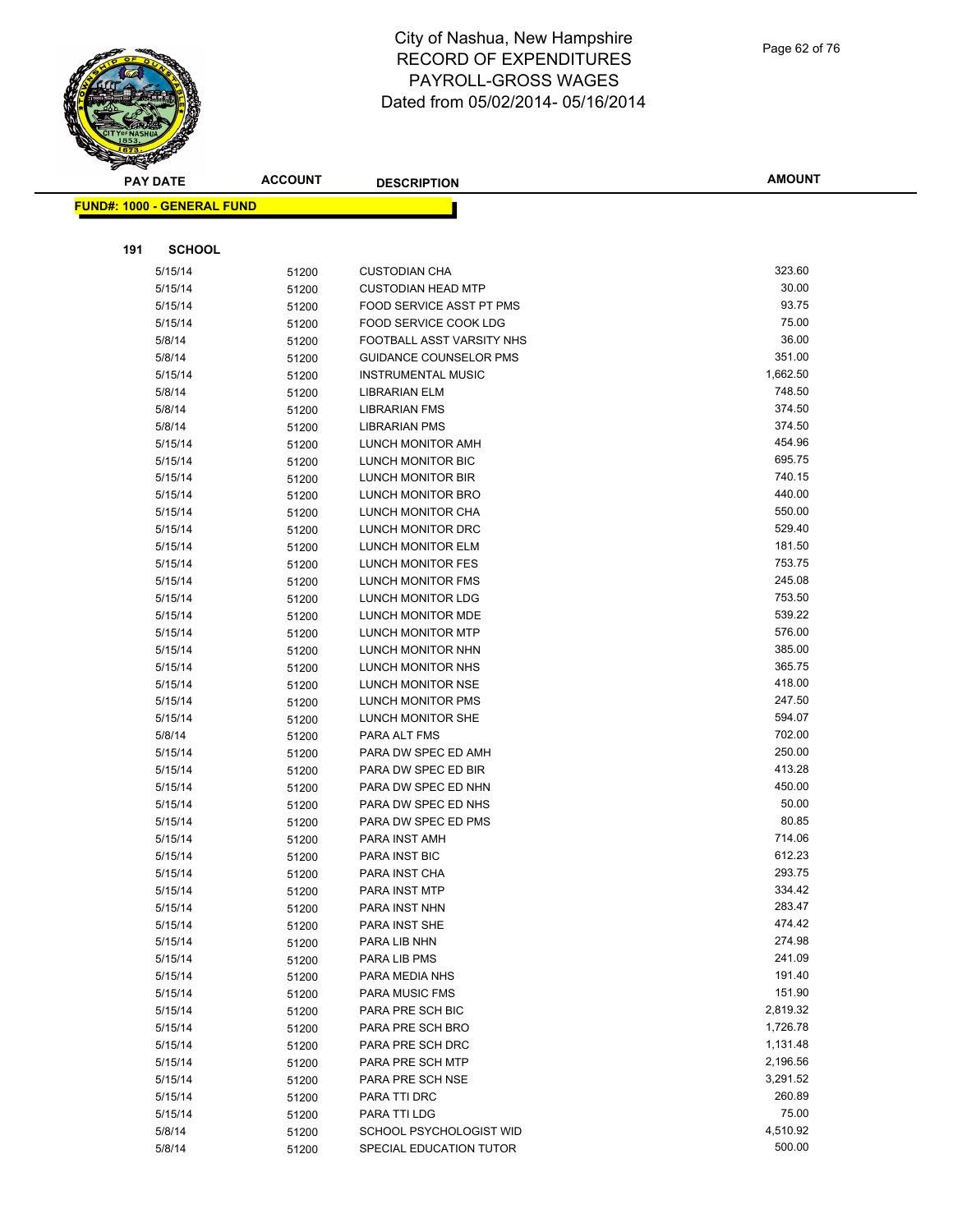# **PAY DATE ACCOUNT DESCRIPTION**

| <b>PAY DATE</b>                   | <b>ACCOUNT</b> | <b>DESCRIPTION</b>                                       | <b>AMOUNT</b>        |
|-----------------------------------|----------------|----------------------------------------------------------|----------------------|
| <b>FUND#: 1000 - GENERAL FUND</b> |                |                                                          |                      |
|                                   |                |                                                          |                      |
| 191<br><b>SCHOOL</b>              |                |                                                          |                      |
| 5/15/14                           | 51200          | SPECIAL EDUCATION TUTOR                                  | 125.00               |
| 5/8/14                            | 51200          | SPEECH LANG PATHOLOGIST WID                              | 10,355.44            |
| 5/8/14                            | 51200          | <b>SUB CLERICAL</b>                                      | 599.00               |
| 5/15/14                           | 51200          | <b>SUB CLERICAL</b>                                      | 539.10               |
| 5/15/14                           | 51200          | <b>SUB CROSSING GUARD</b>                                | 52.50                |
| 5/15/14                           | 51200          | <b>SUB TEACHER</b>                                       | 287.50               |
| 5/8/14                            | 51200          | <b>TEACHER ART NHS</b>                                   | 1,250.91             |
| 5/8/14                            | 51200          | <b>TEACHER ENGLISH ELM</b>                               | 702.00               |
| 5/8/14                            | 51200          | <b>TEACHER ENGLISH FMS</b>                               | 351.00               |
| 5/8/14                            | 51200          | TEACHER ENGLISH NHS                                      | 292.88               |
| 5/8/14                            | 51200          | <b>TEACHER FACS FMS</b>                                  | 175.50               |
| 5/8/14                            | 51200          | <b>TEACHER FOREIGN LANG FMS</b>                          | 918.38               |
| 5/8/14                            | 51200          | TEACHER FOREIGN LANG NHN                                 | 1,185.42             |
| 5/8/14                            | 51200          | <b>TEACHER GR5 CHA</b>                                   | 62.00                |
| 5/8/14                            | 51200          | <b>TEACHER GR6 ELM</b>                                   | 702.00               |
| 5/8/14                            | 51200          | TEACHER HEALTHOC NHS                                     | 164.00               |
| 5/8/14                            | 51200          | <b>TEACHER HVAC NHS</b>                                  | 1,188.49             |
| 5/8/14                            | 51200          | <b>TEACHER KIND BIR</b>                                  | 847.28               |
| 5/8/14                            | 51200          | <b>TEACHER MUSIC AMH</b>                                 | 125.00               |
| 5/8/14                            | 51200          | <b>TEACHER MUSIC DRC</b>                                 | 150.00               |
| 5/8/14                            | 51200          | <b>TEACHER MUSIC ELM</b>                                 | 1,932.88             |
| 5/8/14                            | 51200          | <b>TEACHER MUSIC FMS</b>                                 | 1,202.00             |
| 5/8/14                            | 51200          | <b>TEACHER MUSIC PMS</b>                                 | 1,702.00             |
| 5/8/14                            | 51200          | TEACHER PE NHS                                           | 1,008.00             |
| 5/8/14                            | 51200          | <b>TEACHER SCIENCE ELM</b>                               | 702.00               |
| 5/8/14                            | 51200          | <b>TEACHER SCIENCE NHS</b>                               | 800.00               |
| 5/8/14                            | 51200          | TEACHER SOCIAL STUDIES NHN                               | 781.25               |
| 5/8/14                            | 51200          | TEACHER SPED BIC                                         | 142.80               |
| 5/8/14                            | 51200          | <b>TEACHER SPED FMS</b>                                  | 175.50               |
| 5/8/14                            | 51200          | <b>TEACHER SPED NHN</b>                                  | 2,096.88             |
| 5/8/14                            |                | TEACHER SPED NHS                                         | 300.00               |
|                                   | 51200          |                                                          | 497.20               |
| 5/8/14<br>5/8/14                  | 51200          | TEACHER TECHED NHS<br><b>TEACHER TTIDRC</b>              | 1,262.77             |
|                                   | 51200          |                                                          | 1,337.42             |
| 5/8/14                            | 51200          | <b>TEACHER VISION WIDE</b><br>TECH INTERGRATION ASST NHS | 9.25                 |
| 5/15/14                           | 51200          |                                                          |                      |
| 5/8/14                            | 51300          | OVERTIME-REGULAR                                         | 4,218.12<br>9,819.22 |
| 5/15/14                           | 51300          | OVERTIME-REGULAR                                         | 465.25               |
| 5/8/14                            | 51400          | <b>WAGES TEMP-SEASONAL</b>                               |                      |
| 5/15/14                           | 51400          | <b>WAGES TEMP-SEASONAL</b>                               | 492.16               |
| 5/8/14                            | 51412          | WAGES PER DIEM                                           | 4,963.87             |
| 5/15/14                           | 51412          | WAGES PER DIEM                                           | 38,060.09            |
| 5/15/14                           | 51600          | <b>LONGEVITY</b>                                         | 3,006.50             |
| 5/8/14                            | 51650          | <b>ADDITIONAL HOURS</b>                                  | 306.25               |
| 5/15/14                           | 51650          | <b>ADDITIONAL HOURS</b>                                  | 309.09               |
| 5/8/14                            | 51700          | <b>STIPENDS</b>                                          | 2,919.69             |
|                                   |                |                                                          |                      |

Page 63 of 76

Ц,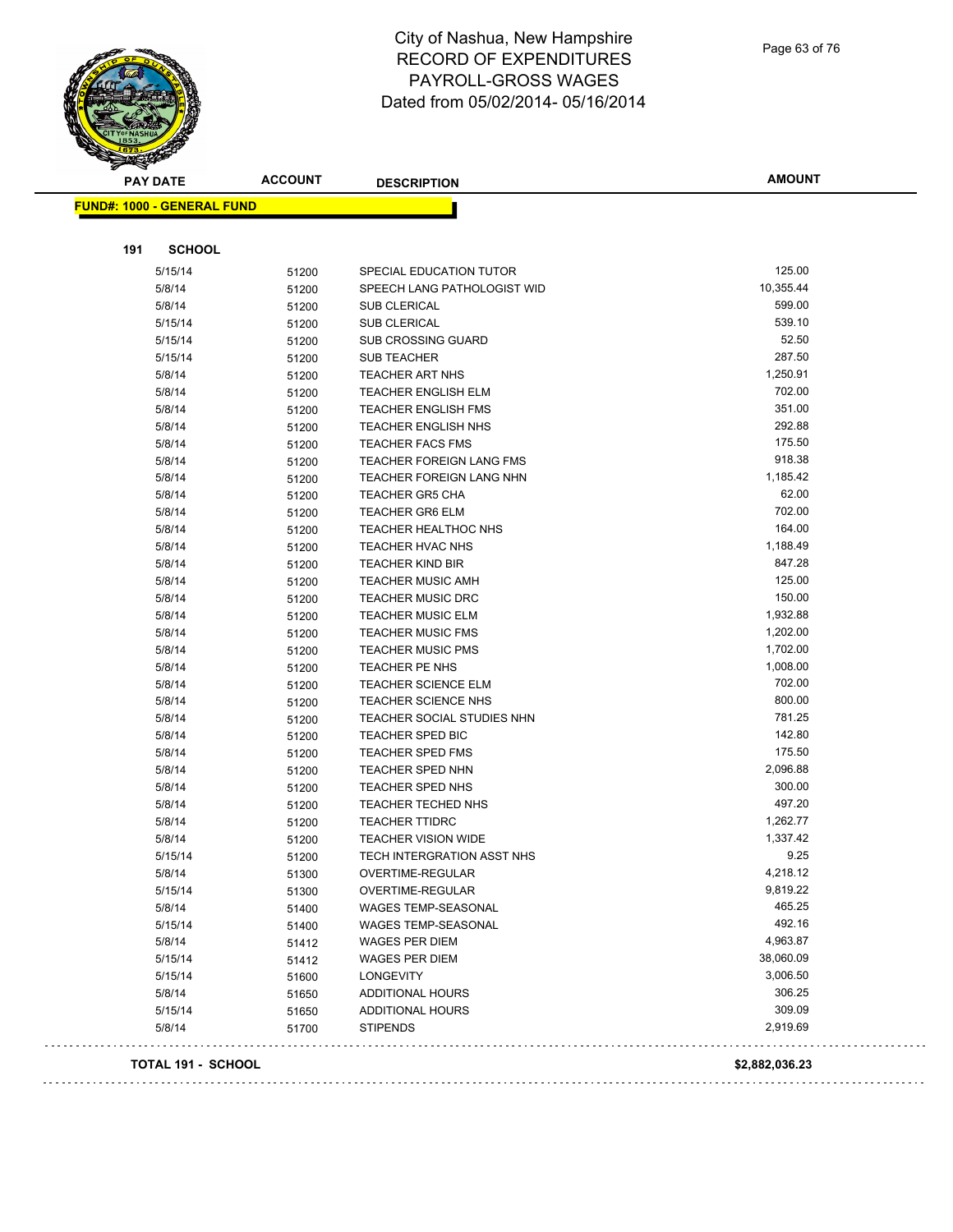PAYROLL-GROSS WAGES Dated from 05/02/2014- 05/16/2014 **PAY DATE ACCOUNT DESCRIPTION AMOUNT TOTAL FUND 1000 - GENERAL FUND \$4,650,717.93 FUND#: 1001 - GF-CAPITAL IMPROVEMENTS 161 STREETS-CAP IMP** 4/24/14 51300 OVERTIME-REGULAR (3,801.53) 5/8/14 51300 OVERTIME-REGULAR 0.00 5/15/14 51300 OVERTIME-REGULAR 405.65 4/24/14 81100 CAPITAL IMPROVEMENTS 3,801.44 5/8/14 81100 CAPITAL IMPROVEMENTS 2,867.81 . . . . . . . . . . . . . . . . . . . . . . . . . .

City of Nashua, New Hampshire RECORD OF EXPENDITURES

**TOTAL 161 - STREETS-CAP IMP \$3,273.37**

#### **TOTAL FUND 1001 - GF-CAPITAL IMPROVEMENTS \$3,273.37**

|  |  | FUND#: 2100 - FOOD SERVICES FUND |
|--|--|----------------------------------|
|--|--|----------------------------------|

| 4/24/14 | 51100 | <b>CLERICAL FOOD SERVICE NHS</b>     | (2,037.39) |
|---------|-------|--------------------------------------|------------|
| 5/8/14  | 51100 | <b>CLERICAL FOOD SERVICE NHS</b>     | 692.65     |
| 5/15/14 | 51100 | <b>CLERICAL FOOD SERVICE NHS</b>     | 692.65     |
| 4/24/14 | 51100 | DELIVERY DRIVER FOOD SERVICE         | (859.05)   |
| 5/15/14 | 51100 | DELIVERY DRIVER FOOD SERVICE         | 766.00     |
| 4/24/14 | 51100 | <b>DIRECTOR FOOD SERVICE</b>         | (5,033.98) |
| 5/8/14  | 51100 | <b>DIRECTOR FOOD SERVICE</b>         | 2,972.70   |
| 4/24/14 | 51100 | <b>FOOD SERVICE BUSINESS MANAGER</b> | (501.50)   |
| 5/8/14  | 51100 | <b>FOOD SERVICE BUSINESS MANAGER</b> | 2,030.50   |
| 4/24/14 | 51100 | FOOD SERVICE COOK AMH                | (446.50)   |
| 5/15/14 | 51100 | FOOD SERVICE COOK AMH                | 482.30     |
| 5/15/14 | 51100 | <b>FOOD SERVICE COOK BIC</b>         | 482.30     |
| 5/15/14 | 51100 | FOOD SERVICE COOK BIR                | 482.30     |
| 5/15/14 | 51100 | FOOD SERVICE COOK BRO                | 444.15     |
| 5/15/14 | 51100 | FOOD SERVICE COOK CHA                | 482.30     |
| 5/15/14 | 51100 | FOOD SERVICE COOK DRC                | 464.80     |
| 5/15/14 | 51100 | <b>FOOD SERVICE COOK ELM</b>         | 984.90     |
| 5/15/14 | 51100 | <b>FOOD SERVICE COOK FES</b>         | 423.85     |
| 5/15/14 | 51100 | <b>FOOD SERVICE COOK FMS</b>         | 492.45     |
| 5/15/14 | 51100 | <b>FOOD SERVICE COOK LDG</b>         | 464.80     |
| 5/15/14 | 51100 | FOOD SERVICE COOK MDE                | 482.30     |
| 5/15/14 | 51100 | FOOD SERVICE COOK NHN                | 1,016.05   |
| 5/8/14  | 51100 | FOOD SERVICE COOK NHS                | 47.22      |
| 5/15/14 | 51100 | <b>FOOD SERVICE COOK NHS</b>         | 1,016.40   |
| 5/15/14 | 51100 | <b>FOOD SERVICE COOK NSE</b>         | 461.65     |
| 5/15/14 | 51100 | FOOD SERVICE COOK PMS                | 492.45     |
| 5/15/14 | 51100 | FOOD SERVICE COOK SHE                | 278.88     |
| 5/8/14  | 51100 | <b>FOOD SERVICE SITE CORD</b>        | 9,446.74   |
| 5/15/14 | 51100 | <b>FOOD SERVICECOOK MTP</b>          | 423.85     |
| 5/15/14 | 51200 | <b>FOOD SERVICE ASST PT AMH</b>      | 465.50     |
| 5/15/14 | 51200 | <b>FOOD SERVICE ASST PT BIC</b>      | 531.20     |
| 5/15/14 | 51200 | <b>FOOD SERVICE ASST PT BIR</b>      | 591.40     |
|         |       |                                      |            |

Page 64 of 76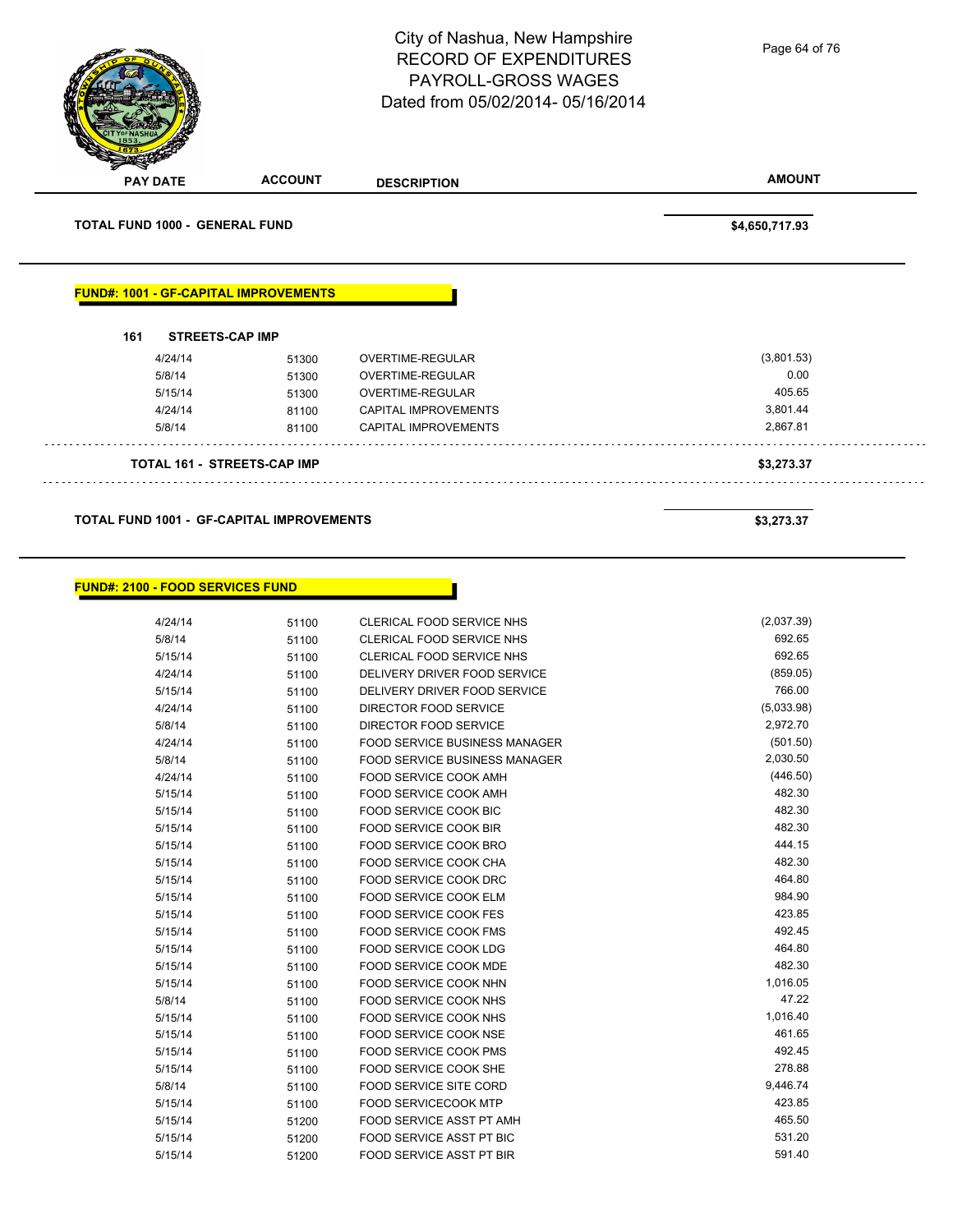Page 65 of 76

**AMOUNT**

|                    | <b>FUND#: 2100 - FOOD SERVICES FUND</b>          |                                                         |                 |
|--------------------|--------------------------------------------------|---------------------------------------------------------|-----------------|
| 5/15/14            | 51200                                            | FOOD SERVICE ASST PT BRO                                | 348.00          |
| 5/15/14            | 51200                                            | FOOD SERVICE ASST PT CHA                                | 631.40          |
| 5/15/14            | 51200                                            | FOOD SERVICE ASST PT DRC                                | 668.60          |
| 5/15/14            | 51200                                            | FOOD SERVICE ASST PT ELM                                | 2,665.53        |
| 5/15/14            | 51200                                            | FOOD SERVICE ASST PT FES                                | 884.50          |
| 5/15/14            | 51200                                            | FOOD SERVICE ASST PT FMS                                | 2,450.55        |
| 5/15/14            | 51200                                            | FOOD SERVICE ASST PT LDG                                | 902.75          |
| 5/15/14            | 51200                                            | <b>FOOD SERVICE ASST PT MDE</b>                         | 663.45          |
| 5/15/14            | 51200                                            | FOOD SERVICE ASST PT MTP                                | 408.26          |
| 5/15/14            | 51200                                            | FOOD SERVICE ASST PT NHN                                | 3,883.64        |
| 5/15/14            | 51200                                            | FOOD SERVICE ASST PT NHS                                | 4,571.56        |
| 5/15/14            | 51200                                            | FOOD SERVICE ASST PT NSE                                | 256.01          |
| 5/15/14            | 51200                                            | FOOD SERVICE ASST PT PMS                                | 2,423.57        |
| 5/15/14            | 51200                                            | FOOD SERVICE ASST PT SHE                                | 516.80          |
| 5/15/14            | 51300                                            | OVERTIME-REGULAR                                        | 232.21          |
| 5/15/14            | 51412                                            | <b>WAGES PER DIEM</b>                                   | 2,353.26        |
|                    | <b>TOTAL FUND 2100 - FOOD SERVICES FUND</b>      |                                                         | \$42,593.96     |
|                    | <b>FUND#: 2120 - SUMMER FEEDING PROGRAM FUND</b> |                                                         |                 |
| 4/24/14            | 51100                                            | CLERICAL FOOD SERVICE NHS                               | 2,037.39        |
| 4/24/14            | 51100                                            | DELIVERY DRIVER FOOD SERVICE                            | 859.05          |
| 4/24/14            | 51100                                            | DIRECTOR FOOD SERVICE                                   | 5,033.98        |
| 4/24/14            | 51100                                            | <b>FOOD SERVICE BUSINESS MANAGER</b>                    | 501.50          |
| 4/24/14            | 51100                                            | FOOD SERVICE COOK AMH                                   | 446.50          |
|                    | TOTAL FUND 2120 - SUMMER FEEDING PROGRAM FUND    |                                                         | \$8,878.42      |
|                    |                                                  |                                                         |                 |
|                    | <b>FUND#: 2201 - DRIVERS EDUCATION FUND</b>      |                                                         |                 |
|                    |                                                  |                                                         |                 |
| 5/15/14            | 51200                                            | DRIVER INSTRUCTOR                                       | 875.00          |
| 5/8/14             | 51200                                            | <b>TEACHER TECHED ELM</b>                               | 200.00          |
| 5/8/14<br>5/15/14  | 51200<br>51300                                   | <b>TEACHER TECHED FMS</b><br>OVERTIME-REGULAR           | 275.00<br>29.10 |
|                    | <b>TOTAL FUND 2201 - DRIVERS EDUCATION FUND</b>  |                                                         | \$1,379.10      |
|                    | <b>FUND#: 2207 - ADULT ED/CONTINUING ED</b>      |                                                         |                 |
|                    |                                                  |                                                         |                 |
| 5/15/14            | 51200                                            | ADULT ED DIPOLMA INST                                   | 150.00          |
| 5/15/14<br>5/15/14 | 51200<br>51200                                   | ADULT ED ENRICHMENT INST<br>ADULT ED ENRICHMENT TEACHER | 150.00<br>50.00 |

5/15/14 51200 SUB TEACHER

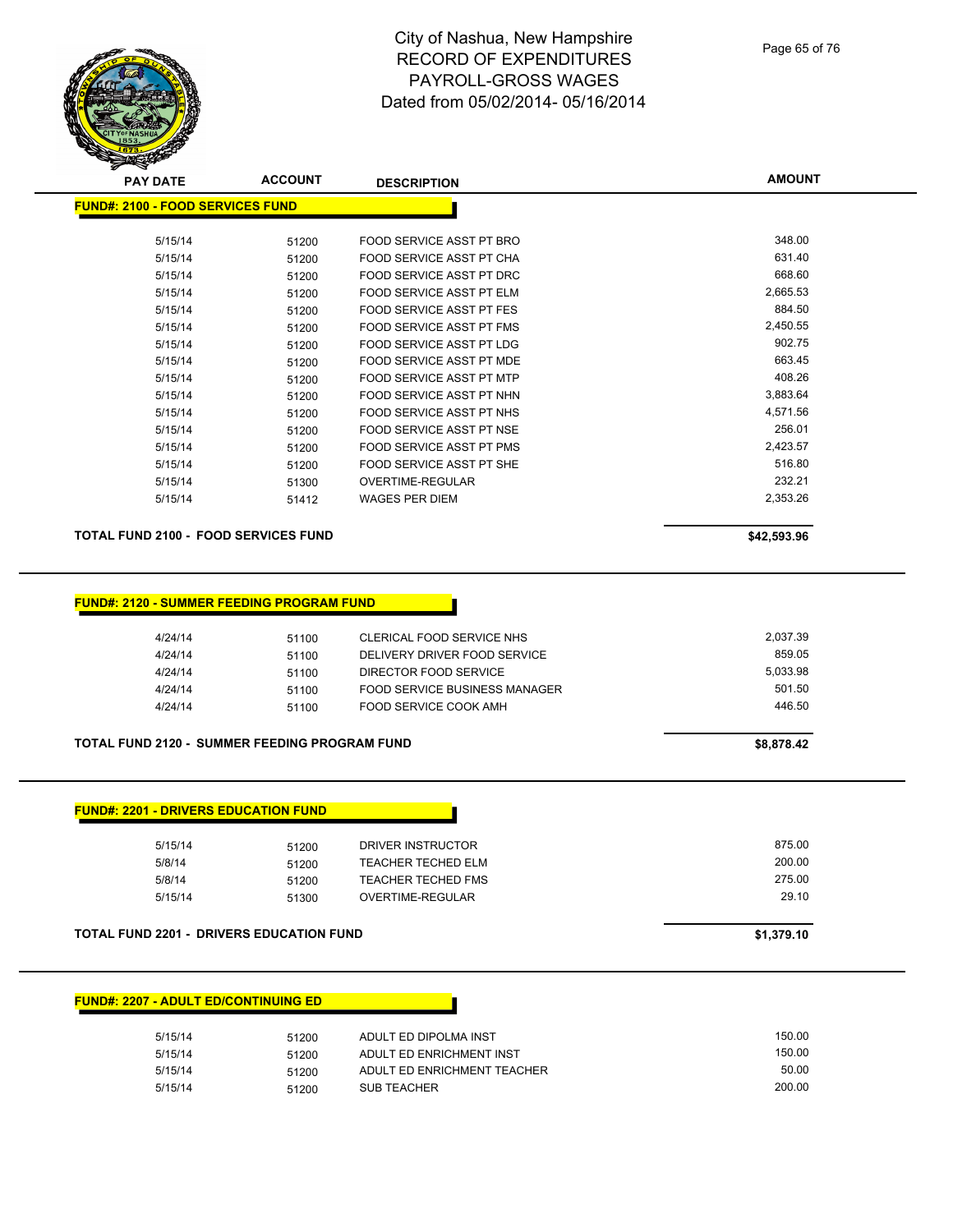Page 66 of 76

#### City of Nashua, New Hampshire RECORD OF EXPENDITURES PAYROLL-GROSS WAGES Dated from 05/02/2014- 05/16/2014

**AMOUNT PAY DATE ACCOUNT DESCRIPTION TOTAL FUND 2207 - ADULT ED/CONTINUING ED \$550.00 FUND#: 2222 - AFTER SCHOOL PROGRAM** 5/8/14 51100 DIRECTOR 21 CENTURY 2,196.70 **TOTAL FUND 2222 - AFTER SCHOOL PROGRAM \$2,196.70 FUND#: 2252 - DAY CARE** 5/8/14 51100 PANTHER PRESCHOOL DIRECTOR 1,000.00 **TOTAL FUND 2252 - DAY CARE \$1,000.00 FUND#: 2257 - SPECIAL ED LOCAL** 5/15/14 51100 PARA DW SPEC ED AMH 348.50 5/15/14 51100 PARA DW SPEC ED CHA 605.89 5/15/14 51100 PARA DW SPEC ED MDE 393.60 5/15/14 51100 PARA DW SPEC ED MTP 486.67 5/15/14 51100 PARA DW SPEC ED SHE 1,046.17 5/15/14 51100 PARA DW SPEC ELM 453.05 5/15/14 51100 SIGN LANGUAGE INTERPRETER 1,034.14 5/15/14 51412 WAGES PER DIEM 278.40 **TOTAL FUND 2257 - SPECIAL ED LOCAL \$4,646.42 FUND#: 2503 - PARKS & REC PROGRAMS FUND** 5/8/14 51100 PROGRAM COORDINATOR 347.90 5/15/14 51100 PROGRAM COORDINATOR 347.90 **TOTAL FUND 2503 - PARKS & REC PROGRAMS FUND \$695.80 FUND#: 2505 - GOVT & EDUCATION CHANNELS FUND** 5/8/14 51100 ECHANNEL ACCESS ADMINISTRATOR 1,014.70 5/15/14 51100 ECHANNEL ACCESS ADMINISTRATOR 1,014.70 5/8/14 51100 PEG PROGRAM MANAGER 5/8/14 5/8/14 5/15/14 51100 PEG PROGRAM MANAGER 1,139.75 **TOTAL FUND 2505 - GOVT & EDUCATION CHANNELS FUND \$4,308.90**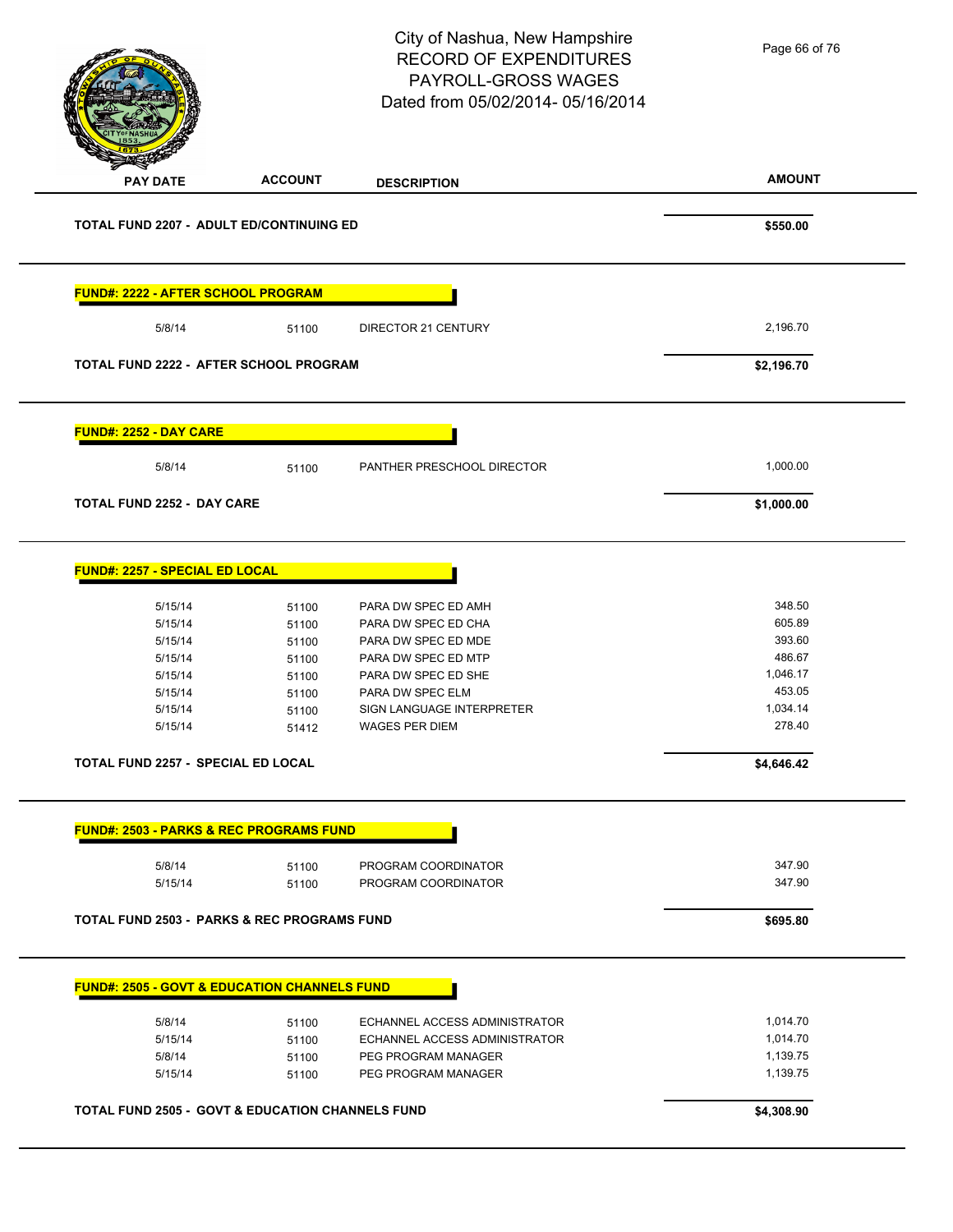| <b>1673-000</b>              |                |                            |               |  |  |  |
|------------------------------|----------------|----------------------------|---------------|--|--|--|
| <b>PAY DATE</b>              | <b>ACCOUNT</b> | <b>DESCRIPTION</b>         | <b>AMOUNT</b> |  |  |  |
| #: 3050 - POLICE GRANTS FUND |                |                            |               |  |  |  |
| 5/8/14                       | 51100          | DOMESTIC VIOLENCE ADVOCATE | 788.05        |  |  |  |
| 5/15/14                      | 51100          | DOMESTIC VIOLENCE ADVOCATE | 788.05        |  |  |  |
| 5/8/14                       | 51100          | PATROLMAN ALL RANKS        | 1,173.90      |  |  |  |
| 5/15/14                      | 51100          | PATROLMAN ALL RANKS        | 1,173.90      |  |  |  |
| 5/8/14                       | 51300          | OVERTIME-REGULAR           | 1.555.21      |  |  |  |
| 5/15/14                      | 51300          | OVERTIME-REGULAR           | 2.745.50      |  |  |  |
| 5/8/14                       | 51628          | <b>EXTRA HOLIDAY</b>       | 234.78        |  |  |  |

TOTAL FUND 3050 - POLICE GRANTS FUND **\$8,459.39** \$8,459.39

**FUND#: 3050 - POLICE GRANTS FUND**

**FUND#: 3068 - COMMUNITY SERVICES GRANTS FUND**

| 5/8/14  | 51100 | <b>EPIDEMIOLOGIST</b>          | 1.302.66 |
|---------|-------|--------------------------------|----------|
| 5/15/14 | 51100 | <b>EPIDEMIOLOGIST</b>          | 1.302.66 |
| 5/8/14  | 51100 | INTAKE SPECIALIST PROGRAM ASST | 366.50   |
| 5/15/14 | 51100 | INTAKE SPECIALIST PROGRAM ASST | 366.50   |
| 5/8/14  | 51100 | PROGRAM ASSISTANT              | 419.85   |
| 5/15/14 | 51100 | PROGRAM ASSISTANT              | 419.85   |
| 5/8/14  | 51100 | PUB HEALTH NURSE               | 132.25   |
| 5/15/14 | 51100 | PUB HEALTH NURSE               | 132.25   |
| 5/8/14  | 51100 | PUB HEALTH PREPAREDNESS COORD  | 1.117.45 |
| 5/15/14 | 51100 | PUB HEALTH PREPAREDNESS COORD  | 1.117.45 |
| 5/8/14  | 51100 | SMP PROGRAM COORDINATOR        | 827.75   |
| 5/15/14 | 51100 | SMP PROGRAM COORDINATOR        | 827.75   |
|         |       |                                |          |

#### **TOTAL FUND 3068 - COMMUNITY SERVICES GRANTS FUND \$8,332.92**

**FUND#: 3090 - URBAN PROGRAM GRANTS FUND**

| 5/8/14  | 51100 | PUB HEALTH NURSE      | 885.15 |
|---------|-------|-----------------------|--------|
| 5/15/14 | 51100 | PUB HEALTH NURSE      | 885.15 |
| 5/8/14  | 51412 | <b>WAGES PER DIEM</b> | 123.50 |

| <b>FUND#: 3080 - COMMUNITY DEVELOPMENT GRANTS</b><br>5/8/14 | 51100    | OED PROGRAM COORDINATOR | 154.00 |
|-------------------------------------------------------------|----------|-------------------------|--------|
| 5/15/14                                                     | 51100    | OED PROGRAM COORDINATOR | 154.00 |
| <b>TOTAL FUND 3080 - COMMUNITY DEVELOPMENT GRANTS</b>       | \$308.00 |                         |        |

| 5/8/14  | 51100 | <b>GRANT MGMT SPECIALIST</b> | 961.60 |
|---------|-------|------------------------------|--------|
| 5/15/14 | 51100 | <b>GRANT MGMT SPECIALIST</b> | 961.60 |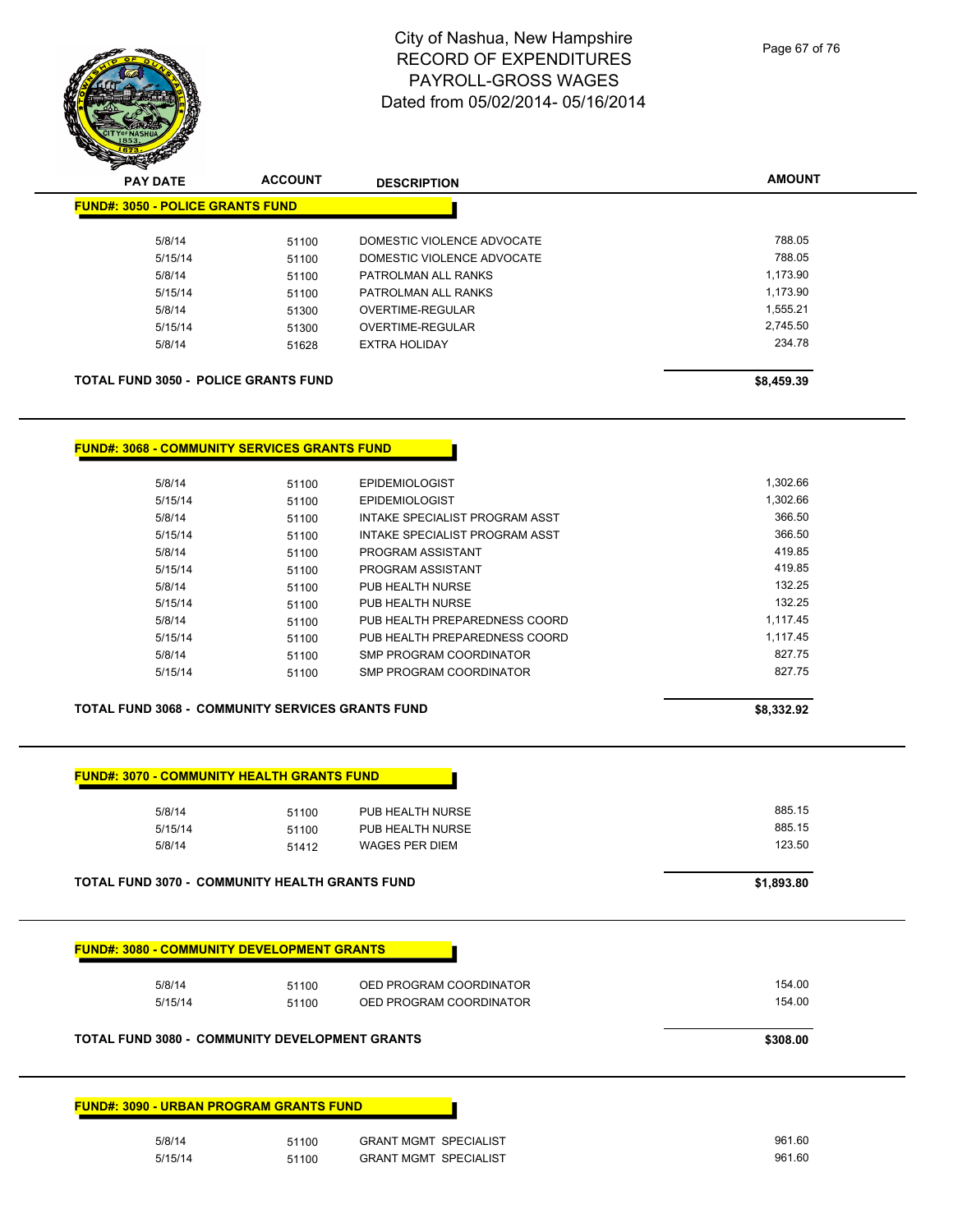| <b>PAY DATE</b>                                | <b>ACCOUNT</b> | <b>DESCRIPTION</b>                 | <b>AMOUNT</b> |
|------------------------------------------------|----------------|------------------------------------|---------------|
| <b>FUND#: 3090 - URBAN PROGRAM GRANTS FUND</b> |                |                                    |               |
| 5/8/14                                         | 51100          | INTAKE SPECIALIST PROGRAM ASST     | 549.70        |
| 5/15/14                                        | 51100          | INTAKE SPECIALIST PROGRAM ASST     | 549.70        |
| 5/8/14                                         | 51100          | MANAGER URBAN PROGRAMS             | 1,408.20      |
| 5/15/14                                        | 51100          | MANAGER URBAN PROGRAMS             | 1,408.20      |
| 5/8/14                                         | 51100          | PROGRAM COORDINATOR LP&HH          | 1,073.90      |
| 5/15/14                                        | 51100          | PROGRAM COORDINATOR LP&HH          | 1,073.90      |
| 5/8/14                                         | 51100          | PROJECT ADMINISTRATOR              | 1,162.45      |
| 5/15/14                                        | 51100          | PROJECT ADMINISTRATOR              | 1,162.45      |
| 5/8/14                                         | 51200          | CODE ENFORCEMENT OFFICER II        | 559.68        |
| 5/15/14                                        | 51200          | <b>CODE ENFORCEMENT OFFICER II</b> | 559.68        |
| TOTAL FUND 3090 - URBAN PROGRAM GRANTS FUND    |                |                                    | \$11,431.06   |
|                                                |                |                                    |               |

# **FUND#: 3120 - TRANSIT GRANTS FUND**

| 5/8/14  | 51100 | OED PROGRAM COORDINATOR               | 154.00   |
|---------|-------|---------------------------------------|----------|
| 5/15/14 | 51100 | OED PROGRAM COORDINATOR               | 154.00   |
| 5/8/14  | 51100 | <b>TRANSIT FINANCE COORDINATOR</b>    | 1,139.65 |
| 5/15/14 | 51100 | <b>TRANSIT FINANCE COORDINATOR</b>    | 1,139.65 |
| 5/8/14  | 51100 | <b>TRANSIT FLEET FACILITIES SUPV</b>  | 961.60   |
| 5/15/14 | 51100 | <b>TRANSIT FLEET FACILITIES SUPV</b>  | 961.60   |
| 5/8/14  | 51100 | <b>TRANSIT MECHANICS</b>              | 1,744.00 |
| 5/15/14 | 51100 | <b>TRANSIT MECHANICS</b>              | 1,744.00 |
| 5/8/14  | 51100 | <b>TRANSIT OPER MKTG SUPV</b>         | 985.15   |
| 5/15/14 | 51100 | <b>TRANSIT OPER MKTG SUPV</b>         | 985.15   |
| 5/8/14  | 51100 | <b>TRANSIT OPERATIONS COORDINATOR</b> | 863.35   |
| 5/15/14 | 51100 | <b>TRANSIT OPERATIONS COORDINATOR</b> | 863.35   |
| 5/8/14  | 51100 | <b>TRANSIT UTILITY SERVICE WORKER</b> | 794.50   |
| 5/15/14 | 51100 | <b>TRANSIT UTILITY SERVICE WORKER</b> | 794.50   |
| 5/8/14  | 51100 | <b>TRANSPORTATION DEPT MANAGER</b>    | 1,460.55 |
| 5/15/14 | 51100 | <b>TRANSPORTATION DEPT MANAGER</b>    | 1,460.55 |
| 5/8/14  | 51300 | OVERTIME-REGULAR                      | 66.04    |
| 5/15/14 | 51300 | OVERTIME-REGULAR                      | 8.25     |
|         |       |                                       |          |

#### **TOTAL FUND 3120 - TRANSIT GRANTS FUND \$16,279.89**

#### **FUND#: 3800 - SCHOOL GRANTS FUND**

| 5/8/14  | 51100 | 21 CENTURY ELEM MFAM RES COORD | 5.757.91 |
|---------|-------|--------------------------------|----------|
| 5/8/14  | 51100 | 21 CENTURY MIDL FAM RES COORD  | 2.088.29 |
| 5/8/14  | 51100 | ASSISTANT PRINCIPAL AMH        | 1.406.19 |
| 5/8/14  | 51100 | ASSISTANT PRINCIPAL BRO        | 1.403.87 |
| 5/8/14  | 51100 | ASSISTANT PRINCIPAL MDE        | 1.406.19 |
| 5/8/14  | 51100 | AYP FACILITATOR DRC            | 2.193.70 |
| 5/8/14  | 51100 | AYP FACILITATOR FES            | 1.955.78 |
| 5/8/14  | 51100 | AYP FACILITATOR LDG            | 3.365.79 |
| 5/8/14  | 51100 | <b>CLERICAL 21 CENTURY</b>     | 252.07   |
| 5/15/14 | 51100 | <b>CLERICAL 21 CENTURY</b>     | 712.59   |
| 5/8/14  | 51100 | DIRECTOR TITLE 1               | 3.153.80 |
| 5/8/14  | 51100 | DW TECHNOLOGY PEER COACH       | 126.45   |
|         |       |                                |          |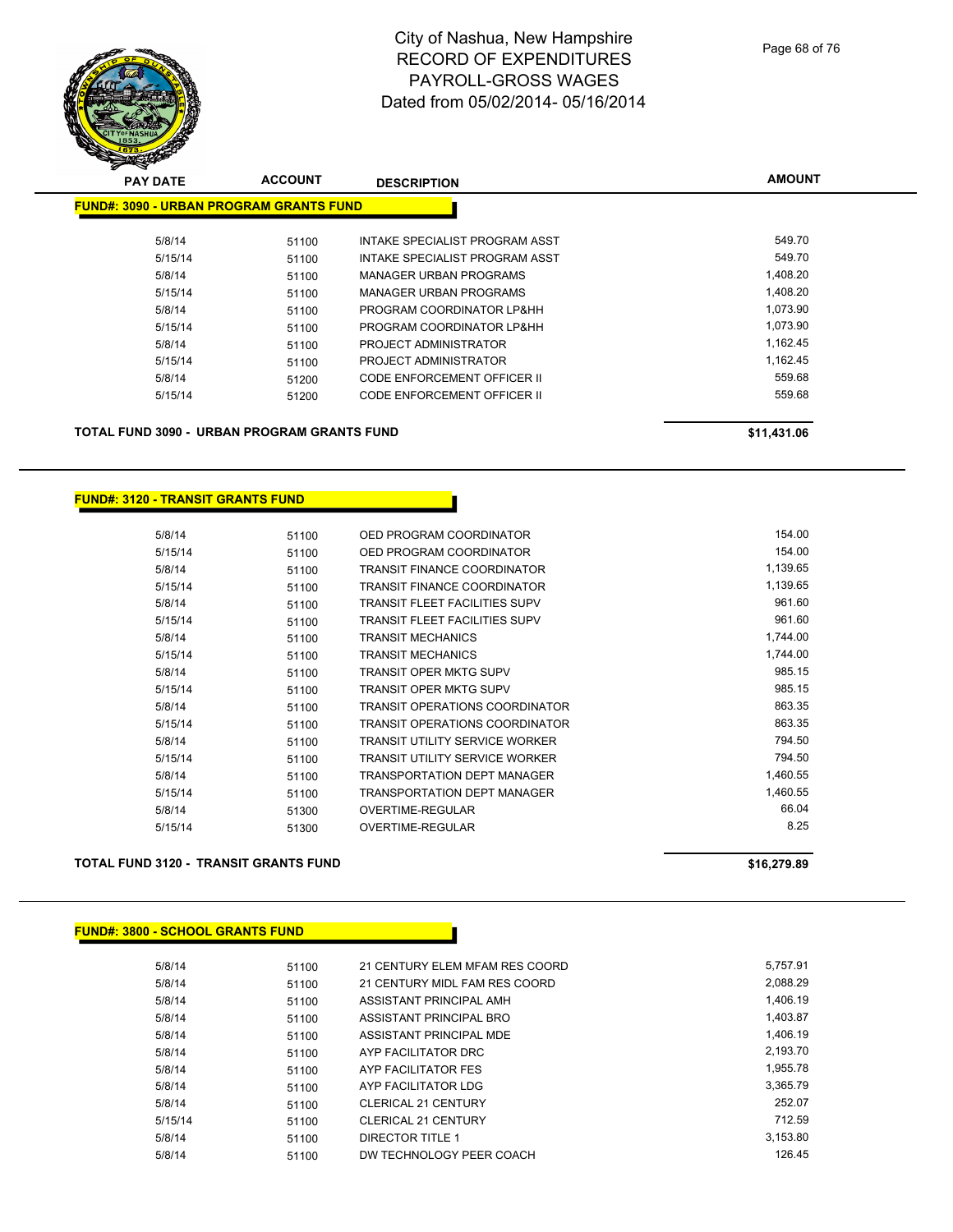

| <b>PAY DATE</b>                         | <b>ACCOUNT</b> | <b>DESCRIPTION</b>                                 | <b>AMOUNT</b>        |
|-----------------------------------------|----------------|----------------------------------------------------|----------------------|
| <b>FUND#: 3800 - SCHOOL GRANTS FUND</b> |                |                                                    |                      |
|                                         |                |                                                    |                      |
| 5/8/14                                  | 51100          | JOB DEVELOPER SPED NHS                             | 1,955.78             |
| 5/8/14                                  | 51100          | <b>OFFICE MANAGER TITLE 1</b>                      | 1,494.60             |
| 5/15/14                                 | 51100          | PARA DW SPEC ED AMH                                | 545.49               |
| 5/15/14                                 | 51100          | PARA KIND FES                                      | 419.41               |
| 5/15/14                                 | 51100          | PARA TTI AMH                                       | 950.77               |
| 5/15/14                                 | 51100          | PARA TTI DRC                                       | 904.62               |
| 5/15/14                                 | 51100          | PARA TTI LDG                                       | 1,632.38             |
| 5/15/14                                 | 51100          | PARA TTI NURSERY                                   | 1,051.90             |
| 5/15/14                                 | 51100          | PARA VOC NHS                                       | 431.54               |
| 5/8/14                                  | 51100          | SYSTEMS ADMIN SCH YEAR                             | 2,143.49             |
| 5/8/14                                  | 51100          | <b>TEACHER DWSE BIR</b>                            | 1,694.52             |
| 5/8/14                                  | 51100          | <b>TEACHER DWSE BRO</b>                            | 1,832.89             |
| 5/8/14                                  | 51100          | <b>TEACHER DWSE CHA</b>                            | 1,858.10             |
| 5/8/14                                  | 51100          | <b>TEACHER DWSE ELM</b>                            | 1,554.78             |
| 5/8/14                                  | 51100          | TEACHER DWSE MDE                                   | 1,762.11             |
| 5/8/14                                  | 51100          | <b>TEACHER DWSE SHE</b>                            | 1,554.78             |
| 5/8/14                                  | 51100          | <b>TEACHER GR3 BIC</b>                             | 3,249.30             |
| 5/8/14                                  | 51100          | <b>TEACHER KIND FES</b>                            | 1,686.41             |
| 5/8/14                                  | 51100          | TEACHER PRESCHOOL NHS                              | 1,877.78             |
| 5/8/14                                  | 51100          | <b>TEACHER SPED AMH</b>                            | 3,377.87             |
| 5/8/14                                  | 51100          | <b>TEACHER SPED DRC</b>                            | 3,378.00             |
| 5/8/14                                  | 51100          | <b>TEACHER SPED ELM</b>                            | 3,377.87             |
| 5/8/14                                  | 51100          | <b>TEACHER SPED FES</b>                            | 2,295.91             |
| 5/8/14                                  | 51100          | <b>TEACHER SPED FMS</b>                            | 3,575.39             |
| 5/8/14                                  | 51100          | <b>TEACHER SPED LDG</b>                            | 3,506.57             |
| 5/8/14                                  | 51100          | TEACHER SPED MDE                                   | 1,554.78             |
| 5/8/14                                  | 51100          | <b>TEACHER SPED NHN</b>                            | 6,694.89<br>5,072.52 |
| 5/8/14<br>5/8/14                        | 51100          | TEACHER SPED NHS<br><b>TEACHER SPED NSE</b>        | 1,622.41             |
|                                         | 51100          |                                                    | 1,554.78             |
| 5/8/14<br>5/8/14                        | 51100          | <b>TEACHER SPED PMS</b><br><b>TEACHER SPED SHE</b> | 1,823.09             |
| 5/8/14                                  | 51100          | TEACHER TEAM FACILITATOR AMH                       | 2,501.82             |
| 5/8/14                                  | 51100          | <b>TEACHER TEAM FACILITATOR MTP</b>                | 1,459.89             |
| 5/8/14                                  | 51100          | 21 CENTURY ELEM MFAM RES COORD                     | 90.03                |
| 5/15/14                                 | 51200          | 21ST CENTURY INSTRUCTOR                            | 1,963.18             |
| 5/8/14                                  | 51200<br>51200 | ADULT ED DIPOLMA TEACHER                           | 75.00                |
| 5/15/14                                 | 51200          | ADULT ED DIPOLMA TEACHER                           | 75.00                |
| 5/15/14                                 | 51200          | ADULT ED ENRICHMENT INST                           | 225.00               |
| 5/15/14                                 | 51200          | ADULT ED INSTRUCTOR                                | 400.00               |
| 5/8/14                                  | 51200          | AYP FACILITATOR DRC                                | 37.50                |
| 5/15/14                                 | 51200          | <b>CLERICAL GUIDANCE NHN</b>                       | 37.55                |
| 5/8/14                                  | 51200          | DW TECHNOLOGY PEER COACH                           | 1,138.03             |
| 5/15/14                                 | 51200          | ELL OUTREACH WORKER HOURLY                         | 600.00               |
| 5/15/14                                 | 51200          | <b>ELL TUTOR</b>                                   | 300.00               |
| 5/15/14                                 | 51200          | <b>FAMILY LIAISON</b>                              | 312.50               |
| 5/8/14                                  | 51200          | FOCUS MONITORING DATA ANALYST                      | 1,721.31             |
| 5/15/14                                 | 51200          | <b>FOOD SERVICE COOK LDG</b>                       | 35.00                |
| 5/8/14                                  | 51200          | <b>GUIDANCE COUNSELOR FES</b>                      | 136.30               |
| 5/15/14                                 | 51200          | HOME SCHOOL CORD TTI                               | 2,910.19             |
| 5/15/14                                 | 51200          | <b>INTERPRETER</b>                                 | 250.00               |
| 5/8/14                                  | 51200          | <b>LIBRARIAN FMS</b>                               | 25.00                |
| 5/8/14                                  | 51200          | LIBRARIAN NHN                                      | 50.00                |
| 5/8/14                                  | 51200          | <b>LIBRARIAN NHS</b>                               | 25.00                |
| 5/15/14                                 | 51200          | LUNCH MONITOR DRC                                  | 203.42               |
|                                         |                |                                                    |                      |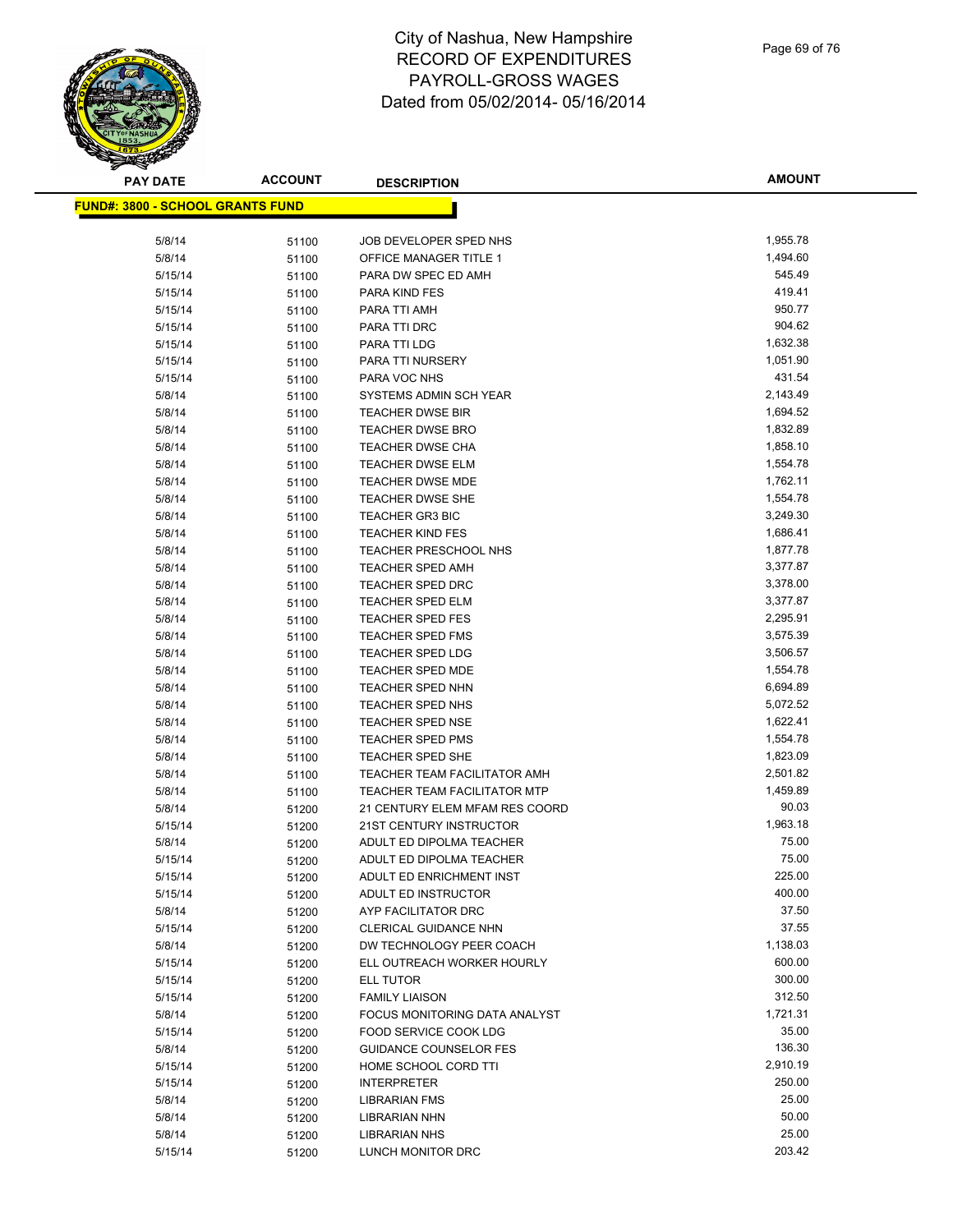

| <b>PAY DATE</b>                         | <b>ACCOUNT</b> | <b>DESCRIPTION</b>                                    | <b>AMOUNT</b>  |
|-----------------------------------------|----------------|-------------------------------------------------------|----------------|
| <b>FUND#: 3800 - SCHOOL GRANTS FUND</b> |                |                                                       |                |
|                                         |                |                                                       |                |
| 5/15/14                                 | 51200          | LUNCH MONITOR SHE                                     | 203.19         |
| 5/15/14                                 | 51200          | PARA DW SPEC ED AMH                                   | 268.45         |
| 5/15/14                                 | 51200          | PARA DW SPEC ED BIR                                   | 17.50          |
| 5/15/14                                 | 51200          | PARA DW SPEC ED NHN                                   | 75.00          |
| 5/15/14                                 | 51200          | PARA DW SPEC ED PMS                                   | 166.25         |
| 5/15/14                                 | 51200          | PARA DW SPEC ED WID                                   | 41.68          |
| 5/15/14                                 | 51200          | PARA DW SPEC ELM                                      | 192.50         |
| 5/15/14                                 | 51200          | PARA ELL LDG                                          | 122.50         |
| 5/15/14                                 | 51200          | PARA ELL MTP                                          | 96.70          |
| 5/15/14                                 | 51200          | PARA INST AMH                                         | 39.41          |
| 5/15/14                                 | 51200          | PARA INST BIR                                         | 87.50          |
| 5/15/14                                 | 51200          | PARA INST DRC                                         | 206.75         |
| 5/15/14                                 | 51200          | PARA INST ELM                                         | 70.00          |
| 5/15/14                                 | 51200          | PARA INST FES                                         | 285.05         |
| 5/15/14                                 | 51200          | PARA INST FMS                                         | 35.00          |
| 5/15/14                                 | 51200          | PARA INST LDG                                         | 430.10         |
| 5/15/14                                 | 51200          | PARA INST NHN                                         | 90.03          |
| 5/15/14                                 | 51200          | PARA INST PMS                                         | 240.85         |
| 5/15/14                                 | 51200          | PARA KIND AMH                                         | 140.00         |
| 5/15/14                                 | 51200          | PARA KIND LDG                                         | 41.68          |
| 5/15/14                                 | 51200          | PARA MEDIA NHN                                        | 125.03         |
| 5/15/14                                 | 51200          | PARA PRE SCH MTP                                      | 166.70         |
| 5/15/14                                 | 51200          | PARA TTI DRC                                          | 140.00         |
| 5/15/14                                 | 51200          | PARA TTI LDG                                          | 83.35          |
| 5/8/14                                  | 51200          | SOCIAL WORKER FMS                                     | 126.88         |
| 5/15/14                                 | 51200          | <b>SUB TEACHER</b>                                    | 235.00         |
| 5/15/14                                 | 51200          | SUB TEACHER LONG TERM                                 | 38.13<br>35.00 |
| 5/8/14<br>5/8/14                        | 51200          | <b>TEACHER ART PMS</b><br><b>TEACHER BUSINESS NHN</b> | 50.00          |
| 5/8/14                                  | 51200<br>51200 | <b>TEACHER DWSE AMH</b>                               | 17.50          |
| 5/8/14                                  | 51200          | <b>TEACHER ELL AMH</b>                                | 150.00         |
| 5/8/14                                  | 51200          | <b>TEACHER ELL BIR</b>                                | 25.00          |
| 5/8/14                                  | 51200          | <b>TEACHER ELL ELM</b>                                | 139.38         |
| 5/8/14                                  | 51200          | <b>TEACHER ELL FMS</b>                                | 50.00          |
| 5/8/14                                  | 51200          | <b>TEACHER ELL LDG</b>                                | 225.00         |
| 5/8/14                                  | 51200          | TEACHER ELL NHN                                       | 250.00         |
| 5/8/14                                  | 51200          | <b>TEACHER ELL PMS</b>                                | 100.00         |
| 5/8/14                                  | 51200          | TEACHER ENGLISH ELM                                   | 25.00          |
| 5/8/14                                  | 51200          | <b>TEACHER ENGLISH FMS</b>                            | 245.01         |
| 5/8/14                                  | 51200          | <b>TEACHER ENGLISH NHN</b>                            | 225.00         |
| 5/8/14                                  | 51200          | <b>TEACHER ENGLISH NHS</b>                            | 225.00         |
| 5/8/14                                  | 51200          | <b>TEACHER ENGLISH PMS</b>                            | 52.50          |
| 5/8/14                                  | 51200          | <b>TEACHER GR1 FES</b>                                | 75.00          |
| 5/8/14                                  | 51200          | <b>TEACHER GR1 LDG</b>                                | 200.00         |
| 5/8/14                                  | 51200          | <b>TEACHER GR2 AMH</b>                                | 150.00         |
| 5/8/14                                  | 51200          | <b>TEACHER GR2 DRC</b>                                | 50.00          |
| 5/8/14                                  | 51200          | <b>TEACHER GR2 FES</b>                                | 25.00          |
| 5/8/14                                  | 51200          | <b>TEACHER GR2 SHE</b>                                | 37.50          |
| 5/8/14                                  | 51200          | <b>TEACHER GR3 DRC</b>                                | 50.00          |
| 5/8/14                                  | 51200          | <b>TEACHER GR3 MTP</b>                                | 42.50          |
| 5/8/14                                  | 51200          | <b>TEACHER GR3 SHE</b>                                | 98.75          |
| 5/8/14                                  | 51200          | <b>TEACHER GR4 BIR</b>                                | 50.00          |
| 5/8/14                                  | 51200          | <b>TEACHER GR4 FES</b>                                | 35.00          |
| 5/8/14                                  | 51200          | <b>TEACHER GR5 DRC</b>                                | 50.00          |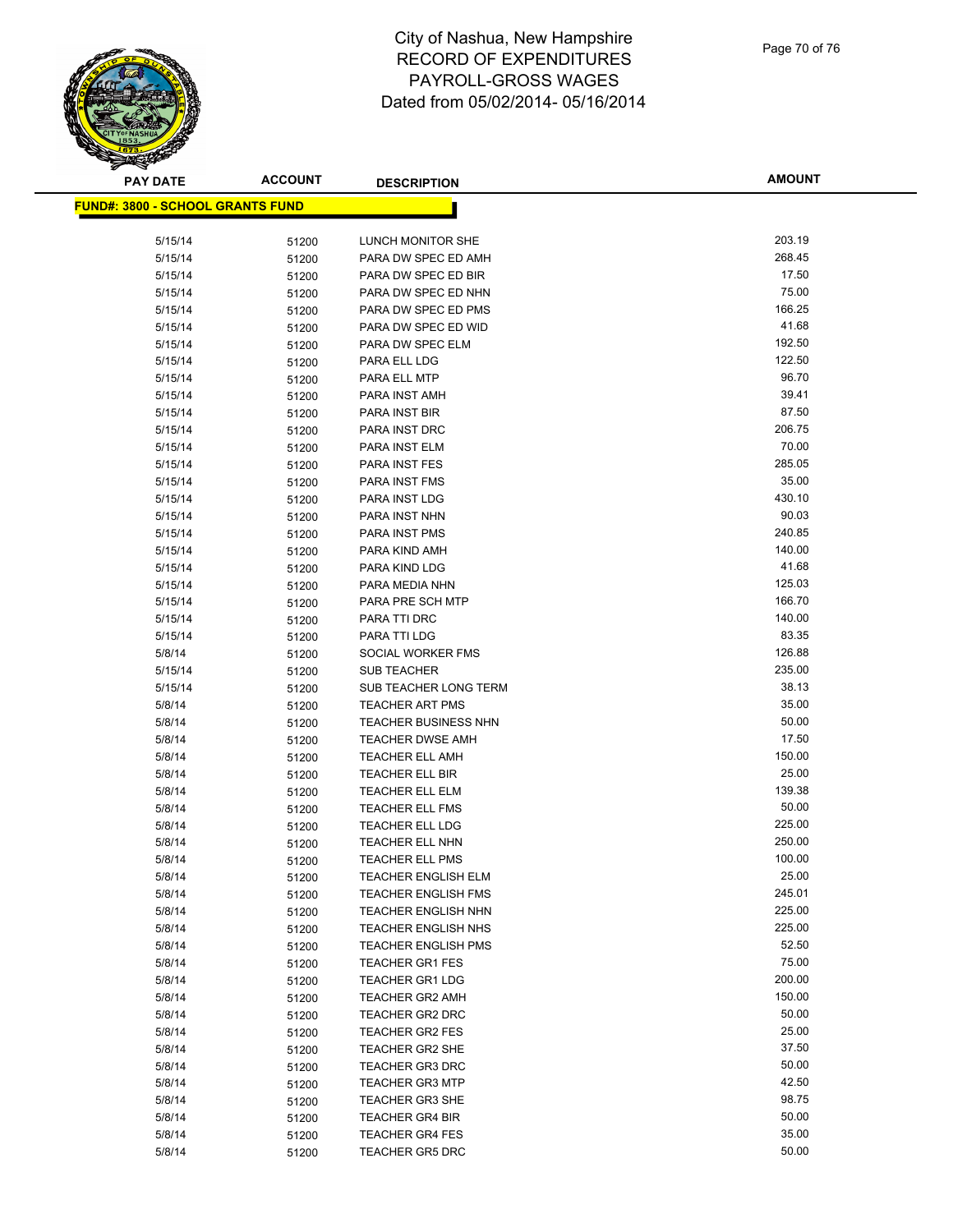| <b>PAY DATE</b>                         | <b>ACCOUNT</b> | <b>DESCRIPTION</b>                  | <b>AMOUNT</b> |
|-----------------------------------------|----------------|-------------------------------------|---------------|
| <b>FUND#: 3800 - SCHOOL GRANTS FUND</b> |                |                                     |               |
|                                         |                |                                     |               |
| 5/8/14                                  | 51200          | <b>TEACHER GR6 ELM</b>              | 170.00        |
| 5/8/14                                  | 51200          | <b>TEACHER GR6 FMS</b>              | 167.50        |
| 5/8/14                                  | 51200          | <b>TEACHER GR6 PMS</b>              | 85.00         |
| 5/8/14                                  | 51200          | <b>TEACHER KIND FES</b>             | 50.00         |
| 5/8/14                                  | 51200          | <b>TEACHER KIND LDG</b>             | 175.00        |
| 5/8/14                                  | 51200          | <b>TEACHER MATH ELM</b>             | 25.00         |
| 5/8/14                                  | 51200          | <b>TEACHER MATH NHN</b>             | 150.00        |
| 5/8/14                                  | 51200          | <b>TEACHER MATH NHS</b>             | 300.00        |
| 5/8/14                                  | 51200          | <b>TEACHER SCIENCE NHN</b>          | 75.00         |
| 5/8/14                                  | 51200          | <b>TEACHER SCIENCE NHS</b>          | 75.00         |
| 5/8/14                                  | 51200          | TEACHER SOCIAL STUDIES NHN          | 275.00        |
| 5/8/14                                  | 51200          | <b>TEACHER SOCIAL STUDIES NHS</b>   | 75.00         |
| 5/8/14                                  | 51200          | TEACHER SPED FMS                    | 100.00        |
| 5/8/14                                  | 51200          | <b>TEACHER SPED LDG</b>             | 185.00        |
| 5/8/14                                  | 51200          | <b>TEACHER SPED PMS</b>             | 150.00        |
| 5/8/14                                  | 51200          | <b>TEACHER TEAM FACILITATOR AMH</b> | 150.00        |
| 5/8/14                                  | 51200          | <b>TEACHER TTI AMH</b>              | 7,117.03      |
| 5/8/14                                  | 51200          | <b>TEACHER TTI FES</b>              | 14,528.35     |
| 5/8/14                                  | 51200          | <b>TEACHER TTI LDG</b>              | 10,560.38     |
| 5/8/14                                  | 51200          | <b>TEACHER TTI MTP</b>              | 7,691.45      |
| 5/8/14                                  | 51200          | <b>TEACHER TTI NURSERY</b>          | 4,497.99      |
| 5/8/14                                  | 51200          | <b>TEACHER TTIDRC</b>               | 8,079.66      |
| 5/15/14                                 | 51412          | <b>WAGES PER DIEM</b>               | 59.04         |
| 5/8/14                                  | 51650          | <b>ADDITIONAL HOURS</b>             | 1,912.50      |
| 5/15/14                                 | 51650          | <b>ADDITIONAL HOURS</b>             | 300.00        |

#### **TOTAL FUND 3800 - SCHOOL GRANTS FUND \$168,226.35**

|  |  | <u> FUND#: 3810 - FOOD SERVICE GRANTS FUNDI</u> |  |
|--|--|-------------------------------------------------|--|
|  |  |                                                 |  |

| <b>TOTAL FUND 3810 - FOOD SERVICE GRANTS FUND</b> |                |                                      | \$1,497.68       |
|---------------------------------------------------|----------------|--------------------------------------|------------------|
| 5/8/14<br>5/15/14                                 | 51300<br>51300 | OVERTIME-REGULAR<br>OVERTIME-REGULAR | 726.25<br>771.43 |
|                                                   |                |                                      |                  |

#### **FUND#: 4005 - TRAFFIC VIOLATIONS FUND**

| 5/8/14  | 51100 | PARKING ENFORCEMENT SPEC          | 2.902.83 |
|---------|-------|-----------------------------------|----------|
| 5/15/14 | 51100 | PARKING ENFORCEMENT SPEC          | 3.055.61 |
| 5/8/14  | 51100 | RESOURCE COORDINATOR              | 113.10   |
| 5/15/14 | 51100 | RESOURCE COORDINATOR              | 113.11   |
| 5/8/14  | 51100 | <b>VEHICLE REGISTRATION CLERK</b> | 787.40   |
| 5/15/14 | 51100 | <b>VEHICLE REGISTRATION CLERK</b> | 787.40   |
| 5/8/14  | 51300 | OVERTIME-REGULAR                  | 4.89     |
| 5/15/14 | 51300 | OVERTIME-REGULAR                  | 14.89    |
| 5/8/14  | 51390 | OVERTIME-OTHER                    | 632.79   |
| 5/15/14 | 51390 | OVERTIME-OTHER                    | 342.88   |
| 5/8/14  | 51412 | <b>WAGES PER DIEM</b>             | 124.82   |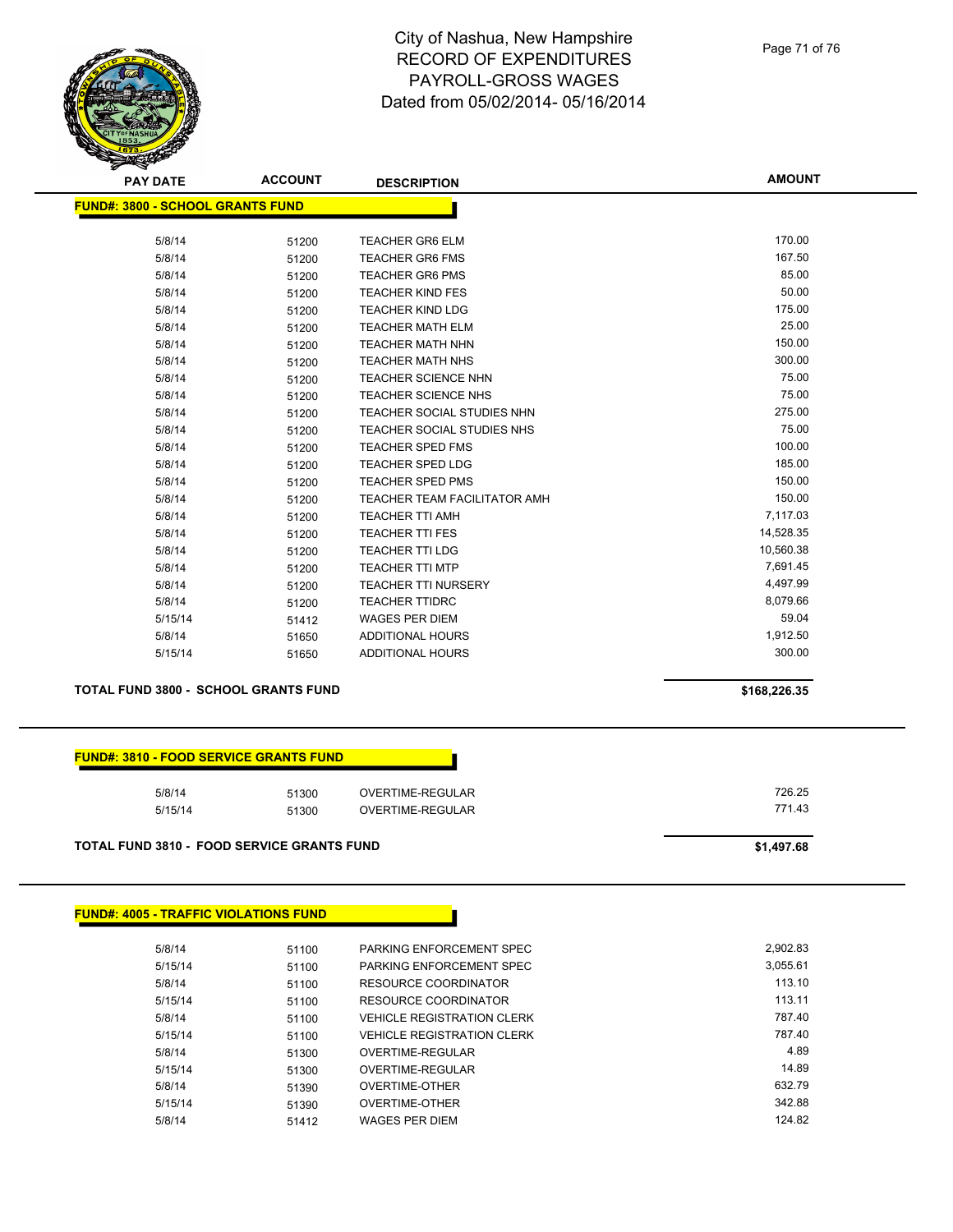Page 72 of 76

| <b>PAY DATE</b>                                             | <b>ACCOUNT</b> | <b>DESCRIPTION</b>                                 | <b>AMOUNT</b>  |
|-------------------------------------------------------------|----------------|----------------------------------------------------|----------------|
| <b>TOTAL FUND 4005 - TRAFFIC VIOLATIONS FUND</b>            |                |                                                    | \$8,879.72     |
| <b>FUND#: 4010 - MOTOR VEHICLE ADMIN FUND</b>               |                |                                                    |                |
| 5/8/14                                                      | 51100          | <b>VEHICLE REGISTRATION CLERK</b>                  | 787.40         |
| 5/15/14                                                     | 51100          | <b>VEHICLE REGISTRATION CLERK</b>                  | 787.39         |
| 5/8/14                                                      | 51300          | OVERTIME-REGULAR                                   | 0.01           |
| 5/15/14                                                     | 51300          | OVERTIME-REGULAR                                   | 24.63          |
| TOTAL FUND 4010 - MOTOR VEHICLE ADMIN FUND                  |                |                                                    | \$1,599.43     |
| FUND#: 4030 - POLICE SPECIAL DETAILS FUND                   |                |                                                    |                |
| 5/8/14                                                      | 51200          | <b>OUTSIDE DETAIL SPEC PT</b>                      | 588.28         |
| 5/15/14                                                     | 51200          | <b>OUTSIDE DETAIL SPEC PT</b>                      | 588.28         |
| 5/8/14                                                      | 51712          | <b>SPECIAL DETAIL</b>                              | 8,738.15       |
| 5/15/14                                                     | 51712          | <b>SPECIAL DETAIL</b>                              | 13,029.76      |
|                                                             |                |                                                    |                |
|                                                             |                |                                                    |                |
| TOTAL FUND 4030 - POLICE SPECIAL DETAILS FUND               |                |                                                    | \$22,944.47    |
| <b>FUND#: 4035 - POLICE OVERTIME BILLING FUND</b><br>5/8/14 | 51300          | OVERTIME-REGULAR                                   | 324.28         |
| 5/15/14                                                     | 51300          | OVERTIME-REGULAR                                   | 692.31         |
| <b>TOTAL FUND 4035 - POLICE OVERTIME BILLING FUND</b>       |                |                                                    | \$1,016.59     |
| <b>FUND#: 4065 - FIRE WATCHGUARDS FUND</b>                  |                |                                                    |                |
| 5/15/14                                                     | 51712          | <b>SPECIAL DETAIL</b>                              | 243.64         |
| <b>TOTAL FUND 4065 - FIRE WATCHGUARDS FUND</b>              |                |                                                    | \$243.64       |
| <u> FUND#: 4600 - ECON DEV-GREATER NASHUA RLF</u>           |                |                                                    |                |
|                                                             |                |                                                    |                |
| 5/8/14<br>5/15/14                                           | 51100<br>51100 | OED PROGRAM COORDINATOR<br>OED PROGRAM COORDINATOR | 76.95<br>76.95 |
| TOTAL FUND 4600 - ECON DEV-GREATER NASHUA RLF               |                |                                                    | \$153.90       |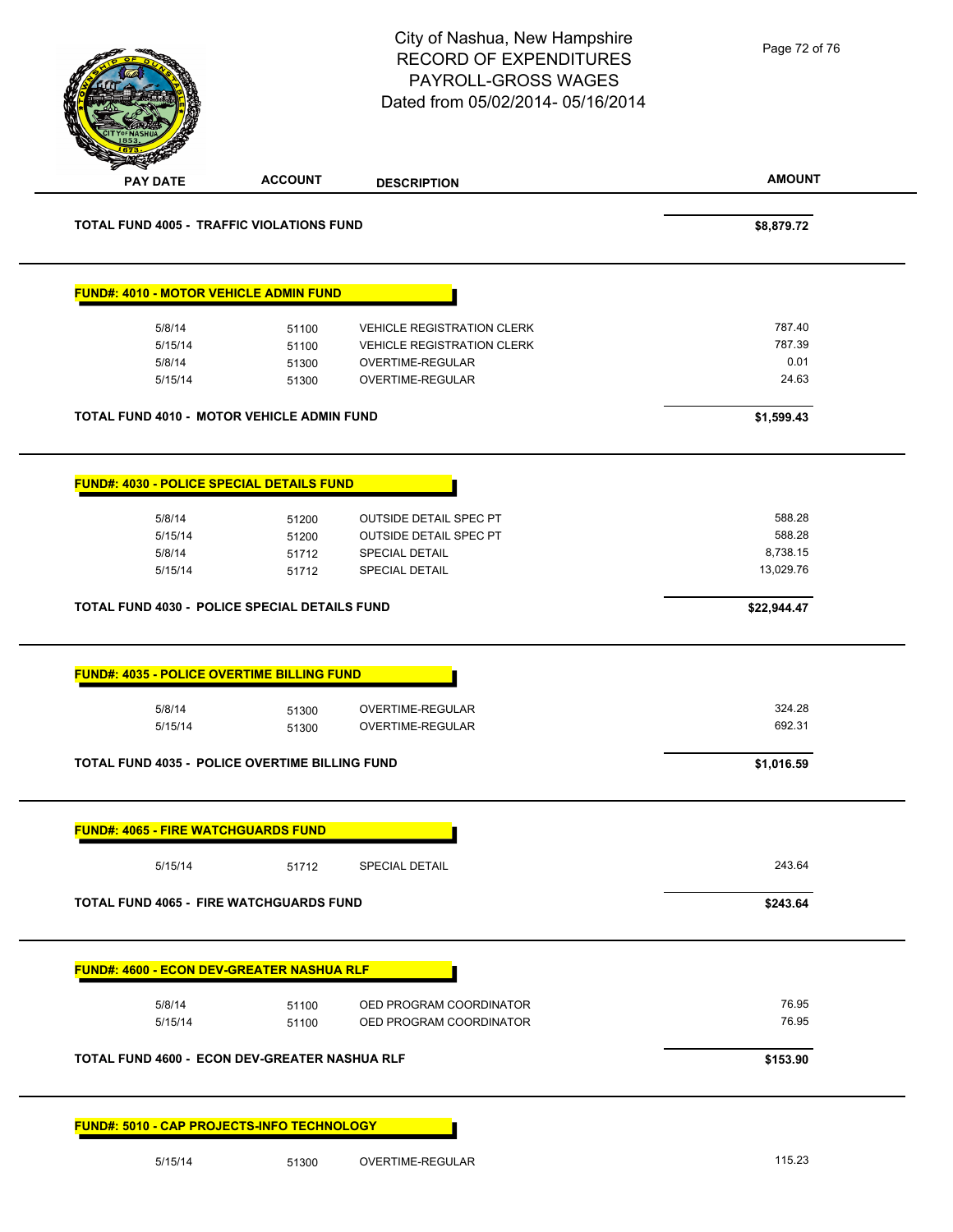

# City of Nashua, New Hampshire RECORD OF EXPENDITURES PAYROLL-GROSS WAGES Dated from 05/02/2014- 05/16/2014

Page 73 of 76

**AMOUNT**

| TOTAL FUND 5010 - CAP PROJECTS-INFO TECHNOLOGY |       |                                      | \$115.23 |
|------------------------------------------------|-------|--------------------------------------|----------|
|                                                |       |                                      |          |
| <b>FUND#: 6000 - SOLID WASTE FUND</b>          |       |                                      |          |
| 5/8/14                                         | 51100 | ACCOUNTING COMPLIANCE MGR            | 153.40   |
| 5/15/14                                        | 51100 | ACCOUNTING COMPLIANCE MGR            | 153.40   |
| 5/8/14                                         | 51100 | ADMINISTRATIVE ASSISTANT I           | 632.00   |
| 5/15/14                                        | 51100 | ADMINISTRATIVE ASSISTANT I           | 632.00   |
| 5/8/14                                         | 51100 | ADMINISTRATIVE ASSISTANT II          | 665.60   |
| 5/15/14                                        | 51100 | ADMINISTRATIVE ASSISTANT II          | 665.60   |
| 5/8/14                                         | 51100 | AUTOMATIC COLLECTION EQUIP OPR       | 3,636.60 |
| 5/15/14                                        | 51100 | AUTOMATIC COLLECTION EQUIP OPR       | 3,636.80 |
| 5/8/14                                         | 51100 | <b>CITY ENGINEER</b>                 | 298.00   |
| 5/15/14                                        | 51100 | <b>CITY ENGINEER</b>                 | 298.00   |
| 5/8/14                                         | 51100 | <b>COLLECTION EQUIP OPR</b>          | 8,668.88 |
| 5/15/14                                        | 51100 | <b>COLLECTION EQUIP OPR</b>          | 8,628.15 |
| 5/8/14                                         | 51100 | <b>COLLECTION EQUIP OPR LANDFILL</b> | 900.80   |
| 5/15/14                                        | 51100 | <b>COLLECTION EQUIP OPR LANDFILL</b> | 900.80   |
| 5/8/14                                         | 51100 | DEP TREASURER TAX COLLECTOR          | 230.60   |
| 5/15/14                                        | 51100 | DEP TREASURER TAX COLLECTOR          | 230.60   |
| 5/8/14                                         | 51100 | DEPUTY MANAGER OF ENGINEERING        | 74.50    |
| 5/15/14                                        | 51100 | DEPUTY MANAGER OF ENGINEERING        | 74.50    |
| 5/8/14                                         | 51100 | DIRECTOR PUBLIC WORKS                | 205.85   |
| 5/15/14                                        | 51100 | DIRECTOR PUBLIC WORKS                | 205.85   |
| 5/8/14                                         | 51100 | DIVISION OPERATIONS MANAGER          | 171.55   |
| 5/15/14                                        | 51100 | DIVISION OPERATIONS MANAGER          | 171.55   |
| 5/8/14                                         | 51100 | DPW BILLING ACCOUNTANT               | 438.30   |
| 5/15/14                                        | 51100 | DPW BILLING ACCOUNTANT               | 438.30   |
| 5/8/14                                         | 51100 | DPW COLLECTIONS SPEC III             | 364.60   |
| 5/15/14                                        | 51100 | DPW COLLECTIONS SPEC III             | 364.60   |
| 5/8/14                                         | 51100 | DPW CONTRACT ADMINISTRATOR           | 108.35   |
| 5/15/14                                        | 51100 | DPW CONTRACT ADMINISTRATOR           | 108.35   |
| 5/8/14                                         | 51100 | <b>ENVIRONMENTAL ENGINEER</b>        | 1,255.85 |
| 5/15/14                                        | 51100 | <b>ENVIRONMENTAL ENGINEER</b>        | 1,255.85 |
| 5/8/14                                         | 51100 | <b>EQUIPMENT OPR LANDFILL</b>        | 5,479.20 |
| 5/15/14                                        | 51100 | <b>EQUIPMENT OPR LANDFILL</b>        | 5,479.22 |
| 5/8/14                                         | 51100 | FINANCE AND ADMIN MANAGER            | 372.36   |
| 5/15/14                                        | 51100 | FINANCE AND ADMIN MANAGER            | 372.35   |
| 5/8/14                                         | 51100 | LICENSED SCALE OPERATOR              | 680.10   |
| 5/15/14                                        | 51100 | LICENSED SCALE OPERATOR              | 680.10   |
| 5/8/14                                         | 51100 | RECYCLING COORDINATOR                | 1,061.69 |
| 5/15/14                                        | 51100 | RECYCLING COORDINATOR                | 1,061.70 |
| 5/8/14                                         | 51100 | SOLID WASTE ATTENDANT                | 864.48   |
| 5/15/14                                        | 51100 | SOLID WASTE ATTENDANT                | 832.00   |
| 5/8/14                                         | 51100 | SOLID WASTE FOREMAN                  | 2,308.30 |
| 5/15/14                                        | 51100 | SOLID WASTE FOREMAN                  | 2,308.30 |
| 5/8/14                                         | 51100 | SUPERINTENDENT OF SOLID WASTE        | 1,529.80 |
| 5/15/14                                        | 51100 | SUPERINTENDENT OF SOLID WASTE        | 1,529.81 |
| 5/8/14                                         | 51300 | OVERTIME-REGULAR                     | 1,655.88 |
| 5/15/14                                        | 51300 | OVERTIME-REGULAR                     | 2,841.78 |
| 5/8/14                                         | 51400 | WAGES TEMP-SEASONAL                  | 3,217.50 |
| 5/15/14                                        |       | WAGES TEMP-SEASONAL                  | 3,828.50 |
|                                                | 51400 |                                      |          |

5/15/14 51600 LONGEVITY 1,200.00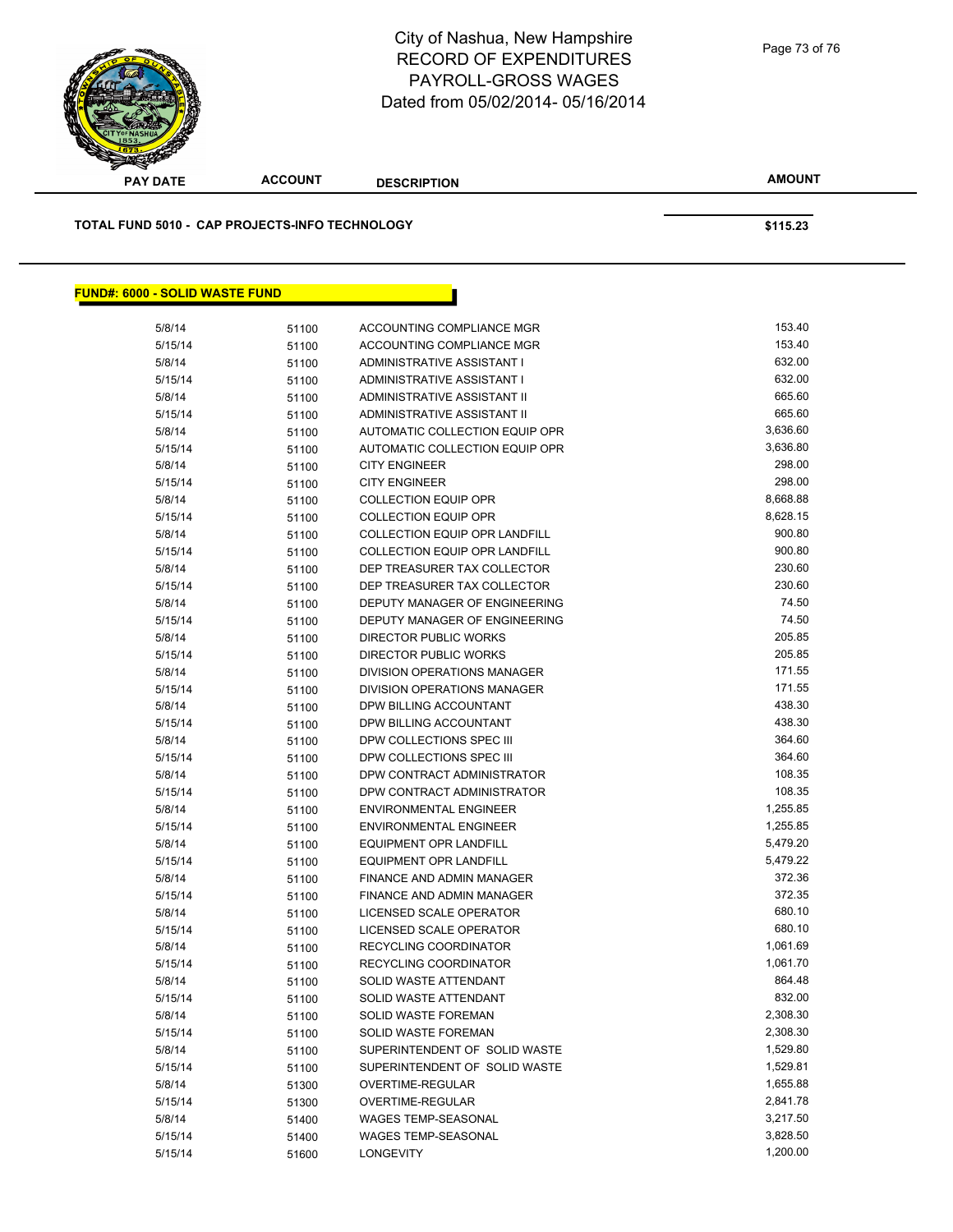

# City of Nashua, New Hampshire RECORD OF EXPENDITURES PAYROLL-GROSS WAGES Dated from 05/02/2014- 05/16/2014

Page 74 of 76

| <b>PAY DATE</b>                           | <b>ACCOUNT</b> | <b>DESCRIPTION</b>                 | <b>AMOUNT</b> |
|-------------------------------------------|----------------|------------------------------------|---------------|
| <b>TOTAL FUND 6000 - SOLID WASTE FUND</b> |                |                                    | \$72,872.30   |
|                                           |                |                                    |               |
| <b>FUND#: 6200 - WASTEWATER FUND</b>      |                |                                    |               |
| 5/8/14                                    | 51100          | ACCOUNTING COMPLIANCE MGR          | 306.70        |
| 5/15/14                                   | 51100          | ACCOUNTING COMPLIANCE MGR          | 306.70        |
| 5/8/14                                    | 51100          | ADMINISTRATIVE ASSISTANT II        | 811.25        |
| 5/15/14                                   | 51100          | ADMINISTRATIVE ASSISTANT II        | 811.25        |
| 5/8/14                                    | 51100          | ANALYTICAL CHEMIST                 | 853.70        |
| 5/15/14                                   | 51100          | <b>ANALYTICAL CHEMIST</b>          | 853.70        |
| 5/8/14                                    | 51100          | <b>CITY ENGINEER</b>               | 695.35        |
| 5/15/14                                   | 51100          | <b>CITY ENGINEER</b>               | 695.35        |
| 5/8/14                                    | 51100          | <b>COLLECTION SYSTEM FOREMAN</b>   | 1,087.55      |
| 5/15/14                                   | 51100          | <b>COLLECTION SYSTEM FOREMAN</b>   | 1,087.55      |
| 5/8/14                                    | 51100          | <b>COLLECTION SYSTEMS OPERATOR</b> | 2,727.60      |
| 5/15/14                                   | 51100          | <b>COLLECTION SYSTEMS OPERATOR</b> | 2,727.60      |
| 5/8/14                                    | 51100          | COLLECTION SYSTEMS TECHNICIAN      | 1,952.00      |
| 5/15/14                                   | 51100          | COLLECTION SYSTEMS TECHNICIAN      | 1,952.00      |
| 5/8/14                                    | 51100          | <b>COLLECTIONS SPEC II</b>         | 791.45        |
| 5/15/14                                   | 51100          | <b>COLLECTIONS SPEC II</b>         | 791.45        |
| 5/8/14                                    | 51100          | <b>CSO STORM WATER ENGINEER</b>    | 1,200.50      |
| 5/15/14                                   | 51100          | <b>CSO STORM WATER ENGINEER</b>    | 1,200.50      |
| 5/8/14                                    | 51100          | CSO TECHNICIAN INSPECTOR           | 993.74        |
| 5/15/14                                   | 51100          | CSO TECHNICIAN INSPECTOR           | 993.75        |
| 5/8/14                                    | 51100          | DEP TREASURER TAX COLLECTOR        | 230.60        |
| 5/15/14                                   | 51100          | DEP TREASURER TAX COLLECTOR        | 230.60        |
| 5/8/14                                    | 51100          | DEPUTY MANAGER OF ENGINEERING      | 744.65        |
| 5/15/14                                   | 51100          | DEPUTY MANAGER OF ENGINEERING      | 744.66        |
| 5/8/14                                    | 51100          | DIRECTOR PUBLIC WORKS              | 411.90        |
| 5/15/14                                   | 51100          | DIRECTOR PUBLIC WORKS              | 411.90        |
| 5/8/14                                    | 51100          | DIVISION OPERATIONS MANAGER        | 171.60        |
| 5/15/14                                   | 51100          | DIVISION OPERATIONS MANAGER        | 171.60        |
| 5/8/14                                    | 51100          | DPW BILLING ACCOUNTANT             | 438.25        |
| 5/15/14                                   | 51100          | DPW BILLING ACCOUNTANT             | 438.25        |
| 5/8/14                                    | 51100          | DPW COLLECTIONS SPEC III           | 364.60        |
| 5/15/14                                   | 51100          | DPW COLLECTIONS SPEC III           | 364.60        |
| 5/8/14                                    | 51100          | DPW CONTRACT ADMINISTRATOR         | 649.70        |
| 5/15/14                                   | 51100          | DPW CONTRACT ADMINISTRATOR         | 649.70        |
| 5/8/14                                    | 51100          | ELECTRICAL DIAGNOSTIC TECH I       | 2,079.20      |
| 5/15/14                                   |                | ELECTRICAL DIAGNOSTIC TECH I       | 2,079.20      |
| 5/8/14                                    | 51100          | FINANCE AND ADMIN MANAGER          | 372.36        |
| 5/15/14                                   | 51100          | FINANCE AND ADMIN MANAGER          | 372.35        |
|                                           | 51100          | FLEET MANAGER STREET DEPT          | 352.05        |
| 5/8/14<br>5/15/14                         | 51100          | FLEET MANAGER STREET DEPT          | 352.05        |
| 5/8/14                                    | 51100          | INDUSTRIAL PRETREATMENT COORD      | 1,154.10      |
|                                           | 51100          |                                    | 1,154.10      |
| 5/15/14                                   | 51100          | INDUSTRIAL PRETREATMENT COORD      |               |
| 5/8/14                                    | 51100          | MECHANIC WWTP 1ST CLASS            | 4,004.80      |
| 5/15/14                                   | 51100          | MECHANIC WWTP 1ST CLASS            | 4,004.80      |
| 5/8/14                                    | 51100          | OPERATOR II WWTP                   | 3,976.81      |
| 5/15/14                                   | 51100          | OPERATOR II WWTP                   | 3,976.80      |
| 5/8/14                                    | 51100          | OPERATOR II WWTP 2nd               | 2,018.40      |
| 5/15/14                                   | 51100          | OPERATOR II WWTP 2nd               | 2,018.40      |

5/8/14 51100 OPERATOR II WWTP 3rd 5/8/14 1,013.20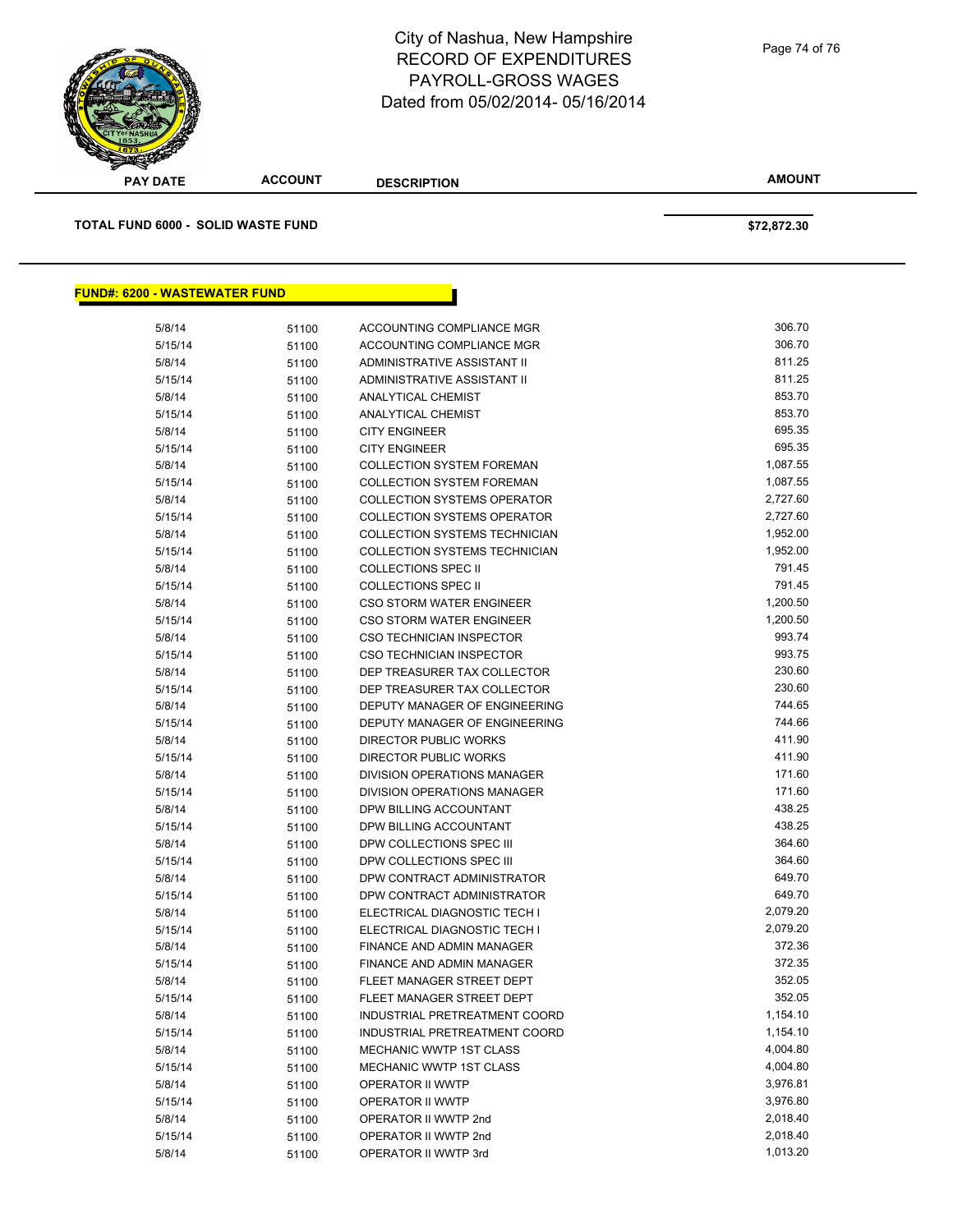# City of Nashua, New Hampshire RECORD OF EXPENDITURES PAYROLL-GROSS WAGES Dated from 05/02/2014- 05/16/2014

| <b>PAY DATE</b>                      | <b>ACCOUNT</b> | <b>DESCRIPTION</b>           | <b>AMOUNT</b> |
|--------------------------------------|----------------|------------------------------|---------------|
| <b>FUND#: 6200 - WASTEWATER FUND</b> |                |                              |               |
|                                      |                |                              |               |
| 5/15/14                              | 51100          | OPERATOR II WWTP 3rd         | 1,013.20      |
| 5/8/14                               | 51100          | OPERATOR III WWTP            | 3,347.28      |
| 5/15/14                              | 51100          | OPERATOR III WWTP            | 3,147.21      |
| 5/8/14                               | 51100          | PLANT OPERATIONS SUPERVISOR  | 1,405.05      |
| 5/15/14                              | 51100          | PLANT OPERATIONS SUPERVISOR  | 1,405.05      |
| 5/8/14                               | 51100          | PROCESS CHEMIST              | 1,073.90      |
| 5/15/14                              | 51100          | PROCESS CHEMIST              | 1,073.90      |
| 5/8/14                               | 51100          | SUPERINTENDENT OF WASTEWATER | 1,720.00      |
| 5/15/14                              | 51100          | SUPERINTENDENT OF WASTEWATER | 1,720.00      |
| 5/8/14                               | 51100          | <b>SUPV LABORATORY</b>       | 1,154.10      |
| 5/15/14                              | 51100          | <b>SUPV LABORATORY</b>       | 1,154.10      |
| 5/8/14                               | 51100          | TRUCK DRIVER STREET REPAIR   | 854.00        |
| 5/15/14                              | 51100          | TRUCK DRIVER STREET REPAIR   | 852.80        |
| 5/8/14                               | 51100          | WASTEWATER PROJECT ENGINEER  | 1,293.10      |
| 5/15/14                              | 51100          | WASTEWATER PROJECT ENGINEER  | 1,293.10      |
| 5/8/14                               | 51300          | OVERTIME-REGULAR             | 3,533.57      |
| 5/15/14                              | 51300          | <b>OVERTIME-REGULAR</b>      | 1,162.91      |
|                                      |                |                              |               |

### **TOTAL FUND 6200 - WASTEWATER FUND \$84,994.19 \$84,994.19**

#### **FUND#: 6500 - PROPERTY & CASUALTY FUND**

| 5/8/14  | 51100 | PROGRAM SUPV                    | 1,143.30  |
|---------|-------|---------------------------------|-----------|
| 5/15/14 | 51100 | PROGRAM SUPV                    | 1,143.30  |
| 5/8/14  | 51100 | PROPERTY AND CASUALTY ADJUSTER  | 1,985.70  |
| 5/15/14 | 51100 | PROPERTY AND CASUALTY ADJUSTER  | 1,985.71  |
| 5/8/14  | 51100 | <b>RISK MANAGER</b>             | 1,533.60  |
| 5/15/14 | 51100 | <b>RISK MANAGER</b>             | 1,533.60  |
| 5/8/14  | 51100 | SAFETY LOSS PREVENTION SPEC     | 1.011.35  |
| 5/15/14 | 51100 | SAFETY LOSS PREVENTION SPEC     | 1.011.35  |
| 5/8/14  | 59207 | WORKERS COMPENSATION CLAIMS     | 4,188.90  |
| 5/15/14 | 59207 | WORKERS COMPENSATION CLAIMS     | 3.896.64  |
| 5/15/14 | 59225 | <b>GENERAL LIABILITY CLAIMS</b> | 12.390.56 |
| 5/8/14  | 59290 | LONG TERM DISABILITY CLAIMS     | 2.076.93  |
| 5/15/14 | 59290 | LONG TERM DISABILITY CLAIMS     | 2.076.93  |
|         |       |                                 |           |

### **TOTAL FUND 6500 - PROPERTY & CASUALTY FUND \$35,977.87**

#### **FUND#: 6600 - BENEFITS SELF INSURANCE FUND**

| 5/8/14  | 51100 | DEPUTY MGR HUMAN RESOURCES      | 1.219.70 |
|---------|-------|---------------------------------|----------|
| 5/15/14 | 51100 | DEPUTY MGR HUMAN RESOURCES      | 1.219.70 |
| 5/8/14  | 51100 | EMPLOYEE BENEFITS ASSISTANT     | 561.40   |
| 5/15/14 | 51100 | EMPLOYEE BENEFITS ASSISTANT     | 561.40   |
| 5/8/14  | 51100 | <b>EMPLOYEE BENEFITS SPEC I</b> | 909.85   |
| 5/15/14 | 51100 | <b>EMPLOYEE BENEFITS SPEC I</b> | 909.85   |
| 5/8/14  | 51100 | <b>HUMAN RESOURCES DIRECTOR</b> | 272.90   |
| 5/15/14 | 51100 | <b>HUMAN RESOURCES DIRECTOR</b> | 272.90   |